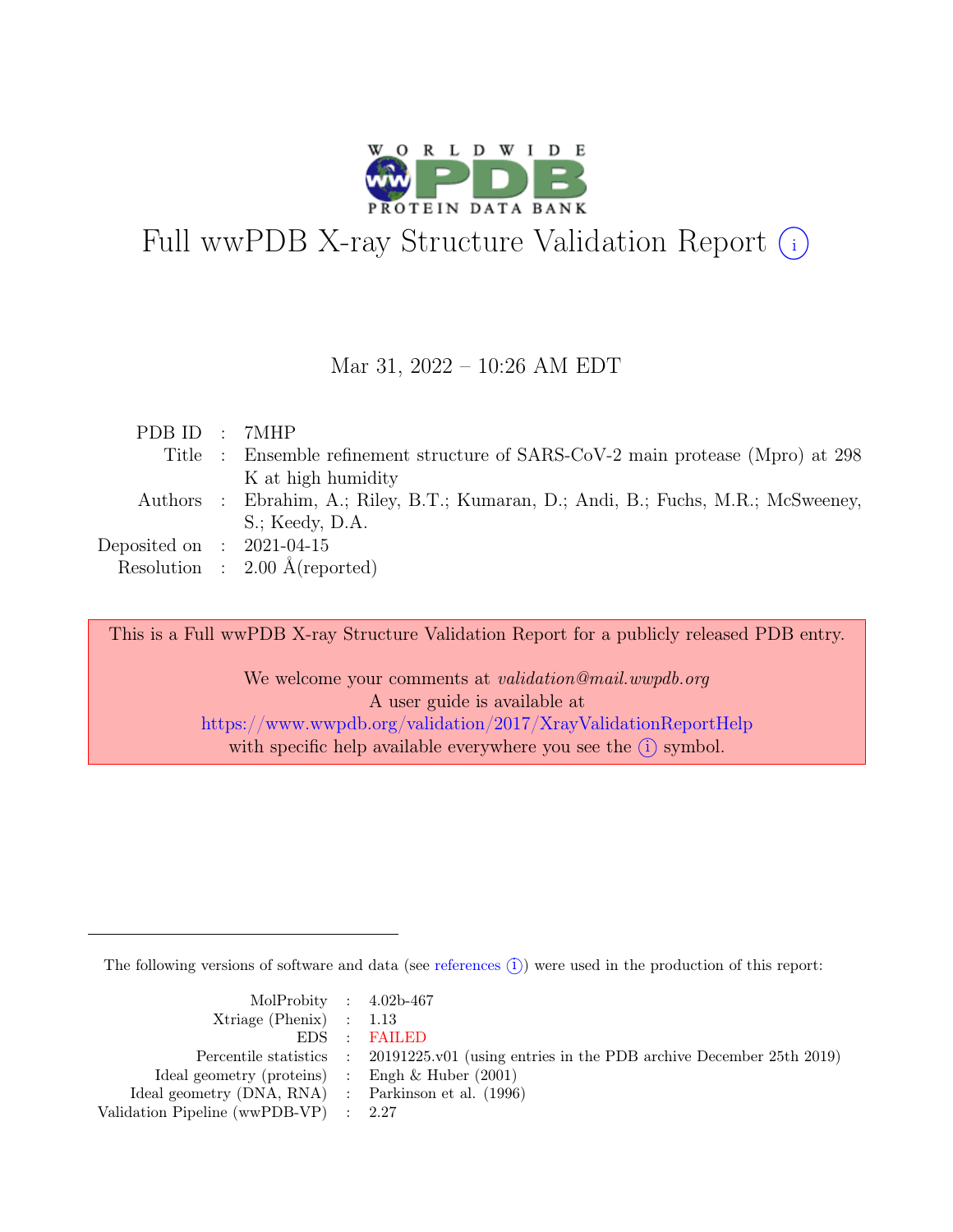## 1 Overall quality at a glance  $(i)$

The following experimental techniques were used to determine the structure: X-RAY DIFFRACTION

The reported resolution of this entry is 2.00 Å.

Percentile scores (ranging between 0-100) for global validation metrics of the entry are shown in the following graphic. The table shows the number of entries on which the scores are based.

| Percentile relative to all X-ray structures<br>$\Box$ Percentile relative to X-ray structures of similar resolution |               |  |
|---------------------------------------------------------------------------------------------------------------------|---------------|--|
|                                                                                                                     |               |  |
|                                                                                                                     |               |  |
|                                                                                                                     |               |  |
| Worse                                                                                                               | <b>Better</b> |  |
| Sidechain outliers                                                                                                  | 17.8%         |  |
|                                                                                                                     |               |  |
| Ramachandran outliers                                                                                               | 5.3%          |  |
| Metric<br><b>Percentile Ranks</b>                                                                                   | Value         |  |

|                       | Whole archive | Similar resolution                                        |  |  |
|-----------------------|---------------|-----------------------------------------------------------|--|--|
| Metric.               | $(\#Entries)$ | $(\# \text{Entries}, \text{ resolution range}(\text{A}))$ |  |  |
| Ramachandran outliers | 138981        | $9054(2.00-2.00)$                                         |  |  |
| Sidechain outliers    | 138945        | $9053(2.00-2.00)$                                         |  |  |

The table below summarises the geometric issues observed across the polymeric chains and their fit to the electron density. The red, orange, yellow and green segments of the lower bar indicate the fraction of residues that contain outliers for  $>=3, 2, 1$  and 0 types of geometric quality criteria respectively. A grey segment represents the fraction of residues that are not modelled. The numeric value for each fraction is indicated below the corresponding segment, with a dot representing fractions  $\epsilon = 5\%$ 

Note EDS failed to run properly.

| Mol          | Chain  | Length | Quality of chain |     |                                              |
|--------------|--------|--------|------------------|-----|----------------------------------------------|
| $\mathbf{1}$ | $1-A$  | 306    | 78%              | 18% | $\bullet$ . $\bullet$                        |
| $\mathbf{1}$ | $10-A$ | 306    | 78%              | 19% | $\bullet\hspace{0.4mm}\bullet\hspace{0.4mm}$ |
| $\mathbf{1}$ | $11-A$ | 306    | 78%              | 16% | 6%                                           |
| $\mathbf{1}$ | $12-A$ | 306    | 76%              | 21% | $\bullet$                                    |
| $\mathbf{1}$ | $13-A$ | 306    | 76%              | 20% | $\bullet$                                    |
| $\mathbf{1}$ | $14-A$ | 306    | 79%              | 18% | $\bullet$                                    |
| $\mathbf{1}$ | $15-A$ | 306    | 79%              | 17% | $\bullet$                                    |
| $\mathbf{1}$ | $16-A$ | 306    | 79%              | 20% | $\bullet$                                    |
| $\mathbf{1}$ | $17-A$ | 306    | 78%              | 19% | $\bullet$                                    |

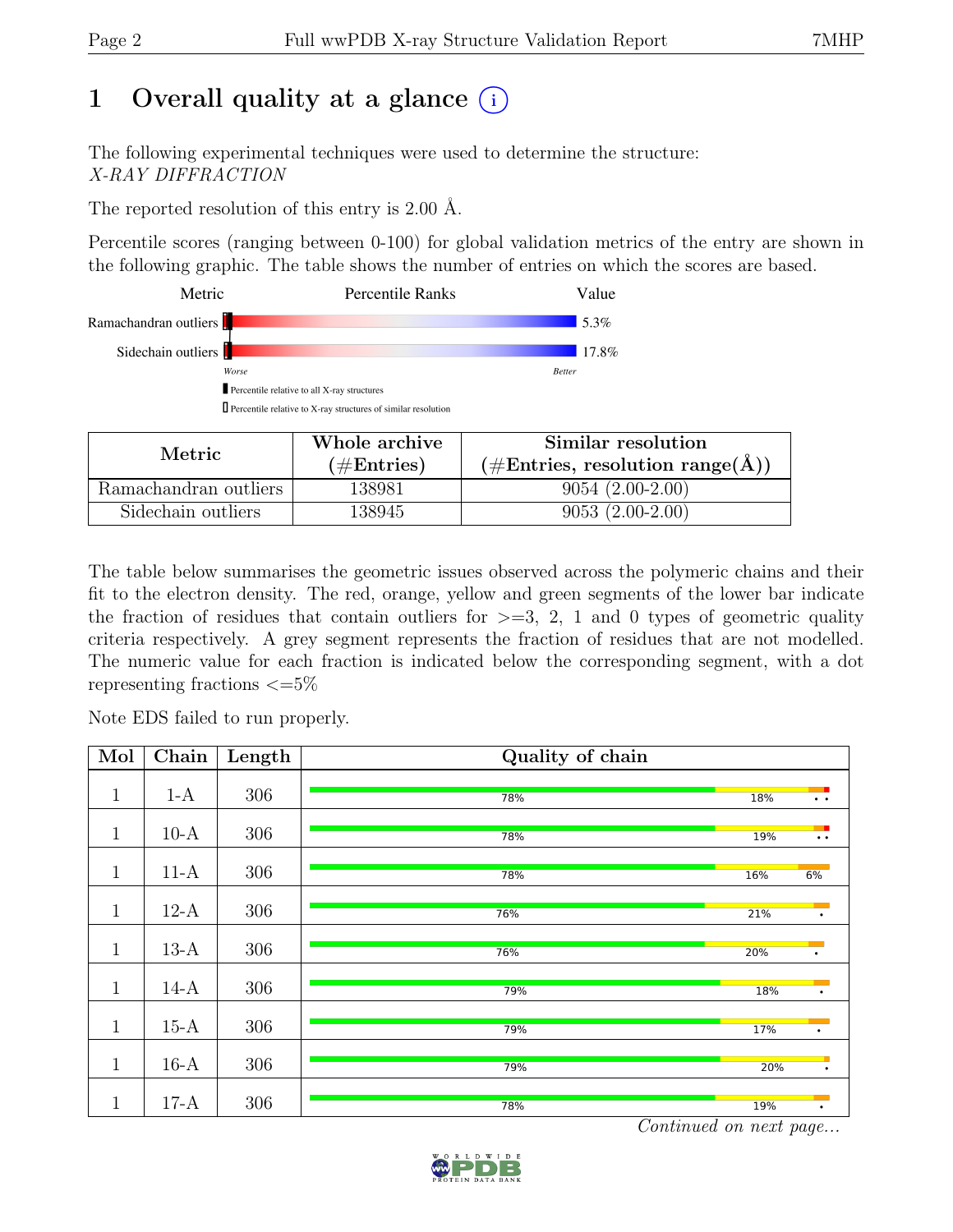| Mol          | Chain                  | Length  | Quality of chain |                                    |
|--------------|------------------------|---------|------------------|------------------------------------|
| $\mathbf{1}$ | $18-A$                 | $306\,$ | 81%              | 15%                                |
| $\mathbf{1}$ | $19-A$                 | $306\,$ | 83%              | 14%                                |
| $\mathbf{1}$ | $2-A$                  | $306\,$ | 77%              | 19%                                |
| $\mathbf{1}$ | $20\mbox{-}\mathrm{A}$ | $306\,$ | 78%              | <b>20%</b>                         |
| $\mathbf{1}$ | $21-A$                 | $306\,$ | 82%              | 15%<br>$\overline{\cdot}$ .        |
| $\mathbf{1}$ | $22-A$                 | $306\,$ | 79%              | ₹<br><b>19%</b>                    |
| $\mathbf{1}$ | $23-A\,$               | $306\,$ | 76%              | 20%                                |
| $\mathbf{1}$ | $24-A$                 | $306\,$ | 78%              | <b>19%</b>                         |
| $\mathbf{1}$ | $25\mbox{-}\mathrm{A}$ | $306\,$ | 80%              | 15%<br>$\ddot{\phantom{1}}$        |
| $\,1\,$      | $26\mbox{-}\mathrm{A}$ | $306\,$ | 81%              | 17%<br>$\bullet$                   |
| $\mathbf{1}$ | $27-A$                 | $306\,$ | 80%              | 17%<br>$\bullet$ . $\bullet$       |
| $\mathbf{1}$ | $28-A$                 | $306\,$ | 77%              | 20%                                |
| $1\,$        | $3-A$                  | $306\,$ | 80%              | <b>16%</b><br>$\overline{\cdot}$ : |
| $\mathbf{1}$ | $4-A$                  | $306\,$ | 80%              | <b>18%</b>                         |
| $\mathbf{1}$ | $5-A$                  | $306\,$ | 80%              | $\ddot{\phantom{1}}$ .             |
| $\mathbf{1}$ | $6-A$                  | $306\,$ |                  | <b>16%</b>                         |
| $\mathbf{1}$ | $7-A$                  | $306\,$ | 83%              | 15%                                |
| $\mathbf{1}$ |                        |         | 78%              | <b>18%</b>                         |
|              | $8-A$                  | $306\,$ | 82%              | 14%                                |
| $\mathbf{1}$ | $9-A$                  | $306\,$ | 80%              | <b>16%</b><br>$\ddot{\phantom{0}}$ |

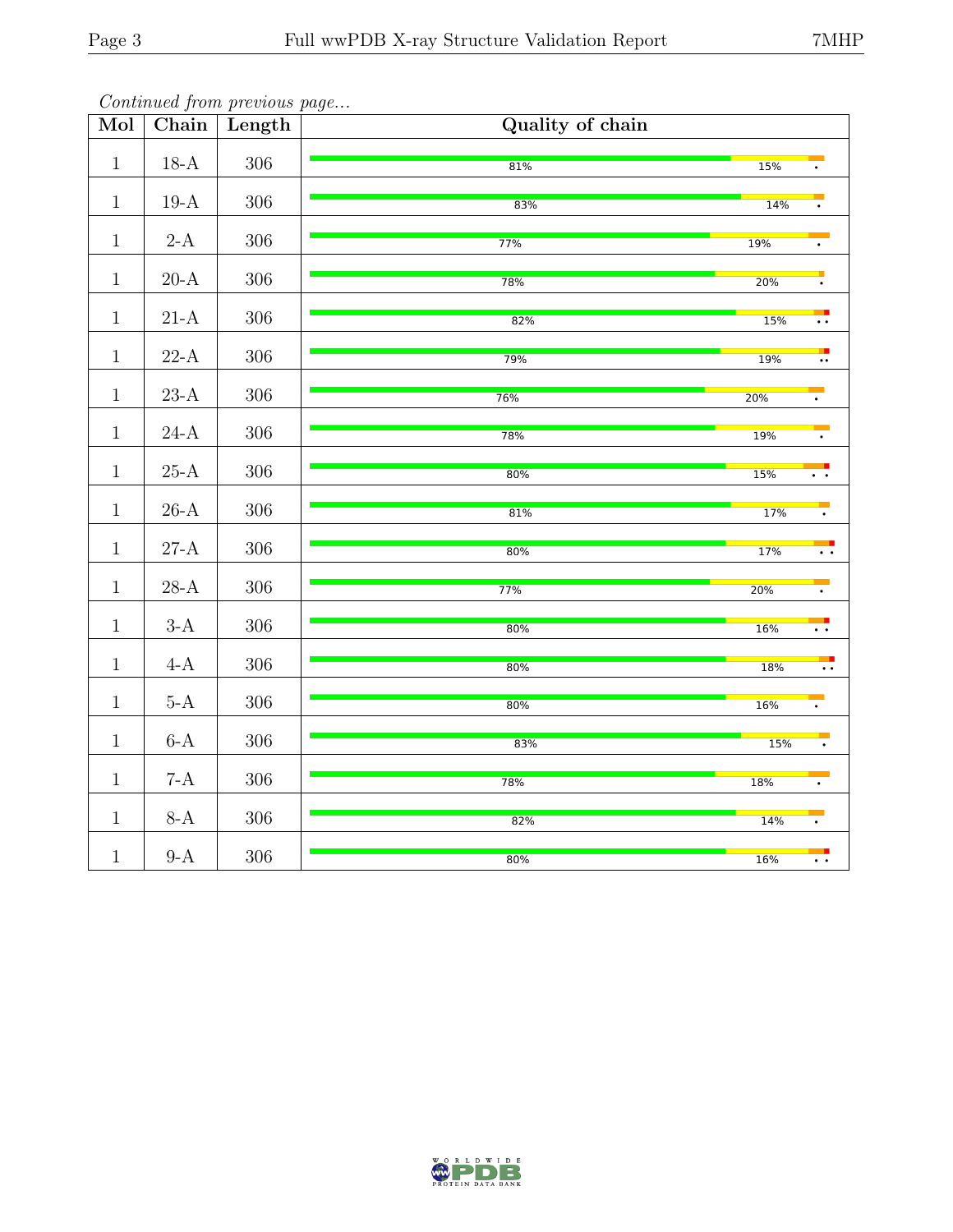## 2 Entry composition  $(i)$

There are 3 unique types of molecules in this entry. The entry contains 132023 atoms, of which 64764 are hydrogens and 0 are deuteriums.

In the tables below, the ZeroOcc column contains the number of atoms modelled with zero occupancy, the AltConf column contains the number of residues with at least one atom in alternate conformation and the Trace column contains the number of residues modelled with at most 2 atoms.

| Mol          | Chain  | Residues | Atoms |                |                    |                       |                |                | ZeroOcc          | AltConf          | <b>Trace</b>     |          |          |
|--------------|--------|----------|-------|----------------|--------------------|-----------------------|----------------|----------------|------------------|------------------|------------------|----------|----------|
| $\mathbf{1}$ |        |          | Total | $\overline{C}$ | $\overline{H}$     | $\overline{\rm N}$    | $\overline{O}$ | $\overline{S}$ | $\overline{0}$   | $\theta$         | $\overline{0}$   |          |          |
|              | $1-A$  | 306      | 4680  | 1499           | 2313               | 402                   | 444            | $22\,$         |                  |                  |                  |          |          |
| $\mathbf{1}$ |        | 306      | Total | $\mathcal{C}$  | $\overline{\rm H}$ | $\overline{\text{N}}$ | $\overline{O}$ | $\overline{S}$ | $\overline{0}$   | $\boldsymbol{0}$ | $\overline{0}$   |          |          |
|              | $2-A$  |          | 4680  | 1499           | 2313               | 402                   | 444            | 22             |                  |                  |                  |          |          |
| $\mathbf{1}$ | $3-A$  | 306      | Total | $\overline{C}$ | $\overline{H}$     | $\overline{\text{N}}$ | $\overline{O}$ | $\overline{S}$ | $\overline{0}$   | $\theta$         | $\boldsymbol{0}$ |          |          |
|              |        |          | 4680  | 1499           | 2313               | 402                   | 444            | $22\,$         |                  |                  |                  |          |          |
| $\mathbf{1}$ | $4-A$  | 306      | Total | $\mathcal{C}$  | $\overline{H}$     | ${\bf N}$             | $\overline{O}$ | $\overline{S}$ | $\boldsymbol{0}$ | $\boldsymbol{0}$ | $\boldsymbol{0}$ |          |          |
|              |        |          | 4680  | 1499           | 2313               | 402                   | 444            | 22             |                  |                  |                  |          |          |
| $\mathbf{1}$ | $5-A$  | 306      | Total | $\mathcal{C}$  | $\overline{H}$     | $\overline{\text{N}}$ | $\overline{O}$ | $\overline{S}$ | $\overline{0}$   | $\boldsymbol{0}$ | $\boldsymbol{0}$ |          |          |
|              |        |          | 4680  | 1499           | 2313               | 402                   | 444            | 22             |                  |                  |                  |          |          |
| $\mathbf{1}$ | $6-A$  | 306      | Total | $\overline{C}$ | $\overline{H}$     | $\overline{\text{N}}$ | $\overline{O}$ | $\overline{S}$ | $\overline{0}$   |                  |                  | $\theta$ | $\theta$ |
|              |        |          | 4680  | 1499           | 2313               | 402                   | 444            | 22             |                  |                  |                  |          |          |
| $\mathbf{1}$ | $7-A$  | 306      | Total | $\overline{C}$ | $\overline{H}$     | $\overline{N}$        | $\overline{O}$ | $\overline{S}$ | $\overline{0}$   | $\boldsymbol{0}$ | $\boldsymbol{0}$ |          |          |
|              |        |          | 4680  | 1499           | 2313               | 402                   | 444            | 22             |                  |                  |                  |          |          |
| $\mathbf{1}$ | $8-A$  | 306      | Total | $\overline{C}$ | $\overline{H}$     | $\overline{\rm N}$    | $\overline{O}$ | $\overline{S}$ | $\overline{0}$   | $\theta$         | $\boldsymbol{0}$ |          |          |
|              |        |          | 4680  | 1499           | 2313               | 402                   | 444            | 22             |                  |                  |                  |          |          |
| $\mathbf{1}$ | $9-A$  | 306      | Total | $\overline{C}$ | $\overline{H}$     | $\overline{\text{N}}$ | $\overline{O}$ | $\overline{S}$ | $\overline{0}$   | $\theta$         | $\boldsymbol{0}$ |          |          |
|              |        |          | 4680  | 1499           | 2313               | 402                   | 444            | $22\,$         |                  |                  |                  |          |          |
| $\mathbf{1}$ | $10-A$ | 306      | Total | $\overline{C}$ | $\overline{H}$     | $\overline{\text{N}}$ | $\overline{O}$ | $\overline{S}$ | $\overline{0}$   | $\boldsymbol{0}$ | $\boldsymbol{0}$ |          |          |
|              |        |          | 4680  | 1499           | 2313               | 402                   | 444            | 22             |                  |                  |                  |          |          |
| $\mathbf{1}$ | $11-A$ | 306      | Total | $\overline{C}$ | $\overline{H}$     | $\overline{\text{N}}$ | $\overline{O}$ | $\overline{S}$ | $\overline{0}$   | $\boldsymbol{0}$ | $\boldsymbol{0}$ |          |          |
|              |        |          | 4680  | 1499           | 2313               | 402                   | 444            | $22\,$         |                  |                  |                  |          |          |
| $\mathbf{1}$ | $12-A$ | 306      | Total | $\overline{C}$ | $\overline{H}$     | $\overline{\rm N}$    | $\overline{O}$ | $\overline{S}$ | $\overline{0}$   | $\boldsymbol{0}$ | $\boldsymbol{0}$ |          |          |
|              |        |          | 4680  | 1499           | 2313               | 402                   | 444            | $22\,$         |                  |                  |                  |          |          |
| $\mathbf{1}$ | $13-A$ | 306      | Total | $\overline{C}$ | $\overline{H}$     | $\overline{N}$        | $\overline{O}$ | $\overline{S}$ | $\overline{0}$   | $\theta$         | $\boldsymbol{0}$ |          |          |
|              |        |          | 4680  | 1499           | 2313               | 402                   | 444            | $22\,$         |                  |                  |                  |          |          |
| $\mathbf{1}$ | $14-A$ | 306      | Total | $\overline{C}$ | $\overline{H}$     | $\overline{\text{N}}$ | $\overline{O}$ | $\overline{S}$ | $\overline{0}$   | $\boldsymbol{0}$ | $\boldsymbol{0}$ |          |          |
|              |        |          | 4680  | 1499           | 2313               | 402                   | 444            | $22\,$         |                  |                  |                  |          |          |
| $\mathbf{1}$ | $15-A$ | 306      | Total | $\mathcal{C}$  | $\overline{H}$     | ${\bf N}$             | $\overline{O}$ | $\overline{S}$ | $\boldsymbol{0}$ | $\boldsymbol{0}$ | $\boldsymbol{0}$ |          |          |
|              |        |          | 4680  | 1499           | 2313               | 402                   | 444            | 22             |                  |                  |                  |          |          |
| $\mathbf{1}$ | $16-A$ | 306      | Total | $\overline{C}$ | $\overline{\rm H}$ | $\overline{N}$        | $\overline{O}$ | $\overline{S}$ | $\overline{0}$   | $\boldsymbol{0}$ | $\boldsymbol{0}$ |          |          |
|              |        |          | 4680  | 1499           | 2313               | 402                   | 444            | $22\,$         |                  |                  |                  |          |          |

• Molecule 1 is a protein called 3C-like proteinase.

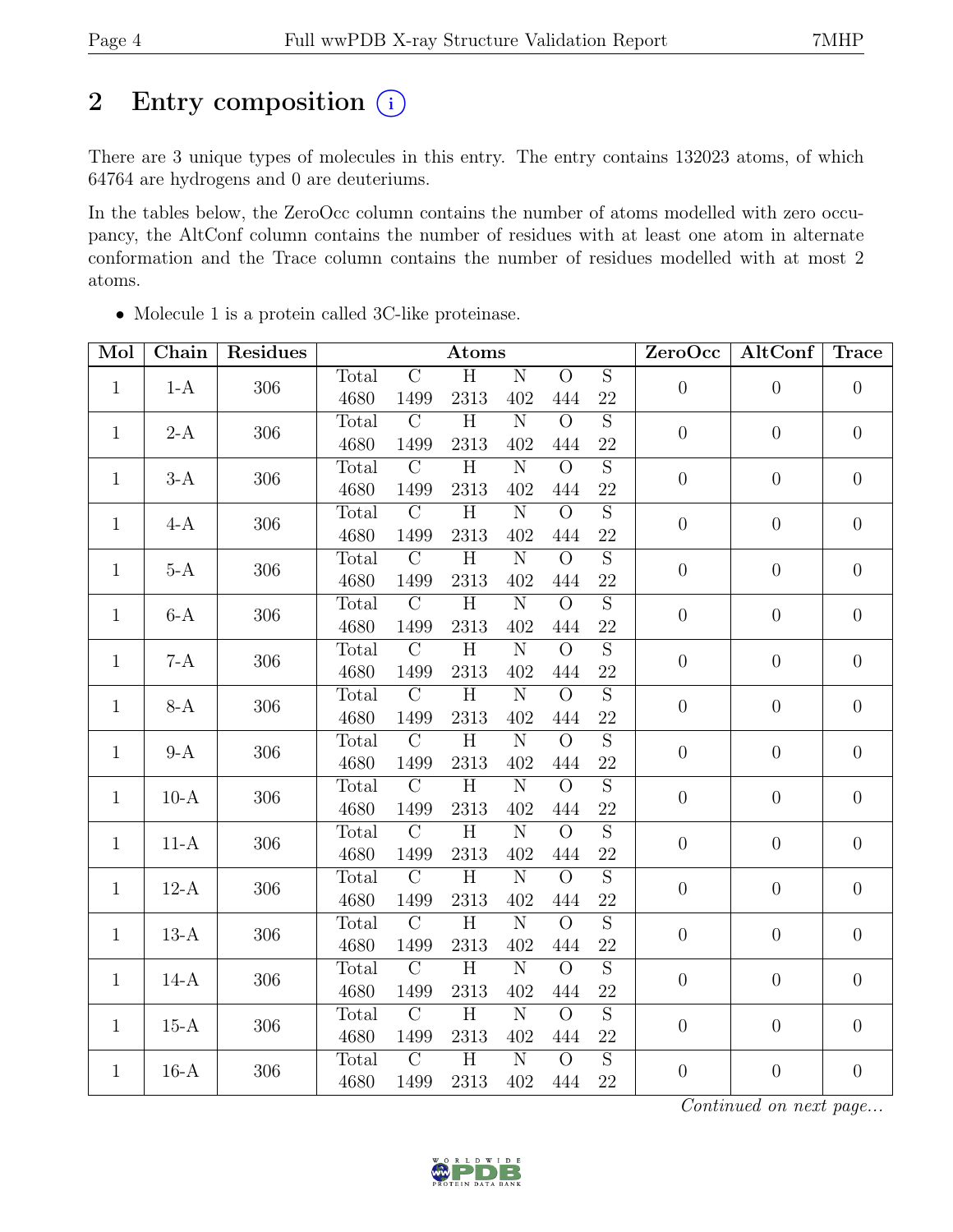| Mol          | Chain  | Residues |       |                | Atoms |                    |                |                | ZeroOcc          | AltConf          | <b>Trace</b>   |  |  |
|--------------|--------|----------|-------|----------------|-------|--------------------|----------------|----------------|------------------|------------------|----------------|--|--|
| $\mathbf{1}$ | $17-A$ | 306      | Total | $\overline{C}$ | H     | N                  | $\overline{O}$ | $\overline{S}$ | $\overline{0}$   | $\overline{0}$   | $\theta$       |  |  |
|              |        |          | 4680  | 1499           | 2313  | 402                | 444            | $22\,$         |                  |                  |                |  |  |
| $\mathbf{1}$ | $18-A$ | 306      | Total | $\overline{C}$ | H     | $\overline{N}$     | $\Omega$       | $\overline{S}$ | $\overline{0}$   | $\theta$         | $\theta$       |  |  |
|              |        |          | 4680  | 1499           | 2313  | 402                | 444            | $22\,$         |                  |                  |                |  |  |
| $\mathbf{1}$ | $19-A$ | 306      | Total | $\mathcal{C}$  | H     | $\overline{\rm N}$ | $\Omega$       | $\overline{S}$ | $\boldsymbol{0}$ | $\theta$         | $\theta$       |  |  |
|              |        |          | 4680  | 1499           | 2313  | 402                | 444            | 22             |                  |                  |                |  |  |
| 1            | $20-A$ | 306      | Total | $\mathcal{C}$  | H     | ${\rm N}$          | $\Omega$       | $\overline{S}$ | $\overline{0}$   | $\boldsymbol{0}$ | $\theta$       |  |  |
|              |        |          | 4680  | 1499           | 2313  | 402                | 444            | $22\,$         |                  |                  |                |  |  |
| $\mathbf{1}$ | $21-A$ | 306      | Total | $\mathcal{C}$  | H     | $\mathbf N$        | $\overline{O}$ | $\overline{S}$ | $\overline{0}$   | $\theta$         | $\theta$       |  |  |
|              |        |          | 4680  | 1499           | 2313  | 402                | 444            | $22\,$         |                  |                  |                |  |  |
| 1            | $22-A$ | 306      | Total | $\mathcal{C}$  | H     | ${\rm N}$          | $\Omega$       | S              | $\overline{0}$   | $\overline{0}$   | $\overline{0}$ |  |  |
|              |        |          | 4680  | 1499           | 2313  | 402                | 444            | $22\,$         |                  |                  |                |  |  |
| $\mathbf{1}$ | $23-A$ | 306      | Total | $\mathcal{C}$  | H     | $\mathbf N$        | $\overline{O}$ | $\overline{S}$ | $\overline{0}$   | $\overline{0}$   | $\theta$       |  |  |
|              |        |          | 4680  | 1499           | 2313  | 402                | 444            | 22             |                  |                  |                |  |  |
| $\mathbf{1}$ | $24-A$ | 306      | Total | $\mathcal{C}$  | H     | N                  | $\Omega$       | $\overline{S}$ | $\overline{0}$   | $\overline{0}$   | $\theta$       |  |  |
|              |        |          | 4680  | 1499           | 2313  | 402                | 444            | 22             |                  |                  |                |  |  |
| $\mathbf{1}$ | $25-A$ | 306      | Total | $\mathcal{C}$  | H     | $\mathbf N$        | $\overline{O}$ | $\overline{S}$ | $\boldsymbol{0}$ | $\theta$         | $\theta$       |  |  |
|              |        |          | 4680  | 1499           | 2313  | 402                | 444            | 22             |                  |                  |                |  |  |
| $\mathbf{1}$ | $26-A$ | 306      | Total | $\mathcal{C}$  | H     | $\mathbf N$        | $\overline{O}$ | $\overline{S}$ | $\boldsymbol{0}$ | $\theta$         | $\theta$       |  |  |
|              |        |          | 4680  | 1499           | 2313  | 402                | 444            | 22             |                  |                  |                |  |  |
| $\mathbf{1}$ | $27-A$ | 306      | Total | $\overline{C}$ | H     | ${\rm N}$          | $\Omega$       | $\overline{S}$ | $\theta$         | $\theta$         | $\overline{0}$ |  |  |
|              |        |          | 4680  | 1499           | 2313  | 402                | 444            | $22\,$         |                  |                  |                |  |  |
| $\mathbf{1}$ | $28-A$ | 306      | Total | $\overline{C}$ | H     | $\overline{\rm N}$ | $\overline{O}$ | $\overline{S}$ | $\overline{0}$   | $\theta$         | $\theta$       |  |  |
|              |        |          | 4680  | 1499           | 2313  | 402                | 444            | 22             |                  |                  |                |  |  |

Continued from previous page...

• Molecule 2 is ZINC ION (three-letter code: ZN) (formula: Zn).

| Mol            | <b>Chain</b> | <b>Residues</b> | Atoms                                  |                               | ZeroOcc   AltConf |
|----------------|--------------|-----------------|----------------------------------------|-------------------------------|-------------------|
| $\overline{2}$ | $1-A$        | 1               | Total Zn<br>1                          | 0                             |                   |
| $\overline{2}$ | $2-A$        | $\mathbf{1}$    | Total Zn<br>1<br>1                     | $\theta$                      |                   |
| $\overline{2}$ | $3-A$        | 1               | Total<br>Zn<br>1<br>-1                 | $\Omega$                      |                   |
| $\overline{2}$ | $4-A$        | 1               | Total Zn<br>1<br>1                     | 0                             |                   |
| $\overline{2}$ | $5-A$        | 1               | Zn<br>Total<br>1<br>1                  | 0                             |                   |
| 2              | $6-A$        | 1               | Total<br>Zn<br>1                       | 0                             |                   |
| $\overline{2}$ | $7-A$        | 1               | Total<br>$\mathbf{Z}$ n<br>1<br>$\sim$ | 0<br>$\cdots$<br>$\mathbf{z}$ | $\overline{ }$    |

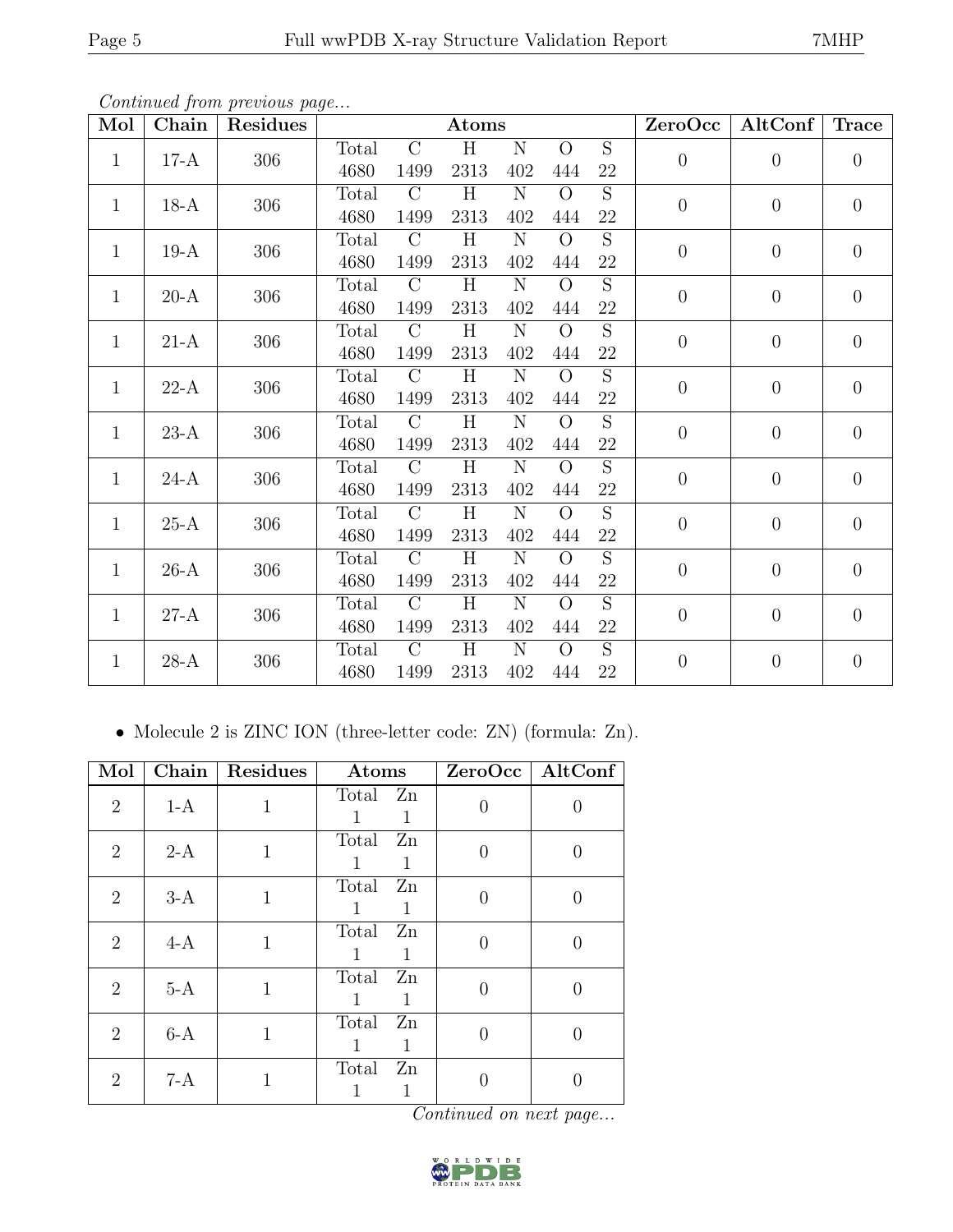Continued from previous page...

| Mol            |                        | Chain Residues | $-$ Atoms                                                       |                  | ZeroOcc   AltConf |
|----------------|------------------------|----------------|-----------------------------------------------------------------|------------------|-------------------|
| $\overline{2}$ | $8-A$                  | $\mathbf{1}$   | Total<br>Zn<br>$\mathbf{1}$<br>$\mathbf{1}$                     | $\boldsymbol{0}$ | $\boldsymbol{0}$  |
| $\overline{2}$ | $9-A$                  | $\mathbf{1}$   | Total<br>$\rm Zn$<br>$\mathbf{1}$<br>$\mathbf{1}$               | $\boldsymbol{0}$ | $\theta$          |
| $\overline{2}$ | $10-A$                 | $\mathbf{1}$   | Total<br>$\mathbf{Z}\mathbf{n}$<br>$\mathbf{1}$<br>$\mathbf{1}$ | $\theta$         | $\boldsymbol{0}$  |
| $\overline{2}$ | $11-A$                 | $\mathbf{1}$   | Total<br>Zn<br>$\mathbf{1}$<br>$\mathbf{1}$                     | $\boldsymbol{0}$ | $\theta$          |
| $\overline{2}$ | $12-A$                 | $\mathbf{1}$   | Total<br>$\rm Zn$<br>$\mathbf{1}$<br>$\mathbf{1}$               | $\theta$         | $\boldsymbol{0}$  |
| $\overline{2}$ | $13-A$                 | $\mathbf{1}$   | Total<br>$\mathbf{Z}$ n<br>$\mathbf{1}$<br>$\mathbf{1}$         | $\boldsymbol{0}$ | $\boldsymbol{0}$  |
| $\overline{2}$ | $14-A$                 | $\mathbf{1}$   | Total<br>Zn<br>$\mathbf{1}$<br>$\mathbf{1}$                     | $\theta$         | $\theta$          |
| $\overline{2}$ | $15-A$                 | $\mathbf{1}$   | Total<br>$\mathbf{Z}$ n<br>$\mathbf{1}$<br>$\mathbf{1}$         | $\theta$         | $\boldsymbol{0}$  |
| $\overline{2}$ | $16-A$                 | $\mathbf{1}$   | Zn<br>Total<br>$\mathbf{1}$<br>$\mathbf{1}$                     | $\theta$         | $\theta$          |
| $\overline{2}$ | $17-A$                 | $\mathbf{1}$   | Total<br>$\mathbf{Z}\mathbf{n}$<br>$\mathbf{1}$<br>$\mathbf{1}$ | $\theta$         | $\boldsymbol{0}$  |
| $\overline{2}$ | $18-A$                 | $\mathbf{1}$   | Total<br>$\mathbf{Z}$ n<br>$\mathbf{1}$<br>$\mathbf{1}$         | $\theta$         | $\boldsymbol{0}$  |
| $\overline{2}$ | $19-A$                 | $\mathbf{1}$   | Total<br>$\mathbf{Z}\mathbf{n}$<br>$\mathbf{1}$<br>$\mathbf{1}$ | $\theta$         | $\boldsymbol{0}$  |
| $\overline{2}$ | $20-A$                 | $\mathbf{1}$   | Total<br>Zn<br>$\mathbf{1}$<br>$\mathbf{1}$                     | $\theta$         | $\boldsymbol{0}$  |
| $\overline{2}$ | $21-A$                 | $\mathbf{1}$   | Total<br>Zn<br>$\mathbf{1}$<br>$\overline{1}$                   | $\boldsymbol{0}$ | $\boldsymbol{0}$  |
| $\overline{2}$ | $22-A$                 | $\mathbf{1}$   | Total<br>Zn<br>$1 \quad 1$                                      | $\boldsymbol{0}$ | $\boldsymbol{0}$  |
| $\overline{2}$ | $23\mbox{-}\mathrm{A}$ | $\mathbf{1}$   | Total<br>Zn<br>$\overline{1}$<br>$\overline{1}$                 | $\theta$         | $\boldsymbol{0}$  |
| $\overline{2}$ | $24-A$                 | $\mathbf{1}$   | Total Zn<br>$\overline{1}$<br>$\overline{1}$                    | $\theta$         | $\theta$          |
| $\overline{2}$ | $25-A$                 | $\mathbf{1}$   | Total<br>$\mathbf{Z}$ n<br>$\overline{1}$<br>$\mathbf{1}$       | $\boldsymbol{0}$ | $\boldsymbol{0}$  |
| $\overline{2}$ | $26-A$                 | $\mathbf{1}$   | Total<br>Zn<br>$\overline{1}$<br>$\overline{1}$                 | $\boldsymbol{0}$ | $\theta$          |
| $\overline{2}$ | $27-A$                 | $\mathbf{1}$   | Total<br>Zn<br>$\overline{1}$<br>$\mathbf{1}$                   | $\theta$         | $\overline{0}$    |
| $\overline{2}$ | $28-A$                 | $\mathbf{1}$   | Total<br>Zn<br>$\mathbf{1}$<br>$\mathbf{1}$                     | $\boldsymbol{0}$ | $\boldsymbol{0}$  |

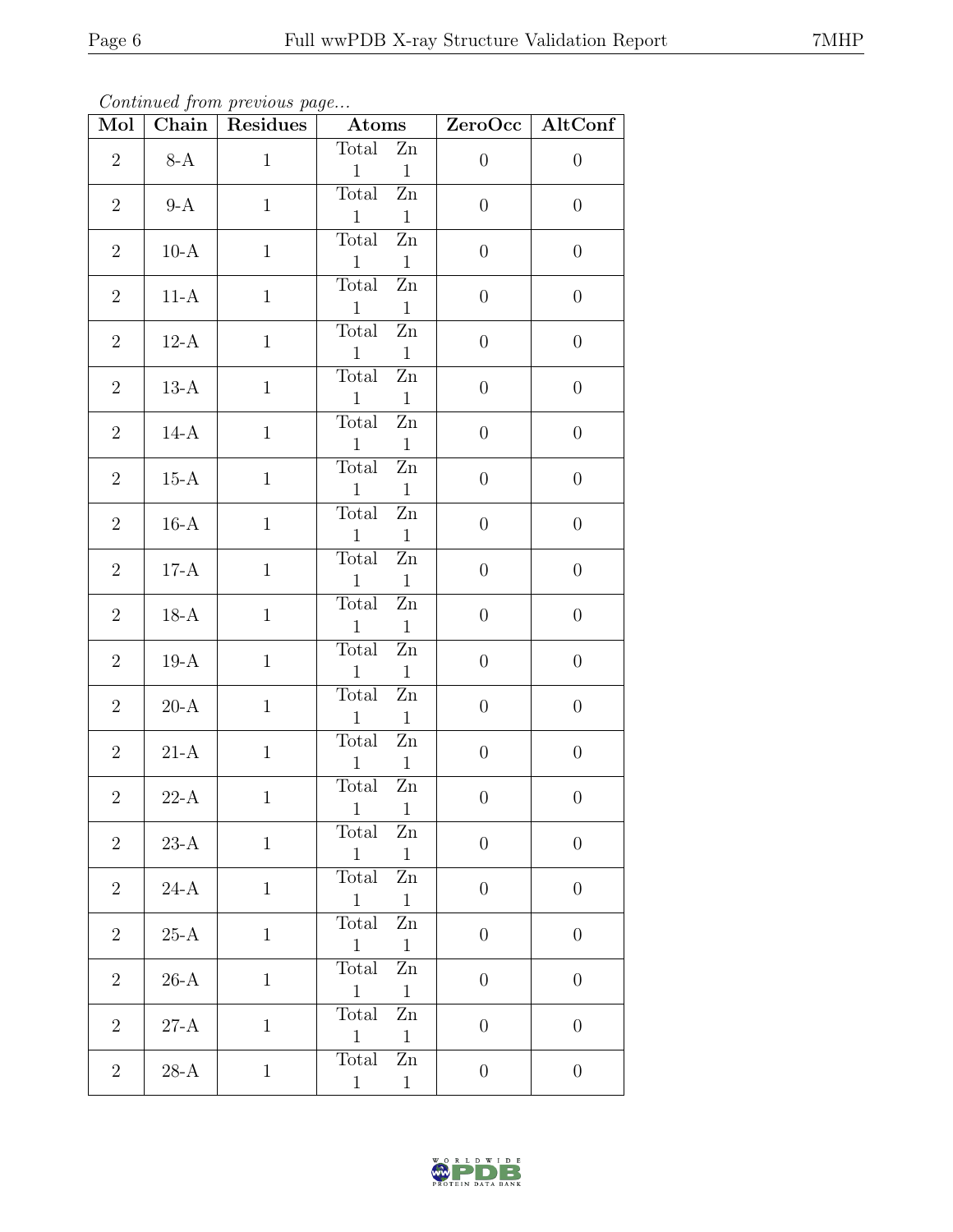$\bullet\,$  Molecule 3 is water.

| Mol              | Chain  | Residues | Atoms                                       | ZeroOcc          | AltConf          |
|------------------|--------|----------|---------------------------------------------|------------------|------------------|
| 3                | $1-A$  | 34       | Total<br>$\overline{O}$<br>34<br>34         | $\theta$         | $\boldsymbol{0}$ |
| $\boldsymbol{3}$ | $2-A$  | $\,29$   | Total<br>$\overline{O}$<br>$\,29$<br>$29\,$ | $\boldsymbol{0}$ | $\boldsymbol{0}$ |
| 3                | $3-A$  | 24       | Total<br>$\overline{O}$<br>$24\,$<br>$24\,$ | $\boldsymbol{0}$ | $\boldsymbol{0}$ |
| 3                | $4-A$  | 37       | $\overline{O}$<br>Total<br>37<br>$37\,$     | $\boldsymbol{0}$ | $\boldsymbol{0}$ |
| 3                | $5-A$  | 46       | $\overline{O}$<br>Total<br>$46\,$<br>$46\,$ | $\theta$         | $\boldsymbol{0}$ |
| 3                | $6-A$  | 30       | Total<br>$\overline{O}$<br>$30\,$<br>30     | $\boldsymbol{0}$ | $\boldsymbol{0}$ |
| 3                | $7-A$  | $45\,$   | Total<br>$\overline{O}$<br>$45\,$<br>45     | $\boldsymbol{0}$ | $\boldsymbol{0}$ |
| 3                | $8-A$  | 30       | $\overline{O}$<br>Total<br>30<br>$30\,$     | $\theta$         | $\boldsymbol{0}$ |
| 3                | $9-A$  | $35\,$   | $\overline{O}$<br>Total<br>$35\,$<br>$35\,$ | $\boldsymbol{0}$ | $\boldsymbol{0}$ |
| 3                | $10-A$ | $38\,$   | Total<br>$\overline{O}$<br>38<br>$38\,$     | $\boldsymbol{0}$ | $\boldsymbol{0}$ |
| $\boldsymbol{3}$ | $11-A$ | 41       | Total<br>$\overline{O}$<br>41<br>41         | $\boldsymbol{0}$ | $\boldsymbol{0}$ |
| 3                | $12-A$ | 34       | $\overline{O}$<br>Total<br>$34\,$<br>$34\,$ | $\boldsymbol{0}$ | $\theta$         |
| 3                | $13-A$ | $36\,$   | Total<br>$\overline{O}$<br>$36\,$<br>$36\,$ | $\boldsymbol{0}$ | $\boldsymbol{0}$ |
| 3                | $14-A$ | $29\,$   | Total<br>$\overline{O}$<br>$29\,$<br>$29\,$ | $\boldsymbol{0}$ | $\boldsymbol{0}$ |
| $\boldsymbol{3}$ | $15-A$ | $29\,$   | Total<br>$\overline{O}$<br>29<br>29         | $\boldsymbol{0}$ | $\boldsymbol{0}$ |
| 3                | $16-A$ | 36       | $\overline{O}$<br>Total<br>36<br>36         | $\theta$         | $\overline{0}$   |
| 3                | $17-A$ | 33       | Total<br>$\overline{O}$<br>33<br>33         | $\boldsymbol{0}$ | $\theta$         |
| 3                | $18-A$ | 29       | Total<br>$\overline{O}$<br>29<br>29         | $\theta$         | $\theta$         |
| $\boldsymbol{3}$ | $19-A$ | 31       | Total<br>$\overline{O}$<br>31<br>31         | $\boldsymbol{0}$ | $\boldsymbol{0}$ |
| 3                | $20-A$ | 29       | $\overline{O}$<br>Total<br>$29\,$<br>29     | $\boldsymbol{0}$ | $\theta$         |
| 3                | $21-A$ | 34       | $\overline{O}$<br>Total<br>34<br>$34\,$     | $\boldsymbol{0}$ | $\theta$         |

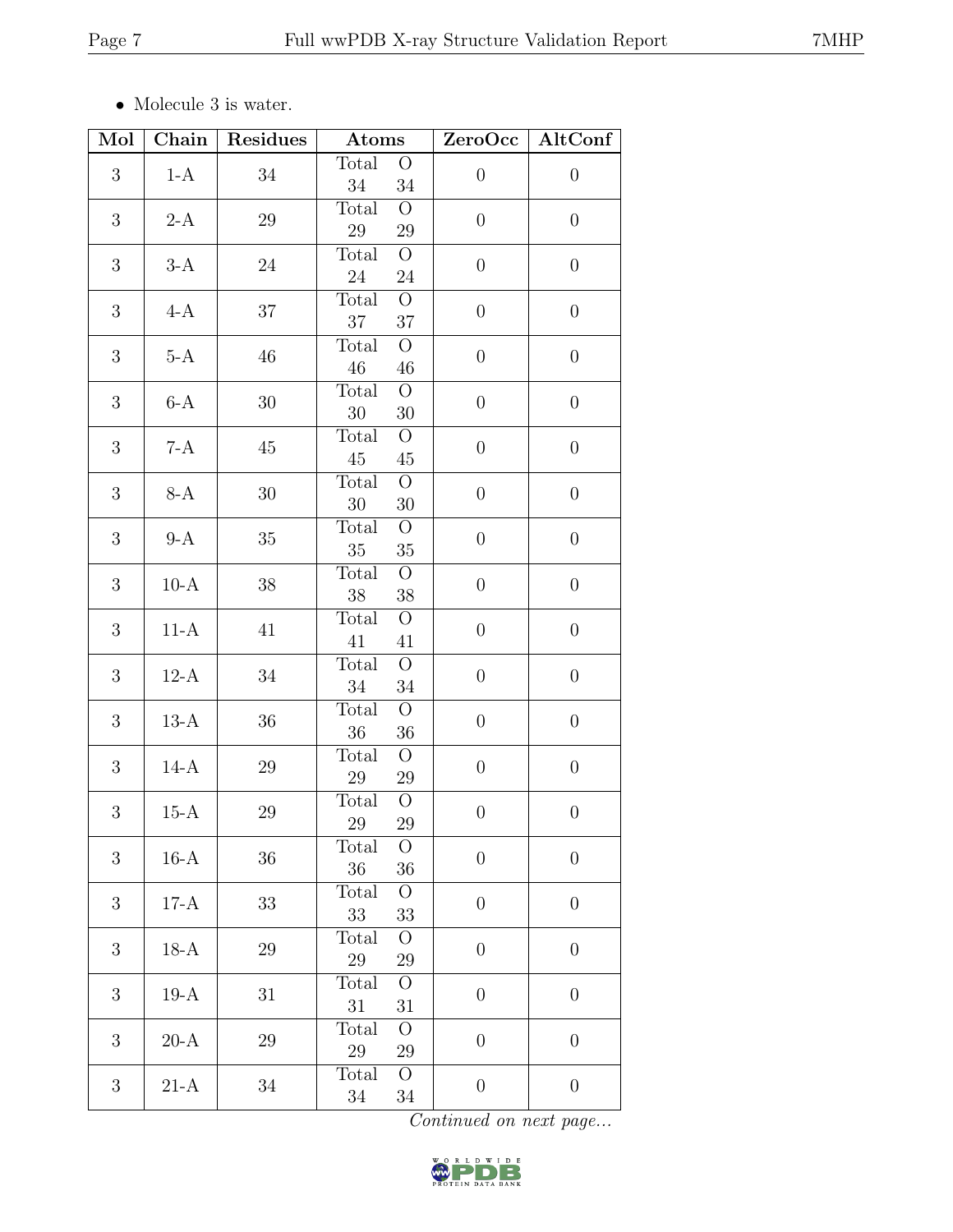Continued from previous page...

| Mol | $\overline{\text{Chain}}$ | Residues | Atoms                         | ZeroOcc  | AltConf          |
|-----|---------------------------|----------|-------------------------------|----------|------------------|
| 3   | $22-A$                    | 37       | Total<br>$\Omega$<br>37<br>37 | $\theta$ | $\left( \right)$ |
| 3   | $23-A$                    | 37       | $\Omega$<br>Total<br>37<br>37 | $\Omega$ | $\left( \right)$ |
| 3   | $24-A$                    | 38       | $\Omega$<br>Total<br>38<br>38 | $\theta$ | 0                |
| 3   | $25-A$                    | 40       | Total<br>$\Omega$<br>40<br>40 | $\theta$ | 0                |
| 3   | $26-A$                    | 33       | Total<br>$\Omega$<br>33<br>33 | $\Omega$ | 0                |
| 3   | $27-A$                    | 30       | Total<br>$\Omega$<br>30<br>30 | 0        | $\left( \right)$ |
| 3   | $28-A$                    | 31       | Total<br>$\Omega$<br>31<br>31 | 0        | $\left( \right)$ |

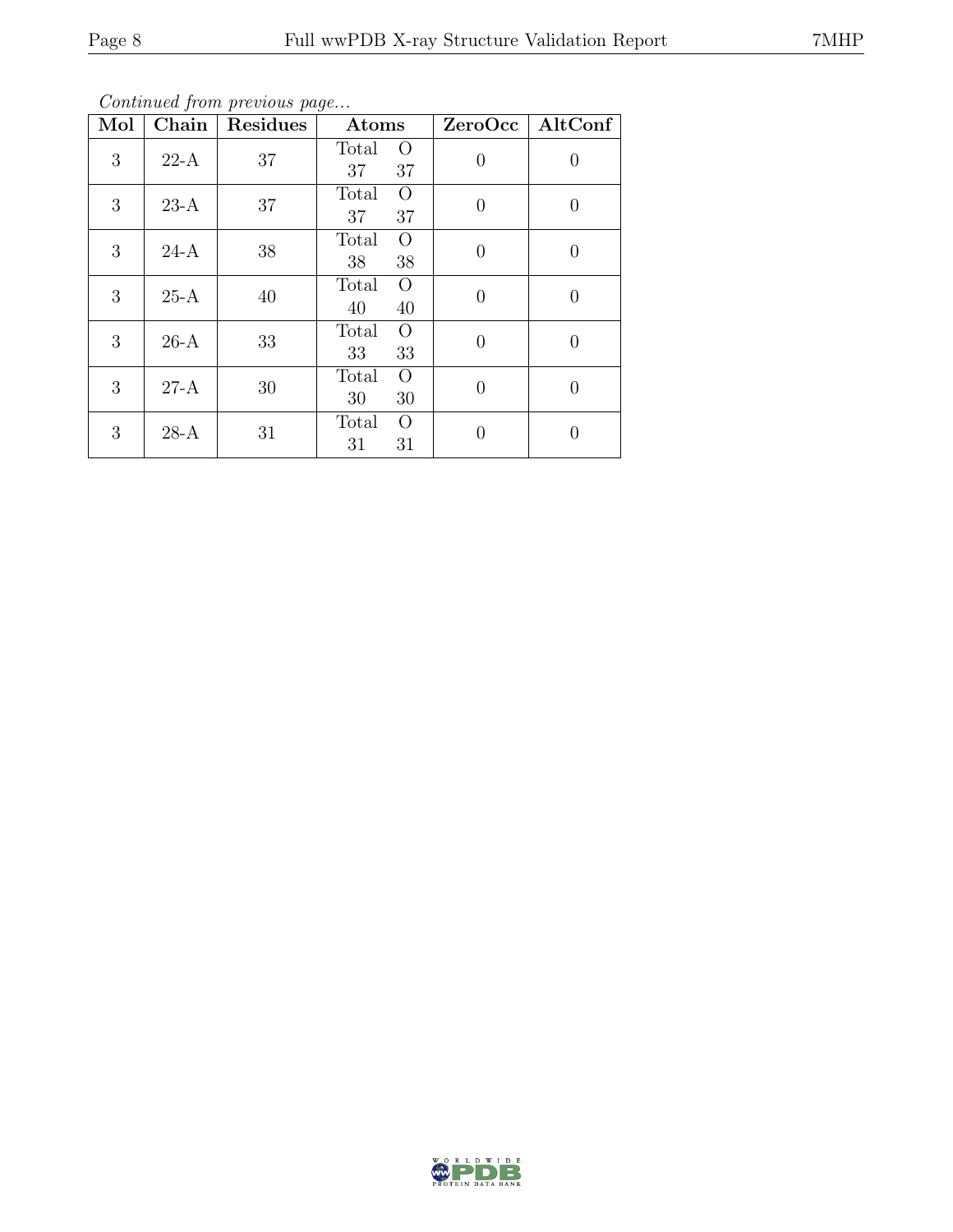## 3 Residue-property plots  $(i)$

These plots are drawn for all protein, RNA, DNA and oligosaccharide chains in the entry. The first graphic for a chain summarises the proportions of the various outlier classes displayed in the second graphic. The second graphic shows the sequence view annotated by issues in geometry. Residues are color-coded according to the number of geometric quality criteria for which they contain at least one outlier: green  $= 0$ , yellow  $= 1$ , orange  $= 2$  and red  $= 3$  or more. Stretches of 2 or more consecutive residues without any outlier are shown as a green connector. Residues present in the sample, but not in the model, are shown in grey.

Note EDS failed to run properly.

• Molecule 1: 3C-like proteinase



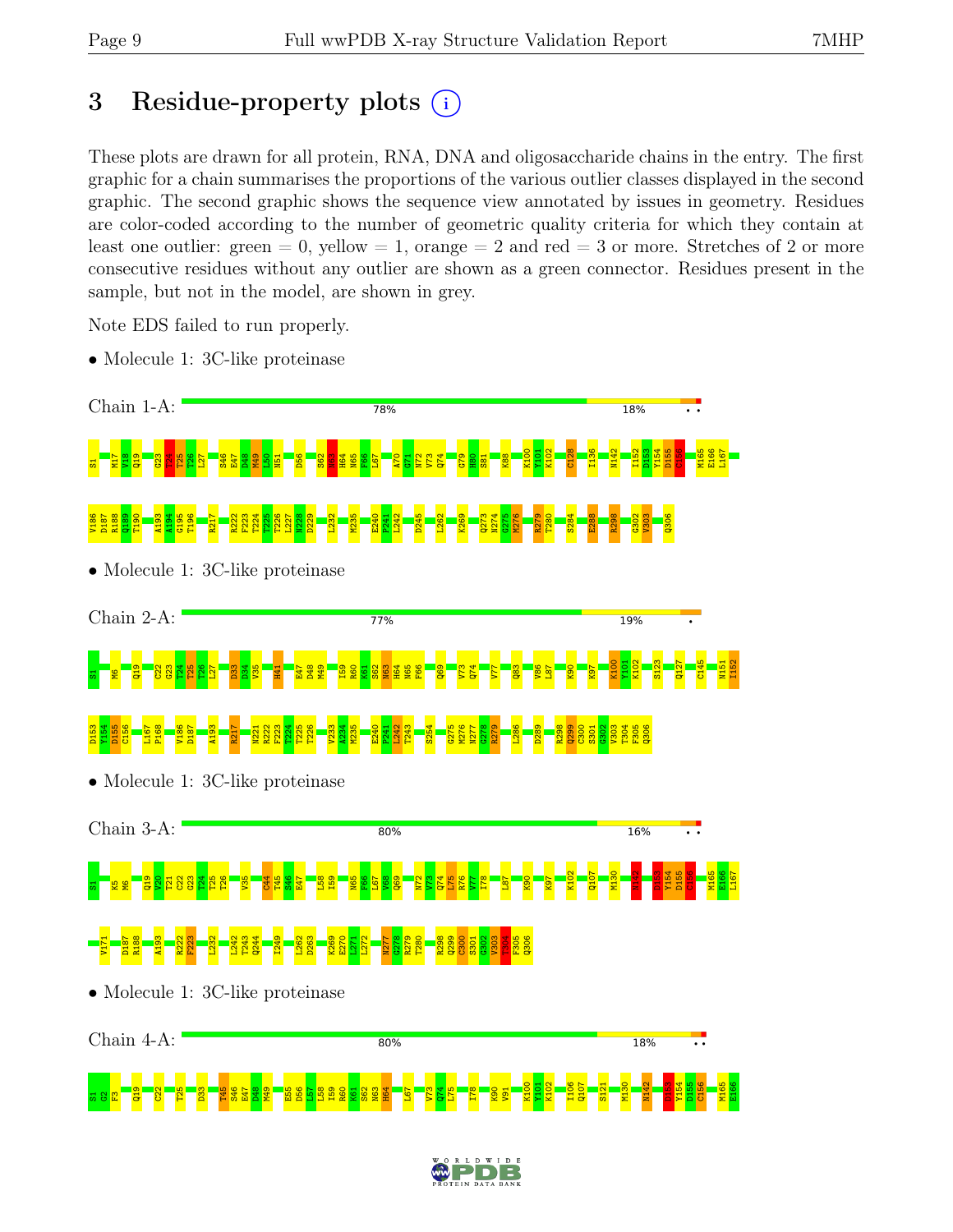# 125 P28 T28 T24 R222 F223 L232 F223 L232 F223 L232 F223 L282 M235 T232 F282 E275 C275 C275 C275 C275 C275 C275<br>C280 F22 E275 L274 E275 C275 L286 E275 E275 C275 E275 C275 C302 C301 G302 C301 G302 C301 G302 C303 C303 C304 C

• Molecule 1: 3C-like proteinase



• Molecule 1: 3C-like proteinase



• Molecule 1: 3C-like proteinase



• Molecule 1: 3C-like proteinase



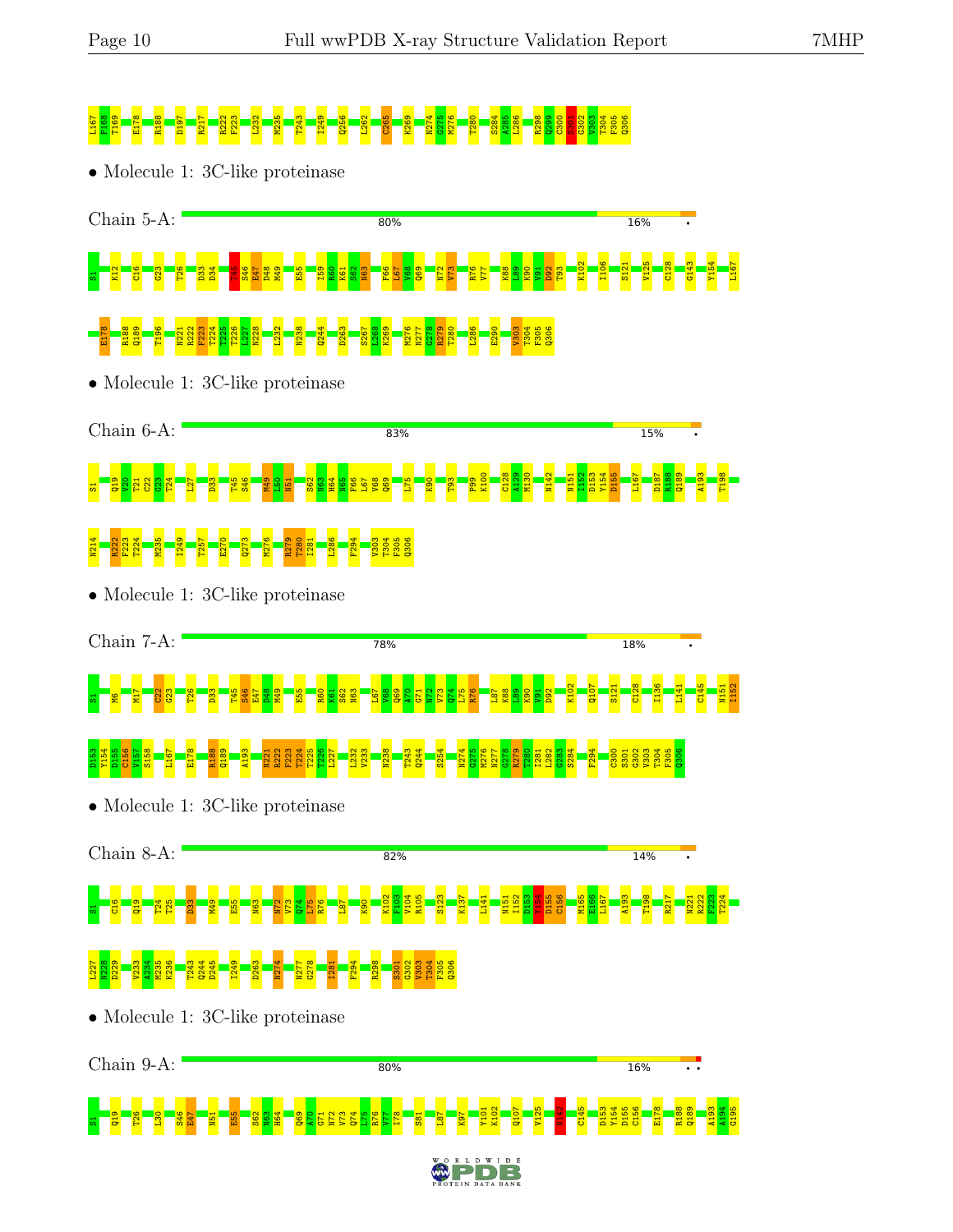# T196 D197 T198 R217 N221 R222 F223 T224 T225 T226 L227 M235 K236 Y237 N238 T243 Q244 I249 A255 S267 L268 K269 E270 L271 L272 Q273 M276 R279 L286 Q299 C300 S301 F305 Q306

• Molecule 1: 3C-like proteinase



• Molecule 1: 3C-like proteinase



• Molecule 1: 3C-like proteinase



• Molecule 1: 3C-like proteinase



• Molecule 1: 3C-like proteinase

Chain 14-A:

79%



**18%**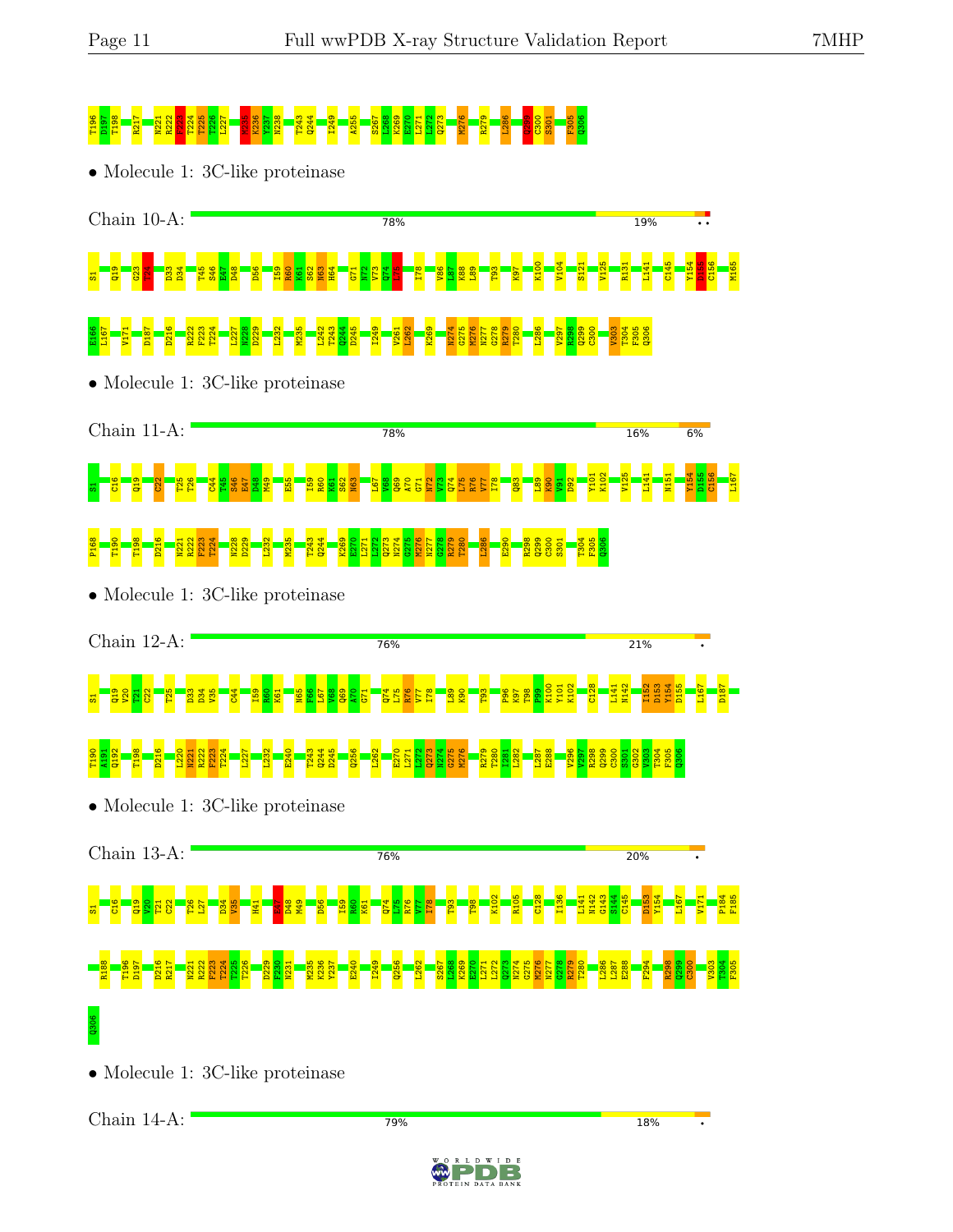# S1M6Q19 C22 T25 V35 S46 E47 K61 S62 N63 L67 V68 Q69 A70 G71 N72 V73 Q74 L75 R76 S81 K88 L89 K90 T93 K97 T98 K102 L141 C145 D153 Y154 D155 C156 M165 E166 L167 P168 T169 T190 A191 Q192 T196 L220 N221 R222 F223 T224 T225 T226 L232 Y237 Q244 I249 L271 L272 Q273 N274 G275 M276 N277 G278 R279 T280 I281 L282 C300 S301 G302 V303 T304 F305 Q306

• Molecule 1: 3C-like proteinase



### R188 Q189 Q192 T196 D197 T198 F223 T224 T225 T226 L227 N228 Y237 Q244 D245 Q256 I259 S267 L271 L272 Q273 M276 N277 G278 R279 T280 I281 L282 D289 Q299  $\frac{8}{2}$ S301  $\frac{302}{2}$ V303 T304 F305 Q306

• Molecule 1: 3C-like proteinase



### T190 A191  $\frac{32}{2}$ T196 D197 N221 R222 T225 T226 L232 M235 Q244 I249 Q256 L262 D263 M264 C265 G275 M276 N277 G278 R279 T280 I281 L282 L286 L287 E288 D289 Q299 V303 T304 F305 Q306

• Molecule 1: 3C-like proteinase

Chain 17-A: 78% 19% K102 F103 V104 Y118 N119  $\frac{120}{1}$ K137 N142 Y101 S121 L141 g <mark>g ha a b</mark>  $\frac{33}{2}$  $\frac{34}{1}$  $\frac{125}{12}$ T45  $\frac{46}{1}$ E47 D48 M49 D56  $\frac{57}{2}$ L58  $\frac{8}{1}$  $\frac{1}{2}$ N63 H64  $\frac{1}{9}$  $\frac{1}{2}$  $\mathbb{Z}^3$  $\frac{1}{2}$ L75  $\frac{1}{2}$  $\Xi$  $\frac{18}{1}$  $\frac{3}{2}$  $\frac{86}{1}$ T93 D155 C156 L167  $\frac{89}{2}$ T198 T224 T225 ន្ត្<mark>រី</mark><br>ក្នុងខ្លួន<br>ក្នុងខ្លួន L232 K236 Y237 N238 Y239 E240 P241 L242 T243 Q244 I249 L262 K269  $\frac{270}{2}$ L271 L272 Q273 N274 G275 M276  $\frac{1}{2}$ G278  $\frac{8}{2}$ L282 L286 D289 R298  $\frac{3}{2}$  $\frac{8}{30}$ S301 F305  $\frac{306}{2}$ • Molecule 1: 3C-like proteinase Chain 18-A: 81% **15%**  $\overline{\cdot}$ K102 N119 M130 K137 L141 N151 D155 C156 M165 E166 L167 V171 E178 Q192 D197 N214 F223 <mark>க - ब्रैं 8 - 8 - 8 -</mark> H64 I59 N63 N65  $51$ L75 R76  $\Xi$  $\frac{18}{1}$  $\frac{3}{2}$ K88  $\frac{189}{2}$  $\frac{8}{18}$ P99 T224 T225 T226 D229  $\frac{50}{2}$ L232 L242 D245 I249 I259 L262 D263 K269  $\frac{270}{2}$ N274 N277 G278 R279 L286  $\frac{80}{2}$  $\frac{302}{2}$  $\frac{1303}{2}$ T304 F305  $\frac{8}{20}$ N231 L271 S301

83%

• Molecule 1: 3C-like proteinase

Chain 19-A:

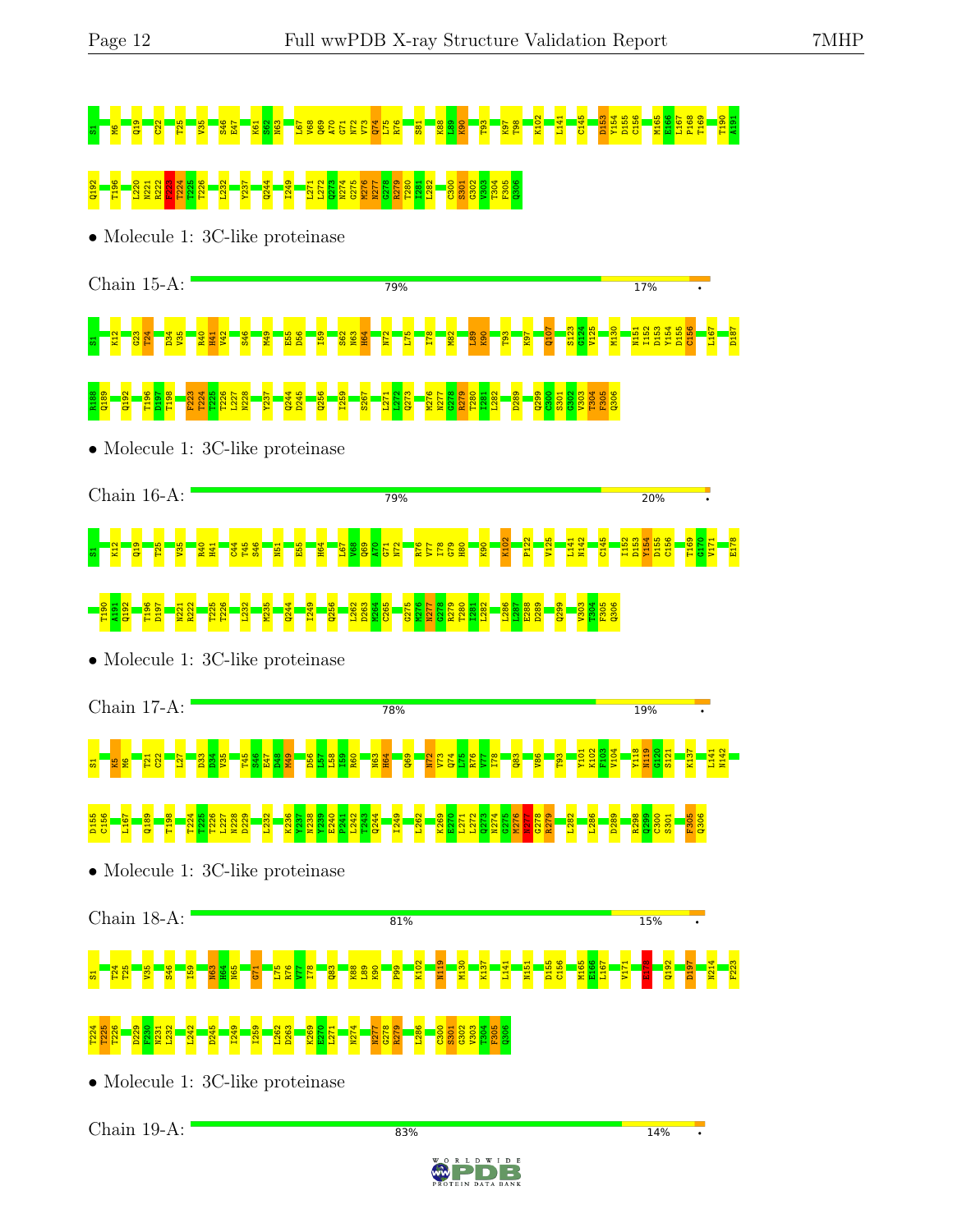# S1Q19 V20 T21 T24 L27 D33 D56 N63 F66 N72 I78 S81 K88 L89 K90 Q107 Q110 K137 L141 Y154 D155 S158 M165 E166 L167 D187 R188 Q189 G195 R222 F223 T224 T225 D229 F230 N231 L232 M235 L242 I249 S254 I259 L271 N274 G275 M276 N277 L286 L287 E288 R298 S301 G302 V303 T304 F305 Q306

• Molecule 1: 3C-like proteinase





• Molecule 1: 3C-like proteinase



### F223 T226 L227 N228 D229 N238 L242 S254 I259 L262 L272 Q273 N274 N277 G278 L282  $\frac{63}{28}$ S284 A285 L286 D289 R298  $\frac{99}{2}$  $\frac{8}{30}$ S301  $\frac{302}{20}$ V303 T304 F305  $\frac{96}{2}$

• Molecule 1: 3C-like proteinase

Chain 22-A: 79% **19%** K100 K102 Q110 V125 I136 I152 D153 Y154 D155 C156 M165 Y101 L141 N151 <mark>요 - 요 - 요 - 요 - 요 -</mark> T45 S46 E47  $\frac{1}{2}$ E55 R60  $\frac{1}{2}$ H64  $\frac{1}{2}$ F66 L67  $\frac{88}{1}$  $\frac{1}{9}$ L75 R76 V77 I78 <u>၉၂</u> H80  $\frac{86}{1}$ L87 T93 E178 P184 F185  $V186$ D187 D216 L220 N221 R222 F223 T224 T225 T226 D229 N238 T243 I249 L262 S267 L271 N274 G275 M276 N277 G278 R279 L282 L286 D289 R298  $\frac{99}{2}$  $\frac{8}{30}$ S301 T304 F305  $\frac{8}{2}$ • Molecule 1: 3C-like proteinase Chain 23-A: 76% **20%** K100 Y101 K102 Q107 L141 N142  $\frac{153}{1}$ Y154 D155 C156 V157 S158 M165 E166 E178 H64 S1Q19 V20 T26 S46 E47 D48 M49  $\frac{55}{2}$ D56  $\frac{57}{2}$  $\frac{188}{1}$  $\frac{8}{1}$  $\frac{1}{2}$ K61 S62 N63 L67  $\frac{8}{5}$  $\frac{1}{9}$  $\frac{1}{2}$  $\frac{175}{2}$  $\frac{1}{8}$  $\frac{189}{2}$ T93 K97 D187 R188 Q189 T190 G195 T196 D197 D216 L220  $\frac{22}{2}$ F223 T224 T225 N228 D229 K236 L242 T243 T257 K269 E270  $\frac{12}{2}$  $\frac{273}{2}$ N274 G275 M276 N277  $\frac{8}{3}$ R279 L282  $\frac{63}{28}$ S284 A285 L286 D289 F294  $\frac{302}{20}$  $\frac{1303}{2}$ T304 F305  $\frac{8}{2}$ N221 L271 S301

78%

• Molecule 1: 3C-like proteinase

Chain 24-A:

**19%**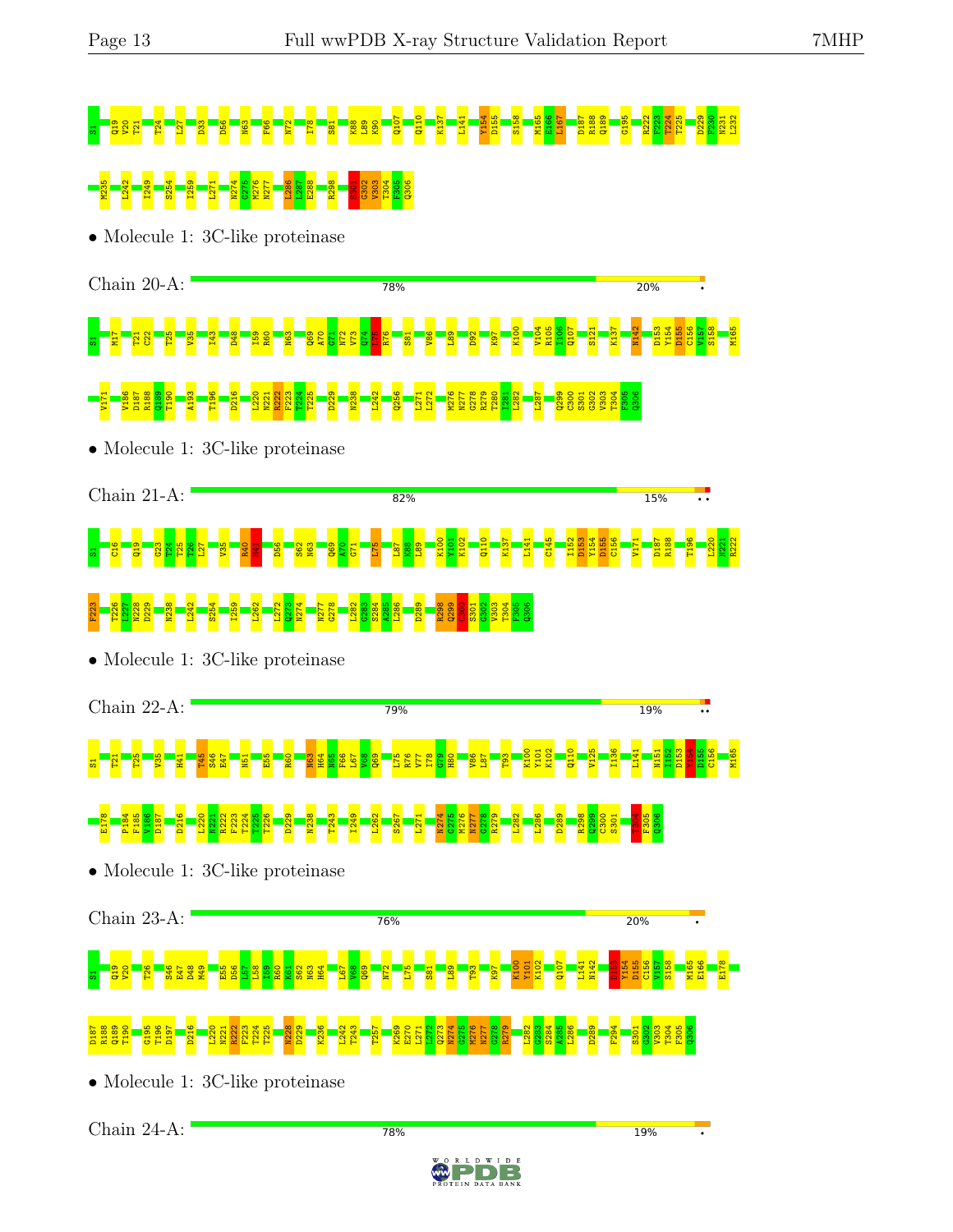# S1C16 <mark>D34 G23 T25 T26 T26 T26 T26 D33 D48 D48 A</mark>70 <mark>D34 D49 L30 D34 D49 L30 D35 O</mark><br>D40 D40 L30 C71 D40 C71 O34 O34 O34 O34 O34 O34 O34 O34 D154 O34 O34 O34 O35 O351 O15 O351 O351 O35 N151 O351 V171 Q189 T190 A191 Q192 T196 D197 D216 R217 N221 R222 F223 T224 T225 T226 D229 L232 V233 K236 E240 T243 Q244 I249 L262 S267 L268 K269 Q273 N274 G275 M276 N277 G278 R279 L282 G283 S284 A285 L286 T304 F305 Q306

• Molecule 1: 3C-like proteinase





• Molecule 1: 3C-like proteinase

Chain 26-A: 81% 17% K100  $\frac{110}{110}$ Y118 N119 G120 C128 A129 M130 I136 L141 C145 I152 D153 Y154 D155 R188  $\frac{292}{2}$ D197 G215 D216 R217 R222 F223 8 <mark>8 8 8 %</mark> E47  $\frac{28}{1}$ M49 R60 F66 L67 L75 R76 K88  $\frac{8}{2}$ K90

### T224  $\frac{123}{2}$ M235 T243 Q244 D245 I249 I259 C265 K269 E270 L271  $\frac{272}{2}$ Q273 N274 G278 R279 T280 I281 L282 L286 F294 V297  $\frac{80}{2}$ V303 T304 F305 Q306

• Molecule 1: 3C-like proteinase

Chain 27-A:  $80%$ **17%** Q110 N119 C128 A129 M130 I152  $\frac{153}{1}$ Y154 D155 C156 M165 P184 F185 D197 R217 F223 T224 T225 S1Q19 S46 E47 D48 M49 L50  $\frac{1}{2}$ I59  $\frac{1}{2}$ H64 L67  $\frac{8}{5}$  $\frac{1}{2}$  $\frac{1}{2}$ L75 R76  $\Xi$ I78 G79  $\frac{1}{18}$ L87  $^{\frac{88}{10}}$ L89  $\frac{8}{2}$ T226 L227 N228 D229 F230 N231 N236<br>K236 L262 E270 L271  $\frac{272}{2}$ Q273 N274 G275 M276 N277 G278 R279 T280 I281 L282 L286 R298 S301  $\frac{62}{3}$ V303 T304 F305  $\frac{8}{2}$ 

• Molecule 1: 3C-like proteinase



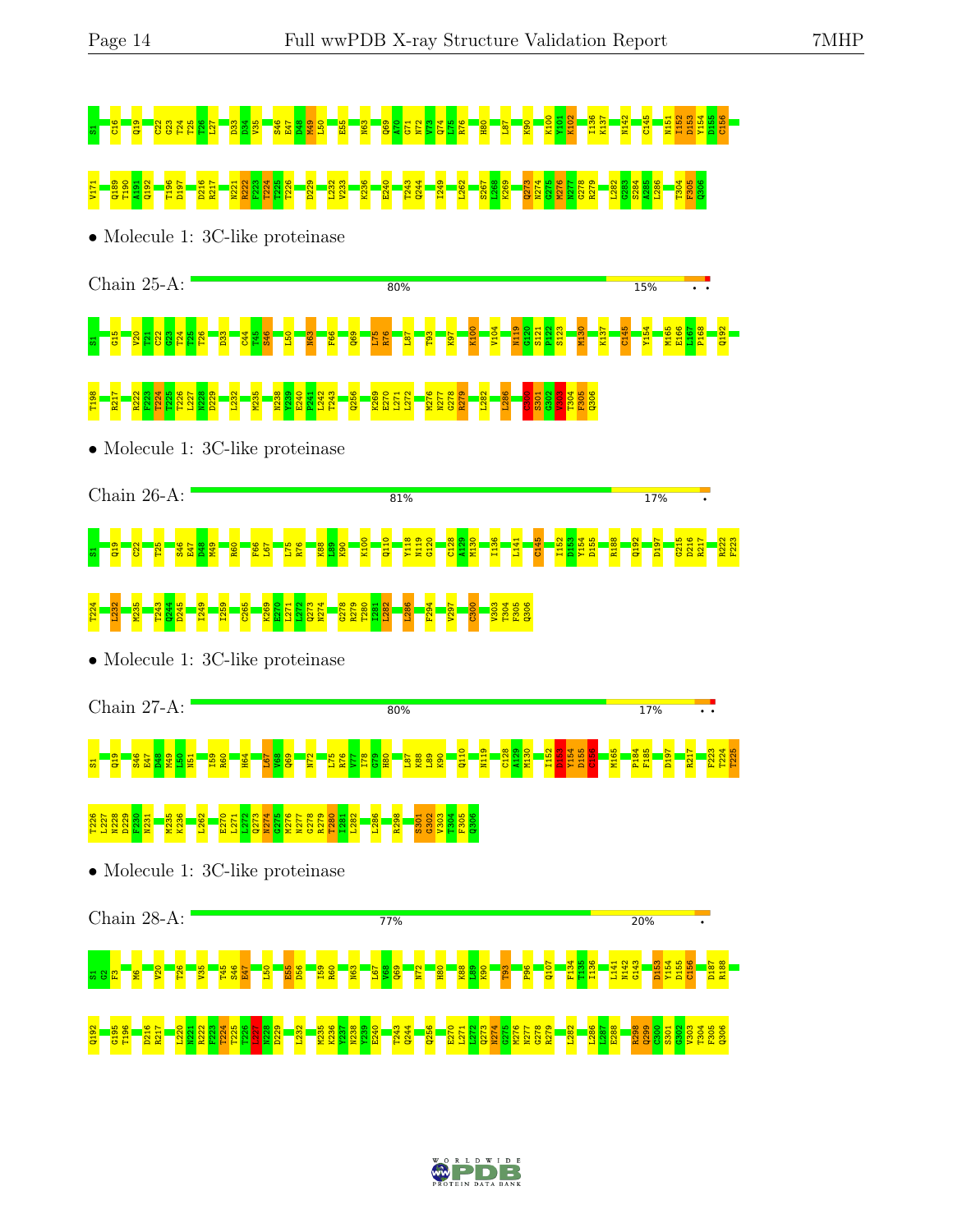## 4 Data and refinement statistics  $(i)$

| Property                               | Value                                              | <b>Source</b> |
|----------------------------------------|----------------------------------------------------|---------------|
| Space group                            | C 1 2 1                                            | Depositor     |
| Cell constants                         | 54.74Å<br>114.88Å<br>$45.24\text{\AA}$             | Depositor     |
| a, b, c, $\alpha$ , $\beta$ , $\gamma$ | $101.42^{\circ}$<br>$90.00^\circ$<br>$90.00^\circ$ |               |
| Resolution $(A)$                       | 56.30<br>2.00                                      | Depositor     |
| % Data completeness                    | $99.0(56.30-2.00)$                                 | Depositor     |
| (in resolution range)                  |                                                    |               |
| $\mathrm{R}_{merge}$                   | 0.18                                               | Depositor     |
| $\mathrm{R}_{sym}$                     | (Not available)                                    | Depositor     |
| $\overline{$ <sup>1</sup>              | $0.59$ (at $2.00\text{\AA}$ )                      | Xtriage       |
| Refinement program                     | PHENIX (phenix.ensemble refinement:1.19.2 4158)    | Depositor     |
| $R, R_{free}$                          | , 0.221<br>0.159                                   | Depositor     |
| Wilson B-factor $(A^2)$                | 34.3                                               | Xtriage       |
| Anisotropy                             | 0.135                                              | Xtriage       |
| L-test for twinning <sup>2</sup>       | $< L >$ = 0.51, $\overline{< L^2>}$ = 0.35         | Xtriage       |
| Estimated twinning fraction            | No twinning to report.                             | Xtriage       |
| Total number of atoms                  | 132023                                             | wwPDB-VP      |
| Average B, all atoms $(A^2)$           | 45.0                                               | wwPDB-VP      |

EDS failed to run properly - this section is therefore incomplete.

Xtriage's analysis on translational NCS is as follows: The largest off-origin peak in the Patterson function is 9.00% of the height of the origin peak. No significant pseudotranslation is detected.

<sup>&</sup>lt;sup>2</sup>Theoretical values of  $\langle |L| \rangle$ ,  $\langle L^2 \rangle$  for acentric reflections are 0.5, 0.333 respectively for untwinned datasets, and 0.375, 0.2 for perfectly twinned datasets.



<span id="page-14-1"></span><span id="page-14-0"></span><sup>1</sup> Intensities estimated from amplitudes.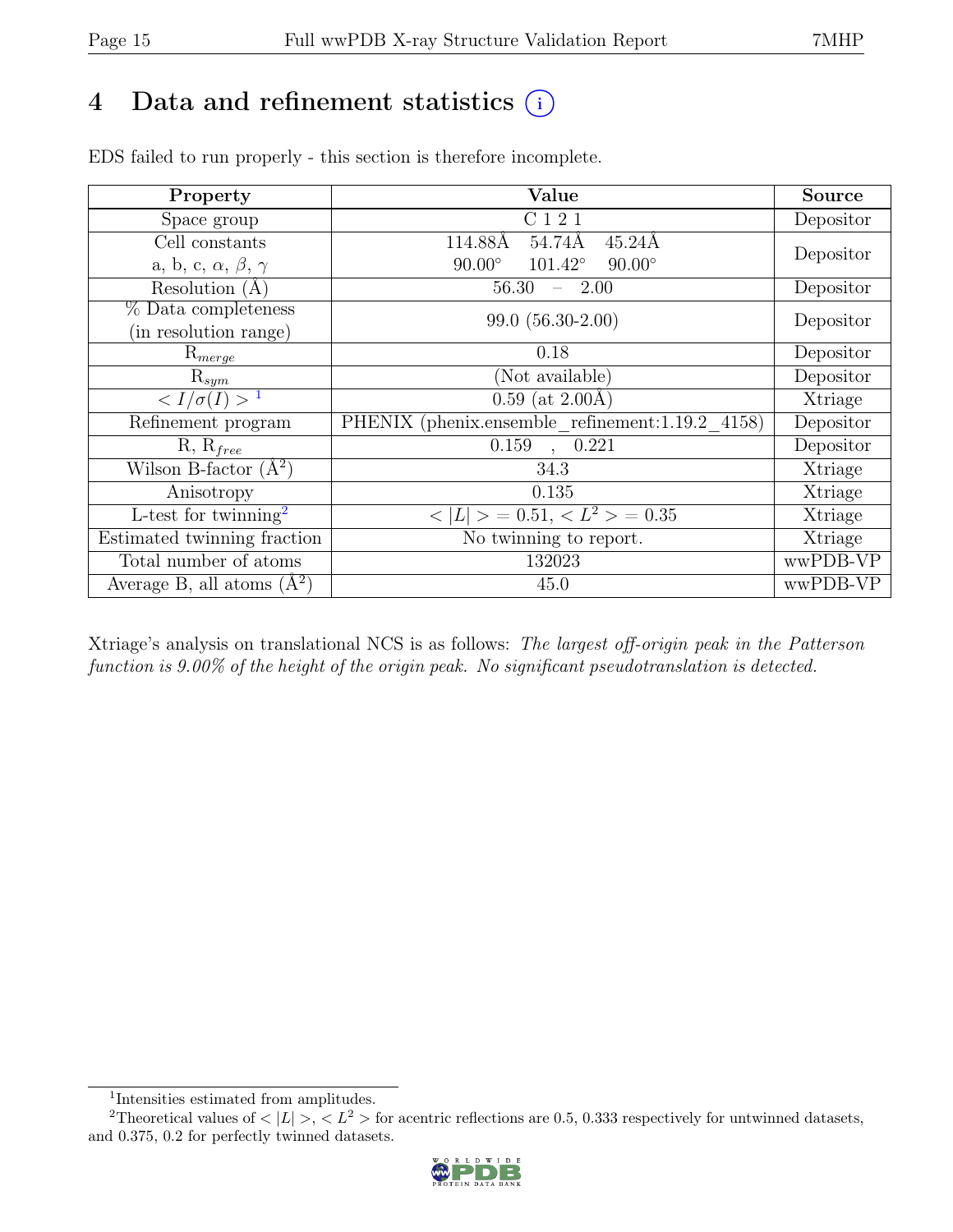## 5 Model quality  $(i)$

### 5.1 Standard geometry  $(i)$

Bond lengths and bond angles in the following residue types are not validated in this section: ZN

The Z score for a bond length (or angle) is the number of standard deviations the observed value is removed from the expected value. A bond length (or angle) with  $|Z| > 5$  is considered an outlier worth inspection. RMSZ is the root-mean-square of all Z scores of the bond lengths (or angles).

| Mol            |                    |             | <b>Bond</b> lengths                          |             | Bond angles                        |
|----------------|--------------------|-------------|----------------------------------------------|-------------|------------------------------------|
|                | Chain              | <b>RMSZ</b> | Z   > 5                                      | <b>RMSZ</b> | $\ Z\  > 5$                        |
| $\mathbf{1}$   | $1-A$              | 0.73        | 3/2420<br>$(0.1\%)$                          | 0.83        | $(0.0\%)$<br>1/3289                |
| $\overline{1}$ | $2-A$              | 0.72        | $(0.0\%)$<br>2420<br>$\mathbf{1}$            | 0.86        | 4/3289<br>$(0.1\%)$                |
| $\overline{1}$ | $3-A$              | 0.69        | $(0.1\%)$<br>3/2420                          | 0.81        | $\overline{3/3289}$ $(0.1\%)$      |
| $\overline{1}$ | $4-A$              | 0.72        | $(0.1\%)$<br>3/2420                          | 0.86        | $\overline{0/3289}$                |
| $\overline{1}$ | $5-A$              | 0.74        | $(0.2\%)$<br>5/2420                          | 0.84        | $(0.0\%)$<br>1/3289                |
| $\overline{1}$ | $6-A$              | 0.66        | $\overline{(0.0\%)}$<br>2420<br>$\mathbf{1}$ | 0.80        | $(0.0\%)$<br>1/3289                |
| $\overline{1}$ | $7-A$              | 0.72        | $(0.1\%)$<br>2/<br>2420                      | 0.86        | $(0.1\%)$<br>4/3289                |
| $\overline{1}$ | $8-A$              | 0.69        | $(0.0\%)$<br>$\mathbf{1}$<br>2420            | 0.85        | $(0.0\%)$<br>1/3289                |
| $\overline{1}$ | $9-A$              | 0.69        | $(0.1\%)$<br>$\overline{2}$<br>2420          | 0.84        | $(0.1\%)$<br>3/3289                |
| $\overline{1}$ | $10-A$             | 0.79        | $(0.2\%)$<br>4/2420                          | 0.84        | $(0.1\%)$<br>4/3289                |
| $\overline{1}$ | $11-A$             | $0.76\,$    | $(0.2\%)$<br>2420<br>$\overline{4}$          | 0.88        | $(0.1\%)$<br>3/3289                |
| $\overline{1}$ | $12-A$             | 0.78        | $(0.2\%)$<br>2420<br>4 <sub>1</sub>          | 0.83        | $(0.1\%)$<br>4/3289                |
| $\overline{1}$ | $13-A$             | 0.69        | $(0.1\%)$<br>2420                            | $0.87\,$    | $(0.1\%)$<br>2/3289                |
| $\overline{1}$ | $14-A$             | 0.70        | $(0.0\%)$<br>$\mathbf{1}$<br>2420            | 0.83        | $\sqrt{0/3289}$                    |
| $\overline{1}$ | $15-A$             | $0.69\,$    | $(0.1\%)$<br>2420<br>$\overline{2}$          | 0.86        | $(0.1\%)$<br>2/3289                |
| $\overline{1}$ | $16-A$             | 0.72        | $(0.2\%)$<br>2420<br>$\overline{4}$          | 0.82        | $\overline{(0.1\%)}$<br>2/3289     |
| $\overline{1}$ | $17-A$             | 0.72        | $(0.1\%)$<br>$\overline{2}$<br>2420          | 0.84        | $(0.1\%)$<br>3/3289                |
| $\mathbf{1}$   | $18-A$             | $0.75\,$    | $(0.1\%)$<br>2/2420                          | $0.85\,$    | $\overline{(0.1\%)}$<br>3/3289     |
| $\overline{1}$ | $19-A$             | 0.68        | $0\sqrt{2420}$                               | 0.85        | $(0.1\%)$<br>4/3289                |
| $\overline{1}$ | $\overline{20-A}$  | 0.67        | $1/2420(0.0\%)$                              | 0.86        | $(0.1\%)$<br>2/3289                |
| $\overline{1}$ | $21-A$             | 0.75        | $(0.1\%)$<br>3/2420                          | 0.86        | $(0.3\%)$<br>9/3289                |
| $\overline{1}$ | $22-A$             | 0.67        | 0/2420                                       | 0.86        | $(0.2\%)$<br>5/3289                |
| $\overline{1}$ | $23-A$             | 0.71        | $(0.1\%)$<br>2420                            | 0.84        | $(0.1\%)$<br>3/3289                |
| $\mathbf{1}$   | $24-A$             | 0.71        | $(0.1\%)$<br>3/2420                          | 0.89        | $(0.1\%)$<br>3/3289                |
| $\overline{1}$ | $25-A$             | 0.73        | $(0.1\%)$<br>3 <sub>l</sub><br>2420          | 0.87        | $\overline{(0.1\%)}$<br>4/3289     |
| $\overline{1}$ | $26-A$             | 0.75        | $(0.1\%)$<br>3<br>$^{\prime}2420$            | 0.85        | $(0.1\%)$<br>$^{\prime}3289$<br>4/ |
| $\mathbf{1}$   | $\overline{27}$ -A | 0.72        | $(0.1\%)$<br>$\overline{2}$<br>2420          | 0.86        | $(0.1\%)$<br>2/3289                |
| $\overline{1}$ | $\overline{2}8-A$  | 0.75        | $\overline{(0.2\%)}$<br>2420<br>4/           | 0.88        | $\overline{0.1\%})$<br>3289        |
| All            | All                | 0.72        | $67/67760$ $(0.1\%)$                         | 0.85        | $79/92092(0.1\%)$                  |

Chiral center outliers are detected by calculating the chiral volume of a chiral center and verifying if

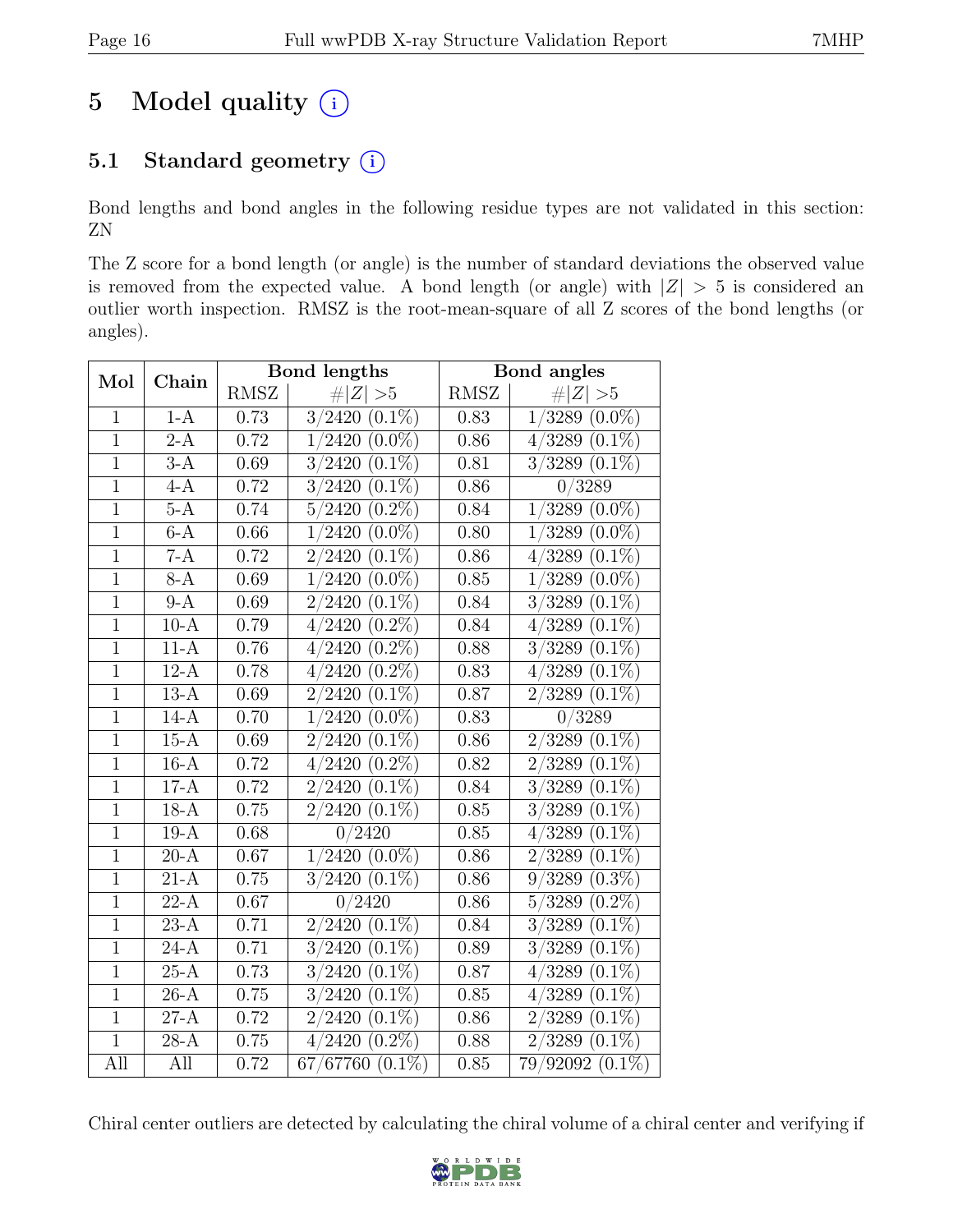the center is modelled as a planar moiety or with the opposite hand.A planarity outlier is detected by checking planarity of atoms in a peptide group, atoms in a mainchain group or atoms of a sidechain that are expected to be planar.

| Mol            | Chain             | $\overline{\text{\#Chirality outliers}}$ | $\overline{\mathbf{H}}$ Planarity outliers |
|----------------|-------------------|------------------------------------------|--------------------------------------------|
| $\mathbf{1}$   | $1-A$             | $\overline{0}$                           | 11                                         |
| $\mathbf{1}$   | $2-A$             | $\boldsymbol{0}$                         | $8\,$                                      |
| $\mathbf{1}$   | $3-A$             | $\overline{0}$                           | $\overline{7}$                             |
| $\overline{1}$ | $4-A$             | $\overline{0}$                           | $\overline{4}$                             |
| $\overline{1}$ | $5-A$             | $\overline{0}$                           | $\overline{7}$                             |
| $\mathbf{1}$   | $6-A$             | $\overline{0}$                           | $\overline{4}$                             |
| $\overline{1}$ | $7-A$             | $\overline{0}$                           | $\overline{5}$                             |
| $\overline{1}$ | $8-A$             | $\overline{0}$                           | 8                                          |
| $\overline{1}$ | $9-A$             | $\overline{0}$                           | $\overline{9}$                             |
| $\overline{1}$ | $10-A$            | $\overline{0}$                           | $\overline{7}$                             |
| $\overline{1}$ | $11-A$            | $\overline{0}$                           | $\overline{11}$                            |
| $\overline{1}$ | $12-A$            | $\overline{0}$                           | $\overline{9}$                             |
| $\overline{1}$ | $13-A$            | $\overline{0}$                           | 14                                         |
| $\overline{1}$ | $14-A$            | $\overline{0}$                           | $\overline{5}$                             |
| $\overline{1}$ | $15-A$            | $\overline{0}$                           | $\overline{6}$                             |
| $\overline{1}$ | $16-A$            | $\overline{0}$                           | $\overline{4}$                             |
| $\overline{1}$ | $17-A$            | $\overline{0}$                           | $\overline{5}$                             |
| $\overline{1}$ | $18-A$            | $\overline{0}$                           | $\overline{7}$                             |
| $\overline{1}$ | $19-A$            | $\overline{0}$                           | $\overline{5}$                             |
| $\mathbf{1}$   | $20-A$            | $\overline{0}$                           | $\overline{7}$                             |
| $\overline{1}$ | $21-A$            | $\overline{0}$                           | $\overline{8}$                             |
| $\mathbf{1}$   | $22-A$            | $\boldsymbol{0}$                         | $\overline{5}$                             |
| $\overline{1}$ | $23-A$            | $\overline{0}$                           | $\overline{6}$                             |
| $\overline{1}$ | $24-A$            | $\overline{0}$                           | $\overline{4}$                             |
| $\overline{1}$ | $25-A$            | $\overline{0}$                           | 8                                          |
| $\overline{1}$ | $26-A$            | $\overline{0}$                           | $\overline{4}$                             |
| $\overline{1}$ | $\overline{27-A}$ | $\overline{0}$                           | $\overline{8}$                             |
| $\overline{1}$ | $28-A$            | $\boldsymbol{0}$                         | $\overline{7}$                             |
| All            | All               | $\boldsymbol{0}$                         | 193                                        |

All (67) bond length outliers are listed below:

| Mol | Chain  | Res | <b>Type</b>       | Atoms   | Z        | Observed $(A)$ | $Ideal(\AA)$ |
|-----|--------|-----|-------------------|---------|----------|----------------|--------------|
|     | $10-A$ | 300 | <b>CYS</b>        | $CB-SG$ | 13.92    | 2.06           | 1.82         |
|     | $21-A$ | 145 | <b>CYS</b>        | $CB-SG$ | 12.98    | 2.04           | 1.82         |
|     | $4-A$  | 156 | <b>CYS</b>        | $CB-SG$ | $-12.70$ | 1.60           | 1.82         |
|     | $26-A$ | 145 | <b>CYS</b>        | $CB-SG$ | $-10.89$ | 1.63           | 1.82         |
|     | $17-A$ | 156 | <b>CYS</b>        | $CB-SG$ | 10.27    | 1.99           | 1.82         |
|     | $18-A$ | 300 | <b>CYS</b>        | $CB-SG$ | 9.80     | 1.99           | 1.82         |
|     | $25-A$ | 145 | $_{\mathrm{CYS}}$ | $CB-SG$ | $-9.57$  | 1.66           | 1.82         |

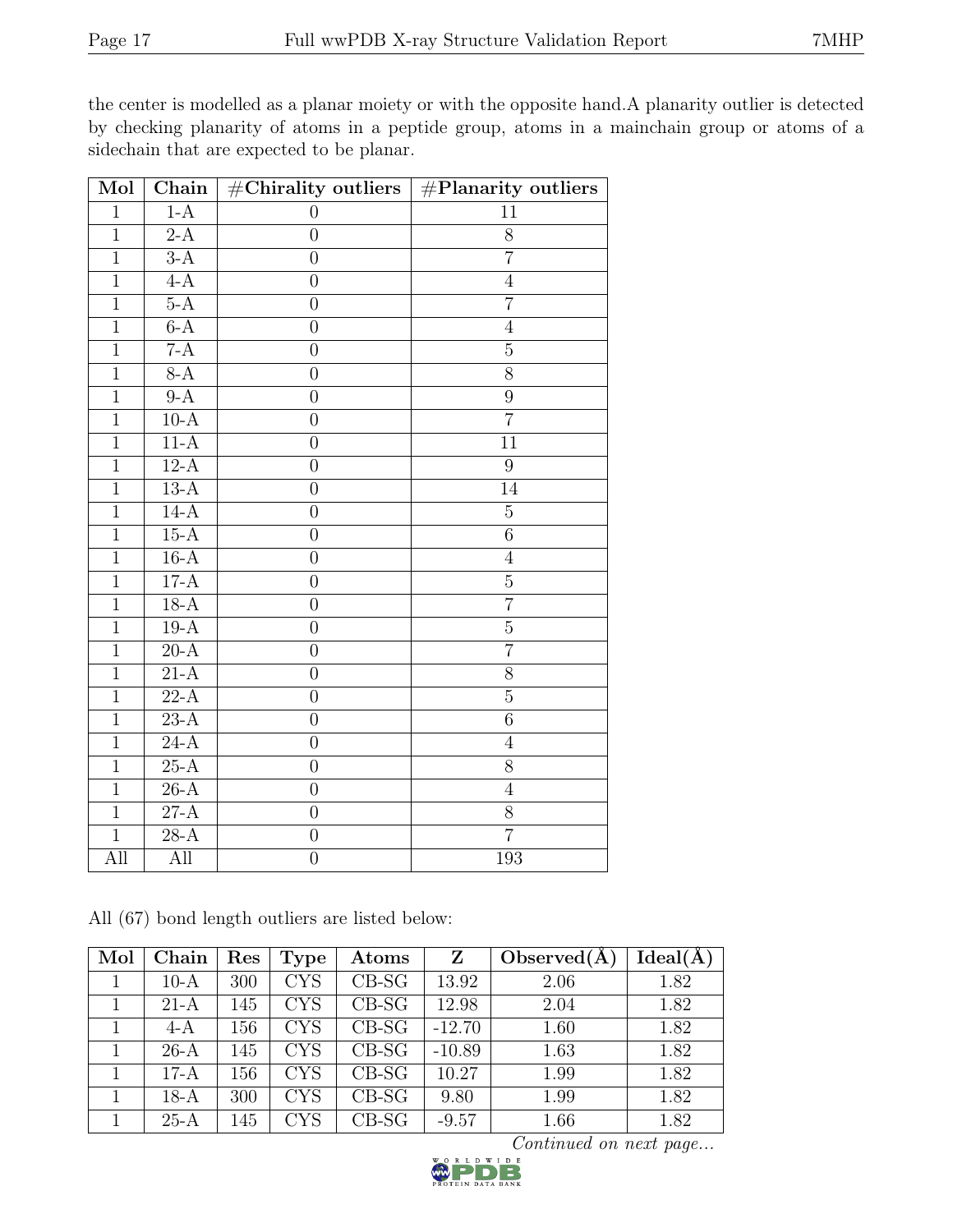| Mol            | s ontentable grown process as pagem<br>Chain | $\operatorname{Res}$ | Type                           | $\boldsymbol{\mathrm{Atoms}}$ | $\mathbf{Z}$ | Observed( $\AA$ ) [Ideal( $\AA$ ) |      |
|----------------|----------------------------------------------|----------------------|--------------------------------|-------------------------------|--------------|-----------------------------------|------|
| $\mathbf{1}$   | $28-A$                                       | 288                  | $\overline{\mathrm{GLU}}$      | $CB-CG$                       | 9.22         | 1.69                              | 1.52 |
| $\mathbf{1}$   | $5-A$                                        | 178                  | <b>GLU</b>                     | $CB-CG$                       | 8.63         | 1.68                              | 1.52 |
| $\mathbf{1}$   | $14-A$                                       | 145                  | CYS                            | $CB-SG$                       | 8.56         | 1.96                              | 1.82 |
| $\mathbf{1}$   | $27-A$                                       | 156                  | $\overline{\text{CYS}}$        | $CB-SG$                       | $-8.25$      | 1.68                              | 1.82 |
| $\mathbf{1}$   | $5-A$                                        | 16                   | <b>CYS</b>                     | $CB-SG$                       | $-8.16$      | 1.68                              | 1.82 |
| $\mathbf{1}$   | $16-A$                                       | 145                  | $\overline{\text{CYS}}$        | $CB-SG$                       | 8.01         | 1.95                              | 1.82 |
| $\mathbf{1}$   | $26-A$                                       | 128                  | <b>CYS</b>                     | $CB-SG$                       | $-7.54$      | 1.69                              | 1.82 |
| $\mathbf{1}$   | $11-A$                                       | 300                  | $\overline{\text{CYS}}$        | $\overline{\text{CB-SG}}$     | 7.06         | 1.94                              | 1.82 |
| $\mathbf{1}$   | $1-A$                                        | 128                  | <b>CYS</b>                     | $CB-SG$                       | $-6.98$      | 1.70                              | 1.82 |
| $\mathbf{1}$   | $1-A$                                        | 156                  | $\overline{\text{CYS}}$        | $CB-SG$                       | 6.89         | 1.94                              | 1.82 |
| $\mathbf{1}$   | $11-A$                                       | 16                   | <b>CYS</b>                     | $CB-SG$                       | $-6.83$      | $\overline{1}.70$                 | 1.82 |
| $\mathbf{1}$   | $12-A$                                       | 44                   | CYS                            | $CB-SG$                       | $-6.73$      | 1.70                              | 1.82 |
| $\mathbf{1}$   | $10-A$                                       | 165                  | <b>MET</b>                     | $CB-CG$                       | 6.73         | 1.72                              | 1.51 |
| $\mathbf{1}$   | $\overline{2}6-A$                            | 265                  | <b>CYS</b>                     | $CB-SG$                       | $-6.71$      | 1.70                              | 1.82 |
| $\mathbf{1}$   | $12-A$                                       | 128                  | $\overline{\text{CYS}}$        | $CB-SG$                       | $-6.66$      | 1.71                              | 1.82 |
| $\mathbf{1}$   | $10-A$                                       | 145                  | <b>CYS</b>                     | $CB-SG$                       | $-6.60$      | 1.71                              | 1.82 |
| $\mathbf{1}$   | $1-A$                                        | 288                  | <b>GLU</b>                     | $CB-CG$                       | 6.57         | 1.64                              | 1.52 |
| $\mathbf{1}$   | $3-A$                                        | 300                  | <b>CYS</b>                     | $CB-SG$                       | 6.46         | 1.93                              | 1.82 |
| $\mathbf{1}$   | $24-A$                                       | 22                   | CYS                            | $CB-SG$                       | $-6.46$      | 1.71                              | 1.82 |
| $\overline{1}$ | $2-A$                                        | 145                  | $\overline{\text{CYS}}$        | $CB-SG$                       | 6.40         | 1.93                              | 1.82 |
| $\mathbf{1}$   | $6-A$                                        | 128                  | <b>CYS</b>                     | $CB-SG$                       | $-6.37$      | 1.71                              | 1.82 |
| $\mathbf{1}$   | $7-A$                                        | 128                  | <b>CYS</b>                     | $CB-SG$                       | $-6.33$      | 1.71                              | 1.82 |
| $\mathbf{1}$   | $25-A$                                       | 300                  | $\overline{\text{CYS}}$        | $CB-SG$                       | $-6.21$      | 1.71                              | 1.82 |
| $\mathbf{1}$   | $13-A$                                       | 16                   | <b>CYS</b>                     | $CB-SG$                       | $-6.20$      | 1.71                              | 1.82 |
| $\mathbf{1}$   | $\overline{21-A}$                            | $\overline{16}$      | CYS                            | $CB-SG$                       | $-6.10$      | 1.71                              | 1.82 |
| $\mathbf{1}$   | $28-A$                                       | 288                  | GLU                            | $CG$ - $CD$                   | 6.06         | 1.61                              | 1.51 |
| $\mathbf{1}$   | $\overline{24-A}$                            | 145                  | $\overline{\text{CYS}}$        | $CB-SG$                       | $5.92\,$     | 1.92                              | 1.82 |
| $\mathbf{1}$   | $7-A$                                        | 145                  | $\overline{\text{C}Y}\text{S}$ | $CB-SG$                       | 5.87         | 1.92                              | 1.82 |
| $\mathbf{1}$   | $9-A$                                        | 55                   | <b>GLU</b>                     | $CB-CG$                       | 5.87         | 1.63                              | 1.52 |
| $\mathbf{1}$   | $12-A$                                       | 22                   | <b>CYS</b>                     | $CB-SG$                       | 5.85         | 1.92                              | 1.82 |
| $\mathbf{1}$   | $5-A$                                        | 178                  | <b>GLU</b>                     | $CG$ - $CD$                   | 5.79         | 1.60                              | 1.51 |
| $\mathbf{1}$   | $16-A$                                       | 55                   | <b>GLU</b>                     | $CB-CG$                       | 5.79         | 1.63                              | 1.52 |
| $\mathbf{1}$   | $24-A$                                       | 16                   | <b>CYS</b>                     | $CB-SG$                       | $-5.79$      | 1.72                              | 1.81 |
| $\mathbf{1}$   | $4-A$                                        | 300                  | <b>CYS</b>                     | $CB-SG$                       | $-5.67$      | 1.72                              | 1.81 |
| $\mathbf{1}$   | $20-A$                                       | 156                  | <b>CYS</b>                     | $CB-SG$                       | $-5.66$      | 1.72                              | 1.81 |
| $\mathbf{1}$   | $16-A$                                       | 265                  | <b>CYS</b>                     | $CB-SG$                       | $-5.66$      | 1.72                              | 1.81 |
| $\mathbf{1}$   | $23-A$                                       | 47                   | <b>GLU</b>                     | $CB-CG$                       | 5.66         | 1.62                              | 1.52 |
| $\mathbf{1}$   | $11-A$                                       | 290                  | <b>GLU</b>                     | $CB-CG$                       | 5.61         | 1.62                              | 1.52 |
| $\mathbf{1}$   | $23-A$                                       | 47                   | <b>GLU</b>                     | $CG$ - $CD$                   | 5.61         | 1.60                              | 1.51 |
| $\mathbf{1}$   | $27-A$                                       | 128                  | <b>CYS</b>                     | $CB-SG$                       | $-5.59$      | 1.72                              | 1.81 |
| $\mathbf{1}$   | $5-A$                                        | 128                  | <b>CYS</b>                     | $CB-SG$                       | $-5.58$      | 1.72                              | 1.81 |
| $\mathbf{1}$   | $4-A$                                        | 265                  | CYS                            | $CB-SG$                       | $-5.54$      | 1.72                              | 1.81 |

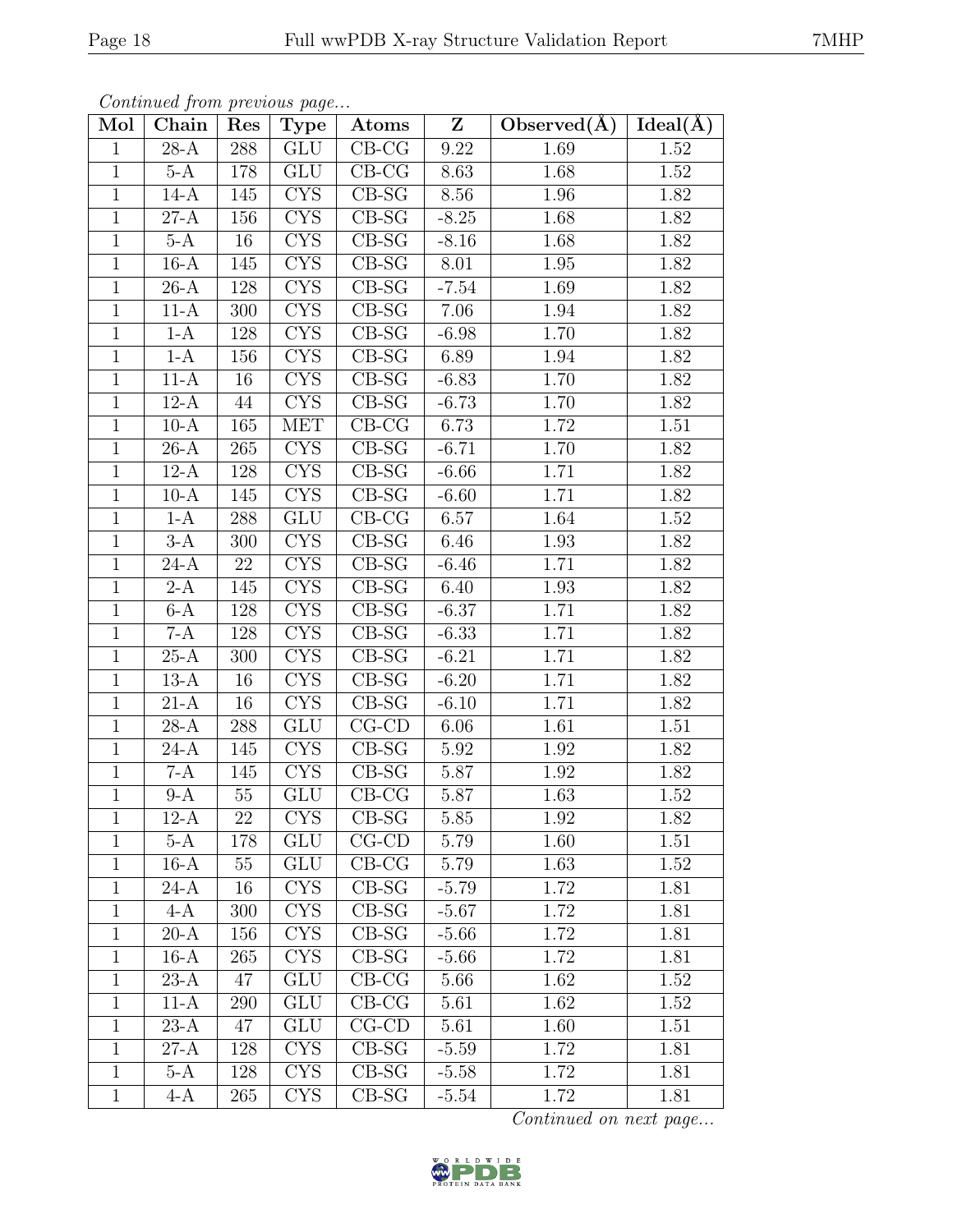| Mol          | Chain  | Res | <b>Type</b> | Atoms          | $\mathbf{Z}$ | Observed(A) | $Ideal(\AA)$ |
|--------------|--------|-----|-------------|----------------|--------------|-------------|--------------|
| 1            | $5-A$  | 290 | <b>GLU</b>  | $CB-CG$        | 5.54         | 1.62        | 1.52         |
| 1            | $25-A$ | 303 | VAL         | $CB-CG1$       | 5.51         | 1.64        | 1.52         |
| $\mathbf{1}$ | $28-A$ | 298 | $\rm{ARG}$  | $CG$ - $CD$    | 5.45         | 1.65        | 1.51         |
| $\mathbf{1}$ | $11-A$ | 22  | <b>CYS</b>  | $CB-SG$        | $-5.41$      | 1.73        | 1.81         |
| 1            | $16-A$ | 156 | <b>CYS</b>  | $CB-SG$        | 5.40         | 1.91        | 1.82         |
| 1            | $9-A$  | 145 | <b>CYS</b>  | $CB-SG$        | 5.36         | 1.91        | 1.82         |
| 1            | $17-A$ | 22  | <b>CYS</b>  | $CB-SG$        | 5.35         | 1.91        | 1.82         |
| 1            | $28-A$ | 55  | <b>GLU</b>  | $CB-CG$        | 5.25         | 1.62        | 1.52         |
| $\mathbf{1}$ | $3-A$  | 44  | <b>CYS</b>  | $CB-SG$        | $-5.21$      | 1.73        | 1.81         |
| 1            | $18-A$ | 178 | GLU         | $CG$ - $CD$    | 5.21         | 1.59        | 1.51         |
| 1            | $12-A$ | 273 | GLN         | $CB-CG$        | 5.17         | 1.66        | 1.52         |
| 1            | $10-A$ | 60  | $\rm{ARG}$  | $CB-CG$        | 5.17         | 1.66        | 1.52         |
| 1            | 8-A    | 16  | <b>CYS</b>  | $\text{CB-SG}$ | $-5.15$      | 1.73        | 1.81         |
| 1            | $15-A$ | 156 | CYS         | $CB-SG$        | $-5.15$      | 1.73        | 1.81         |
| $\mathbf{1}$ | $21-A$ | 154 | TYR         | $CB-CG$        | 5.13         | 1.59        | 1.51         |
| 1            | $3-A$  | 142 | ASN         | $CB-CG$        | 5.11         | 1.62        | 1.51         |
| 1            | $15-A$ | 107 | <b>GLN</b>  | $CG$ - $CD$    | 5.02         | 1.62        | 1.51         |
| 1            | $13-A$ | 128 | CYS         | $\text{CB-SG}$ | $-5.01$      | 1.73        | 1.81         |

All (79) bond angle outliers are listed below:

| Mol            | Chain  | Res | <b>Type</b> | Atoms        | Z       | Observed $(°)$ | $Ideal(^o)$ |
|----------------|--------|-----|-------------|--------------|---------|----------------|-------------|
| 1              | $24-A$ | 153 | ASP         | $CB-CG-OD1$  | 8.90    | 126.31         | 118.30      |
| $\overline{1}$ | $21-A$ | 145 | <b>CYS</b>  | $CA-CB-SG$   | 8.29    | 128.93         | 114.00      |
| $\mathbf 1$    | $25-A$ | 303 | VAL         | $CA$ -CB-CG1 | 7.65    | 122.37         | 110.90      |
| 1              | $25-A$ | 286 | <b>LEU</b>  | $CA-CB-CG$   | 7.29    | 132.06         | 115.30      |
| $\overline{1}$ | $19-A$ | 167 | <b>LEU</b>  | $CA-CB-CG$   | 7.15    | 131.74         | 115.30      |
| 1              | $26-A$ | 286 | <b>LEU</b>  | $CA-CB-CG$   | 7.11    | 131.64         | 115.30      |
| $\mathbf 1$    | $18-A$ | 197 | ASP         | $CB-CG-OD1$  | $-6.98$ | 112.02         | 118.30      |
| 1              | $13-A$ | 145 | <b>CYS</b>  | $CA-CB-SG$   | $-6.98$ | 101.44         | 114.00      |
| $\overline{1}$ | $10-A$ | 242 | <b>LEU</b>  | $CA-CB-CG$   | 6.75    | 130.81         | 115.30      |
| 1              | $27-A$ | 67  | <b>LEU</b>  | $CA-CB-CG$   | 6.68    | 130.68         | 115.30      |
| 1              | $17-A$ | 289 | ASP         | $CB-CG-OD2$  | $-6.59$ | 112.37         | 118.30      |
| 1              | $18-A$ | 242 | LEU         | $CA-CB-CG$   | 6.56    | 130.39         | 115.30      |
| 1              | 7-A    | 156 | <b>CYS</b>  | $CA-CB-SG$   | 6.45    | 125.61         | 114.00      |
| 1              | $11-A$ | 276 | <b>MET</b>  | $CA-CB-CG$   | 6.36    | 124.11         | 113.30      |
| $\overline{1}$ | $5-A$  | 67  | LEU         | $CA$ -CB-CG  | 6.35    | 129.91         | 115.30      |
| $\overline{1}$ | $10-A$ | 141 | <b>LEU</b>  | $CA-CB-CG$   | 6.33    | 129.87         | 115.30      |
| 1              | $13-A$ | 272 | LEU         | $CA$ -CB-CG  | 6.27    | 129.73         | 115.30      |
| 1              | $26-A$ | 145 | <b>CYS</b>  | $CA-CB-SG$   | $-6.20$ | 102.84         | 114.00      |
| $\overline{1}$ | $3-A$  | 6   | <b>MET</b>  | $CG-SD-CE$   | $-6.14$ | 90.37          | 100.20      |
| 1              | $9-A$  | 235 | <b>MET</b>  | $CG-SD-CE$   | 6.12    | 109.99         | 100.20      |

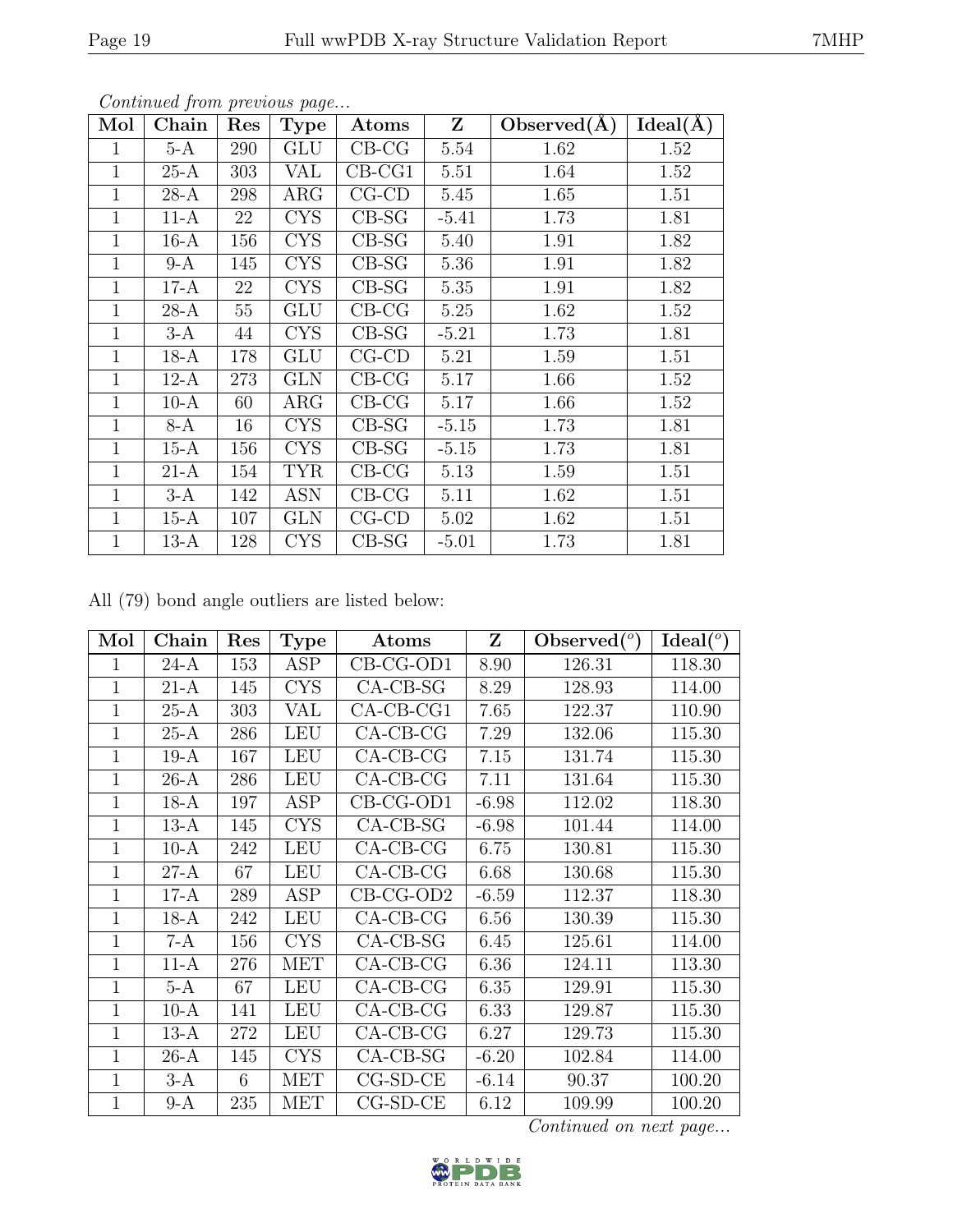|                | Continued from previous page |     |                         |                                |         |                                  |                     |  |  |
|----------------|------------------------------|-----|-------------------------|--------------------------------|---------|----------------------------------|---------------------|--|--|
| Mol            | Chain                        | Res | <b>Type</b>             | Atoms                          | Z       | Observed $\overline{(^{\circ})}$ | Ideal(°)            |  |  |
| $\mathbf{1}$   | $18-A$                       | 300 | <b>CYS</b>              | $CA-CB-SG$                     | 6.10    | 124.98                           | 114.00              |  |  |
| $\mathbf{1}$   | $12-A$                       | 155 | ASP                     | $\overline{\text{CB}}$ -CG-OD1 | 6.04    | 123.73                           | 118.30              |  |  |
| $\mathbf{1}$   | $28-A$                       | 187 | ASP                     | CB-CG-OD1                      | 5.98    | 123.68                           | 118.30              |  |  |
| $\mathbf 1$    | $2-A$                        | 242 | <b>LEU</b>              | $CA-CB-CG$                     | 5.93    | 128.93                           | 115.30              |  |  |
| $\mathbf{1}$   | $17-A$                       | 289 | <b>ASP</b>              | CB-CG-OD1                      | 5.88    | 123.60                           | 118.30              |  |  |
| $\mathbf{1}$   | $21-A$                       | 187 | ASP                     | CB-CG-OD1                      | 5.87    | 123.58                           | 118.30              |  |  |
| $\mathbf{1}$   | $9-A$                        | 223 | PHE                     | $CB-CG-CD2$                    | $-5.85$ | 116.71                           | 120.80              |  |  |
| $\mathbf{1}$   | $2-A$                        | 87  | LEU                     | $CA-CB-CG$                     | 5.83    | 128.71                           | 115.30              |  |  |
| $\mathbf{1}$   | $2-A$                        | 187 | ASP                     | CB-CG-OD1                      | 5.83    | 123.54                           | 118.30              |  |  |
| $\mathbf{1}$   | $21-A$                       | 155 | ASP                     | CB-CG-OD1                      | 5.83    | 123.54                           | 118.30              |  |  |
| $\mathbf{1}$   | $12-A$                       | 34  | ASP                     | $\overline{\text{CB}}$ -CG-OD1 | $-5.82$ | 113.06                           | 118.30              |  |  |
| $\mathbf{1}$   | $15-A$                       | 187 | ASP                     | $CB-CG-OD1$                    | 5.79    | 123.51                           | 118.30              |  |  |
| $\mathbf{1}$   | $19-A$                       | 286 | LEU                     | $CA-CB-CG$                     | 5.79    | 128.61                           | 115.30              |  |  |
| $\mathbf{1}$   | $11-A$                       | 156 | <b>CYS</b>              | $CA-CB-SG$                     | $-5.79$ | 103.59                           | 114.00              |  |  |
| $\mathbf{1}$   | $21-A$                       | 155 | <b>ASP</b>              | $CB-CG-OD2$                    | $-5.77$ | 113.10                           | 118.30              |  |  |
| $\mathbf{1}$   | $22-A$                       | 289 | ASP                     | $CB-CG-OD2$                    | $-5.76$ | 113.11                           | 118.30              |  |  |
| $\overline{1}$ | $21-A$                       | 300 | $\overline{\text{CYS}}$ | $CA-CB-SG$                     | $-5.73$ | 103.69                           | 114.00              |  |  |
| $\mathbf{1}$   | $21-A$                       | 87  | <b>LEU</b>              | $CA-CB-CG$                     | 5.71    | 128.43                           | 115.30              |  |  |
| $\mathbf{1}$   | $7-A$                        | 22  | <b>CYS</b>              | $CA-CB-SG$                     | $-5.66$ | 103.81                           | 114.00              |  |  |
| $\mathbf{1}$   | $11-A$                       | 286 | <b>LEU</b>              | $CA-CB-CG$                     | 5.60    | 128.19                           | 115.30              |  |  |
| $\mathbf{1}$   | $3-A$                        | 187 | ASP                     | CB-CG-OD1                      | 5.58    | 123.33                           | 118.30              |  |  |
| $\overline{1}$ | $25-A$                       | 130 | <b>MET</b>              | $CG-SD-CE$                     | 5.58    | 109.12                           | 100.20              |  |  |
| $\mathbf{1}$   | $24-A$                       | 49  | <b>MET</b>              | $CG-SD-CE$                     | 5.51    | 109.01                           | 100.20              |  |  |
| $\mathbf{1}$   | $22-A$                       | 154 | <b>TYR</b>              | $CA-CB-CG$                     | 5.50    | 123.85                           | 113.40              |  |  |
| $\mathbf{1}$   | $25-A$                       | 87  | <b>LEU</b>              | $CA-CB-CG$                     | 5.49    | 127.92                           | 115.30              |  |  |
| $\mathbf{1}$   | $16-A$                       | 289 | <b>ASP</b>              | $CB-CG-OD2$                    | $-5.47$ | 113.38                           | 118.30              |  |  |
| $\overline{1}$ | $26-A$                       | 286 | <b>LEU</b>              | $CB-CG-CD2$                    | 5.46    | 120.28                           | 111.00              |  |  |
| $\mathbf{1}$   | $2-A$                        | 289 | ASP                     | $CB-CG-OD2$                    | $-5.45$ | 113.40                           | 118.30              |  |  |
| $\perp$        | 22-A                         | 41  | <b>HIS</b>              | $CB-CA-C$                      | $-5.42$ | 99.56                            | $\overline{1}10.40$ |  |  |
| $\mathbf{1}$   | $10-A$                       | 75  | <b>LEU</b>              | $CA$ -CB-CG                    | 5.41    | 127.75                           | 115.30              |  |  |
| $\mathbf{1}$   | $23-A$                       | 289 | ASP                     | $CB-CG-OD2$                    | $-5.41$ | 113.43                           | 118.30              |  |  |
| $\mathbf{1}$   | $21-A$                       | 102 | <b>LYS</b>              | $CD-CE-NZ$                     | 5.39    | 124.09                           | 111.70              |  |  |
| $\mathbf 1$    | 28-A                         | 216 | ASP                     | $CB-CG-OD1$                    | $-5.38$ | 113.45                           | 118.30              |  |  |
| $\mathbf{1}$   | $7-A$                        | 188 | $\rm{ARG}$              | $\overline{\text{NE- CZ-NH1}}$ | 5.38    | 122.99                           | 120.30              |  |  |
| $\mathbf{1}$   | $21-A$                       | 289 | ASP                     | $CB-CG-OD2$                    | $-5.38$ | 113.46                           | 118.30              |  |  |
| $\mathbf{1}$   | $9-A$                        | 286 | <b>LEU</b>              | $CA-CB-CG$                     | 5.37    | 127.65                           | 115.30              |  |  |
| $\mathbf 1$    | $19-A$                       | 302 | <b>GLY</b>              | $N$ -CA-C                      | $-5.37$ | 99.68                            | 113.10              |  |  |
| $\mathbf 1$    | $24-A$                       | 87  | <b>LEU</b>              | $CA-CB-CG$                     | 5.34    | 127.58                           | 115.30              |  |  |
| $\mathbf 1$    | $23-A$                       | 187 | ASP                     | $CB-CG-OD1$                    | 5.32    | 123.09                           | 118.30              |  |  |
| $\mathbf{1}$   | $22-A$                       | 187 | ASP                     | $CB-CG-OD1$                    | 5.29    | 123.06                           | 118.30              |  |  |
| $\mathbf{1}$   | $10-A$                       | 187 | ASP                     | $CB-CG-OD1$                    | 5.28    | 123.05                           | 118.30              |  |  |
| $\mathbf 1$    | $16-A$                       | 102 | <b>LYS</b>              | $CD-CE-NZ$                     | 5.25    | 123.78                           | 111.70              |  |  |

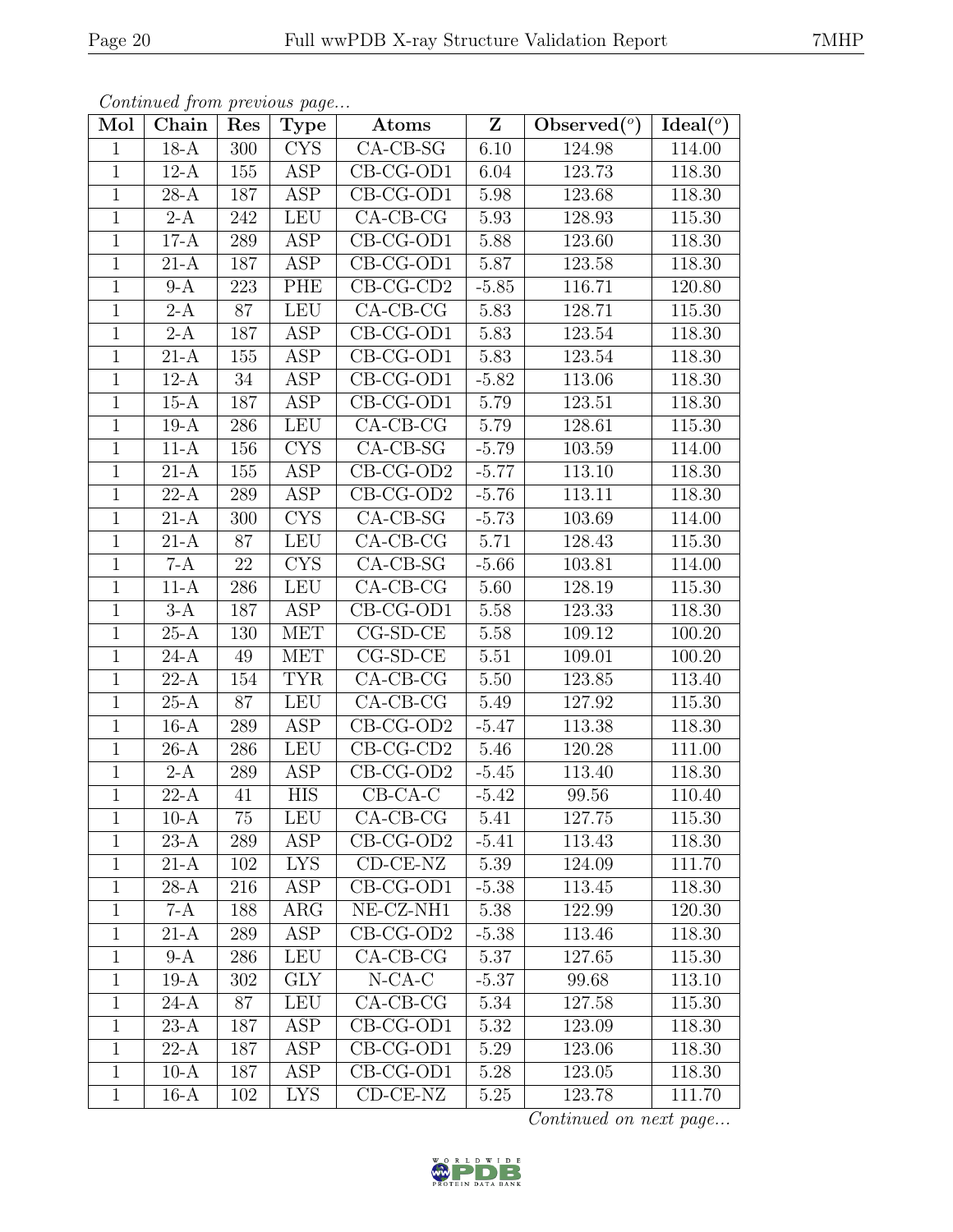| Mol          | Chain  | Res             | <b>Type</b> | Atoms        | Z       | $\text{Observed}({}^o)$ | $Ideal({}^o)$ |
|--------------|--------|-----------------|-------------|--------------|---------|-------------------------|---------------|
| 1            | $27-A$ | 156             | <b>CYS</b>  | $CB-CA-C$    | $-5.25$ | 99.90                   | 110.40        |
| $\mathbf 1$  | $8-A$  | 281             | ILE         | $CG1-CB-CG2$ | $-5.22$ | 99.91                   | 111.40        |
| $\mathbf 1$  | $12-A$ | 34              | <b>ASP</b>  | $CB-CG-OD2$  | 5.22    | 123.00                  | 118.30        |
| 1            | $20-A$ | 187             | ASP         | $CB-CG-OD1$  | 5.19    | 122.97                  | 118.30        |
| $\mathbf 1$  | $3-A$  | 67              | <b>LEU</b>  | $CA-CB-CG$   | 5.18    | 127.21                  | 115.30        |
| 1            | 7-A    | 221             | <b>ASN</b>  | $C-N-CA$     | $-5.18$ | 108.75                  | 121.70        |
| 1            | $1-A$  | 187             | ASP         | $CB-CG-OD1$  | 5.17    | 122.95                  | 118.30        |
| 1            | 20-A   | 75              | LEU         | $CA-CB-CG$   | 5.16    | 127.17                  | 115.30        |
| $\mathbf{1}$ | $15-A$ | 289             | ASP         | $CB-CG-OD2$  | $-5.16$ | 113.66                  | 118.30        |
| $\mathbf 1$  | $26-A$ | 282             | LEU         | $CA-CB-CG$   | 5.15    | 127.15                  | 115.30        |
| $\mathbf{1}$ | 22-A   | 154             | <b>TYR</b>  | $CB-CG-CD1$  | 5.12    | 124.07                  | 121.00        |
| $\mathbf{1}$ | 23-A   | 153             | <b>ASP</b>  | $CB-CG-OD2$  | $-5.08$ | 113.73                  | 118.30        |
| 1            | 21-A   | 141             | <b>LEU</b>  | $CB-CG-CD2$  | $-5.07$ | 102.38                  | 111.00        |
| $\mathbf 1$  | $19-A$ | 187             | <b>ASP</b>  | $CB-CG-OD1$  | 5.05    | 122.85                  | 118.30        |
| 1            | $6-A$  | 187             | ASP         | $CB-CG-OD1$  | 5.05    | 122.85                  | 118.30        |
| 1            | $17-A$ | $5\overline{)}$ | <b>LYS</b>  | $CD-CE-NZ$   | 5.04    | 123.30                  | 111.70        |
| 1            | 12-A   | 187             | ASP         | CB-CG-OD1    | 5.03    | 122.83                  | 118.30        |

There are no chirality outliers.

All (193) planarity outliers are listed below:

| Mol            | Chain             | Res    | <b>Type</b>          | Group     |
|----------------|-------------------|--------|----------------------|-----------|
| 1              | $1-A$             | 155    | ASP                  | Peptide   |
| $\overline{1}$ | $1-A$             | 156    | <b>CYS</b>           | Peptide   |
| $\mathbf{1}$   | $1-A$             | 188    | $\rm{ARG}$           | Sidechain |
| $\overline{1}$ | $1-A$             | 23     | <b>GLY</b>           | Peptide   |
| $\mathbf{1}$   | $1-A$             | $24\,$ | <b>THR</b>           | Peptide   |
| $\mathbf{1}$   | $1-A$             | 276    | <b>MET</b>           | Peptide   |
| $\mathbf{1}$   | $1-A$             | 279    | $\rm{ARG}$           | Sidechain |
| $\mathbf{1}$   | $1-A$             | 303    | VAL                  | Peptide   |
| $\mathbf 1$    | $1-A$             | 62     | <b>SER</b>           | Peptide   |
| $\overline{1}$ | $1-A$             | 63     | $\operatorname{ASN}$ | Peptide   |
| $\overline{1}$ | $1-A$             | 79     | GLY                  | Peptide   |
| $\mathbf{1}$   | $10-\overline{A}$ | 155    | ASP                  | Peptide   |
| $\mathbf{1}$   | $10-A$            | 23     | GLY                  | Peptide   |
| $\mathbf{1}$   | $10-A$            | 24     | <b>THR</b>           | Peptide   |
| $\overline{1}$ | $10-A$            | 276    | <b>MET</b>           | Peptide   |
| $\mathbf{1}$   | $10-A$            | 299    | <b>GLN</b>           | Peptide   |
| $\mathbf{1}$   | $10-A$            | 63     | <b>ASN</b>           | Peptide   |
| $\mathbf{1}$   | $10-A$            | 75     | <b>LEU</b>           | Peptide   |
| $\mathbf{1}$   | $11-A$            | 101    | TYR                  | Peptide   |
| $\overline{1}$ | $11-A$            | 222    | $\rm{ARG}$           | Peptide   |

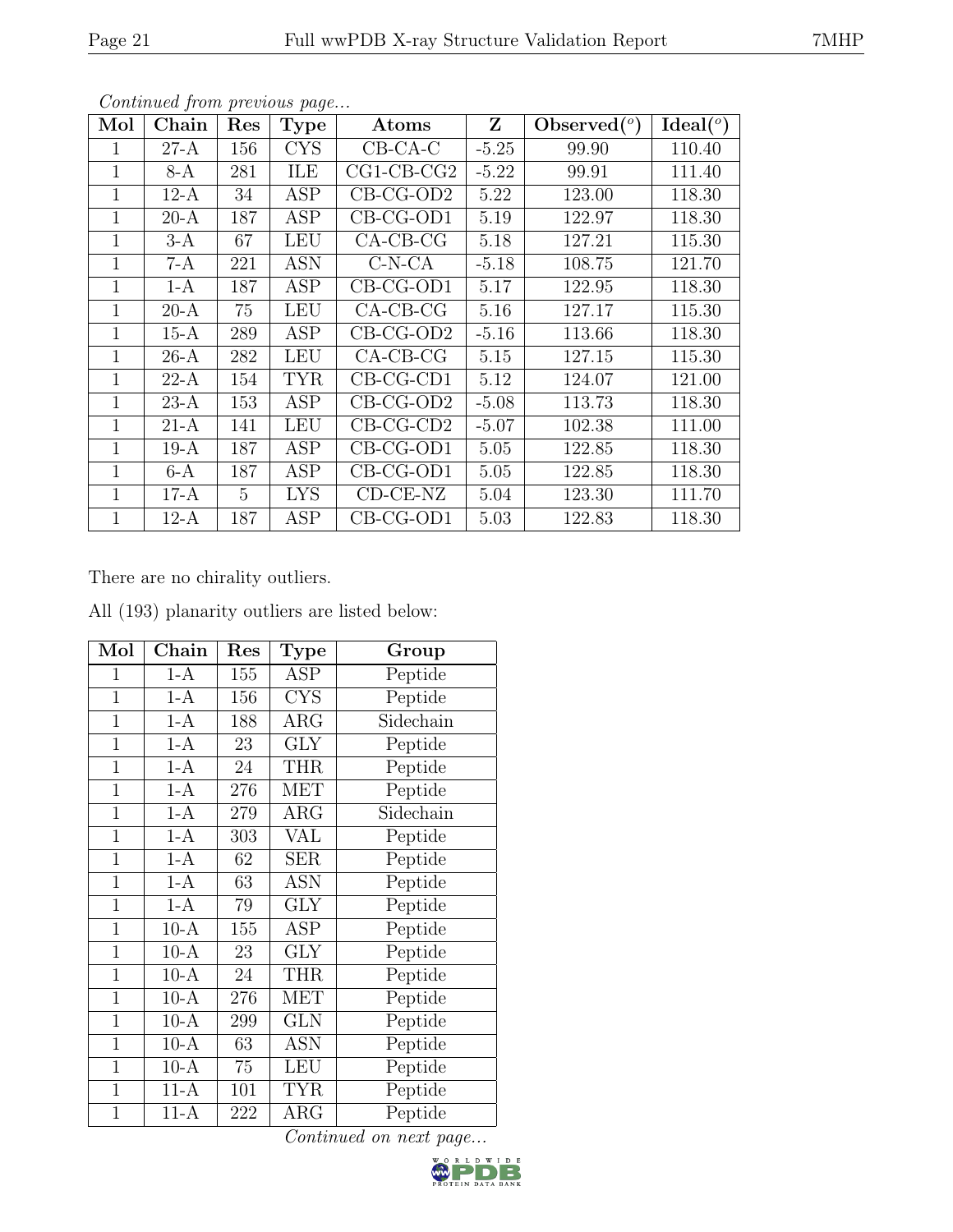| Mol            | $\overline{\text{Chain}}$ | $\sim$<br>Res    | <b>Type</b>             | Group              |
|----------------|---------------------------|------------------|-------------------------|--------------------|
| $\mathbf{1}$   | $11-A$                    | 280              | <b>THR</b>              | Peptide            |
| $\overline{1}$ | $11-A$                    | 298              | $\rm{ARG}$              | Sidechain          |
| $\mathbf{1}$   | $11-\overline{A}$         | 47               | $\overline{\text{GLU}}$ | Peptide            |
| $\mathbf{1}$   | $11-A$                    | 60               | $\rm{ARG}$              | Peptide            |
| $\overline{1}$ | $11-A$                    | 62               | $\overline{\text{SER}}$ | Peptide            |
| $\overline{1}$ | $11-A$                    | 71               | <b>GLY</b>              | Peptide            |
| $\mathbf{1}$   | $11-A$                    | $72\,$           | ASN                     | Peptide            |
| $\overline{1}$ | $11-A$                    | 74               | <b>GLN</b>              | Peptide            |
| $\mathbf{1}$   | $11-A$                    | 76               | ARG                     | Sidechain          |
| $\overline{1}$ | $12-A$                    | $\overline{101}$ | <b>TYR</b>              | Peptide            |
| $\mathbf{1}$   | $12-A$                    | 141              | LEU                     | Peptide            |
| $\mathbf{1}$   | $12-A$                    | 142              | $\overline{\text{ASN}}$ | Peptide            |
| $\mathbf{1}$   | $12-A$                    | 152              | ILE                     | Peptide            |
| $\overline{1}$ | $12-A$                    | $275\,$          | <b>GLY</b>              | Peptide            |
| $\mathbf{1}$   | $12-A$                    | 299              | GLN                     | Peptide            |
| $\mathbf{1}$   | $12-A$                    | 304              | <b>THR</b>              | Peptide            |
| $\overline{1}$ | $12-A$                    | 61               | $\overline{\text{LYS}}$ | Peptide            |
| $\mathbf{1}$   | $12-A$                    | 96               | <b>PRO</b>              | Peptide            |
| $\mathbf{1}$   | $13-A$                    | 105              | $\rm{ARG}$              | Sidechain          |
| $\overline{1}$ | $13-A$                    | 143              | $\overline{\text{GLY}}$ | Peptide            |
| $\mathbf{1}$   | $13-A$                    | 153              | ASP                     | Peptide            |
| $\mathbf{1}$   | $13-A$                    | 184              | PRO                     | Peptide            |
| $\mathbf{1}$   | $13-A$                    | 221              | <b>ASN</b>              | Peptide            |
| $\overline{1}$ | $13-A$                    | 222              | $\rm{ARG}$              | Peptide            |
| $\overline{1}$ | $13-A$                    | 223              | PHE                     | Peptide            |
| $\mathbf{1}$   | $13-A$                    | 235              | <b>MET</b>              | Peptide            |
| $\overline{1}$ | $13-A$                    | $275\,$          | $\overline{\text{GLY}}$ | Peptide            |
| $\mathbf{1}$   | $13-A$                    | 279              | ARG                     | Peptide            |
| $\overline{1}$ | $13-A$                    | 298              | $\rm{ARG}$              | Sidechain, Peptide |
| 1              | 13-A                      | 300              | <b>CYS</b>              | Peptide            |
| $\mathbf{1}$   | $13-A$                    | 47               | GLU                     | Peptide            |
| $\mathbf{1}$   | $14-A$                    | 153              | ASP                     | Peptide            |
| $\mathbf 1$    | $14-A$                    | 223              | PHE                     | Peptide            |
| $\mathbf{1}$   | $14-A$                    | $279\,$          | $\rm{ARG}$              | Peptide            |
| $\mathbf{1}$   | $14-A$                    | 300              | <b>CYS</b>              | Peptide            |
| $\mathbf{1}$   | $14-A$                    | 68               | $\overline{\text{VAL}}$ | Peptide            |
| $\mathbf 1$    | $15-A$                    | 153              | <b>ASP</b>              | Peptide            |
| $\mathbf{1}$   | $15-A$                    | 24               | <b>THR</b>              | Peptide            |
| $\mathbf{1}$   | $15-A$                    | 279              | $\rm{ARG}$              | Peptide            |
| $\mathbf{1}$   | $15-A$                    | 299              | <b>GLN</b>              | Peptide            |
| $\mathbf{1}$   | $15-A$                    | 40               | $\rm{ARG}$              | Peptide            |
| $\mathbf{1}$   | $15-A$                    | 89               | LEU                     | Peptide            |

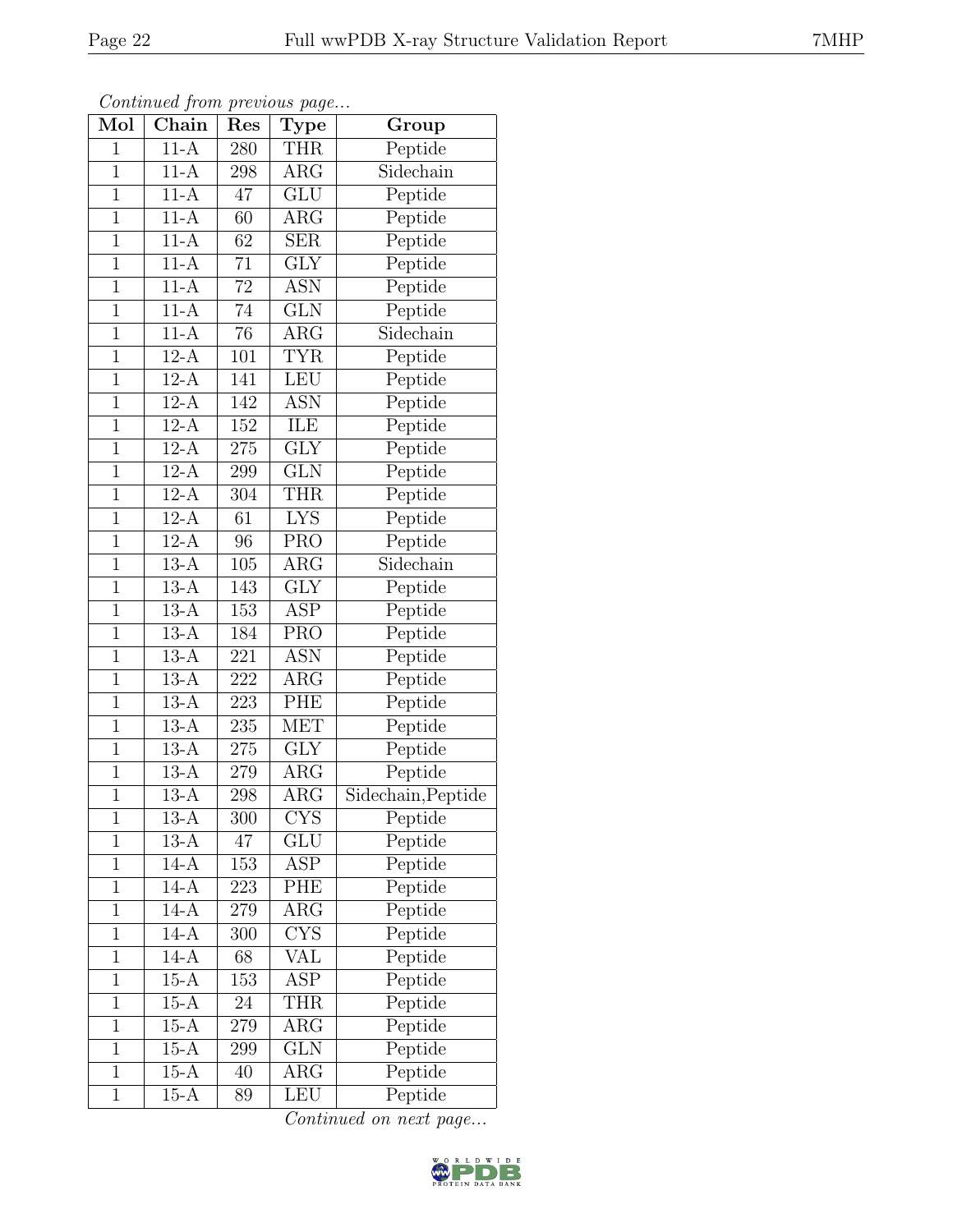|--|

| Mol            | Continuation protions puga<br>$\overline{\text{Chain}}$ | Res     | Type                    | Group                          |
|----------------|---------------------------------------------------------|---------|-------------------------|--------------------------------|
| $\mathbf{1}$   | $16-A$                                                  | 154     | <b>TYR</b>              | Peptide                        |
| $\mathbf{1}$   | $16-A$                                                  | 275     | <b>GLY</b>              | Peptide                        |
| $\overline{1}$ | $16-A$                                                  | 277     | ASN                     | Peptide                        |
| $\mathbf{1}$   | $16-A$                                                  | 40      | $\rm{ARG}$              | Peptide                        |
| $\overline{1}$ | $17-A$                                                  | 101     | <b>TYR</b>              | Peptide                        |
| $\mathbf{1}$   | $17-A$                                                  | 142     | <b>ASN</b>              | Peptide                        |
| $\mathbf{1}$   | $17-A$                                                  | 277     | <b>ASN</b>              | Peptide                        |
| $\overline{1}$ | $17-A$                                                  | $279\,$ | $\rm{ARG}$              | Peptide                        |
| $\mathbf{1}$   | $17-A$                                                  | 298     | $\rm{ARG}$              | $\overline{\text{S}}$ idechain |
| $\mathbf{1}$   | $18-A$                                                  | 171     | $\overline{\text{VAL}}$ | Peptide                        |
| $\mathbf{1}$   | $18-A$                                                  | 178     | <b>GLU</b>              | Peptide                        |
| $\overline{1}$ | $18-A$                                                  | $225\,$ | <b>THR</b>              | Peptide                        |
| $\overline{1}$ | $18-A$                                                  | 279     | $\rm{ARG}$              | Sidechain                      |
| $\mathbf{1}$   | $18-A$                                                  | 301     | <b>SER</b>              | Peptide                        |
| $\mathbf{1}$   | $18-A$                                                  | 303     | VAL                     | Peptide                        |
| $\mathbf{1}$   | $18-A$                                                  | 71      | <b>GLY</b>              | Peptide                        |
| $\overline{1}$ | $19-A$                                                  | 154     | <b>TYR</b>              | Peptide                        |
| $\overline{1}$ | $19-A$                                                  | 195     | <b>GLY</b>              | Peptide                        |
| $\mathbf 1$    | $19-A$                                                  | 298     | $\rm{ARG}$              | Sidechain                      |
| $\mathbf{1}$   | $19-A$                                                  | 301     | <b>SER</b>              | Peptide                        |
| $\overline{1}$ | $19-A$                                                  | 302     | <b>GLY</b>              | Peptide                        |
| $\overline{1}$ | $2-A$                                                   | 152     | <b>ILE</b>              | Peptide                        |
| $\mathbf{1}$   | $2-A$                                                   | 155     | ASP                     | Peptide                        |
| $\mathbf{1}$   | $2-A$                                                   | 242     | <b>LEU</b>              | Peptide                        |
| $\overline{1}$ | $2-A$                                                   | 275     | <b>GLY</b>              | Peptide                        |
| $\mathbf{1}$   | $2-A$                                                   | 279     | $\rm{ARG}$              | Peptide                        |
| $\overline{1}$ | $2-A$                                                   | $\,298$ | $\rm{ARG}$              | Sidechain                      |
| $\mathbf{1}$   | $2-A$                                                   | 303     | VAL                     | Peptide                        |
| $\overline{1}$ | $\overline{2-A}$                                        | 62      | SER                     | Peptide                        |
| $\mathbf 1$    | $20-A$                                                  | 142     | ASN                     | Peptide                        |
| $\mathbf{1}$   | $\overline{20-A}$                                       | 155     | ASP                     | Peptide                        |
| $\mathbf 1$    | $20-A$                                                  | 193     | ALA                     | Peptide                        |
| $\overline{1}$ | $20-A$                                                  | 221     | ASN                     | Peptide                        |
| $\mathbf{1}$   | $20-A$                                                  | 222     | $\rm{ARG}$              | Peptide                        |
| $\mathbf{1}$   | $\overline{20-A}$                                       | 302     | $\overline{\text{GLY}}$ | Peptide                        |
| $\mathbf{1}$   | $20-A$                                                  | 75      | LEU                     | Peptide                        |
| $\overline{1}$ | $21-A$                                                  | 153     | ASP                     | Peptide                        |
| $\mathbf 1$    | $21-A$                                                  | 155     | ASP                     | Peptide                        |
| $\mathbf 1$    | $21-A$                                                  | 222     | $\rm{ARG}$              | Peptide                        |
| $\mathbf{1}$   | $21-A$                                                  | 298     | $\rm{ARG}$              | Peptide                        |
| $\overline{1}$ | $21-A$                                                  | 40      | $\rm{ARG}$              | Peptide                        |
| $\mathbf 1$    | 21-A                                                    | 41      | HIS                     | Peptide                        |

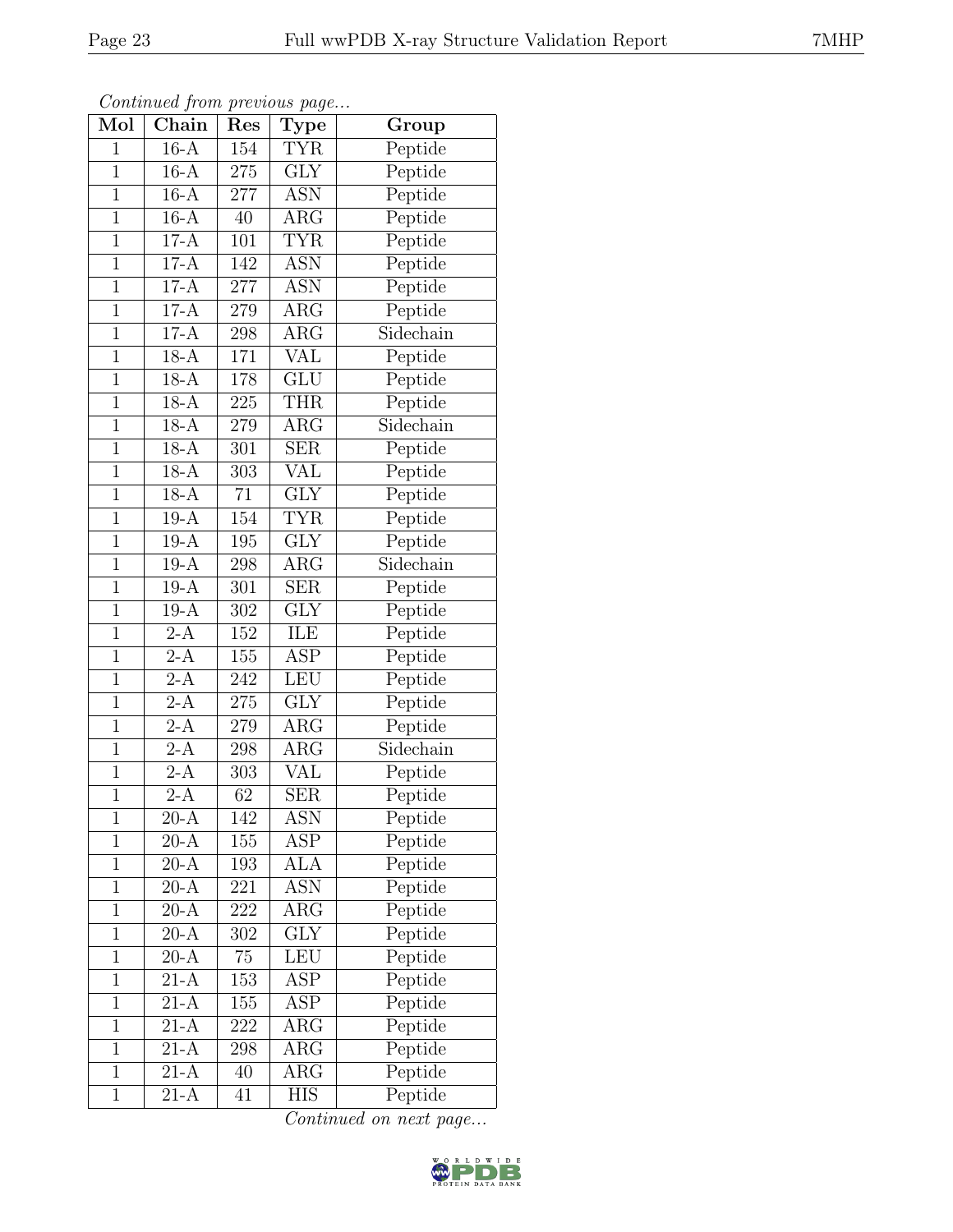|--|

| Mol            | $\overline{\text{Chain}}$ | Res              | <b>Type</b>                    | Group   |
|----------------|---------------------------|------------------|--------------------------------|---------|
| $\mathbf 1$    | $21-A$                    | 71               | $\overline{\text{G}}\text{LY}$ | Peptide |
| $\mathbf{1}$   | $21-A$                    | $75\,$           | <b>LEU</b>                     | Peptide |
| $\mathbf{1}$   | $22-A$                    | 101              | <b>TYR</b>                     | Peptide |
|                | $\overline{22-A}$         |                  |                                |         |
| $\mathbf{1}$   |                           | 154              | <b>TYR</b>                     | Peptide |
| $\overline{1}$ | $22-A$                    | 304              | <b>THR</b>                     | Peptide |
| $\mathbf{1}$   | $22-A$                    | 45               | <b>THR</b>                     | Peptide |
| $\mathbf{1}$   | $22-A$                    | 46               | <b>SER</b>                     | Peptide |
| $\mathbf{1}$   | $23-A$                    | 101              | <b>TYR</b>                     | Peptide |
| $\overline{1}$ | $23-A$                    | <sup>1</sup> 41  | <b>LEU</b>                     | Peptide |
| $\overline{1}$ | $23-A$                    | $\overline{153}$ | $\overline{\text{ASP}}$        | Peptide |
| $\mathbf 1$    | $23-A$                    | 155              | ASP                            | Peptide |
| $\overline{1}$ | $23-A$                    | 156              | $\overline{\text{CYS}}$        | Peptide |
| $\mathbf{1}$   | $23-A$                    | 276              | <b>MET</b>                     | Peptide |
| $\overline{1}$ | $\overline{24-A}$         | 102              | $\overline{\text{LYS}}$        | Peptide |
| $\overline{1}$ | $24-A$                    | 151              | ASN                            | Peptide |
| $\mathbf 1$    | $24-A$                    | 152              | ILE                            | Peptide |
| $\overline{1}$ | $24-A$                    | 222              | $\rm{ARG}$                     | Peptide |
| $\mathbf 1$    | $25-A$                    | $270\,$          | <b>GLU</b>                     | Peptide |
| $\overline{1}$ | $25-A$                    | $278\,$          | GLY                            | Peptide |
| $\mathbf{1}$   | $25-A$                    | 279              | $\rm{ARG}$                     | Peptide |
| $\mathbf{1}$   | $25-A$                    | 301              | <b>SER</b>                     | Peptide |
| $\mathbf{1}$   | $25-A$                    | 303              | $\overline{\text{VAL}}$        | Peptide |
| $\mathbf{1}$   | $25-A$                    | 44               | <b>CYS</b>                     | Peptide |
| $\overline{1}$ | $25-\overline{A}$         | 46               | <b>SER</b>                     | Peptide |
| $\overline{1}$ | $25-A$                    | 75               | <b>LEU</b>                     | Peptide |
| $\mathbf{1}$   | $26-A$                    | 141              | <b>LEU</b>                     | Peptide |
| $\mathbf{1}$   | $26-A$                    | $235\,$          | <b>MET</b>                     | Peptide |
| $\overline{1}$ | $26-A$                    | 300              | <b>CYS</b>                     | Peptide |
| $\overline{1}$ | $\overline{26-A}$         | $\overline{305}$ | <b>PHE</b>                     | Peptide |
| 1              | 27-A                      | 152              | ILE                            | Peptide |
| $\overline{1}$ | $27 - \overline{A}$       | 153              | ASP                            | Peptide |
| $\mathbf{1}$   | $27-A$                    | 156              | $\overline{\text{CYS}}$        | Peptide |
| $\overline{1}$ | $27-A$                    | 184              | <b>PRO</b>                     | Peptide |
| $\mathbf{1}$   | $27-A$                    | 274              | ASN                            | Peptide |
| $\mathbf 1$    | $27-A$                    | 280              | <b>THR</b>                     | Peptide |
| $\mathbf{1}$   | $27-A$                    | 301              | <b>SER</b>                     | Peptide |
| $\mathbf{1}$   | $27-A$                    | 302              | <b>GLY</b>                     | Peptide |
| $\overline{1}$ | $28-A$                    | 143              | <b>GLY</b>                     | Peptide |
| $\mathbf 1$    | $28-A$                    | 153              | $\operatorname{ASP}$           | Peptide |
| $\mathbf{1}$   | $28-A$                    | 195              | <b>GLY</b>                     | Peptide |
| $\mathbf{1}$   | $28-A$                    | 227              | <b>LEU</b>                     | Peptide |
| $\mathbf{1}$   | $28-A$                    | 299              | GLN                            | Peptide |

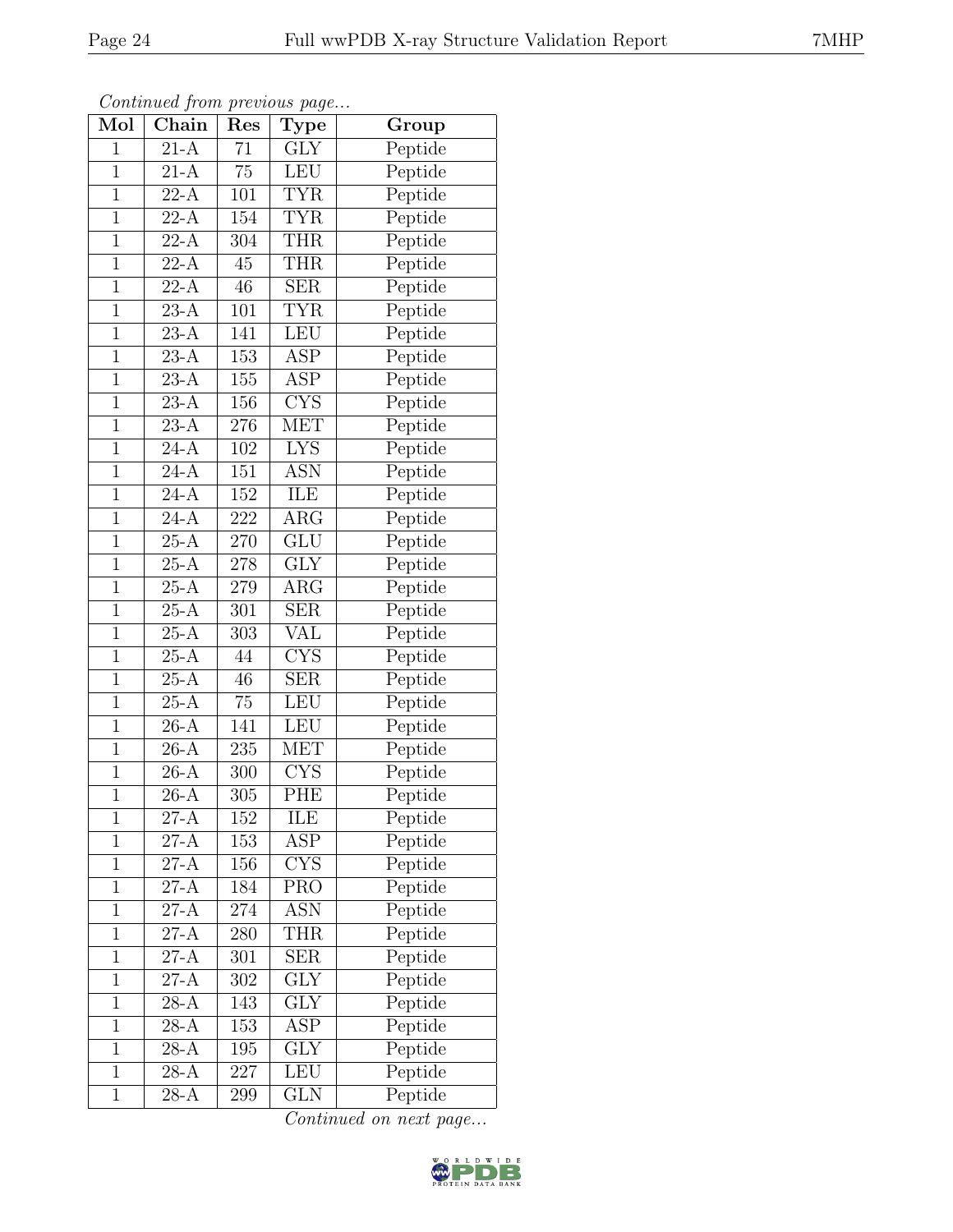|--|

| Mol            | Continuation protions page<br>Chain | Res             | Type                    | Group     |
|----------------|-------------------------------------|-----------------|-------------------------|-----------|
| $\mathbf{1}$   | $28-A$                              | 301             | $\overline{\text{SER}}$ | Peptide   |
| $\overline{1}$ | $28-A$                              | 303             | VAL                     | Peptide   |
| $\mathbf{1}$   | $3-A$                               | 153             | $\operatorname{ASP}$    | Peptide   |
| $\mathbf{1}$   | $3-A$                               | 156             | <b>CYS</b>              | Peptide   |
| $\overline{1}$ | $3-A$                               | 171             | $\overline{\text{VAL}}$ | Peptide   |
| $\mathbf{1}$   | $3-A$                               | 23              | <b>GLY</b>              | Peptide   |
| $\mathbf{1}$   | $3-A$                               | 242             | <b>LEU</b>              | Peptide   |
| $\overline{1}$ | $3-A$                               | 304             | <b>THR</b>              | Peptide   |
| $\mathbf{1}$   |                                     | 75              | <b>LEU</b>              |           |
| $\overline{1}$ | $3-A$<br>$4-A$                      |                 |                         | Peptide   |
|                |                                     | 153             | $\overline{\text{ASP}}$ | Peptide   |
| $\mathbf{1}$   | $4-A$                               | 276             | <b>MET</b>              | Peptide   |
| $\overline{1}$ | $4-A$                               | 298             | $\rm{ARG}$              | Sidechain |
| $\overline{1}$ | $4-A$                               | 301             | <b>SER</b>              | Peptide   |
| $\overline{1}$ | $\overline{5-A}$                    | 143             | <b>GLY</b>              | Peptide   |
| $\mathbf{1}$   | $5-A$                               | 221             | <b>ASN</b>              | Peptide   |
| $\overline{1}$ | $5-A$                               | 223             | PHE                     | Peptide   |
| $\overline{1}$ | $5-A$                               | 276             | <b>MET</b>              | Peptide   |
| $\mathbf 1$    | $5-A$                               | 279             | $\rm{ARG}$              | Peptide   |
| $\overline{1}$ | $5-A$                               | 45              | <b>THR</b>              | Peptide   |
| $\overline{1}$ | $5-A$                               | $\overline{72}$ | <b>ASN</b>              | Peptide   |
| $\overline{1}$ | $6-A$                               | 151             | <b>ASN</b>              | Peptide   |
| $\overline{1}$ | $6-A$                               | 155             | $\operatorname{ASP}$    | Peptide   |
| $\mathbf{1}$   | $6-A$                               | 222             | $\rm{ARG}$              | Peptide   |
| $\mathbf{1}$   | $6-A$                               | 279             | $\rm{ARG}$              | Peptide   |
| $\overline{1}$ | $7-A$                               | 154             | <b>TYR</b>              | Peptide   |
| $\mathbf{1}$   | $7-A$                               | 274             | <b>ASN</b>              | Peptide   |
| $\overline{1}$ | $7-A$                               | 300             | $\overline{\text{CYS}}$ | Peptide   |
| $\mathbf{1}$   | $7-A$                               | 302             | <b>GLY</b>              | Peptide   |
| $\overline{1}$ | $7-A$                               | 304             | <b>THR</b>              | Peptide   |
| $\mathbf 1$    | $8-A$                               | 151             | <b>ASN</b>              | Peptide   |
| $\mathbf{1}$   | $8-A$                               | 154             | <b>TYR</b>              | Peptide   |
| $\mathbf{1}$   | $8-A$                               | 155             | $\overline{\text{ASP}}$ | Peptide   |
| $\overline{1}$ | $8-A$                               | 156             | <b>CYS</b>              | Peptide   |
| $\mathbf{1}$   | $8-A$                               | 217             | $\rm{ARG}$              | Sidechain |
| $\overline{1}$ | $8-A$                               | 221             | <b>ASN</b>              | Peptide   |
| $\mathbf{1}$   | $8-A$                               | 227             | LEU                     | Peptide   |
| $\overline{1}$ | $8-A$                               | 304             | <b>THR</b>              | Peptide   |
| $\mathbf{1}$   | $9-A$                               | 101             | <b>TYR</b>              | Peptide   |
| $\mathbf{1}$   | $9-A$                               | 142             | ASN                     | Peptide   |
| $\overline{1}$ | $9-A$                               | 195             | GLY                     | Peptide   |
| $\overline{1}$ | $9-A$                               | 221             | $A\overline{SN}$        | Peptide   |
| $\mathbf{1}$   | $9-A$                               | 223             | PHE                     | Peptide   |

Continued from previous page.

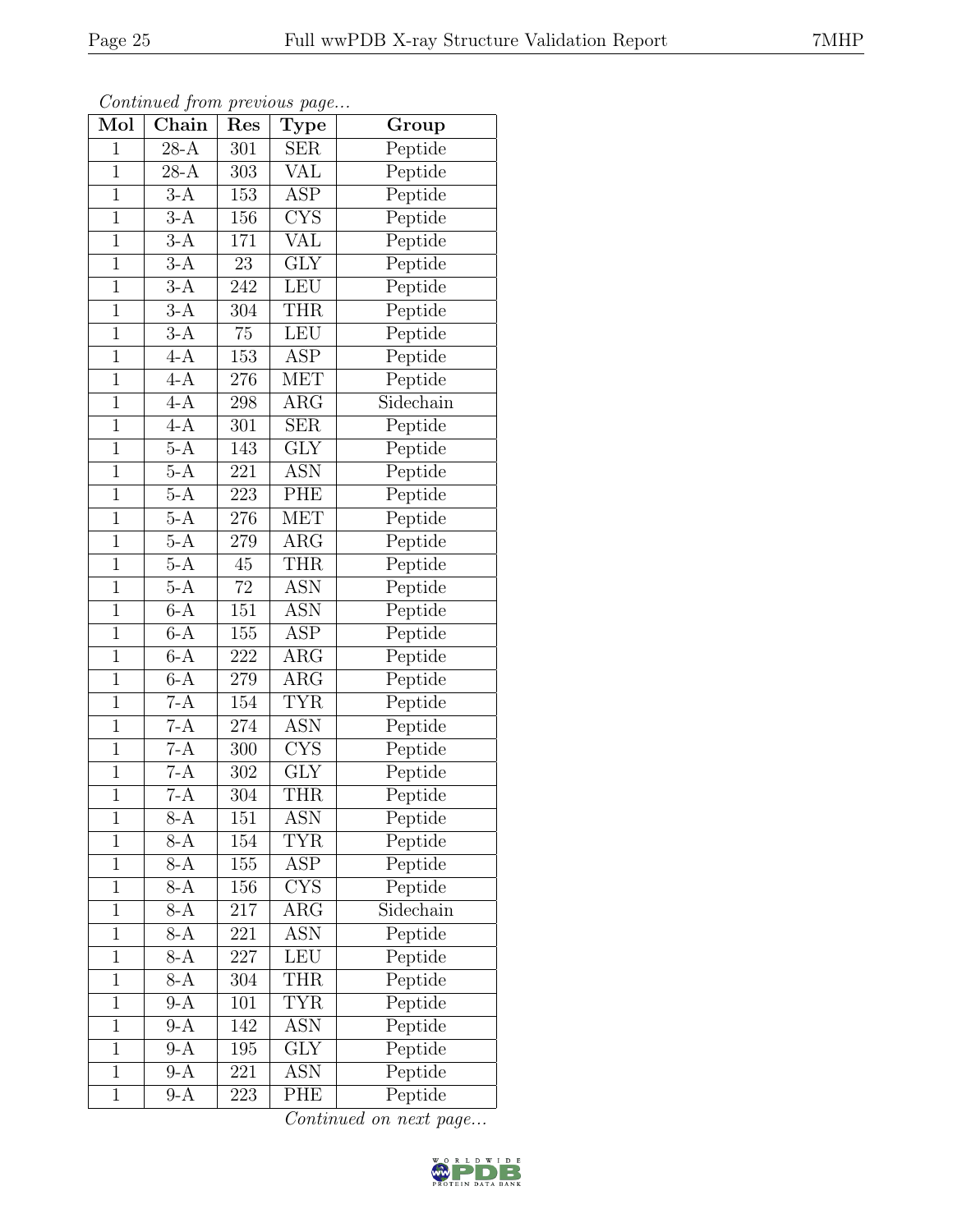| Mol | Chain | $\operatorname{Res}% \left( \mathcal{N}\right) \equiv\operatorname{Res}(\mathcal{N}_{0},\mathcal{N}_{0})$ | <b>Type</b> | Group   |  |  |  |  |  |
|-----|-------|-----------------------------------------------------------------------------------------------------------|-------------|---------|--|--|--|--|--|
|     | $9-A$ | 235                                                                                                       | <b>MET</b>  | Peptide |  |  |  |  |  |
|     | $9-A$ | 299                                                                                                       | <b>GLN</b>  | Peptide |  |  |  |  |  |
|     | 9-A   | 47                                                                                                        | GLU         | Peptide |  |  |  |  |  |
|     | $9-A$ | 64                                                                                                        | <b>HIS</b>  | Peptide |  |  |  |  |  |

### 5.2 Too-close contacts  $(i)$

In the following table, the Non-H and H(model) columns list the number of non-hydrogen atoms and hydrogen atoms in the chain respectively. The H(added) column lists the number of hydrogen atoms added and optimized by MolProbity. The Clashes column lists the number of clashes within the asymmetric unit, whereas Symm-Clashes lists symmetry-related clashes.

| Mol            | Chain             | $Non-H$      | H (model)         | $\vert$ H(added)  | Clashes          | Symm-Clashes     |
|----------------|-------------------|--------------|-------------------|-------------------|------------------|------------------|
| $\mathbf{1}$   | $1-A$             | 2367         | 2313              | 2313              | $\theta$         | $\theta$         |
| $\mathbf{1}$   | $2-A$             | 2367         | <b>2313</b>       | 2313              | $\overline{0}$   | $\boldsymbol{0}$ |
| $\mathbf{1}$   | $3-A$             | 2367         | 2313              | 2313              | $\overline{0}$   | $\boldsymbol{0}$ |
| $\mathbf{1}$   | $4-A$             | 2367         | $2313\,$          | $2313\,$          | $\theta$         | $\boldsymbol{0}$ |
| $\overline{1}$ | $5-A$             | 2367         | 2313              | 2313              | $\theta$         | $\boldsymbol{0}$ |
| $\mathbf{1}$   | $6-A$             | 2367         | 2313              | 2313              | $\boldsymbol{0}$ | $\overline{0}$   |
| $\overline{1}$ | $7-A$             | 2367         | $\overline{2313}$ | 2313              | $\overline{0}$   | $\boldsymbol{0}$ |
| $\mathbf{1}$   | $8-A$             | 2367         | 2313              | 2313              | $\overline{0}$   | $\overline{0}$   |
| $\overline{1}$ | $9-A$             | 2367         | 2313              | 2313              | $\overline{0}$   | $\overline{0}$   |
| $\mathbf{1}$   | $10-A$            | 2367         | 2313              | 2313              | $\overline{0}$   | $\boldsymbol{0}$ |
| $\mathbf{1}$   | $11-A$            | 2367         | 2313              | 2313              | $\overline{0}$   | $\boldsymbol{0}$ |
| $\overline{1}$ | $12-A$            | 2367         | 2313              | 2313              | $\overline{0}$   | $\overline{0}$   |
| $\mathbf{1}$   | $13-A$            | 2367         | 2313              | 2313              | $\overline{0}$   | $\overline{0}$   |
| $\overline{1}$ | $14-A$            | 2367         | 2313              | 2313              | $\overline{0}$   | $\boldsymbol{0}$ |
| $\mathbf{1}$   | $15-A$            | 2367         | 2313              | 2313              | $\overline{0}$   | $\overline{0}$   |
| $\mathbf{1}$   | $16-A$            | 2367         | 2313              | 2313              | $\boldsymbol{0}$ | $\boldsymbol{0}$ |
| $\mathbf{1}$   | $17-A$            | 2367         | 2313              | 2313              | $\overline{0}$   | $\overline{0}$   |
| $\mathbf{1}$   | $18-A$            | 2367         | 2313              | 2313              | $\theta$         | $\boldsymbol{0}$ |
| $\mathbf{1}$   | $19-A$            | 2367         | 2313              | 2313              | $\overline{0}$   | $\overline{0}$   |
| $\mathbf{1}$   | $20-A$            | 2367         | 2313              | 2313              | $\overline{0}$   | $\overline{0}$   |
| $\overline{1}$ | $\overline{21-A}$ | 2367         | 2313              | 2313              | $\overline{0}$   | $\overline{0}$   |
| $\overline{1}$ | $\overline{22-A}$ | 2367         | 2313              | 2313              | $\overline{0}$   | $\overline{0}$   |
| $\mathbf{1}$   | $23-A$            | 2367         | 2313              | 2313              | $\overline{0}$   | $\overline{0}$   |
| $\overline{1}$ | $\overline{24-A}$ | 2367         | 2313              | 2313              | $\overline{0}$   | $\overline{0}$   |
| $\mathbf{1}$   | $25-A$            | 2367         | 2313              | 2313              | $\overline{0}$   | $\overline{0}$   |
| $\overline{1}$ | $\overline{26-A}$ | 2367         | $\overline{2313}$ | $\overline{2313}$ | $\overline{0}$   | $\overline{0}$   |
| $\mathbf{1}$   | $27-A$            | 2367         | 2313              | 2313              | $\overline{0}$   | $\overline{0}$   |
| $\mathbf{1}$   | $28-A$            | 2367         | 2313              | 2313              | $\overline{0}$   | $\overline{0}$   |
| $\overline{2}$ | $1-A$             | $\mathbf{1}$ | $\overline{0}$    | $\overline{0}$    | $\overline{0}$   | $\overline{0}$   |

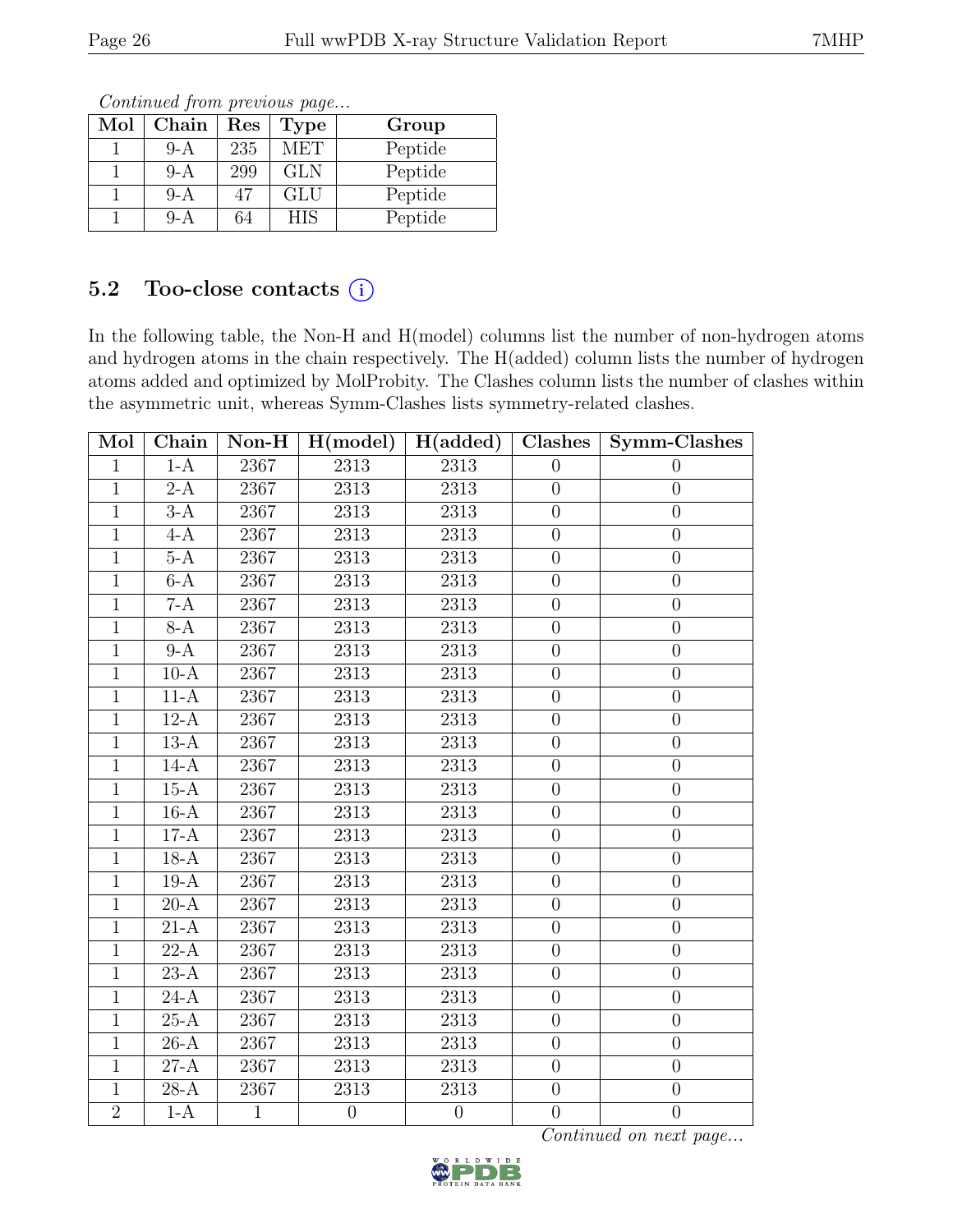| Mol                              | Chain                  | Continued from previous page |                                  | Non-H   $H(model)$   $H(added)$   Clashes |                                  | Symm-Clashes                     |
|----------------------------------|------------------------|------------------------------|----------------------------------|-------------------------------------------|----------------------------------|----------------------------------|
| $\overline{2}$                   | $2-A$                  | $\mathbf{1}$                 | $\overline{0}$                   | $\overline{0}$                            | $\theta$                         | $\theta$                         |
| $\overline{2}$                   | $3-A$                  | $\mathbf{1}$                 | $\overline{0}$                   | $\theta$                                  | $\overline{0}$                   | $\theta$                         |
| $\overline{2}$                   | $4-A$                  | $\mathbf{1}$                 | $\boldsymbol{0}$                 | $\boldsymbol{0}$                          | $\theta$                         | $\theta$                         |
| $\overline{2}$                   | $5-A$                  | $\mathbf{1}$                 | $\theta$                         | $\boldsymbol{0}$                          | $\theta$                         | $\theta$                         |
| $\overline{2}$                   | $6-A$                  | $\overline{1}$               | $\overline{0}$                   | $\overline{0}$                            | $\overline{0}$                   | $\overline{0}$                   |
| $\sqrt{2}$                       | $7-A$                  | $\mathbf{1}$                 | $\boldsymbol{0}$                 | $\boldsymbol{0}$                          | $\theta$                         | $\theta$                         |
| $\overline{2}$                   | $8-A$                  | $\mathbf{1}$                 | $\boldsymbol{0}$                 | $\boldsymbol{0}$                          | $\overline{0}$                   | $\overline{0}$                   |
| $\overline{2}$                   | $9-A$                  | $\mathbf{1}$                 | $\theta$                         | $\boldsymbol{0}$                          | $\overline{0}$                   | $\overline{0}$                   |
| $\overline{2}$                   | $10-A$                 | $\mathbf{1}$                 | $\boldsymbol{0}$                 | $\boldsymbol{0}$                          | $\overline{0}$                   | $\overline{0}$                   |
| $\overline{2}$                   | $11-A$                 | $\mathbf{1}$                 | $\theta$                         | $\boldsymbol{0}$                          | $\overline{0}$                   | $\theta$                         |
| $\overline{2}$                   | $12-A$                 | $\mathbf{1}$                 | $\boldsymbol{0}$                 | $\boldsymbol{0}$                          | $\overline{0}$                   | $\theta$                         |
| $\overline{2}$                   | $13-A$                 | $\mathbf{1}$                 | $\overline{0}$                   | $\boldsymbol{0}$                          | $\overline{0}$                   | $\theta$                         |
| $\overline{2}$                   | $14-A$                 | $\overline{1}$               | $\boldsymbol{0}$                 | $\overline{0}$                            | $\overline{0}$                   | $\overline{0}$                   |
| $\overline{2}$                   | $15-A$                 | $\mathbf{1}$                 | $\overline{0}$                   | $\boldsymbol{0}$                          | $\overline{0}$                   | $\overline{0}$                   |
| $\overline{2}$                   | $16-A$                 | $\mathbf{1}$                 | $\overline{0}$                   | $\boldsymbol{0}$                          | $\overline{0}$                   | $\overline{0}$                   |
| $\overline{2}$                   | $17-A$                 | $\mathbf{1}$                 | $\overline{0}$                   | $\boldsymbol{0}$                          | $\theta$                         | $\overline{0}$                   |
| $\overline{2}$                   | $18-A$                 | $\mathbf{1}$                 | $\boldsymbol{0}$                 | $\boldsymbol{0}$                          | $\overline{0}$                   | $\theta$                         |
| $\overline{2}$                   | $19-A$                 | $\mathbf{1}$                 | $\overline{0}$                   | $\boldsymbol{0}$                          | $\overline{0}$                   | $\overline{0}$                   |
| $\overline{2}$                   | $20-A$                 | $\mathbf{1}$                 | $\overline{0}$                   | $\boldsymbol{0}$                          | $\overline{0}$                   | $\overline{0}$                   |
| $\overline{2}$                   | $21-A$                 | $\mathbf{1}$                 | $\overline{0}$                   | $\boldsymbol{0}$                          | $\overline{0}$                   | $\overline{0}$                   |
| $\overline{2}$                   | $22-A$                 | $\mathbf{1}$                 | $\overline{0}$                   | $\boldsymbol{0}$                          | $\overline{0}$                   | $\overline{0}$                   |
| $\overline{2}$                   | $23-A$                 | $\overline{1}$               | $\boldsymbol{0}$                 | $\boldsymbol{0}$                          | $\overline{0}$                   | $\overline{0}$                   |
| $\overline{2}$                   | $24-A$                 | $\mathbf{1}$                 | $\theta$                         | $\boldsymbol{0}$                          | $\theta$                         | $\overline{0}$                   |
| $\overline{2}$                   | $25-A$                 | $\overline{1}$               | $\overline{0}$                   | $\overline{0}$                            | $\overline{0}$                   | $\overline{0}$                   |
| $\overline{2}$                   | $26-A$                 | $\mathbf{1}$                 | $\boldsymbol{0}$                 | $\boldsymbol{0}$                          | $\overline{0}$                   | $\theta$                         |
| $\overline{2}$                   | $27 - \overline{A}$    | $\mathbf{1}$                 | $\theta$                         | $\overline{0}$                            | $\overline{0}$                   | $\overline{0}$                   |
| $\overline{2}$                   | $28-A$                 | $\mathbf{1}$                 | $\theta$                         | $\boldsymbol{0}$                          | $\theta$                         | $\overline{0}$                   |
| $\overline{3}$                   | $1-A$                  | 34                           | $\boldsymbol{0}$                 | $\boldsymbol{0}$                          | $\overline{0}$                   | $\boldsymbol{0}$                 |
| $\overline{3}$                   | $2-A$                  | $\overline{29}$              | $\overline{0}$                   | $\boldsymbol{0}$                          | $\overline{0}$                   | $\overline{0}$                   |
| 3                                | $3-A$                  | 24                           | $\overline{0}$                   | $\overline{0}$                            | $\overline{0}$                   | $\overline{0}$                   |
| $\overline{3}$                   | $4-A$                  | 37                           | $\overline{0}$                   | $\boldsymbol{0}$                          | $\overline{0}$                   | $\theta$                         |
| $\overline{3}$                   | $5-A$                  | 46                           | $\overline{0}$                   | $\boldsymbol{0}$                          | $\overline{0}$                   | $\overline{0}$                   |
| $\overline{3}$                   | $6-A$                  | 30                           | $\overline{0}$                   | $\boldsymbol{0}$                          | $\overline{0}$                   | $\overline{0}$                   |
| $\overline{3}$                   | $7 - \overline{A}$     | 45                           | $\overline{0}$                   | $\overline{0}$                            | $\overline{0}$                   | $\overline{0}$                   |
| $\overline{3}$                   | 8-A                    | $30\,$                       | $\boldsymbol{0}$                 | $\boldsymbol{0}$                          | $\overline{0}$                   | $\overline{0}$                   |
| $\overline{3}$<br>$\overline{3}$ | $9-A$                  | $\overline{35}$              | $\overline{0}$                   | $\overline{0}$                            | $\overline{0}$                   | $\overline{0}$                   |
| $\overline{3}$                   | $10-A$                 | 38<br>41                     | $\overline{0}$                   | $\boldsymbol{0}$                          | $\overline{0}$                   | $\overline{0}$                   |
| $\overline{3}$                   | $11-A$<br>$12-A$       |                              | $\overline{0}$<br>$\overline{0}$ | $\overline{0}$<br>$\overline{0}$          | $\overline{0}$<br>$\overline{0}$ | $\overline{0}$<br>$\overline{0}$ |
| $\sqrt{3}$                       | $13-A$                 | $34\,$<br>36                 | $\boldsymbol{0}$                 | $\boldsymbol{0}$                          | $\overline{0}$                   | $\overline{0}$                   |
| $\overline{3}$                   | $14-A$                 | 29                           | $\boldsymbol{0}$                 | $\boldsymbol{0}$                          | $\boldsymbol{0}$                 | $\theta$                         |
| $\overline{3}$                   |                        |                              |                                  |                                           |                                  |                                  |
|                                  | $15\mbox{-}\mathrm{A}$ | 29                           | $\boldsymbol{0}$                 | $\boldsymbol{0}$                          | $\boldsymbol{0}$                 | $\theta$                         |

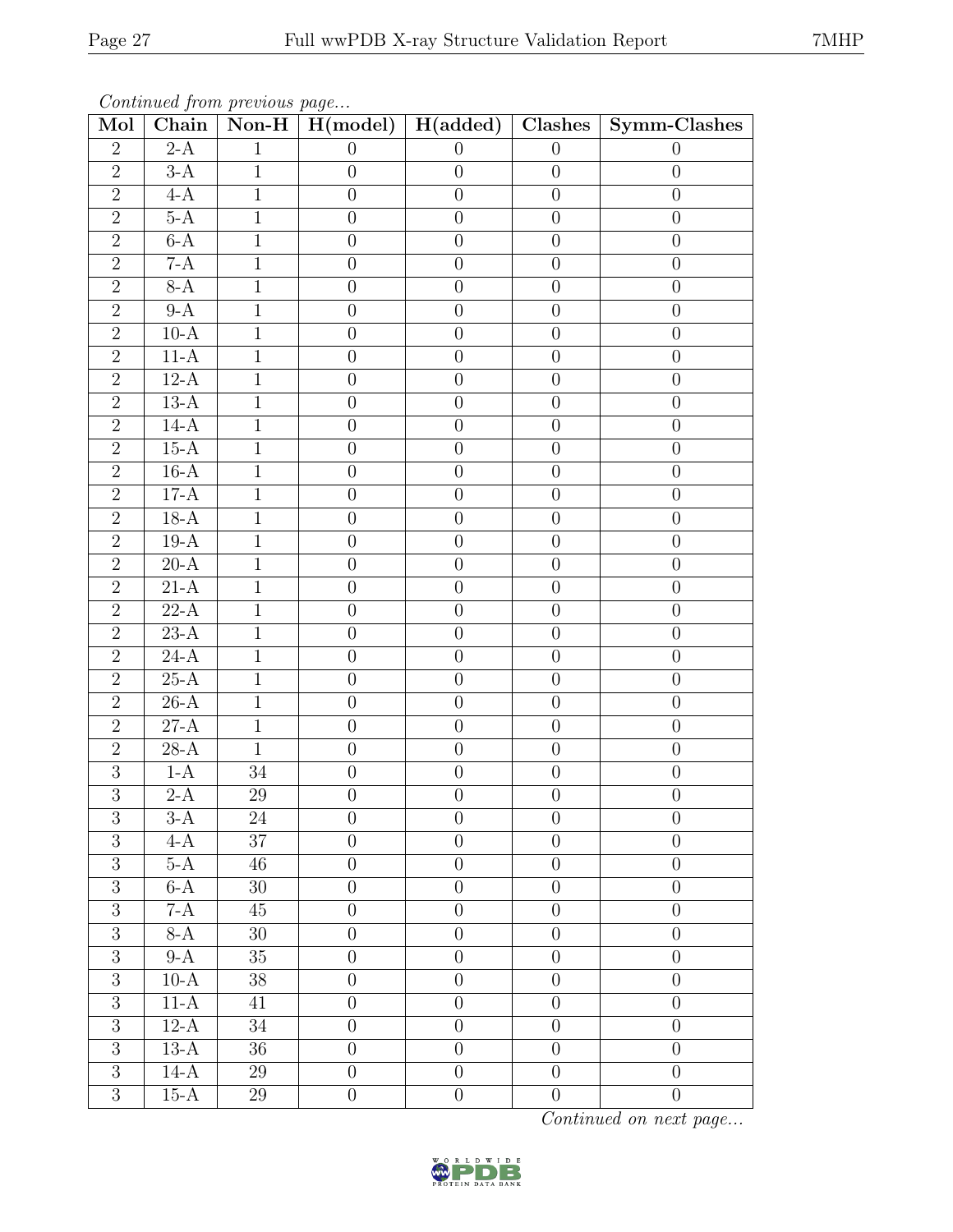| Mol | Chain  |       | Non-H $\mid$ H(model) | H(added)         | Clashes | Symm-Clashes |
|-----|--------|-------|-----------------------|------------------|---------|--------------|
| 3   | $16-A$ | 36    |                       |                  |         |              |
| 3   | $17-A$ | 33    |                       | $\left( \right)$ |         |              |
| 3   | $18-A$ | 29    | 0                     | 0                | 0       |              |
| 3   | $19-A$ | 31    |                       |                  |         |              |
| 3   | $20-A$ | 29    | $\mathbf{0}$          | $\left( \right)$ |         |              |
| 3   | $21-A$ | 34    |                       |                  |         |              |
| 3   | $22-A$ | 37    |                       | 0                |         |              |
| 3   | $23-A$ | 37    |                       | $\left( \right)$ |         |              |
| 3   | $24-A$ | 38    |                       | 0                |         |              |
| 3   | $25-A$ | 40    | $\Omega$              | $\Omega$         | 0       |              |
| 3   | $26-A$ | 33    |                       |                  |         |              |
| 3   | $27-A$ | 30    | 0                     | 0                |         |              |
| 3   | $28-A$ | 31    |                       |                  |         |              |
| All | All    | 67259 | 64764                 | 64764            |         |              |

The all-atom clashscore is defined as the number of clashes found per 1000 atoms (including hydrogen atoms). Clashscore could not be calculated for this entry.

There are no clashes within the asymmetric unit.

There are no symmetry-related clashes.

### 5.3 Torsion angles (i)

### 5.3.1 Protein backbone (i)

In the following table, the Percentiles column shows the percent Ramachandran outliers of the chain as a percentile score with respect to all X-ray entries followed by that with respect to entries of similar resolution.

The Analysed column shows the number of residues for which the backbone conformation was analysed, and the total number of residues.

| Mol | Chain | Analysed        | Favoured     | Allowed     | Outliers  | Percentiles                     |
|-----|-------|-----------------|--------------|-------------|-----------|---------------------------------|
|     | $1-A$ | $304/306$ (99%) | 253 (83%)    | 35 $(12\%)$ | $16(5\%)$ | $\boxed{0}$<br>$\left 2\right $ |
|     | $2-A$ | $304/306$ (99%) | 246 (81%)    | 36 $(12\%)$ | 22(7%)    | $\boxed{0}$                     |
|     | $3-A$ | $304/306$ (99%) | 257 (84%)    | $29(10\%)$  | 18 (6%)   | $\boxed{0}$                     |
|     | $4-A$ | $304/306$ (99%) | 262 (86%)    | $25(8\%)$   | 17 (6%)   | $\boxed{0}$<br>$\left 2\right $ |
|     | $5-A$ | $304/306$ (99%) | 256 $(84\%)$ | 33 $(11\%)$ | 15(5%)    | $\boxed{0}$<br>$\left 2\right $ |
|     | $6-A$ | $304/306$ (99%) | 261 (86%)    | $28(9\%)$   | 15(5%)    | $\boxed{0}$<br>$\overline{2}$   |
|     | 7-A   | $304/306$ (99%) | 255 (84%)    | 28 (9%)     | 21(7%)    | $\vert 0 \vert$                 |

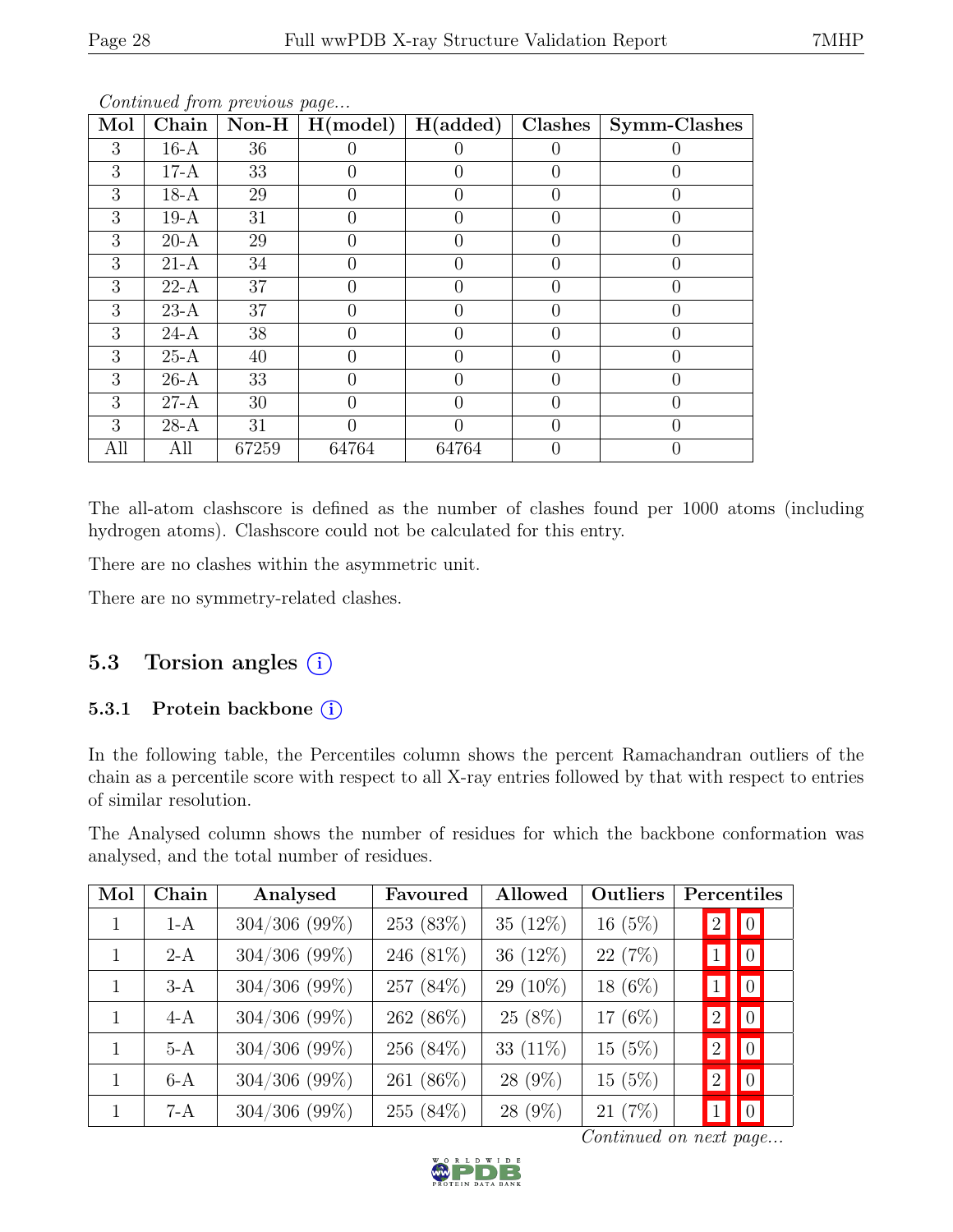| Mol          | Chain  | $\mathbf{r}$ $\mathbf{v}$<br>Analysed | Favoured   | <b>Allowed</b> | <b>Outliers</b> | Percentiles      |                 |
|--------------|--------|---------------------------------------|------------|----------------|-----------------|------------------|-----------------|
| $\mathbf{1}$ | $8-A$  | $304/306 (99\%)$                      | 253 (83%)  | $36(12\%)$     | 15(5%)          | 2                | $\vert 0 \vert$ |
| $\mathbf{1}$ | $9-A$  | $304/306$ (99%)                       | 243 (80%)  | 42 $(14\%)$    | $19(6\%)$       | $\vert 1 \vert$  | $\vert 0 \vert$ |
| $\mathbf{1}$ | $10-A$ | $304/306$ (99%)                       | 256 (84\%) | $26(9\%)$      | 22(7%)          | $\vert 1 \vert$  | 0               |
| $\mathbf{1}$ | $11-A$ | $304/306 (99\%)$                      | 251(83%)   | 34 $(11\%)$    | $19(6\%)$       | $\vert 1 \vert$  | $\vert 0 \vert$ |
| $\mathbf{1}$ | $12-A$ | $304/306$ (99%)                       | 258 (85%)  | $26(9\%)$      | 20(7%)          | $\vert 1 \vert$  | $\vert 0 \vert$ |
| $\mathbf{1}$ | $13-A$ | $304/306 (99\%)$                      | 259 (85%)  | 32 $(10\%)$    | $13(4\%)$       | $\left 2\right $ | $\vert 0 \vert$ |
| $\mathbf{1}$ | $14-A$ | $304/306$ (99%)                       | 260 (86%)  | 23 (8%)        | 21(7%)          | $\vert 1 \vert$  | $\vert 0 \vert$ |
| $\mathbf{1}$ | $15-A$ | $304/306 (99\%)$                      | 258 (85%)  | $26(9\%)$      | 20(7%)          | $\vert 1 \vert$  | $\vert 0 \vert$ |
| $\mathbf{1}$ | $16-A$ | $304/306$ (99%)                       | 262 (86%)  | 30 $(10\%)$    | $12(4\%)$       | 3                | $\mathbf{1}$    |
| $\mathbf{1}$ | $17-A$ | $304/306 (99\%)$                      | 253(83%)   | 37 $(12\%)$    | $14(5\%)$       | 2                | $\vert 0 \vert$ |
| $\mathbf{1}$ | $18-A$ | $304/306$ (99%)                       | 266 (88%)  | $25(8\%)$      | 13 $(4%)$       | 2                | $\vert 0 \vert$ |
| $\mathbf{1}$ | $19-A$ | $304/306$ (99%)                       | 268 (88%)  | 30 $(10\%)$    | 6(2%)           | 7                | $\sqrt{3}$      |
| $\mathbf{1}$ | $20-A$ | $304/306 (99\%)$                      | 267 (88%)  | $24(8\%)$      | $13(4\%)$       | $\vert 2 \vert$  | $\vert 0 \vert$ |
| $\mathbf{1}$ | $21-A$ | $304/306 (99\%)$                      | 265 (87\%) | $28(9\%)$      | 11 $(4%)$       | 3                | $\vert 1 \vert$ |
| $\mathbf{1}$ | $22-A$ | $304/306 (99\%)$                      | 258 (85%)  | 33 $(11\%)$    | 13(4%)          | $\left 2\right $ | $\vert 0 \vert$ |
| $\mathbf{1}$ | $23-A$ | $304/306$ (99%)                       | 263 (86%)  | $25(8\%)$      | 16 $(5%)$       | $\vert$ 2        | $\vert 0 \vert$ |
| $\mathbf{1}$ | $24-A$ | $304/306 (99\%)$                      | 250(82%)   | $39(13\%)$     | 15(5%)          | $\left 2\right $ | $\vert 0 \vert$ |
| $\mathbf{1}$ | $25-A$ | $304/306$ (99%)                       | 261 (86%)  | $29(10\%)$     | 14 $(5%)$       | $\left 2\right $ | $\vert 0 \vert$ |
| $\mathbf{1}$ | $26-A$ | $304/306 (99\%)$                      | 263 (86%)  | $27(9\%)$      | $14(5\%)$       | $\left 2\right $ | $\vert 0 \vert$ |
| $\mathbf{1}$ | $27-A$ | $304/306$ (99%)                       | 262 (86%)  | $26(9\%)$      | 16(5%)          | $\left 2\right $ | $\overline{0}$  |
| $\mathbf{1}$ | $28-A$ | $304/306 (99\%)$                      | 248 (82\%) | $39(13\%)$     | 17 $(6%)$       | $\boxed{2}$      | $\vert 0 \vert$ |
| All          | All    | 8512/8568 (99%)                       | 7214 (85%) | 851 (10%)      | 447 (5%)        | 2                | $\vert 0 \vert$ |

Continued from previous page...

All (447) Ramachandran outliers are listed below:

| Mol | Chain | Res | <b>Type</b> |
|-----|-------|-----|-------------|
| 1   | 1-A   | 25  | <b>THR</b>  |
| 1   | $1-A$ | 63  | <b>ASN</b>  |
| 1   | $1-A$ | 193 | ALA         |
| 1   | 1-A   | 274 | <b>ASN</b>  |
| 1   | $1-A$ | 276 | <b>MET</b>  |
| 1   | 1-A   | 302 | GLY         |
| 1   | $2-A$ | 25  | THR         |
| 1   | $2-A$ | 63  | <b>ASN</b>  |
|     | 2-A   | 153 | <b>ASP</b>  |

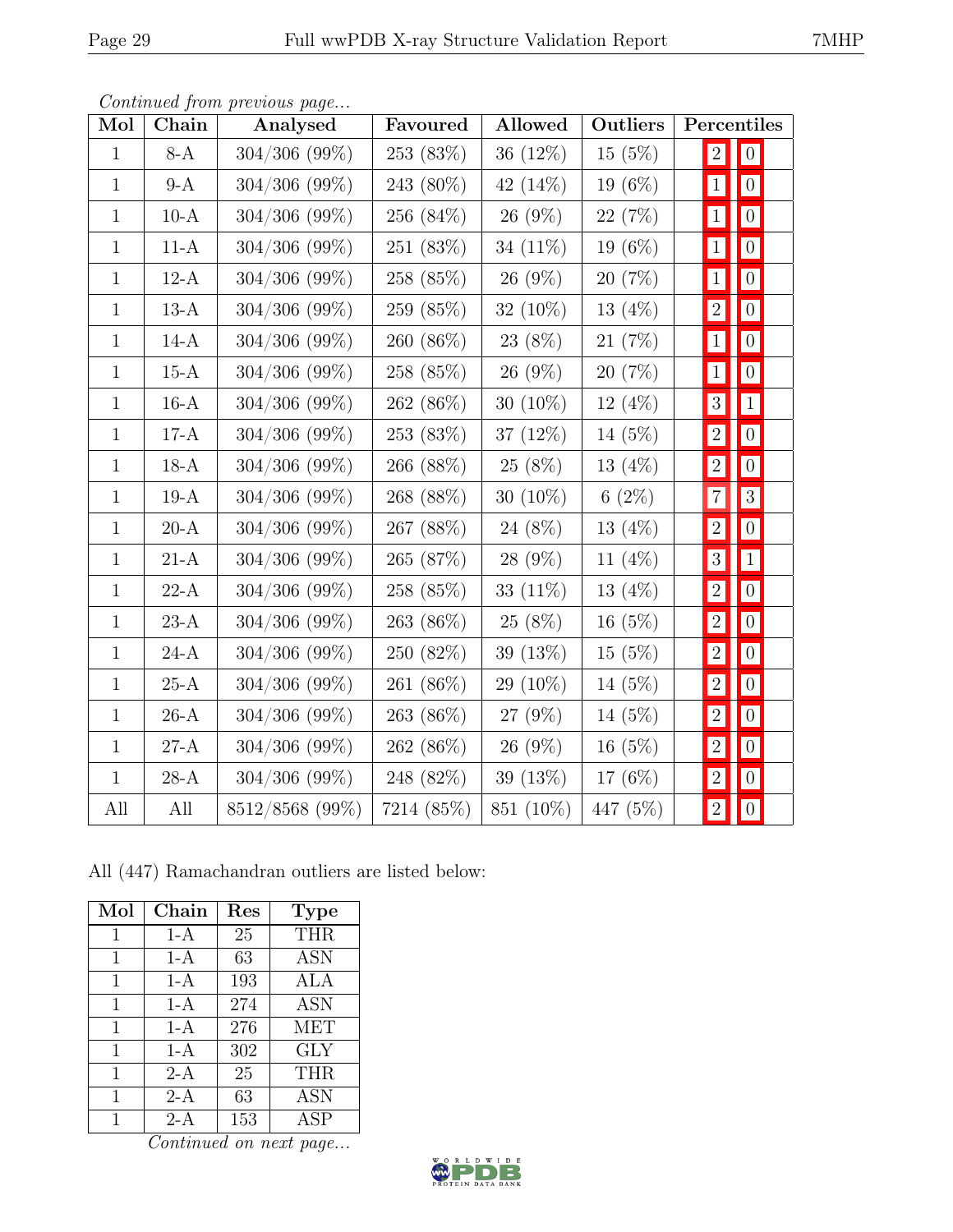| Mol            | Chain            | Res              | $\cdot$<br>$\overline{\mathrm{T}}$ ype |
|----------------|------------------|------------------|----------------------------------------|
| $\mathbf{1}$   | $2-A$            | 155              | ASP                                    |
| $\mathbf 1$    | $\overline{2-A}$ | 156              | CYS                                    |
| $\mathbf{1}$   | $2-A$            | 168              | $\overline{\text{PRO}}$                |
| $\overline{1}$ | $2-A$            | 193              | <b>ALA</b>                             |
| $\overline{1}$ | $3-A$            | $\overline{76}$  | $\overline{\rm{ARG}}$                  |
| $\mathbf{1}$   | $3-A$            | 155              | <b>ASP</b>                             |
| $\mathbf{1}$   | $\overline{3-A}$ | 156              | $\overline{\text{CYS}}$                |
| $\mathbf{1}$   | $3-A$            | 223              | PHE                                    |
| $\mathbf{1}$   | $\overline{3-A}$ | $277\,$          | <b>ASN</b>                             |
| $\overline{1}$ | $3-A$            | 280              | <b>THR</b>                             |
| $\mathbf 1$    | $3-A$            | 301              | <b>SER</b>                             |
| $\mathbf{1}$   | $4-A$            | $\overline{22}$  | $\overline{\text{CYS}}$                |
| $\mathbf{1}$   | $4-A$            | 46               | $\overline{\text{SER}}$                |
| $\overline{1}$ | $4-A$            | $\overline{4}$   | GLU                                    |
| $\overline{1}$ | $4-A$            | 156              | $\overline{\text{CYS}}$                |
| $\mathbf{1}$   | $4-A$            | 222              | $\rm{ARG}$                             |
| $\overline{1}$ | $4-A$            | $\overline{301}$ | $\overline{\text{SER}}$                |
| $\mathbf{1}$   | $4-A$            | 305              | PHE                                    |
| $\overline{1}$ | $5-A$            | $45\,$           | <b>THR</b>                             |
| $\overline{1}$ | $5-A$            | $73\,$           | $\overline{\text{VAL}}$                |
| $\mathbf{1}$   | $5-A$            | $\rm 92$         | <b>ASP</b>                             |
| $\overline{1}$ | $5-A$            | 223              | PHE                                    |
| $\overline{1}$ | $5-A$            | 303              | $\overline{\text{VAL}}$                |
| $\overline{1}$ | $5-A$            | 305              | PHE                                    |
| $\mathbf{1}$   | $6-A$            | $22\,$           | $\overline{\text{CYS}}$                |
| $\mathbf{1}$   | $6 - A$          | 154              | <b>TYR</b>                             |
| $\mathbf{1}$   | $6-A$            | 193              | <b>ALA</b>                             |
| $\mathbf{1}$   | $6-A$            | 223              | PHE                                    |
| $\overline{1}$ | $6-A$            | 281              | <b>ILE</b>                             |
| 1              | $7-A$            | 46               | SER                                    |
| 1              | $7-A$            | 47               | GLU                                    |
| $\mathbf 1$    | $7-A$            | 63               | ASN                                    |
| 1              | $7-A$            | 221              | ASN                                    |
| $\overline{1}$ | $7-A$            | 224              | <b>THR</b>                             |
| 1              | $8-A$            | 33               | ASP                                    |
| 1              | $8-A$            | $\overline{63}$  | <b>ASN</b>                             |
| $\mathbf 1$    | $\overline{8-A}$ | 76               | $\overline{\rm{ARG}}$                  |
| 1              | $\overline{8-A}$ | 224              | <b>THR</b>                             |
| $\mathbf{1}$   | $8-A$            | 277              | $\overline{\text{ASN}}$                |
| 1              | $8-A$            | 281              | <b>ILE</b>                             |
| $\overline{1}$ | $9-A$            | 47               | $\overline{\text{GLU}}$                |
| $\mathbf{1}$   | $9-A$            | 142              | ASN                                    |

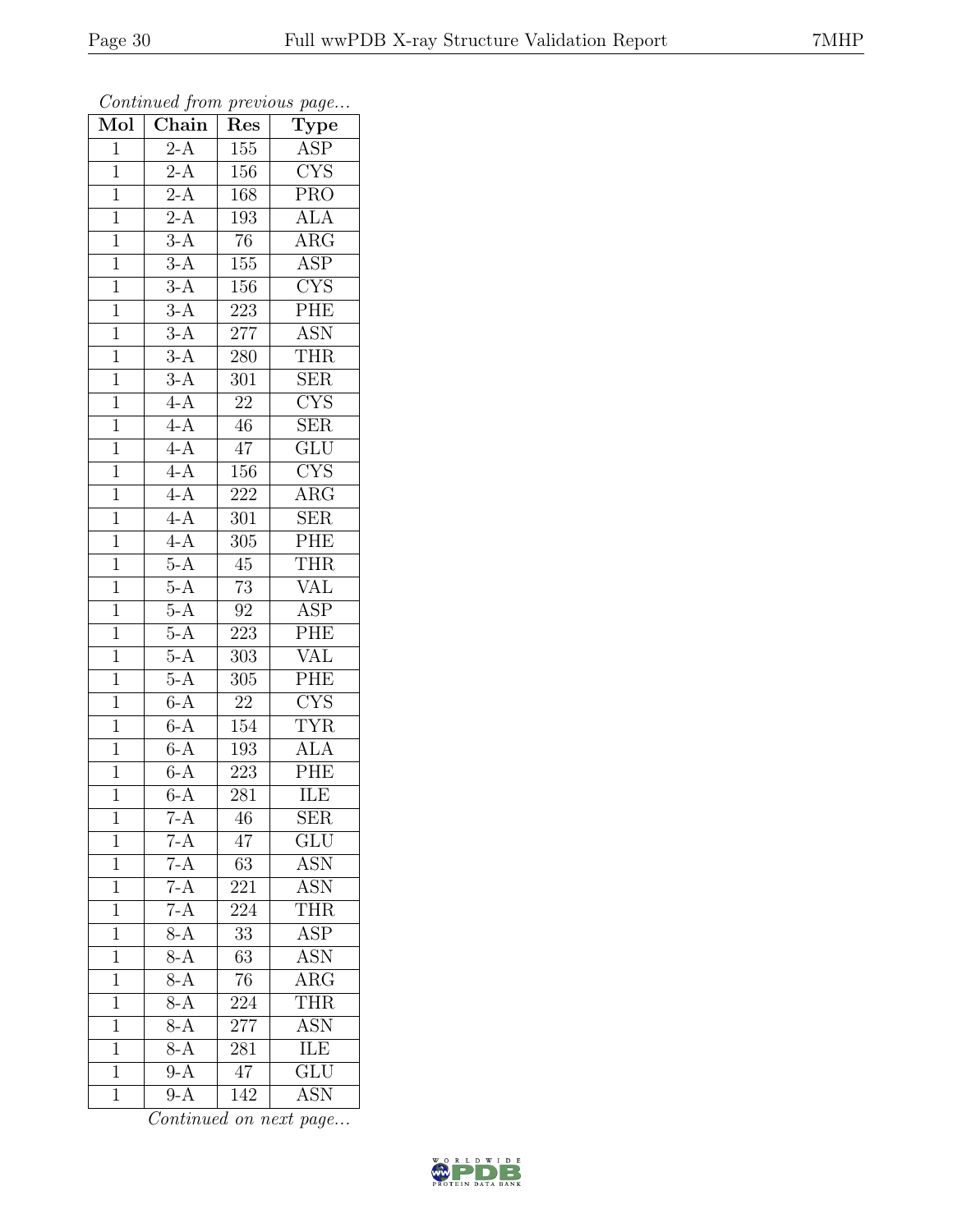| Mol            | Chain               | Res              | $\overline{\text{Type}}$  |
|----------------|---------------------|------------------|---------------------------|
| $\mathbf{1}$   | $9-A$               | 156              | <b>CYS</b>                |
| $\overline{1}$ | $9-A$               | 223              | PHE                       |
| $\mathbf{1}$   | $9-A$               | 276              | <b>MET</b>                |
| $\mathbf{1}$   | $9-A$               | 301              | <b>SER</b>                |
| $\overline{1}$ | $9-A$               | 305              | $\overline{\text{PHE}}$   |
| $\mathbf{1}$   | $10-A$              | 45               | <b>THR</b>                |
| $\overline{1}$ | $10-A$              | $48\,$           | $\overline{\text{ASP}}$   |
| $\mathbf{1}$   | $10-A$              | 64               | <b>HIS</b>                |
| $\mathbf{1}$   | $10-A$              | $\overline{73}$  | <b>VAL</b>                |
| $\overline{1}$ | $10 - \overline{A}$ | 93               | THR                       |
| $\overline{1}$ | $10-A$              | 156              | $\overline{\text{CYS}}$   |
| $\overline{1}$ | $10-A$              | 277              | <b>ASN</b>                |
| $\overline{1}$ | $10-A$              | 279              | $\overline{\rm{ARG}}$     |
| $\mathbf{1}$   | $10-A$              | $\overline{303}$ | <b>VAL</b>                |
| $\overline{1}$ | $11-A$              | $\overline{46}$  | $\overline{\text{SER}}$   |
| $\mathbf{1}$   | $11-A$              | $\overline{70}$  | <b>ALA</b>                |
| $\overline{1}$ | $11-A$              | $\overline{75}$  | LEU                       |
| $\mathbf{1}$   | $11-A$              | $\overline{77}$  | <b>VAL</b>                |
| $\overline{1}$ | $11-A$              | 221              | $\overline{\text{ASN}}$   |
| $\mathbf{1}$   | $11-A$              | 223              | PHE                       |
| $\overline{1}$ | $11-A$              | 224              | <b>THR</b>                |
| $\overline{1}$ | $11-A$              | 235              | <b>MET</b>                |
| $\mathbf{1}$   | $11-A$              | $276\,$          | <b>MET</b>                |
| $\mathbf{1}$   | $11-A$              | 304              | <b>THR</b>                |
| $\mathbf{1}$   | $12-A$              | $\overline{76}$  | $\rm{ARG}$                |
| $\mathbf{1}$   | $12-A$              | $\overline{77}$  | <b>VAL</b>                |
| $\overline{1}$ | $12-A$              | 154              | <b>TYR</b>                |
| $\mathbf{1}$   | $12-A$              | 220              | <b>LEU</b>                |
| $\overline{1}$ | $12-A$              | $\overline{221}$ | $\overline{\mathrm{ASN}}$ |
| $\mathbf{1}$   | $12-A$              | 223              | PHE                       |
| $\overline{1}$ | $12 - \overline{A}$ | 224              | <b>THR</b>                |
| $\mathbf 1$    | $12-A$              | 279              | $\rm{ARG}$                |
| $\mathbf{1}$   | $12-A$              | 280              | <b>THR</b>                |
| $\mathbf{1}$   | $13-A$              | $\sqrt{47}$      | $\overline{\text{GLU}}$   |
| $\mathbf{1}$   | $13-A$              | 78               | ILE                       |
| $\overline{1}$ | $13-A$              | $1\overline{53}$ | $\overline{\text{ASP}}$   |
| $\mathbf{1}$   | $13-A$              | 185              | PHE                       |
| $\overline{1}$ | $13-A$              | 223              | PHE                       |
| $\mathbf 1$    | $13-A$              | 224              | <b>THR</b>                |
| $\overline{1}$ | $13-A$              | 236              | <b>LYS</b>                |
| $\overline{1}$ | $13-A$              | 237              | <b>TYR</b>                |
| $\mathbf{1}$   | $13-A$              | 276              | <b>MET</b>                |

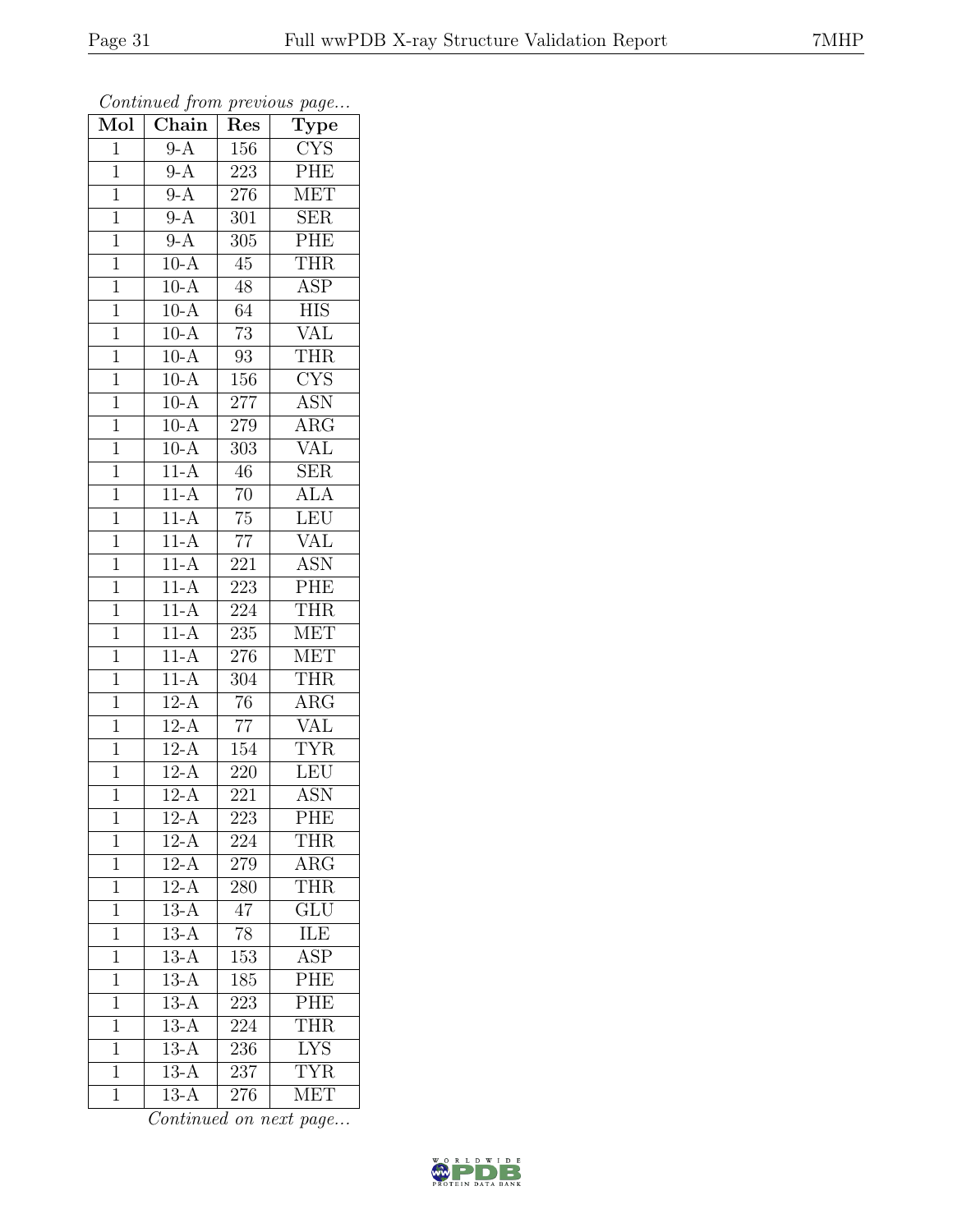| Mol            | $\overline{\text{Chain}}$ | Res              | $\cdot$<br>$\mathrm{\overline{Type}}$ |
|----------------|---------------------------|------------------|---------------------------------------|
| $\mathbf 1$    | $13-A$                    | 279              | $\overline{\text{ARG}}$               |
| $\mathbf 1$    | $14-A$                    | $35\,$           | $\overline{\text{VAL}}$               |
| $\mathbf{1}$   | $14-A$                    | $\overline{70}$  | $\overline{\text{ALA}}$               |
| $\overline{1}$ | $14-A$                    | 154              | <b>TYR</b>                            |
| $\overline{1}$ | $14-A$                    | 168              | $\overline{\text{PRO}}$               |
| $\mathbf{1}$   | $14-A$                    | 223              | PHE                                   |
| $\mathbf{1}$   | $14-A$                    | 224              | <b>THR</b>                            |
| $\mathbf{1}$   | $14-A$                    | 276              | <b>MET</b>                            |
| $\mathbf{1}$   | $14-A$                    | $277\,$          | <b>ASN</b>                            |
| $\overline{1}$ | $15-A$                    | 41               | $\overline{\text{HIS}}$               |
| $\mathbf{1}$   | $15-A$                    | 46               | <b>SER</b>                            |
| $\mathbf{1}$   | $15-A$                    | 63               | $\overline{\text{ASN}}$               |
| $\mathbf{1}$   | $15-A$                    | 64               | <b>HIS</b>                            |
| $\overline{1}$ | $15-A$                    | $\overline{90}$  | $\overline{\text{LYS}}$               |
| $\overline{1}$ | $15-A$                    | 154              | <b>TYR</b>                            |
| $\mathbf{1}$   | $15-A$                    | 277              | <b>ASN</b>                            |
| $\overline{1}$ | $15-A$                    | 279              | $\overline{\text{ARG}}$               |
| $\mathbf{1}$   | $15-A$                    | 301              | <b>SER</b>                            |
| $\overline{1}$ | $15-A$                    | 304              | <b>THR</b>                            |
| $\overline{1}$ | $15-A$                    | 305              | PHE                                   |
| $\mathbf 1$    | $16-A$                    | $\overline{41}$  | <b>HIS</b>                            |
| $\mathbf{1}$   | $16-A$                    | $\overline{78}$  | ILE                                   |
| $\overline{1}$ | $16-A$                    | 225              | <b>THR</b>                            |
| $\overline{1}$ | $17-A$                    | 63               | $A\overline{SN}$                      |
| $\mathbf{1}$   | $17-A$                    | $277\,$          | <b>ASN</b>                            |
| $\mathbf{1}$   | $17-A$                    | 301              | <b>SER</b>                            |
| $\mathbf{1}$   | $18-A$                    | 223              | PHE                                   |
| $\overline{1}$ | $18-A$                    | 224              | <b>THR</b>                            |
| $\overline{1}$ | $\overline{18-A}$         | $\overline{225}$ | <b>THR</b>                            |
| 1              | $18-A$                    | 277              | <b>ASN</b>                            |
| 1              | $18-A$                    | 305              | PHE                                   |
| $\mathbf{1}$   | $19-A$                    | 154              | $\overline{\text{TYR}}$               |
| $\mathbf{1}$   | $19-A$                    | 277              | <b>ASN</b>                            |
| $\overline{1}$ | $19-A$                    | 303              | $\overline{\text{VAL}}$               |
| $\mathbf{1}$   | $\overline{20-A}$         | 48               | <b>ASP</b>                            |
| $\mathbf{1}$   | $\overline{20-A}$         | $\overline{70}$  | $\overline{\rm ALA}$                  |
| $\mathbf 1$    | $\overline{20-A}$         | 155              | <b>ASP</b>                            |
| $\overline{1}$ | $\overline{20-A}$         | 223              | $\overline{\text{PHE}}$               |
| $\mathbf{1}$   | $\overline{20-A}$         | 300              | CYS                                   |
| 1              | $21-A$                    | 63               | <b>ASN</b>                            |
| $\mathbf{1}$   | $21-A$                    | 223              | PHE                                   |
| $\mathbf{1}$   | $21-A$                    | 277              | $\overline{\text{ASN}}$               |

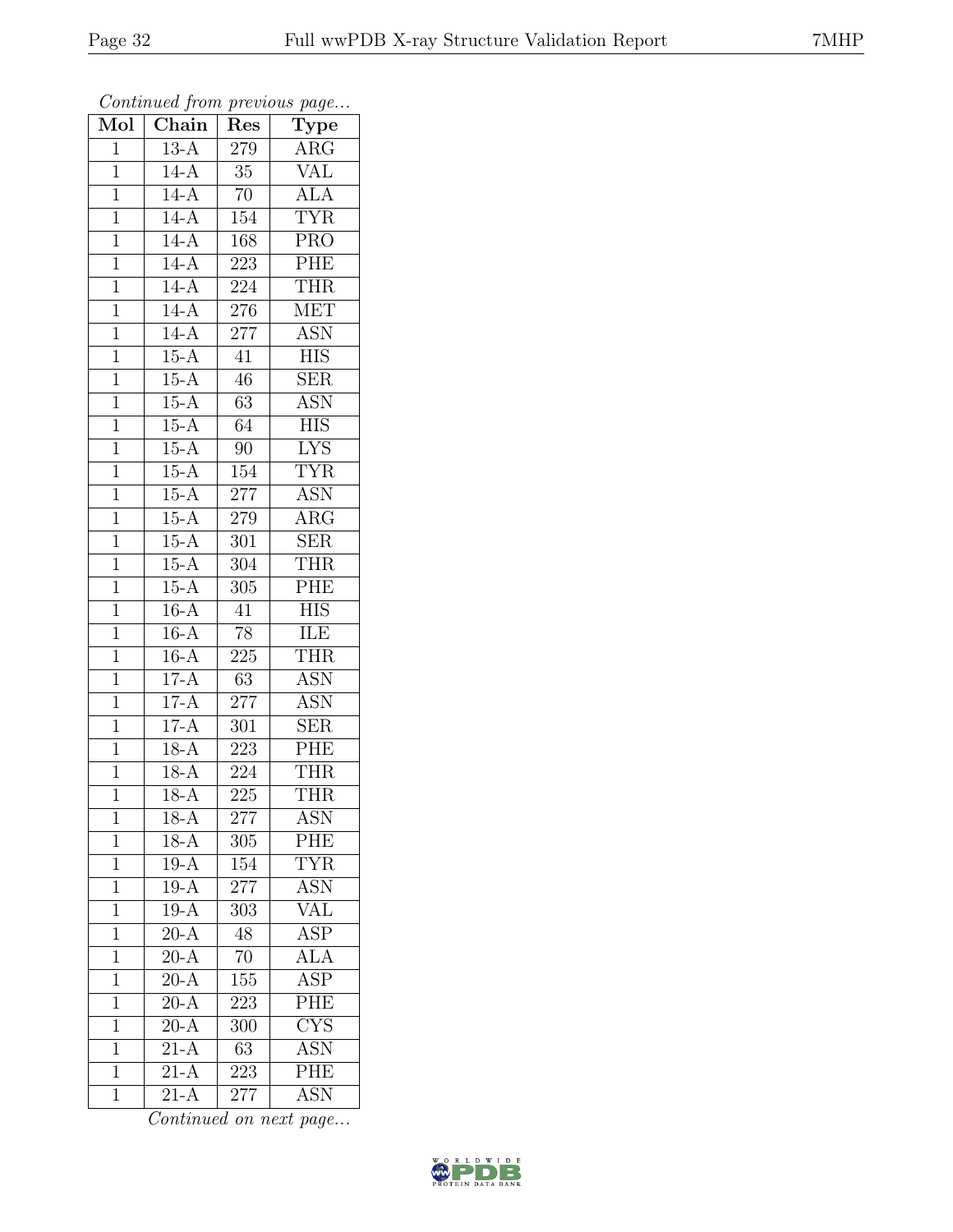| $\overline{\text{Mol}}$ | $\boldsymbol{\mathcal{J}}$<br>$\overline{\text{Chain}}$ | Res              | $\mathbf{r}$<br>$\overline{v}$<br>$\overline{\mathrm{Type}}$ |
|-------------------------|---------------------------------------------------------|------------------|--------------------------------------------------------------|
| $\mathbf{1}$            | $2\overline{1-A}$                                       | 298              | ARG                                                          |
| $\overline{1}$          | $21-A$                                                  | 300              | $\overline{\text{CYS}}$                                      |
| $\mathbf{1}$            | $21-A$                                                  | 303              | <b>VAL</b>                                                   |
| $\mathbf 1$             | $\overline{22-A}$                                       | 45               | <b>THR</b>                                                   |
| $\mathbf{1}$            | $22-A$                                                  | 154              | <b>TYR</b>                                                   |
| $\overline{1}$          | $22-A$                                                  | 184              | <b>PRO</b>                                                   |
| $\overline{1}$          | $2\overline{2-A}$                                       | $185\,$          | PHE                                                          |
| $\mathbf{1}$            | $22-A$                                                  | 277              | <b>ASN</b>                                                   |
| $\mathbf{1}$            | $22-A$                                                  | 301              | <b>SER</b>                                                   |
| $\mathbf{1}$            | $\overline{22-A}$                                       | 304              | <b>THR</b>                                                   |
| $\mathbf{1}$            | $23-A$                                                  | 155              | ASP                                                          |
| $\overline{1}$          | $\overline{23-A}$                                       | 223              | PHE                                                          |
| $\mathbf{1}$            | $23-A$                                                  | 224              | <b>THR</b>                                                   |
| $\mathbf{1}$            | $23-\overline{A}$                                       | 279              | $\rm{ARG}$                                                   |
| $\mathbf{1}$            | $\overline{23-A}$                                       | $\overline{305}$ | PHE                                                          |
| $\mathbf{1}$            | $24-A$                                                  | $23\,$           | $\overline{GLY}$                                             |
| $\overline{1}$          | $\overline{24-A}$                                       | 47               | $\overline{\text{GLU}}$                                      |
| $\mathbf{1}$            | $24-A$                                                  | 224              | THR                                                          |
| $\mathbf{1}$            | $\overline{24-A}$                                       | 274              | $\overline{\mathrm{ASN}}$                                    |
| $\mathbf{1}$            | $24 - \overline{A}$                                     | 276              | <b>MET</b>                                                   |
| $\mathbf 1$             | $\overline{24-A}$                                       | 304              | <b>THR</b>                                                   |
| $\overline{1}$          | $\overline{24-A}$                                       | 305              | $\overline{\text{PHE}}$                                      |
| $\mathbf 1$             | $\overline{25-A}$                                       | 63               | $\overline{\text{ASN}}$                                      |
| $\mathbf{1}$            | $25-A$                                                  | 76               | $\overline{\rm{ARG}}$                                        |
| $\mathbf{1}$            | $25-A$                                                  | 97               | <b>LYS</b>                                                   |
| $\overline{1}$          | $25-A$                                                  | 224              | <b>THR</b>                                                   |
| $\mathbf{1}$            | $25-A$                                                  | 300              | $\overline{\text{C} \text{YS}}$                              |
| $\mathbf{1}$            | $25-A$                                                  | 305              | PHE                                                          |
| $\overline{1}$          | $26-A$                                                  | 22               | $\overline{\text{CYS}}$                                      |
| $\mathbf 1$             | $26-A$                                                  | 119              | ASN                                                          |
| $\mathbf{1}$            | $26-A$                                                  | $\overline{1}54$ | TYR                                                          |
| $\overline{1}$          | $26-A$                                                  | $\overline{1}55$ | <b>ASP</b>                                                   |
| $\mathbf{1}$            | $26-A$                                                  | 224              | THR                                                          |
| $\mathbf{1}$            | $\overline{26-A}$                                       | 271              | LEU                                                          |
| $\mathbf{1}$            | $26-A$                                                  | 303              | <b>VAL</b>                                                   |
| $\overline{1}$          | $27-A$                                                  | $\overline{72}$  | <b>ASN</b>                                                   |
| $\mathbf{1}$            | $\overline{27-A}$                                       | 153              | <b>ASP</b>                                                   |
| $\mathbf{1}$            | $27-A$                                                  | 154              | <b>TYR</b>                                                   |
| $\mathbf 1$             | $27-A$                                                  | 155              | <b>ASP</b>                                                   |
| $\overline{1}$          | $27-A$                                                  | 185              | PHE                                                          |
| $\mathbf{1}$            | $\overline{27-A}$                                       | 217              | $\overline{\rm{ARG}}$                                        |
| $\overline{1}$          | $27-A$                                                  | 278              | $\overline{\text{GLY}}$                                      |

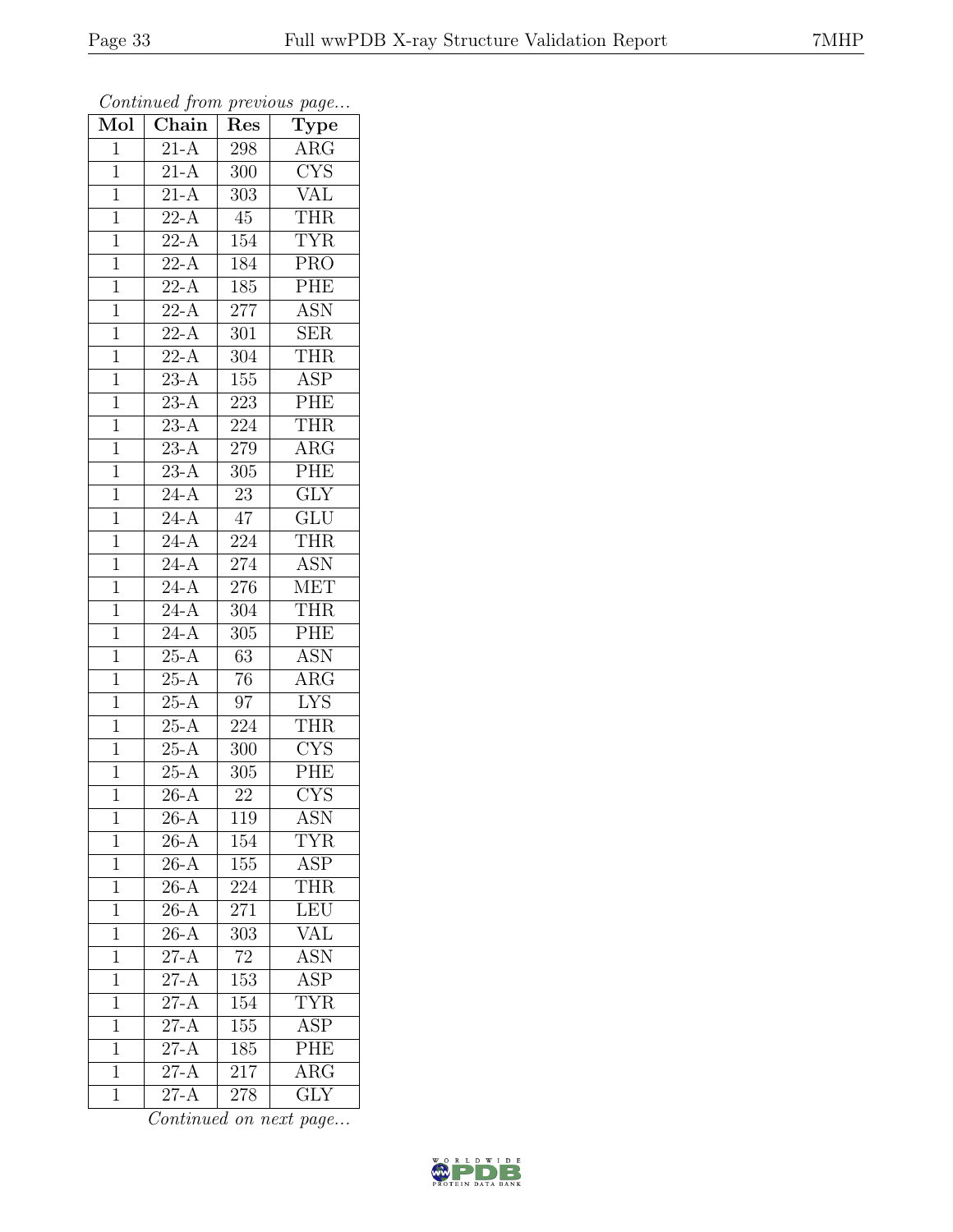| Mol            | $\overline{\text{Chain}}$ | Res              | $\cdot$<br>$\overline{\mathrm{T}}$ ype |
|----------------|---------------------------|------------------|----------------------------------------|
| $\mathbf{1}$   | $27-A$                    | 302              | <b>GLY</b>                             |
| $\mathbf 1$    | $\overline{28-A}$         | 3                | PHE                                    |
| $\mathbf{1}$   | $28-A$                    | 63               | <b>ASN</b>                             |
| $\overline{1}$ | $\overline{28-A}$         | 93               | <b>THR</b>                             |
| $\overline{1}$ | $28 - \overline{A}$       | 156              | $\overline{\text{CYS}}$                |
| $\mathbf{1}$   | $28-A$                    | 227              | <b>LEU</b>                             |
| $\mathbf{1}$   | $28-A$                    | 274              | $\overline{\text{ASN}}$                |
| $\mathbf{1}$   | $28 - \overline{A}$       | 299              | GLN                                    |
| $\mathbf{1}$   | $28-A$                    | 304              | <b>THR</b>                             |
| $\overline{1}$ | $1-A$                     | $\overline{49}$  | <b>MET</b>                             |
| $\mathbf{1}$   | $2-A$                     | $23\,$           | $\overline{\text{GLY}}$                |
| $\mathbf{1}$   | $2-A$                     | $3\overline{3}$  | $\overline{\text{ASP}}$                |
| $\mathbf{1}$   | $2-A$                     | 64               | <b>HIS</b>                             |
| $\overline{1}$ | $2-A$                     | 100              | <b>LYS</b>                             |
| $\overline{1}$ | $2-A$                     | 299              | $\overline{\text{GLN}}$                |
| $\mathbf{1}$   | $\overline{2-A}$          | 304              | <b>THR</b>                             |
| $\overline{1}$ | $2-A$                     | $\overline{305}$ | PHE                                    |
| $\mathbf{1}$   | $3-A$                     | 244              | <b>GLN</b>                             |
| $\mathbf 1$    | $\overline{3-A}$          | 299              | $\overline{\text{GLN}}$                |
| $\overline{1}$ | $3-A$                     | 304              | <b>THR</b>                             |
| $\mathbf{1}$   | $3-A$                     | 305              | PHE                                    |
| $\overline{1}$ | $4-A$                     | 64               | $\overline{HIS}$                       |
| $\overline{1}$ | $4-A$                     | 73               | VAL                                    |
| $\overline{1}$ | $\overline{4-A}$          | 142              | <b>ASN</b>                             |
| $\mathbf{1}$   | $4-A$                     | 153              | $\overline{\text{ASP}}$                |
| $\mathbf{1}$   | $4-A$                     | 280              | <b>THR</b>                             |
| $\mathbf{1}$   | $4-A$                     | 302              | $\overline{\text{GLY}}$                |
| $\mathbf{1}$   | $5-A$                     | $49\,$           | <b>MET</b>                             |
| $\overline{1}$ | $5-A$                     | $\overline{63}$  | $\overline{\mathrm{ASN}}$              |
| 1              | $5-A$                     | <b>277</b>       | <b>ASN</b>                             |
| 1              | $6-A$                     | 49               | <b>MET</b>                             |
| $\mathbf 1$    | $6-A$                     | 155              | ASP                                    |
| $\mathbf{1}$   | $6-\overline{A}$          | 279              | $\rm{ARG}$                             |
| $\overline{1}$ | $7-A$                     | $45\,$           | <b>THR</b>                             |
| $\mathbf{1}$   | $7-A$                     | 76               | $\rm{ARG}$                             |
| $\mathbf{1}$   | $7-A$                     | 156              | $\overline{\text{CYS}}$                |
| $\mathbf{1}$   | $\frac{7-A}{7-A}$         | 223              | $\overline{\text{PHE}}$                |
| $\overline{1}$ |                           | 277              | <b>ASN</b>                             |
| $\mathbf{1}$   | $7-A$                     | 301              | <b>SER</b>                             |
| $\overline{1}$ | $8-A$                     | 72               | <b>ASN</b>                             |
| $\mathbf{1}$   | $8-A$                     | 75               | LEU                                    |
| $\mathbf{1}$   | $8-A$                     | 301              | $\overline{\text{SER}}$                |

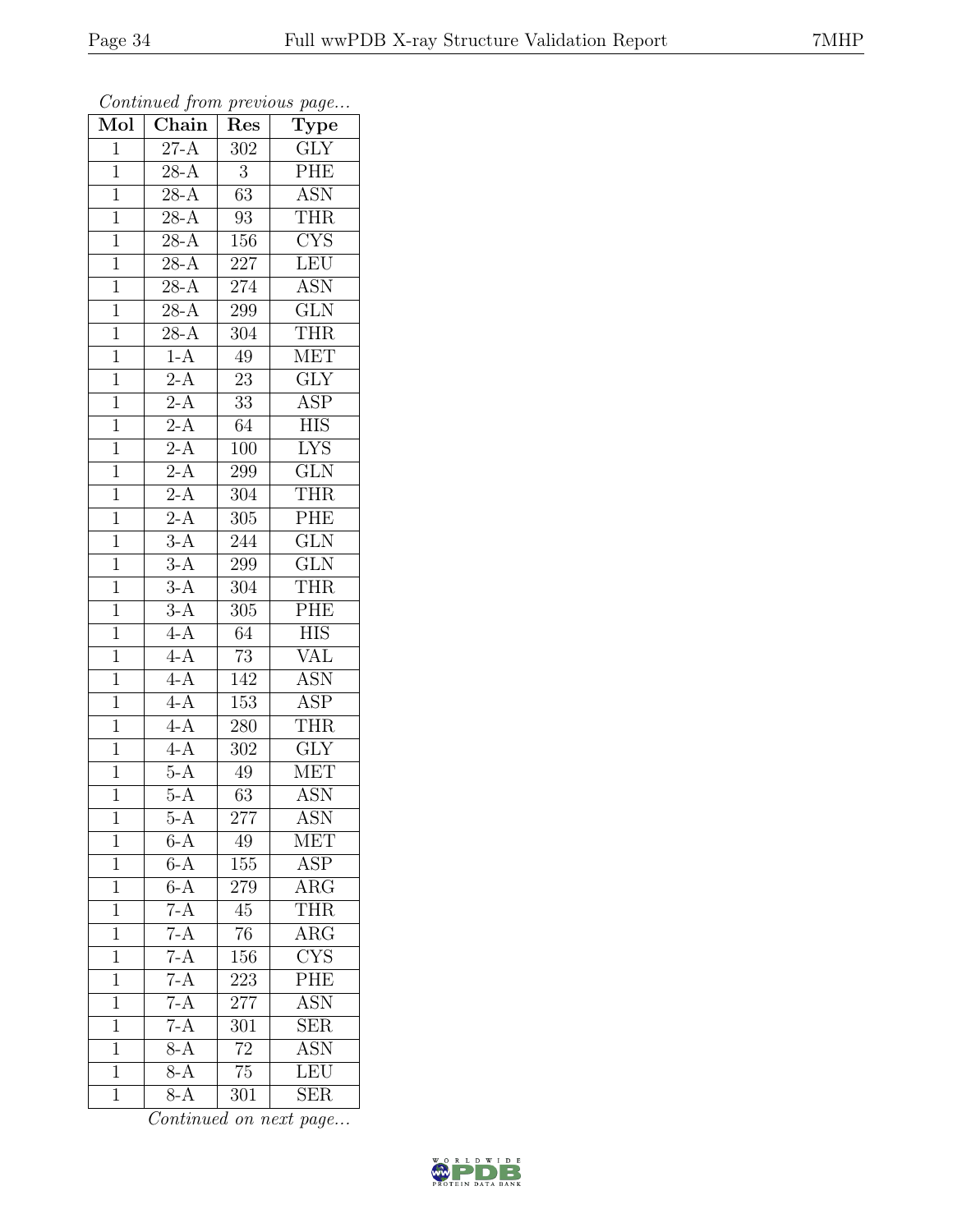| Mol            | Chain             | Res             | $\cdot$<br><b>Type</b>    |
|----------------|-------------------|-----------------|---------------------------|
| $\mathbf{1}$   | $8-A$             | 302             | GLY                       |
| $\overline{1}$ | $9-A$             | $\overline{71}$ | $\overline{\text{GLY}}$   |
| $\mathbf{1}$   | $9-A$             | $\overline{73}$ | $\rm \overline{VAL}$      |
| $\overline{1}$ | $9-A$             | 235             | <b>MET</b>                |
| $\overline{1}$ | $9-A$             | 236             | $\overline{\text{LYS}}$   |
| $\mathbf{1}$   | $10-A$            | 71              | <b>GLY</b>                |
| $\mathbf{1}$   | $10-A$            | 224             | <b>THR</b>                |
| $\mathbf{1}$   | $10-A$            | 262             | <b>LEU</b>                |
| $\mathbf{1}$   | $10\overline{A}$  | 275             | $\overline{\text{GLY}}$   |
| $\overline{1}$ | $11-A$            | 299             | $\overline{\text{GLN}}$   |
| $\mathbf{1}$   | $12-A$            | 33              | ASP                       |
| $\mathbf 1$    | $12-A$            | 89              | <b>LEU</b>                |
| $\mathbf{1}$   | $13-A$            | 35              | <b>VAL</b>                |
| $\overline{1}$ | $13-A$            | 298             | $\rm{ARG}$                |
| $\overline{1}$ | $14-A$            | $\overline{63}$ | $\overline{\mathrm{ASN}}$ |
| $\mathbf{1}$   | $14-A$            | 71              | $\overline{GLY}$          |
| $\overline{1}$ | $14-A$            | 74              | $\overline{\text{GLN}}$   |
| $\mathbf{1}$   | $14-A$            | 275             | $\overline{\text{GLY}}$   |
| $\overline{1}$ | $14-A$            | 279             | $\rm{ARG}$                |
| $\mathbf{1}$   | $14-A$            | 305             | PHE                       |
| $\mathbf 1$    | $15-A$            | 223             | PHE                       |
| $\mathbf{1}$   | $15-A$            | 237             | <b>TYR</b>                |
| $\overline{1}$ | $16-A$            | 44              | <b>CYS</b>                |
| $\overline{1}$ | $16-A$            | 197             | $\overline{\text{ASP}}$   |
| $\mathbf{1}$   | $16-A$            | 221             | <b>ASN</b>                |
| $\mathbf{1}$   | $17-A$            | 72              | <b>ASN</b>                |
| $\overline{1}$ | $17-A$            | 119             | <b>ASN</b>                |
| $\mathbf{1}$   | $17-A$            | 224             | <b>THR</b>                |
| $\overline{1}$ | $17-A$            | 276             | <b>MET</b>                |
| 1              | $17-A$            | 278             | $\overline{\text{GLY}}$   |
| $\mathbf{1}$   | $17-A$            | 279             | $\rm{ARG}$                |
| $\mathbf{1}$   | $18-A$            | $\overline{63}$ | <b>ASN</b>                |
| $\mathbf{1}$   | $18-A$            | 245             | ASP                       |
| $\overline{1}$ | $18-A$            | 274             | <b>ASN</b>                |
| $\mathbf{1}$   | $19-A$            | 224             | <b>THR</b>                |
| $\mathbf{1}$   | $\overline{20-A}$ | 154             | $\overline{\text{TYR}}$   |
| $\mathbf 1$    | $20-A$            | 278             | GLY                       |
| $\overline{1}$ | $\overline{20-A}$ | 279             | $\overline{\rm{ARG}}$     |
| $\mathbf 1$    | $\overline{20-A}$ | 303             | $\rm \overline{VAL}$      |
| $\mathbf{1}$   | $21-A$            | $41\,$          | $\overline{\text{HIS}}$   |
| $\mathbf{1}$   | $21-\overline{A}$ | 301             | $\overline{\text{SER}}$   |
| $\overline{1}$ | $22-A$            | 276             | MET                       |

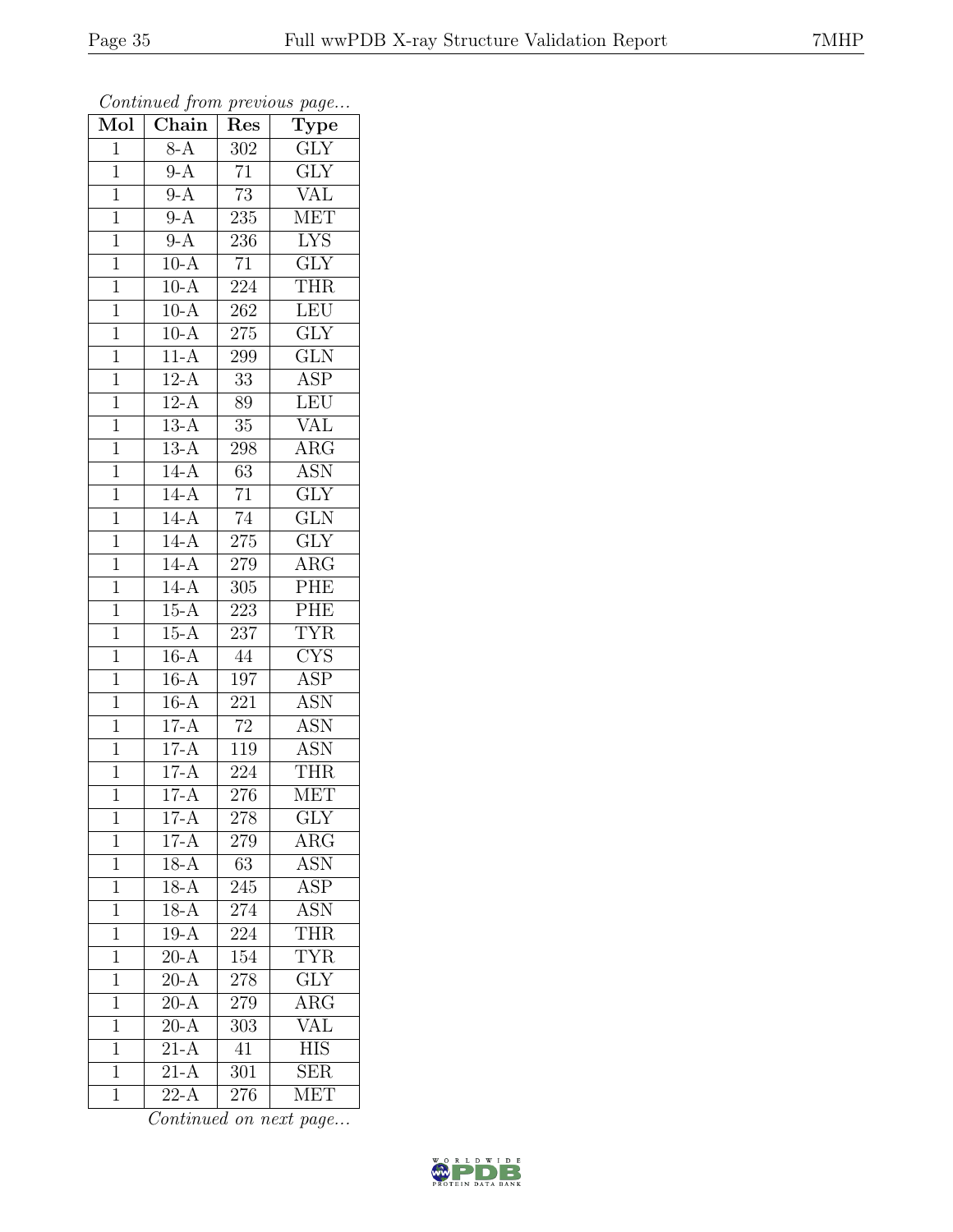| Mol            | Chain               | Res              | $\cdot$<br>$\overline{\mathrm{T}}$ ype |
|----------------|---------------------|------------------|----------------------------------------|
| $\mathbf{1}$   | $23-A$              | 48               | ASP                                    |
| $\mathbf 1$    | $\overline{23-A}$   | 100              | $\overline{\text{LYS}}$                |
| $\mathbf{1}$   | $\overline{23-A}$   | 154              | <b>TYR</b>                             |
| $\overline{1}$ | $23-A$              | 301              | SER                                    |
| $\overline{1}$ | $23 - \overline{A}$ | 304              | <b>THR</b>                             |
| $\mathbf{1}$   | $24 - \overline{A}$ | $\overline{71}$  | $\overline{\text{GLY}}$                |
| $\mathbf{1}$   | $\overline{24-A}$   | $\overline{72}$  | $A\overline{SN}$                       |
| $\mathbf{1}$   | $24-A$              | 76               | $\overline{\rm ARG}$                   |
| $\mathbf{1}$   | $\overline{24-A}$   | 273              | $\overline{\text{GLN}}$                |
| $\overline{1}$ | $24-A$              | 278              | $\overline{\text{GLY}}$                |
| $\mathbf 1$    | $25\overline{A}$    | 100              | <b>LYS</b>                             |
| $\mathbf{1}$   | $26-A$              | 274              | <b>ASN</b>                             |
| $\mathbf{1}$   | $26-A$              | $278\,$          | $\overline{\text{GLY}}$                |
| $\overline{1}$ | $27-A$              | 156              | <b>CYS</b>                             |
| $\overline{1}$ | $27-A$              | 236              | $\overline{\text{LYS}}$                |
| $\mathbf{1}$   | $28-A$              | $72\,$           | $\overline{\text{ASN}}$                |
| $\mathbf{1}$   | $28-A$              | $\overline{155}$ | $\overline{\text{ASP}}$                |
| $\mathbf{1}$   | $28-A$              | 271              | <b>LEU</b>                             |
| $\mathbf 1$    | $\overline{28-A}$   | 278              | $\overline{\text{GLY}}$                |
| $\overline{1}$ | $28-A$              | 282              | LEU                                    |
| $\mathbf{1}$   | $1-A$               | 70               | $\overline{ALA}$                       |
| $\overline{1}$ | $1-A$               | 280              | <b>THR</b>                             |
| $\overline{1}$ | $1-A$               | 298              | $\rm{ARG}$                             |
| $\overline{1}$ | $\overline{2-A}$    | 66               | PHE                                    |
| $\mathbf{1}$   | $2-A$               | 217              | $\overline{\text{ARG}}$                |
| $\mathbf{1}$   | $\overline{2-A}$    | 223              | ${\rm PHE}$                            |
| $\overline{1}$ | $\overline{2-A}$    | 225              | <b>THR</b>                             |
| $\overline{1}$ | $2-A$               | 300              | <b>CYS</b>                             |
| $\overline{1}$ | $\overline{3-A}$    | $\overline{25}$  | <b>THR</b>                             |
| 1              | $3-A$               | 44               | <b>CYS</b>                             |
| 1              | $3-\overline{A}$    | 142              | ASN                                    |
| $\mathbf 1$    | $3-A$               | 153              | $\overline{\text{ASP}}$                |
| $\overline{1}$ | $3-\overline{A}$    | 154              | $\overline{\text{YR}}$                 |
| $\overline{1}$ | $4-A$               | $\overline{63}$  | <b>ASN</b>                             |
| 1              | $5-\overline{A}$    | 23               | $\overline{\text{GLY}}$                |
| 1              | $5-A$               | $\overline{47}$  | $\overline{\text{GLU}}$                |
| $\mathbf 1$    | $5-A$               | 48               | <b>ASP</b>                             |
| $\overline{1}$ | $6-A$               | $\overline{33}$  | $\overline{\text{ASP}}$                |
| $\mathbf{1}$   | $6-A$               | 46               | $\overline{\text{SER}}$                |
| $\mathbf 1$    | $6-A$               | 142              | <b>ASN</b>                             |
| $\mathbf{1}$   | $7-A$               | 22               | CYS                                    |
| $\mathbf 1$    | $7-A$               | 71               | $\overline{\text{GLY}}$                |

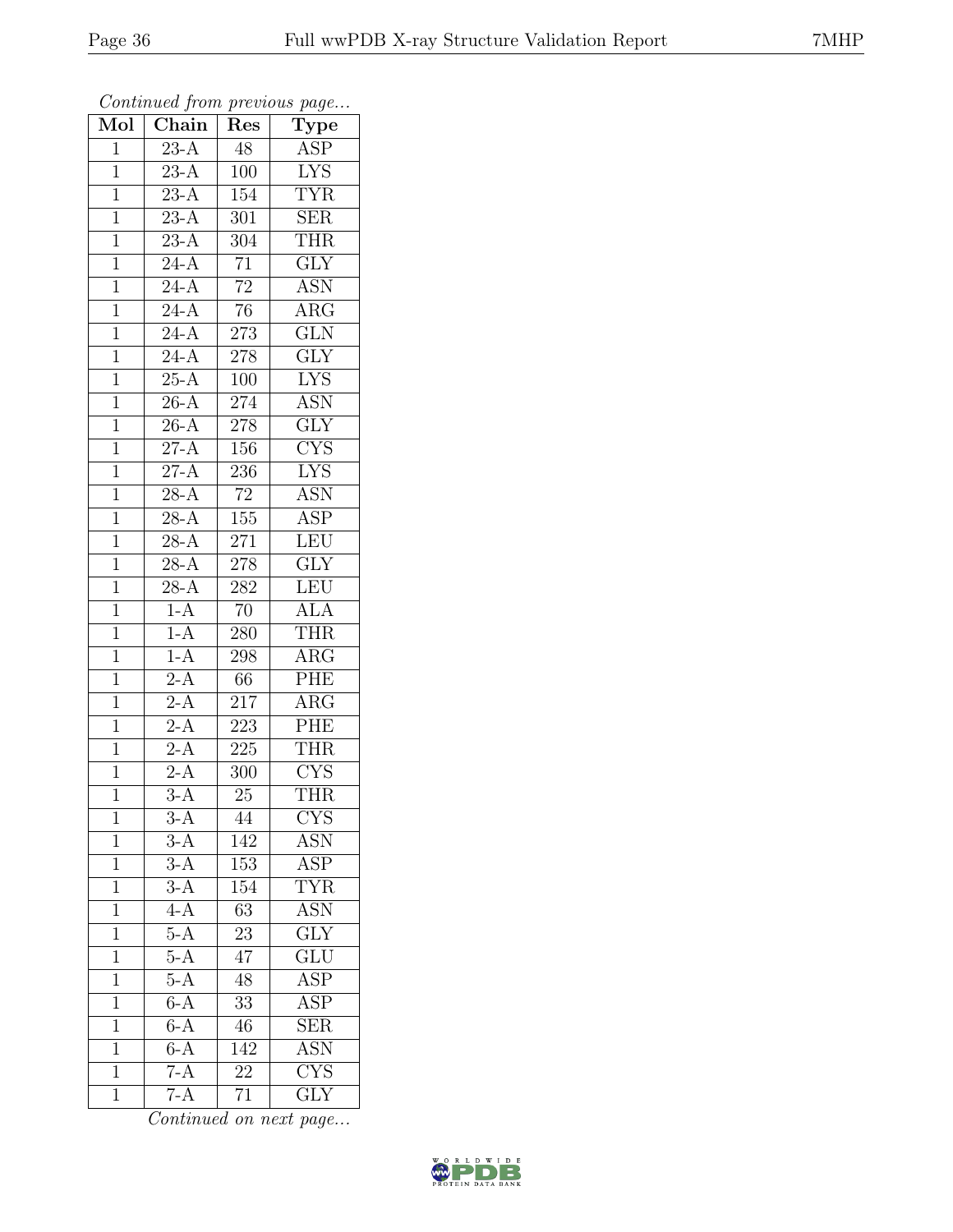| Mol            | $\overline{\text{Chain}}$ | Res             | $\cdot$<br>$\mathrm{\overline{Type}}$ |
|----------------|---------------------------|-----------------|---------------------------------------|
| $\mathbf{1}$   | $9-A$                     | 155             | ASP                                   |
| $\mathbf 1$    | $9-A$                     | 193             | <b>ALA</b>                            |
| $\mathbf{1}$   | $9-A$                     | 224             | <b>THR</b>                            |
| $\mathbf 1$    | $9-A$                     | 255             | $\overline{ALA}$                      |
| $\overline{1}$ | $10-A$                    | $24\,$          | <b>THR</b>                            |
| $\mathbf{1}$   | $10-A$                    | 155             | <b>ASP</b>                            |
| $\mathbf{1}$   | $10-A$                    | 276             | <b>MET</b>                            |
| $\mathbf{1}$   | $11-A$                    | 49              | <b>MET</b>                            |
| $\mathbf{1}$   | $11-A$                    | 90              | $\overline{\text{LYS}}$               |
| $\overline{1}$ | $11-A$                    | 279             | $\overline{\rm{ARG}}$                 |
| $\mathbf{1}$   | $12-A$                    | $75\,$          | LEU                                   |
| $\mathbf{1}$   | $\overline{12-A}$         | 100             | <b>LYS</b>                            |
| $\mathbf{1}$   | $12-A$                    | 153             | <b>ASP</b>                            |
| $\overline{1}$ | $12-A$                    | 300             | $\overline{\text{CYS}}$               |
| $\overline{1}$ | $14-A$                    | $\overline{90}$ | $\overline{\text{LYS}}$               |
| $\mathbf{1}$   | $14-A$                    | 98              | <b>THR</b>                            |
| $\mathbf{1}$   | $15-A$                    | $\overline{97}$ | $\overline{\text{LYS}}$               |
| $\mathbf{1}$   | $15-A$                    | 156             | <b>CYS</b>                            |
| $\mathbf 1$    | $15-A$                    | 224             | <b>THR</b>                            |
| $\overline{1}$ | $16-A$                    | 46              | <b>SER</b>                            |
| $\mathbf 1$    | $16-A$                    | $\overline{71}$ | $\overline{\text{GLY}}$               |
| $\overline{1}$ | $16-A$                    | 277             | $\overline{\text{ASN}}$               |
| $\mathbf 1$    | $17-A$                    | $\overline{33}$ | <b>ASP</b>                            |
| $\overline{1}$ | $17-A$                    | 64              | $\overline{\text{HIS}}$               |
| $\mathbf{1}$   | $18-A$                    | 119             | $\overline{\text{ASN}}$               |
| $\mathbf{1}$   | $19-A$                    | 301             | <b>SER</b>                            |
| $\mathbf{1}$   | $20-A$                    | 89              | LEU                                   |
| $\mathbf{1}$   | $22-A$                    | 63              | <b>ASN</b>                            |
| $\overline{1}$ | $\overline{24}$ -A        | $\overline{33}$ | $\overline{\text{ASP}}$               |
| 1              | $25-A$                    | 24              | <b>THR</b>                            |
| $\mathbf{1}$   | $25-A$                    | 272             | LEU                                   |
| $\mathbf 1$    | $26-A$                    | 304             | <b>THR</b>                            |
| $\mathbf{1}$   | $27-A$                    | 119             | <b>ASN</b>                            |
| $\overline{1}$ | $27-A$                    | 270             | $\overline{\text{GLU}}$               |
| $\mathbf{1}$   | $27-A$                    | 279             | $\rm{ARG}$                            |
| $\mathbf 1$    | $\overline{28-A}$         | 224             | <b>THR</b>                            |
| $\mathbf 1$    | $28-A$                    | 273             | <b>GLN</b>                            |
| $\overline{1}$ | $1-A$                     | 46              | <b>SER</b>                            |
| $\mathbf 1$    | $\overline{2-A}$          | 41              | <b>HIS</b>                            |
| $\overline{1}$ | $4-A$                     | 33              | $\overline{\text{ASP}}$               |
| $\overline{1}$ | $\overline{4-A}$          | 45              | <b>THR</b>                            |
| $\mathbf{1}$   | $\overline{4-A}$          | 78              | ILE                                   |

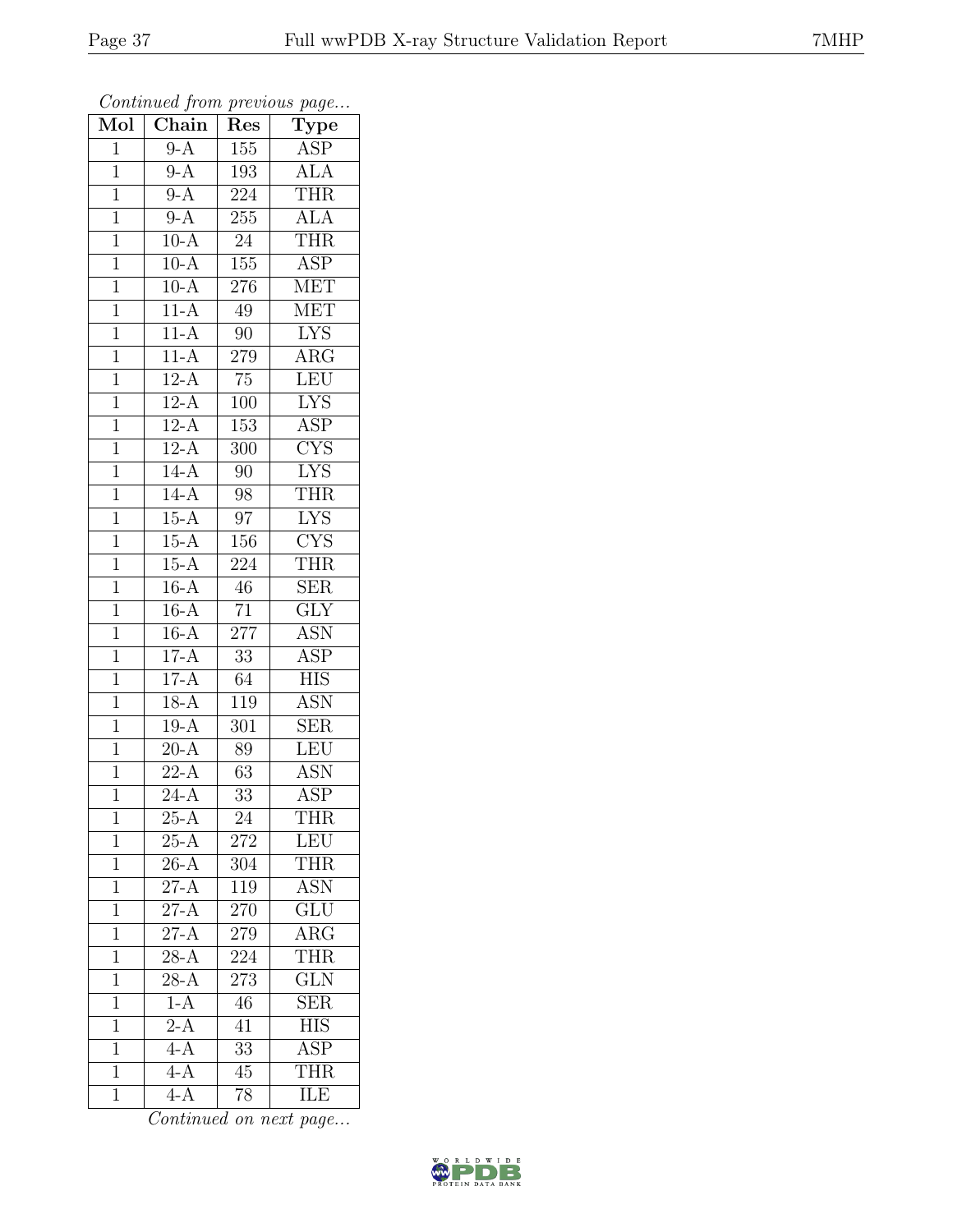| Mol            | $\overline{\text{Chain}}$ | Res              | $\cdot$<br>$\mathrm{\overline{Ty}pe}$ |
|----------------|---------------------------|------------------|---------------------------------------|
| $\mathbf 1$    | $5-A$                     | 33               | ASP                                   |
| $\overline{1}$ | $6-A$                     | 51               | $\overline{\text{ASN}}$               |
| $\mathbf{1}$   | $6-A$                     | 224              | <b>THR</b>                            |
| $\overline{1}$ | $7-A$                     | $\overline{23}$  | $\overline{\text{GLY}}$               |
| $\overline{1}$ | $7-A$                     | $\overline{33}$  | $\overline{\text{ASP}}$               |
| $\mathbf{1}$   | $7-A$                     | 222              | $\rm{ARG}$                            |
| $\mathbf{1}$   | $7-A$                     | 279              | $\rm{ARG}$                            |
| $\mathbf{1}$   | $8-A$                     | 154              | <b>TYR</b>                            |
| $\mathbf{1}$   | $8-A$                     | 193              | $\overline{\text{ALA}}$               |
| $\overline{1}$ | $9-A$                     | $\overline{153}$ | $\overline{\text{ASP}}$               |
| $\mathbf{1}$   | $9-A$                     | 225              | THR                                   |
| $\mathbf{1}$   | $9-A$                     | 273              | $\overline{\text{GLN}}$               |
| $\mathbf{1}$   | $9-A$                     | 299              | $\overline{\text{GLN}}$               |
| $\overline{1}$ | $10-A$                    | 33               | ASP                                   |
| $\overline{1}$ | $10-A$                    | $\overline{63}$  | <b>ASN</b>                            |
| $\mathbf{1}$   | $10-A$                    | 154              | <b>TYR</b>                            |
| $\overline{1}$ | $10-A$                    | 274              | $\overline{\text{ASN}}$               |
| $\mathbf{1}$   | $11-A$                    | 63               | <b>ASN</b>                            |
| $\overline{1}$ | $11-A$                    | 168              | <b>PRO</b>                            |
| $\overline{1}$ | $13-A$                    | 98               | <b>THR</b>                            |
| $\mathbf 1$    | $14-A$                    | 304              | <b>THR</b>                            |
| $\mathbf{1}$   | $15-A$                    | $\overline{23}$  | $\overline{\text{GLY}}$               |
| $\overline{1}$ | $15-A$                    | $72\,$           | <b>ASN</b>                            |
| $\overline{1}$ | $15 - \overline{A}$       | 276              | <b>MET</b>                            |
| $\mathbf{1}$   | $16-A$                    | 222              | $\rm{ARG}$                            |
| $\mathbf{1}$   | $16-A$                    | 303              | VĀL                                   |
| $\mathbf{1}$   | $17-A$                    | 155              | <b>ASP</b>                            |
| $\mathbf{1}$   | $17-A$                    | 305              | PHE                                   |
| $\overline{1}$ | $18-A$                    | $\overline{278}$ | $\overline{\text{GLY}}$               |
| 1              | $19 - A$                  | 89               | <b>LEU</b>                            |
| $\mathbf{1}$   | $20-A$                    | 225              | <b>THR</b>                            |
| $\mathbf{1}$   | $21-A$                    | 278              | $\overline{GLY}$                      |
| $\mathbf{1}$   | $21-\overline{A}$         | 299              | <b>GLN</b>                            |
| $\overline{1}$ | $22-A$                    | 47               | $\overline{\text{GLU}}$               |
| $\mathbf{1}$   | $23-A$                    | 221              | <b>ASN</b>                            |
| $\mathbf{1}$   | $\overline{23-A}$         | $\overline{277}$ | $\overline{\mathrm{ASN}}$             |
| $\mathbf 1$    | $26-A$                    | 120              | GLY                                   |
| $\overline{1}$ | $\overline{26}$ -A        | 215              | $\overline{\text{GLY}}$               |
| $\mathbf{1}$   | $26-A$                    | 232              | LEU                                   |
| 1              | $28-A$                    | 47               | <b>GLU</b>                            |
| $\mathbf{1}$   | $1-A$                     | 24               | <b>THR</b>                            |
| $\overline{1}$ | $1-A$                     | 64               | <b>HIS</b>                            |

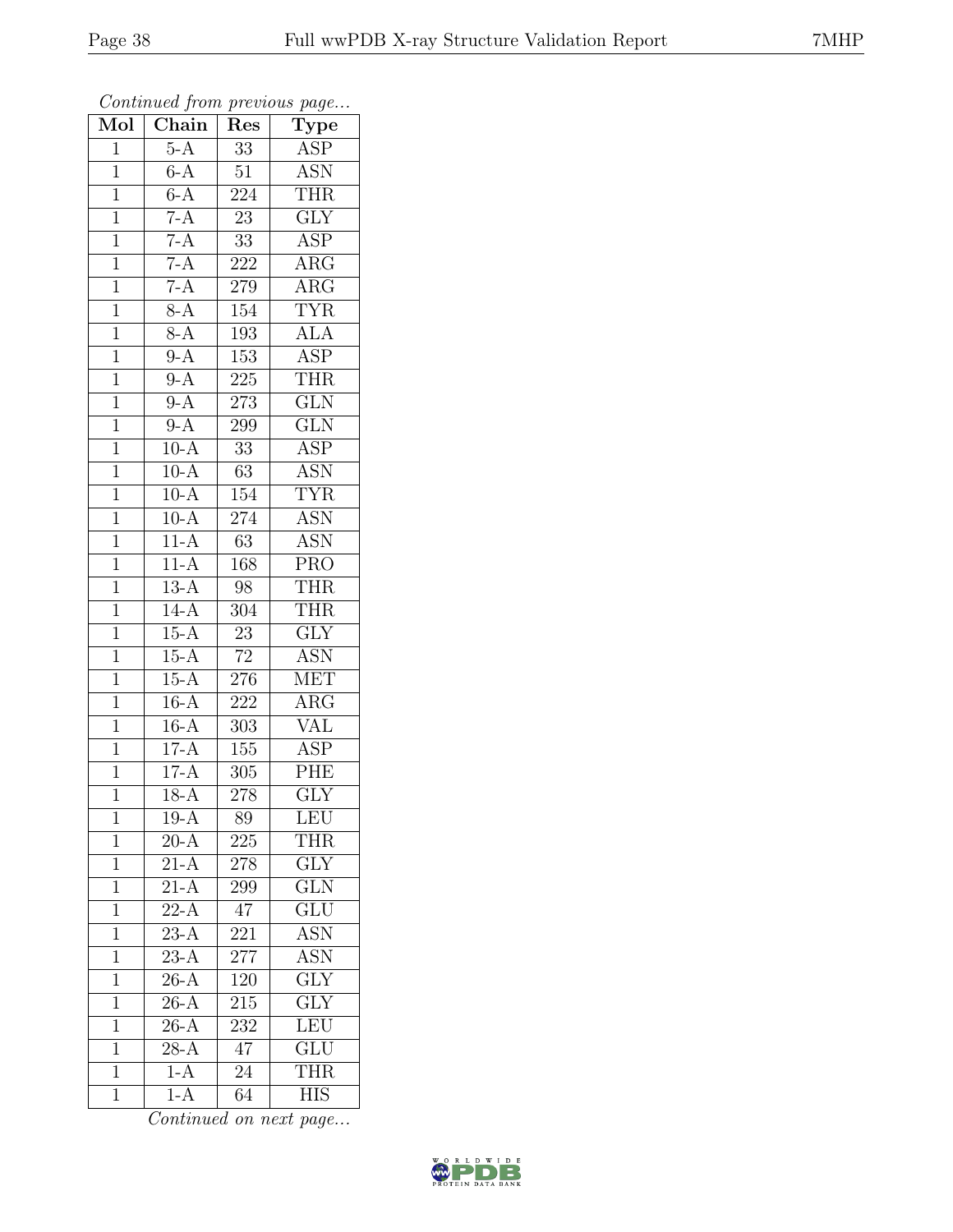| Mol            | Chain                    | Res              | $\overline{\text{Type}}$  |
|----------------|--------------------------|------------------|---------------------------|
| $\mathbf{1}$   | $1-A$                    | 65               | <b>ASN</b>                |
| $\overline{1}$ | $1-A$                    | 224              | <b>THR</b>                |
| $\mathbf{1}$   | $2-A$                    | $15\overline{2}$ | <b>ILE</b>                |
| $\mathbf 1$    | $3-A$                    | 193              | <b>ALA</b>                |
| $\overline{1}$ | $3-A$                    | 303              | <b>VAL</b>                |
| $\mathbf{1}$   | $5-A$                    | 280              | <b>THR</b>                |
| $\overline{1}$ | $6-A$                    | 280              | <b>THR</b>                |
| $\mathbf{1}$   | $7-A$                    | 193              | <b>ALA</b>                |
| $\mathbf{1}$   | $7-A$                    | 225              | THR                       |
| $\overline{1}$ | $7-A$                    | 281              | ILE                       |
| $\overline{1}$ | $8-A$                    | 278              | $\overline{\text{GLY}}$   |
| $\overline{1}$ | $11-A$                   | $\overline{44}$  | $\overline{\text{CYS}}$   |
| $\overline{1}$ | $11-A$                   | $\overline{47}$  | $\overline{\text{GLU}}$   |
| $\mathbf{1}$   | $12-A$                   | 71               | $\overline{\text{GLY}}$   |
| $\overline{1}$ | $14-A$                   | $\overline{221}$ | <b>ASN</b>                |
| $\mathbf{1}$   | $14-A$                   | 301              | SER                       |
| $\overline{1}$ | $14-A$                   | $\overline{302}$ | $\overline{\text{GLY}}$   |
| $\mathbf{1}$   | $15-A$                   | 228              | <b>ASN</b>                |
| $\overline{1}$ | $20-A$                   | 299              | $\overline{\text{GLN}}$   |
| $\mathbf{1}$   | $22-A$                   | 75               | <b>LEU</b>                |
| $\overline{1}$ | $22-A$                   | $\overline{2}74$ | <b>ASN</b>                |
| $\overline{1}$ | $\overline{23-A}$        | 195              | $\overline{\text{GLY}}$   |
| $\mathbf{1}$   | $23-A$                   | 222              | $\rm{ARG}$                |
| $\mathbf{1}$   | $\overline{23-A}$        | 274              | <b>ASN</b>                |
| $\mathbf{1}$   | $24-A$                   | 63               | <b>ASN</b>                |
| $\mathbf{1}$   | $24 - \overline{A}$      | $\overline{156}$ | <b>CYS</b>                |
| $\overline{1}$ | $25-A$                   | 46               | $\overline{\text{SER}}$   |
| $\mathbf{1}$   | $25 - \overline{A}$      | 119              | <b>ASN</b>                |
| $\mathbf{1}$   | $\overline{25-A}$        | 303              | $\overline{\text{VAL}}$   |
| $\mathbf{1}$   | $\overline{27-A}$        | 225              | THR                       |
| $\overline{1}$ | $5-\overline{A}$         | 269              | <b>LYS</b>                |
| $\mathbf 1$    | $6-A$                    | 99               | <b>PRO</b>                |
| $\mathbf{1}$   | $7-A$                    | 152              | ILE                       |
| $\mathbf{1}$   | $8-A$                    | 274              | $\overline{\mathrm{ASN}}$ |
| $\mathbf 1$    | $10-A$                   | 278              | <b>GLY</b>                |
| 1              | $11-A$                   | 154              | <b>TYR</b>                |
| $\mathbf 1$    | $12-A$                   | 276              | <b>MET</b>                |
| 1              | $16-A$                   | 79               | $\overline{\text{GLY}}$   |
| $\mathbf 1$    | $17-A$                   | 49               | <b>MET</b>                |
| $\overline{1}$ | $23-A$                   | 228              | <b>ASN</b>                |
| $\overline{1}$ | $\overline{\text{27-A}}$ | 224              | <b>THR</b>                |
| $\mathbf{1}$   | $1-A$                    | 195              | $\overline{\text{GLY}}$   |

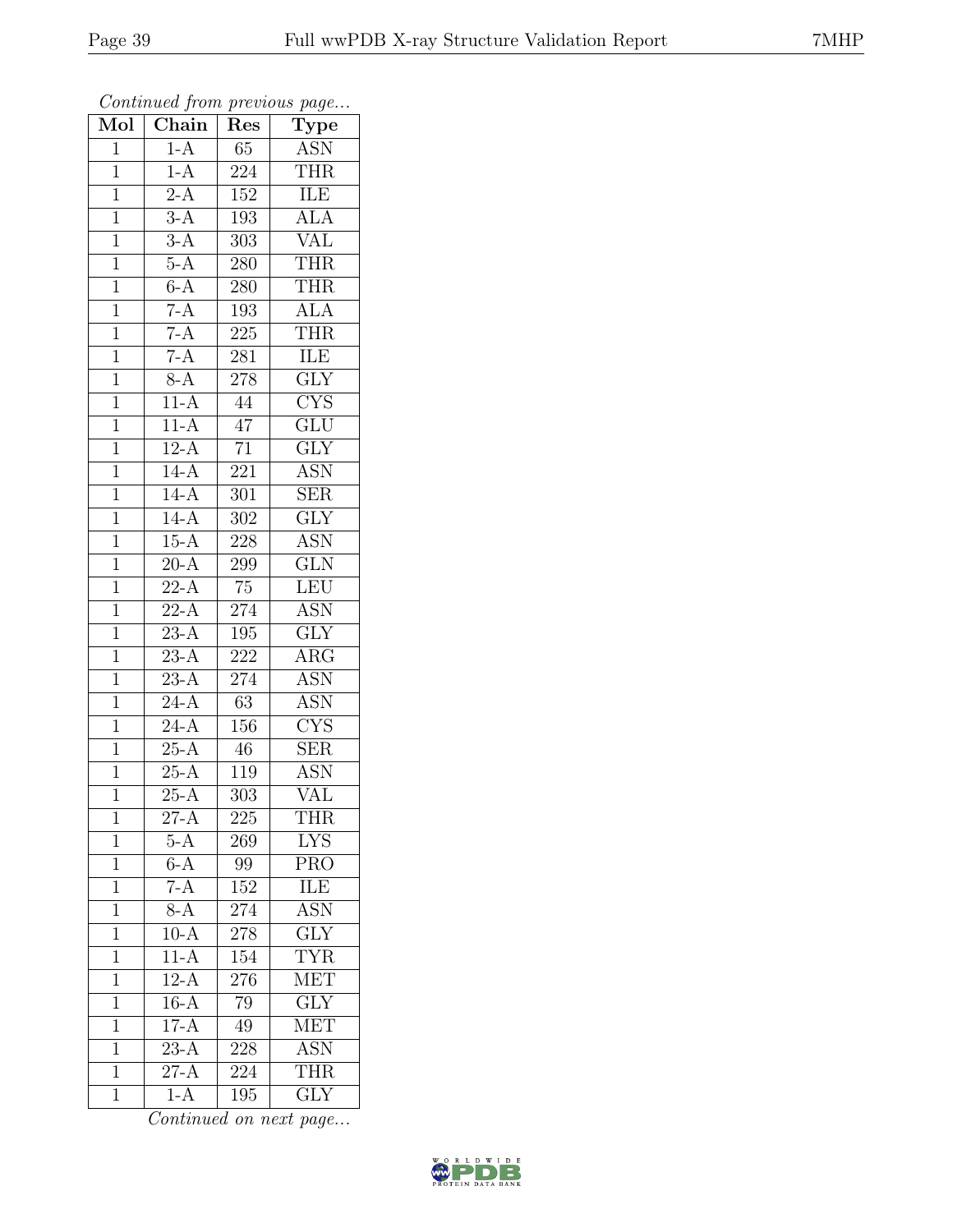| Mol            | Chain               | Res | Type                    |
|----------------|---------------------|-----|-------------------------|
| $\mathbf{1}$   | $18-A$              | 99  | <b>PRO</b>              |
| $\mathbf{1}$   | $18-A$              | 302 | GLY                     |
| $\mathbf{1}$   | $10-A$              | 261 | <b>VAL</b>              |
| $\mathbf{1}$   | $12-A$              | 275 | GLY                     |
| $\mathbf{1}$   | $12-A$              | 302 | <b>GLY</b>              |
| $\mathbf{1}$   | $14-A$              | 73  | <b>VAL</b>              |
| $\mathbf{1}$   | $28-A$              | 96  | <b>PRO</b>              |
| $\overline{1}$ | $2-A$               | 233 | <b>VAL</b>              |
| $\mathbf{1}$   | $12-A$              | 35  | <b>VAL</b>              |
| $\overline{1}$ | $20\text{-}\bar{A}$ | 59  | <b>ILE</b>              |
| $\mathbf{1}$   | $8-A$               | 303 | <b>VAL</b>              |
| $\mathbf{1}$   | $18-A$              | 71  | $\overline{\text{GLY}}$ |
| $\mathbf{1}$   | $21-A$              | 23  | <b>GLY</b>              |
| $\mathbf{1}$   | $22-A$              | 78  | ILE                     |
| $\mathbf{1}$   | $25-A$              | 15  | <b>GLY</b>              |
| $\mathbf{1}$   | $25-A$              | 168 | <b>PRO</b>              |
| $\mathbf{1}$   | $26-A$              | 297 | <b>VAL</b>              |
| $\mathbf{1}$   | $27-A$              | 303 | <b>VAL</b>              |

## 5.3.2 Protein sidechains  $(i)$

In the following table, the Percentiles column shows the percent sidechain outliers of the chain as a percentile score with respect to all X-ray entries followed by that with respect to entries of similar resolution.

The Analysed column shows the number of residues for which the sidechain conformation was analysed, and the total number of residues.

| Mol | Chain  | Analysed         | Rotameric | Outliers    | Percentiles                         |
|-----|--------|------------------|-----------|-------------|-------------------------------------|
| 1   | $1-A$  | 263/263 (100%)   | 211 (80%) | 52 (20%)    | $\boxed{0}$<br>$\vert 1 \vert$      |
| 1   | $2-A$  | 263/263 (100%)   | 218 (83%) | 45 (17%)    | $\vert 1 \vert$<br> 2               |
| 1   | $3-A$  | 263/263 (100%)   | 216 (82%) | 47 (18%)    | $\vert 1 \vert$<br> 2               |
| 1   | $4-A$  | 263/263 (100%)   | 216 (82%) | 47 (18%)    | 1 <br>$\left 2\right $              |
| 1   | $5-A$  | 263/263 (100%)   | 219 (83%) | 44 (17%)    | $\vert 1 \vert$<br>$\left 2\right $ |
| 1   | $6-A$  | 263/263 (100%)   | 225 (86%) | 38 $(14\%)$ | $\vert 1 \vert$<br> 3               |
| 1   | $7-A$  | $263/263$ (100%) | 217 (82%) | 46 (18%)    | $\vert 1 \vert$<br> 2               |
| 1   | $8-A$  | 263/263 (100%)   | 221 (84%) | 42 $(16\%)$ | $\boxed{1}$<br>2                    |
| 1   | $9-A$  | 263/263 (100%)   | 218 (83%) | 45 (17%)    | $\vert 1 \vert$<br>2                |
| 1   | $10-A$ | 263/263 (100%)   | 219 (83%) | 44 (17%)    | $\vert 1 \vert$<br>$\left 2\right $ |

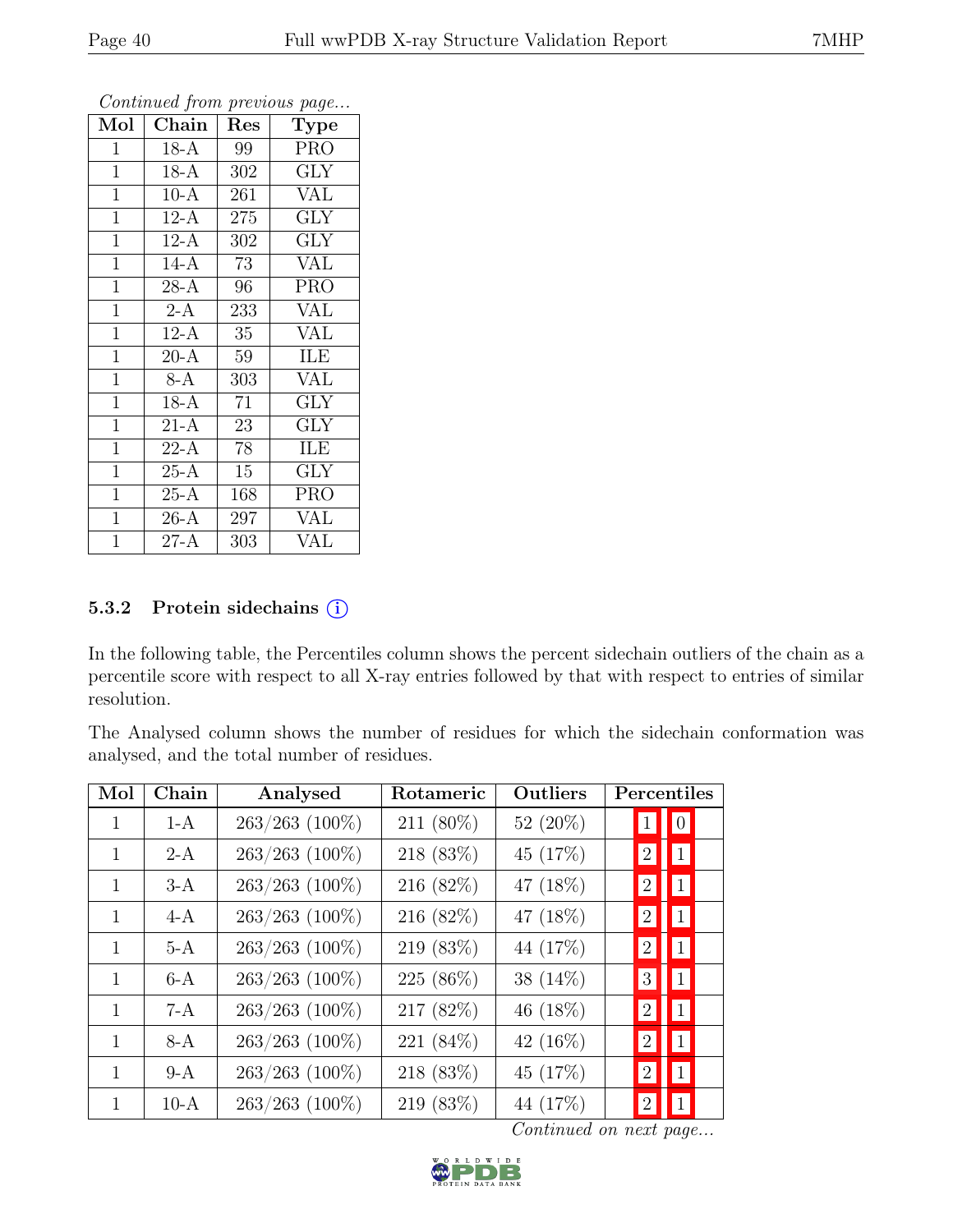| Mol          | Chain  | Analysed            | Rotameric  | Outliers    | Percentiles      |                  |
|--------------|--------|---------------------|------------|-------------|------------------|------------------|
| $\mathbf{1}$ | $11-A$ | 263/263 (100%)      | 217 (82%)  | 46 (18%)    | $\left 2\right $ | 1                |
| $\mathbf{1}$ | $12-A$ | 263/263 (100%)      | 218 (83%)  | 45 (17%)    | $\left 2\right $ | $\vert 1 \vert$  |
| $\mathbf{1}$ | $13-A$ | 263/263 (100%)      | 210 (80%)  | 53 (20%)    | 1                | 0                |
| $\mathbf{1}$ | $14-A$ | $263/263$ $(100\%)$ | 217 (82%)  | 46 (18%)    | $\left 2\right $ | 1                |
| $\mathbf{1}$ | $15-A$ | 263/263 (100%)      | 216 (82%)  | 47 (18%)    | $\left 2\right $ | $1\vert$         |
| $\mathbf{1}$ | $16-A$ | $263/263$ (100%)    | 218 (83%)  | 45 (17%)    | $\left 2\right $ | $\hat{1}$        |
| $\mathbf{1}$ | $17-A$ | 263/263 (100%)      | 208 (79%)  | 55 (21%)    | 1                | 0                |
| $\mathbf{1}$ | $18-A$ | $263/263$ (100%)    | 219 (83%)  | 44 (17%)    | $\left 2\right $ | $\vert 1 \vert$  |
| $\mathbf{1}$ | $19-A$ | 263/263 (100%)      | 219 (83%)  | 44 (17%)    | $\overline{2}$   | $\vert$ 1        |
| $\mathbf{1}$ | $20-A$ | $263/263$ (100%)    | 215 (82%)  | 48 (18%)    | 1                | 1                |
| $\mathbf{1}$ | $21-A$ | 263/263 (100%)      | 225 (86%)  | 38 (14%)    | $3\vert$         | $\vert 1 \vert$  |
| $\mathbf{1}$ | $22-A$ | 263/263 (100%)      | 211 (80%)  | 52 $(20\%)$ | $1\vert$         | 0                |
| $\mathbf{1}$ | $23-A$ | 263/263 (100%)      | 204 (78%)  | 59 (22%)    | 1                | 0                |
| $\mathbf{1}$ | $24-A$ | 263/263 (100%)      | 211 (80%)  | 52 (20%)    | 1                | 0                |
| $\mathbf{1}$ | $25-A$ | 263/263 (100%)      | 213 (81%)  | 50 (19%)    | $\vert 1 \vert$  | $\boldsymbol{0}$ |
| $\mathbf{1}$ | $26-A$ | 263/263 (100%)      | 223 (85%)  | 40 (15%)    | $\overline{3}$   | $1\,$            |
| $\mathbf{1}$ | $27-A$ | $263/263$ $(100\%)$ | 217 (82%)  | 46 (18%)    | 2                | 1                |
| $\mathbf{1}$ | $28-A$ | $263/263$ $(100\%)$ | 210 (80%)  | 53 (20%)    | $\mathbf{1}$     | 0                |
| All          | All    | 7364/7364 (100%)    | 6051 (82%) | 1313 (18%)  | $\left 2\right $ | $\mathbf{1}$     |

All (1313) residues with a non-rotameric sidechain are listed below:

| Mol          | Chain | Res    | <b>Type</b> |
|--------------|-------|--------|-------------|
| $\mathbf{1}$ | $1-A$ | 1      | <b>SER</b>  |
| 1            | $1-A$ | 17     | MET         |
| 1            | $1-A$ | 19     | <b>GLN</b>  |
| $\mathbf{1}$ | $1-A$ | 24     | <b>THR</b>  |
| 1            | $1-A$ | 25     | <b>THR</b>  |
| 1            | $1-A$ | $27\,$ | <b>LEU</b>  |
| $\mathbf{1}$ | $1-A$ | 47     | <b>GLU</b>  |
| $\mathbf 1$  | $1-A$ | 49     | <b>MET</b>  |
| 1            | $1-A$ | 51     | ASN         |
| 1            | $1-A$ | 56     | <b>ASP</b>  |
| $\mathbf 1$  | $1-A$ | 63     | <b>ASN</b>  |
| 1            | $1-A$ | 67     | LEU         |
| 1            | $1-A$ | 72     | <b>ASN</b>  |

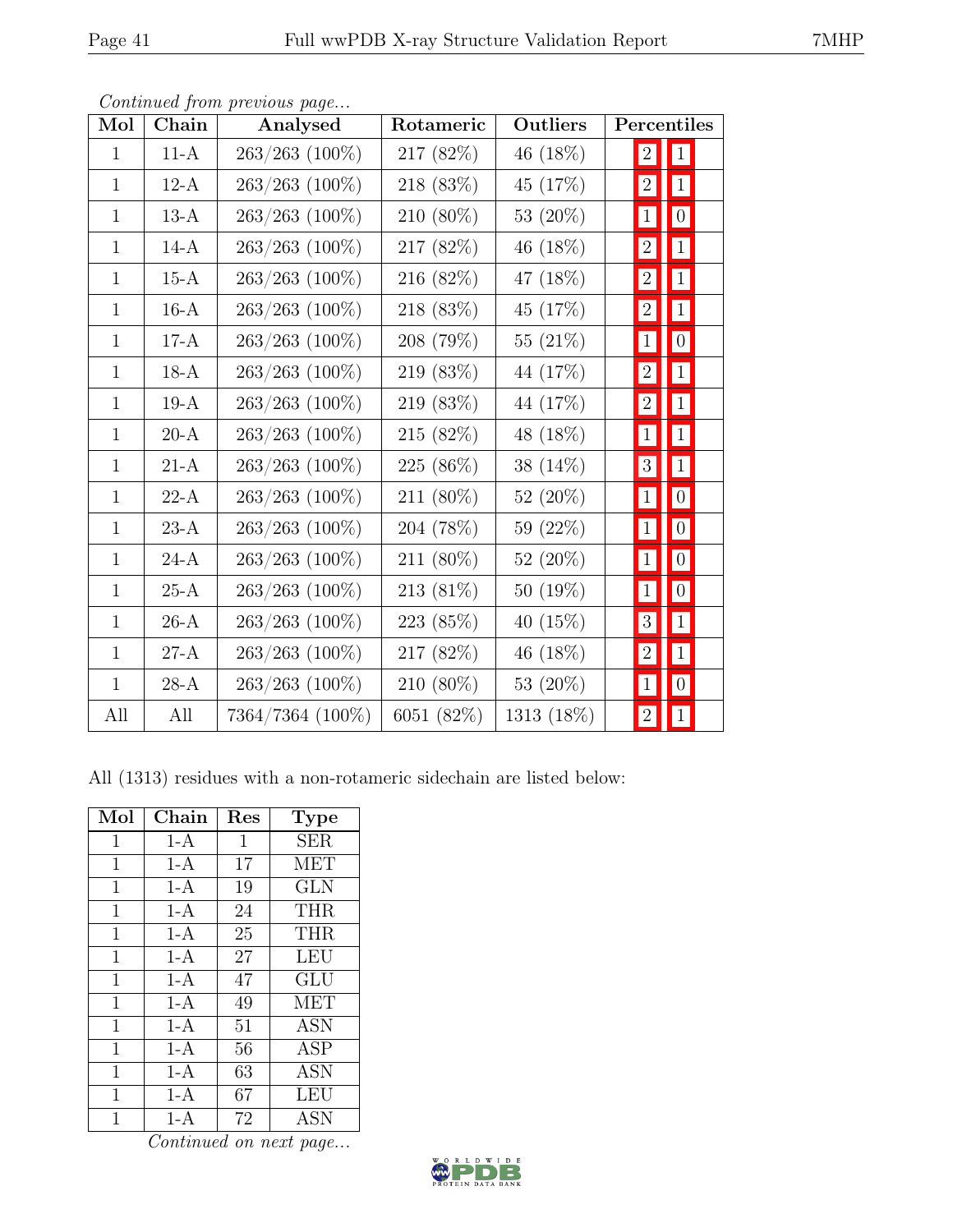| Mol            | Chain             | Res              | $\overline{v}$<br>$\overline{\text{Type}}$    |
|----------------|-------------------|------------------|-----------------------------------------------|
| $\mathbf{1}$   | $1-A$             | 73               | $\overline{\text{VAL}}$                       |
| $\mathbf 1$    | $1-A$             | $\overline{74}$  | $\overline{\text{GLN}}$                       |
| $\mathbf{1}$   | $1-A$             | $\overline{81}$  | SER                                           |
| $\overline{1}$ | $1-A$             | 88               | <b>LYS</b>                                    |
| $\overline{1}$ | $1-A$             | 100              | <b>LYS</b>                                    |
| $\mathbf{1}$   | $1-A$             | 102              | <b>LYS</b>                                    |
| $\mathbf{1}$   | $1-A$             | 128              | <b>CYS</b>                                    |
| $\mathbf{1}$   | $1-A$             | 136              | <b>ILE</b>                                    |
| $\mathbf{1}$   | $1-A$             | 142              | <b>ASN</b>                                    |
| $\overline{1}$ | $1-A$             | 152              | <b>ILE</b>                                    |
| $\mathbf{1}$   | $1-A$             | 154              | <b>TYR</b>                                    |
| $\mathbf{1}$   | $1-A$             | 155              | $\overline{\text{ASP}}$                       |
| $\mathbf{1}$   | $1-A$             | 156              | $\overline{\text{CYS}}$                       |
| $\overline{1}$ | $1-A$             | 165              | $\overline{\text{MET}}$                       |
| $\overline{1}$ | $1-A$             | 166              | $\overline{\text{GLU}}$                       |
| $\mathbf{1}$   | $1-A$             | 167              | LEU                                           |
| $\overline{1}$ | $1-A$             | 186              | <b>VAL</b>                                    |
| $\mathbf{1}$   | $\frac{1-A}{1-A}$ | 190              | <b>THR</b>                                    |
| $\overline{1}$ | $1-A$             | 196              | <b>THR</b>                                    |
| $\overline{1}$ | $1-A$             | 217              | $\overline{\text{ARG}}$                       |
| $\overline{1}$ | $1-A$             | 222              | $\overline{\text{ARG}}$                       |
| $\overline{1}$ | $1-A$             | $\overline{223}$ | PHE                                           |
| $\overline{1}$ | $1-A$             | 226              | <b>THR</b>                                    |
| $\overline{1}$ | $1-A$             | $\overline{2}27$ | <b>LEU</b>                                    |
| $\mathbf{1}$   | $1-A$             | 229              | <b>ASP</b>                                    |
| $\mathbf{1}$   | $1-A$             | 232              | <b>LEU</b>                                    |
| $\mathbf{1}$   | $1-A$             | $\overline{235}$ | <b>MET</b>                                    |
| $\overline{1}$ | $1-A$             | 240              | $\overline{\text{GLU}}$                       |
| $\overline{1}$ | $1-A$             | $\overline{242}$ | LEU                                           |
| 1              | $1-A$             | 245              | <b>ASP</b>                                    |
| $\mathbf{1}$   | $1-A$             | 262              | LEU                                           |
| 1              | $1-A$             | 269              | <b>LYS</b>                                    |
| $\mathbf{1}$   | $1-A$             | 273              | <b>GLN</b>                                    |
| $\overline{1}$ | $1-A$             | 279              | $\overline{\rm{ARG}}$                         |
| $\mathbf{1}$   | $1-A$             | 284              | <b>SER</b>                                    |
| $\mathbf{1}$   | $1-A$             | 288              | $\overline{\text{GLU}}$                       |
| $\mathbf 1$    | $1-A$             | 298              | <b>ARG</b>                                    |
| $\overline{1}$ | $1-A$             | 303              | VAL                                           |
| $\mathbf{1}$   | $1-A$             | 306              | $\overline{\text{GLN}}$                       |
| $\mathbf{1}$   | $\overline{2-A}$  | 6                | <b>MET</b>                                    |
| $\mathbf{1}$   | $\overline{2-A}$  | 19               | $\overline{\text{GLN}}$                       |
| $\mathbf{1}$   | $2-A$             | 22               | $\overline{\mathrm{C} \mathrm{Y}} \mathrm{S}$ |

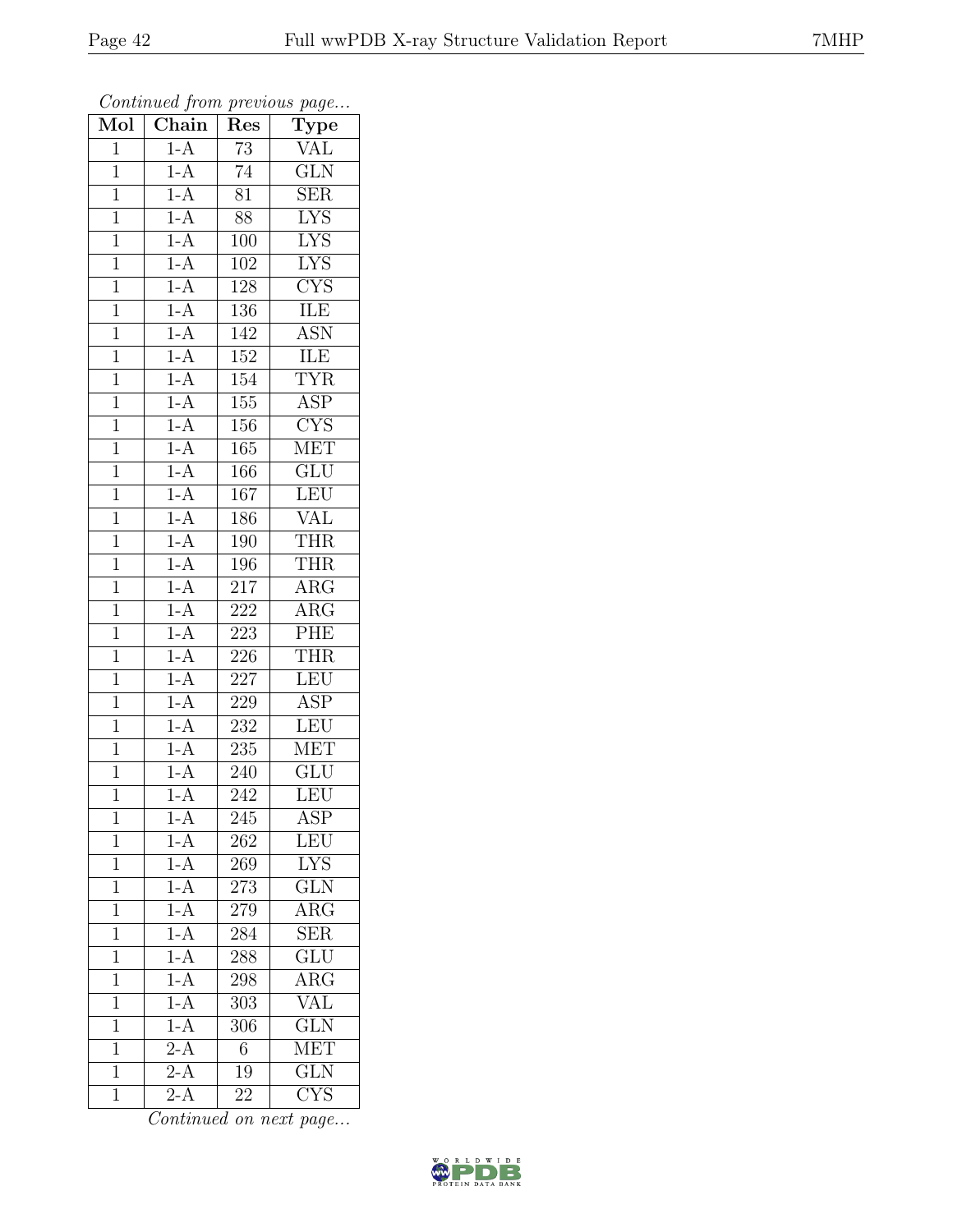| Mol            | $\overline{\text{Chain}}$ | Res              | $\cdot$<br>$\overline{\text{Type}}$ |
|----------------|---------------------------|------------------|-------------------------------------|
| $\overline{1}$ | $2-A$                     | $25\,$           | <b>THR</b>                          |
| $\overline{1}$ | $2-A$                     | $\overline{27}$  | LEU                                 |
| $\mathbf{1}$   | $\overline{2-A}$          | $\overline{33}$  | $\overline{\text{ASP}}$             |
| $\overline{1}$ | $\overline{2-A}$          | $\overline{35}$  | VAL                                 |
| $\overline{1}$ | $2-A$                     | 41               | $\overline{HIS}$                    |
| $\mathbf{1}$   | $2-A$                     | 47               | GLU                                 |
| $\mathbf{1}$   | $\frac{2-A}{2-A}$         | $48\,$           | <b>ASP</b>                          |
| $\mathbf 1$    |                           | 49               | <b>MET</b>                          |
| $\mathbf{1}$   | $\overline{2-A}$          | 59               | <b>ILE</b>                          |
| $\overline{1}$ | $2-A$                     | 60               | $\overline{\text{ARG}}$             |
| $\mathbf{1}$   | $\overline{2-A}$          | 63               | <b>ASN</b>                          |
| $\mathbf{1}$   | $2-A$                     | 65               | <b>ASN</b>                          |
| $\overline{1}$ | $2-A$                     | 69               | GLN                                 |
| $\overline{1}$ | $\overline{2-A}$          | $\overline{73}$  | $\overline{\text{VAL}}$             |
| $\overline{1}$ |                           | 74               | $\overline{\text{GLN}}$             |
| $\mathbf 1$    | $\frac{2-A}{2-A}$<br>2-A  | $\overline{77}$  | $\sqrt{\text{AL}}$                  |
| $\overline{1}$ |                           | $\overline{83}$  | $\overline{\text{GLN}}$             |
| $\mathbf{1}$   | $\frac{2-A}{2-A}$         | 86               | <b>VAL</b>                          |
| $\overline{1}$ |                           | 90               | <b>LYS</b>                          |
| $\overline{1}$ | $2-A$                     | 97               | <b>LYS</b>                          |
| $\overline{1}$ | $\overline{2-A}$          | 100              | <b>LYS</b>                          |
| $\overline{1}$ | $2-A$                     | 102              | $\overline{\text{LYS}}$             |
| $\overline{1}$ | $\overline{2-A}$          | 123              | $\overline{\text{SER}}$             |
| $\overline{1}$ | $\overline{2-A}$          | 127              | $\overline{\text{GLN}}$             |
| $\mathbf{1}$   | $2-A$                     | $\overline{151}$ | <b>ASN</b>                          |
| $\mathbf{1}$   | $2-A$                     | $\overline{1}67$ | $\overline{\text{LEU}}$             |
| $\overline{1}$ | $\overline{2-A}$          | 186              | $\overline{\text{VAL}}$             |
| $\overline{1}$ | $2-A$                     | 217              | $\rm{ARG}$                          |
| $\overline{1}$ | $\overline{2-A}$          | $\overline{221}$ | <b>ASN</b>                          |
| 1              | $2-A$                     | 222              | $\rm{ARG}$                          |
| $\mathbf{1}$   | $2-\overline{A}$          | $226\,$          | <b>THR</b>                          |
| $\mathbf{1}$   | $\overline{2-A}$          | 235              | MET                                 |
| $\mathbf{1}$   | $2-\overline{A}$          | 240              | $\overline{{\rm GLU}}$              |
| $\overline{1}$ | $\overline{2-A}$          | 243              | <b>THR</b>                          |
| $\mathbf{1}$   | $2-\overline{A}$          | 254              | <b>SER</b>                          |
| $\mathbf{1}$   | $\overline{2-A}$          | 276              | MET                                 |
| $\mathbf 1$    | $2-\overline{A}$          | 277              | <b>ASN</b>                          |
| $\overline{1}$ | $\overline{2-A}$          | 279              | $\overline{\rm{ARG}}$               |
| $\mathbf{1}$   | $2-A$                     | 286              | LEU                                 |
| $\mathbf{1}$   | $2-A$                     | 299              | <b>GLN</b>                          |
| $\mathbf{1}$   | $2-A$                     | 301              | <b>SER</b>                          |
| $\overline{1}$ | $2-A$                     | 306              | <b>GLN</b>                          |

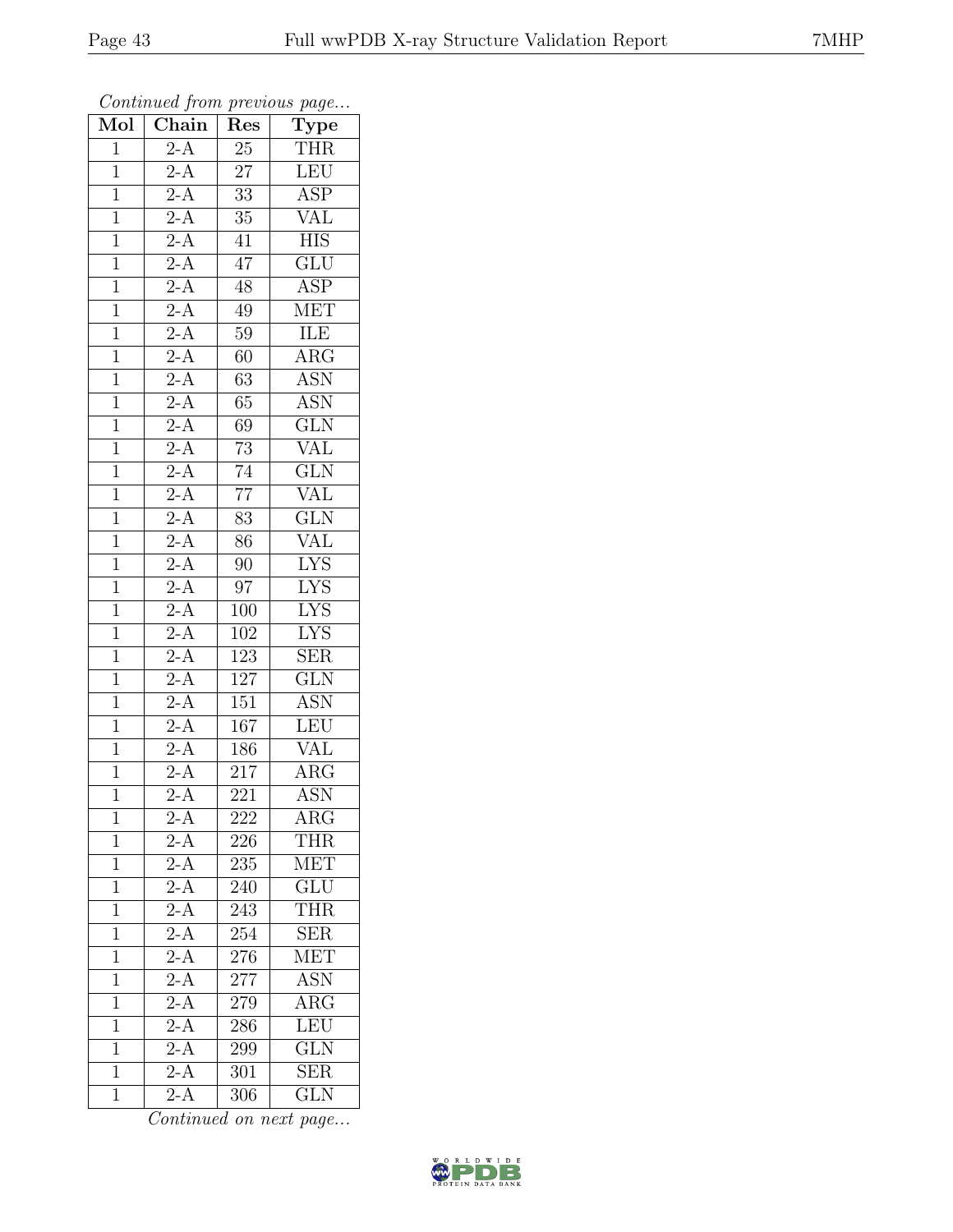| Mol            | $\frac{1}{\sqrt{2}}$<br>$\overline{\text{Chain}}$ | x.<br>Res        | $\mathbf{r}$<br>$\overline{v}$<br>Type |
|----------------|---------------------------------------------------|------------------|----------------------------------------|
| 1              | $\overline{3-A}$                                  | $\overline{5}$   | LYS                                    |
| $\mathbf{1}$   | $3-A$                                             | $19\,$           | $\overline{\text{GLN}}$                |
| $\overline{1}$ |                                                   | $2\overline{1}$  | <b>THR</b>                             |
| $\mathbf{1}$   | $\frac{3-A}{3-A}$                                 | $\overline{22}$  | <b>CYS</b>                             |
| $\overline{1}$ | $\overline{3-A}$                                  | $\overline{26}$  | <b>THR</b>                             |
| $\overline{1}$ | $3-A$                                             | 35               | <b>VAL</b>                             |
| $\overline{1}$ | $\overline{3-A}$                                  | $45\,$           | <b>THR</b>                             |
| $\mathbf{1}$   | $3-A$                                             | 47               | $\overline{\text{GLU}}$                |
| $\overline{1}$ | $\overline{3-A}$                                  | $\overline{5}8$  | LEU                                    |
| $\mathbf{1}$   | $3-A$                                             | $59\,$           | $\overline{\text{ILE}}$                |
| $\mathbf{1}$   | $\overline{3-A}$                                  | $65\,$           | <b>ASN</b>                             |
| $\mathbf{1}$   | $3-A$                                             | 69               | $\overline{\text{GLN}}$                |
| $\overline{1}$ | $3-A$                                             | $\overline{72}$  | <b>ASN</b>                             |
| $\overline{1}$ | $3-A$                                             | $\overline{74}$  | $\overline{\text{GLN}}$                |
| $\overline{1}$ | $3-A$                                             | $\overline{75}$  | LEU                                    |
| $\mathbf{1}$   | $3-A$                                             | 78               | ILE                                    |
| $\mathbf{1}$   | $3-A$                                             | $\overline{87}$  | LEU                                    |
| $\overline{1}$ | $3-A$                                             | 90               | <b>LYS</b>                             |
| $\overline{1}$ | $3-A$                                             | $\overline{97}$  | <b>LYS</b>                             |
| $\overline{1}$ | $3-A$                                             | 102              | I <sub>YS</sub>                        |
| $\mathbf{1}$   | $3-A$                                             | 107              | GLN                                    |
| $\overline{1}$ | $\overline{3-A}$                                  | $\overline{130}$ | <b>MET</b>                             |
| $\mathbf 1$    | $\overline{3-A}$                                  | 142              | <b>ASN</b>                             |
| $\overline{1}$ | $\overline{3-A}$                                  | $\overline{153}$ | $\overline{\text{ASP}}$                |
| $\overline{1}$ | $3-A$                                             | 154              | <b>TYR</b>                             |
| $\overline{1}$ | $3-A$                                             | 155              | $A\overline{SP}$                       |
| $\mathbf{1}$   | $3-A$                                             | 156              | $\overline{\text{CYS}}$                |
| $\overline{1}$ | $\overline{3-A}$                                  | 165              | $\overline{\text{MET}}$                |
| $\overline{1}$ | $\overline{3-A}$                                  | $\overline{167}$ | LEU                                    |
| 1              | $3-A$                                             | 188              | $\rm{ARG}$                             |
| $\mathbf{1}$   | $3-A$                                             | 222              | $\rm{ARG}$                             |
| $\mathbf{1}$   | $3-A$                                             | 223              | PHE                                    |
| $\mathbf{1}$   | $\overline{3-A}$                                  | 232              | LEU                                    |
| $\overline{1}$ | $3-A$                                             | 243              | THR                                    |
| 1              | $3-\overline{A}$                                  | 249              | ILE                                    |
| $\mathbf 1$    | $3-A$                                             | 262              | LEU                                    |
| $\mathbf{1}$   | $3-A$                                             | 263              | <b>ASP</b>                             |
| $\overline{1}$ | $\overline{3-A}$                                  | 269              | $\overline{\text{LYS}}$                |
| $\mathbf 1$    | $3-A$                                             | 270              | $\overline{\text{GLU}}$                |
| $\mathbf 1$    | $3-A$                                             | 272              | <b>LEU</b>                             |
| $\mathbf{1}$   | $3-A$                                             | 277              | $\overline{\text{ASN}}$                |
| $\overline{1}$ | $3-A$                                             | 279              | $\overline{\rm{ARG}}$                  |

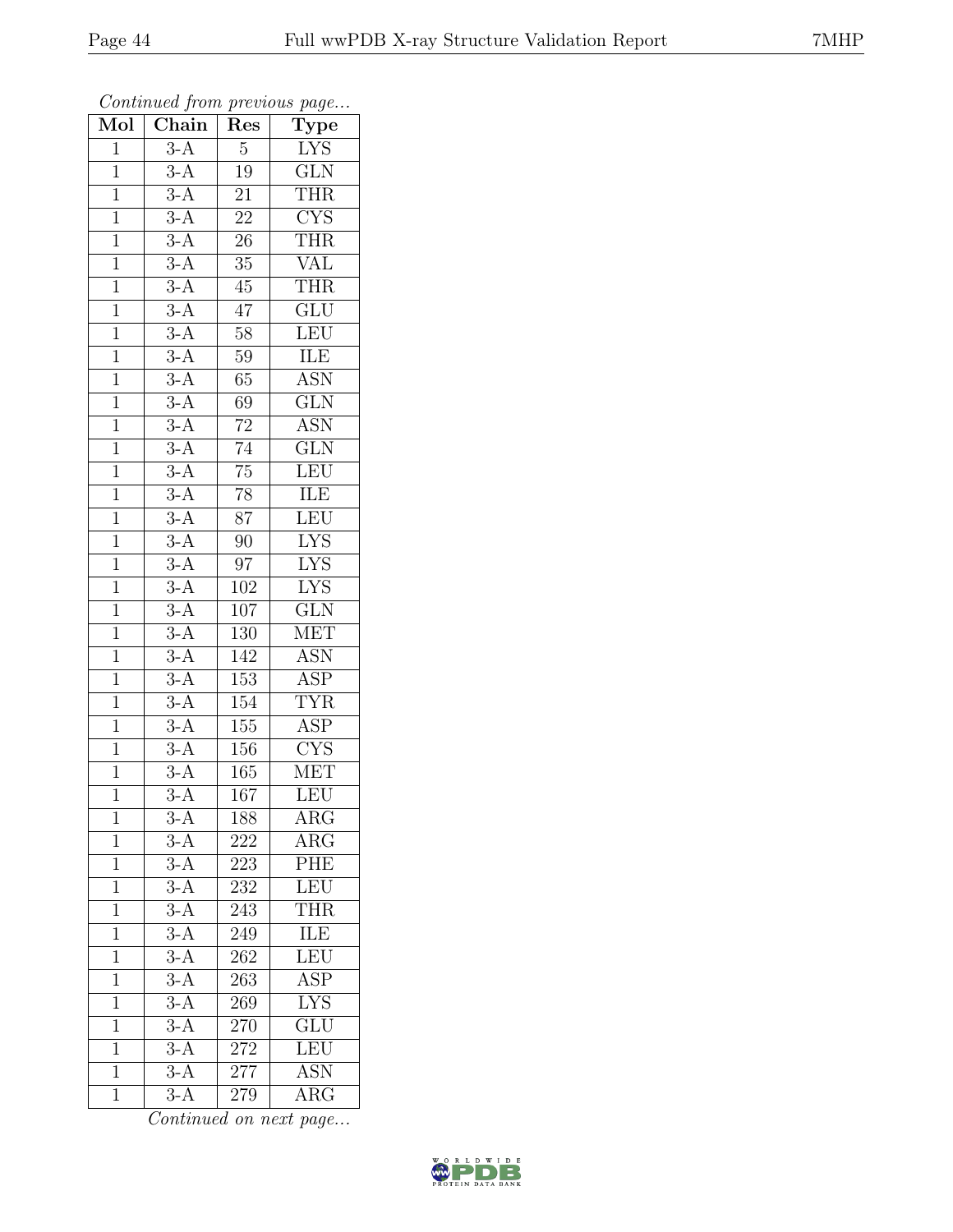| Mol            | Chain            | Res              | $\cdot$<br>$\mathrm{\overline{Type}}$ |
|----------------|------------------|------------------|---------------------------------------|
| $\mathbf{1}$   | $3-A$            | 298              | ARG                                   |
| $\overline{1}$ | $3-A$            | 300              | $\overline{\text{CYS}}$               |
| $\mathbf{1}$   | $\overline{3-A}$ | 303              | $\overline{\text{VAL}}$               |
| $\overline{1}$ | $3-A$            | 304              | <b>THR</b>                            |
| $\overline{1}$ | $3-A$            | 306              | $\overline{\text{GLN}}$               |
| $\mathbf{1}$   | $4-A$            | 3                | PHE                                   |
| $\mathbf{1}$   | $4-A$            | 19               | $\overline{\text{GLN}}$               |
| $\mathbf 1$    | $4-A$            | $25\,$           | <b>THR</b>                            |
| $\overline{1}$ | $4-A$            | $45\,$           | THR                                   |
| $\overline{1}$ | $4-A$            | 49               | <b>MET</b>                            |
| $\mathbf{1}$   | $4-A$            | $55\,$           | GLU                                   |
| $\mathbf{1}$   | $4-A$            | 56               | <b>ASP</b>                            |
| $\overline{1}$ | $4-A$            | $58\,$           | LEU                                   |
| $\overline{1}$ | $4-A$            | 59               | ILE                                   |
| $\overline{1}$ | $4-A$            | $\overline{60}$  | $\overline{\rm{ARG}}$                 |
| $\mathbf{1}$   | $4-A$            | 62               | <b>SER</b>                            |
| $\overline{1}$ | $4-A$            | $\overline{64}$  | $\overline{\text{HIS}}$               |
| $\mathbf{1}$   | $\frac{4-A}{4}$  | 67               | LEU                                   |
| $\overline{1}$ | $\overline{4-A}$ | $\overline{75}$  | $\overline{\text{LEU}}$               |
| $\overline{1}$ | $4-A$            | 90               | <b>LYS</b>                            |
| $\overline{1}$ | $4-A$            | 91               | <b>VAL</b>                            |
| $\overline{1}$ | $4-A$            | 100              | <b>LYS</b>                            |
| $\overline{1}$ | $4-A$            | 102              | $\overline{\text{LYS}}$               |
| $\overline{1}$ | $\overline{4-A}$ | 106              | ILE                                   |
| $\mathbf{1}$   | $4-A$            | 107              | $\overline{\text{GLN}}$               |
| $\mathbf{1}$   | $4-A$            | 121              | <b>SER</b>                            |
| $\overline{1}$ | $4-A$            | 130              | <b>MET</b>                            |
| $\mathbf{1}$   | $4-A$            | 142              | <b>ASN</b>                            |
| $\overline{1}$ | $4-A$            | $\overline{153}$ | $\overline{\text{ASP}}$               |
| 1              | $4-A$            | 154              | TYR                                   |
| $\mathbf{1}$   | $4-A$            | 165              | MET                                   |
| $\mathbf{1}$   | $4-A$            | 167              | <b>LEU</b>                            |
| $\mathbf{1}$   | $4-\overline{A}$ | 169              | <b>THR</b>                            |
| $\overline{1}$ | $4-A$            | 178              | $\overline{\text{GLU}}$               |
| $\mathbf{1}$   | $4-\overline{A}$ | 188              | $\rm{ARG}$                            |
| $\mathbf{1}$   | $4-A$            | 197              | <b>ASP</b>                            |
| $\mathbf 1$    | $\overline{4-A}$ | 217              | <b>ARG</b>                            |
| $\overline{1}$ | $\overline{4-A}$ | 223              | PHE                                   |
| $\mathbf{1}$   | $4-A$            | 232              | LEU                                   |
| 1              | $4-A$            | 235              | <b>MET</b>                            |
| $\mathbf{1}$   | $4-A$            | 243              | <b>THR</b>                            |
| $\overline{1}$ | $\overline{4-A}$ | 249              | ILE                                   |

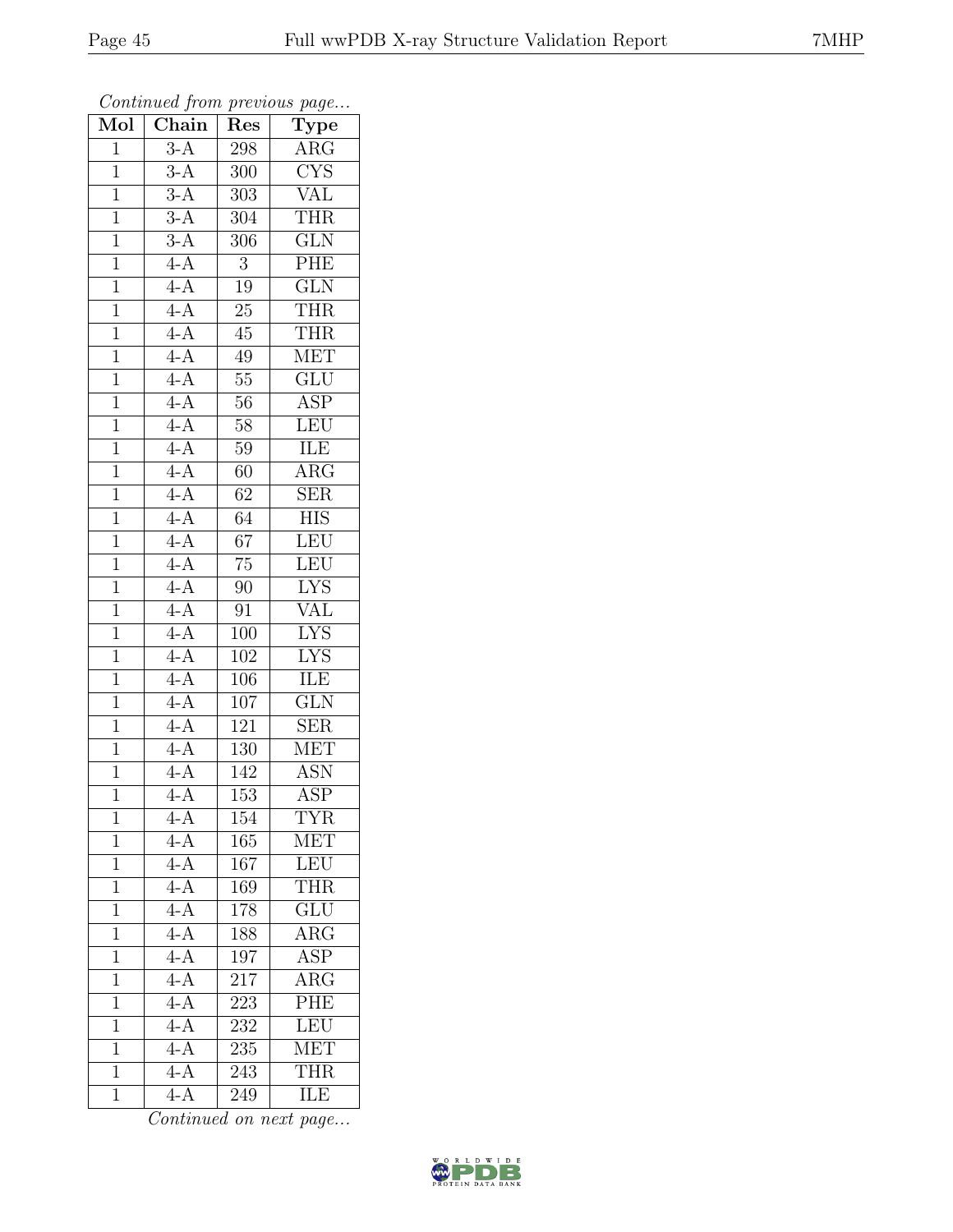| Mol            | Chain            | Res              | $\cdot$<br>$\overline{\text{Type}}$ |
|----------------|------------------|------------------|-------------------------------------|
| $\mathbf{1}$   | $4-A$            | 256              | <b>GLN</b>                          |
| $\overline{1}$ | $4-A$            | 262              | LEU                                 |
| $\mathbf{1}$   | $4-A$            | 265              | $\overline{\text{CYS}}$             |
| $\overline{1}$ | $4-A$            | 269              | $\overline{\text{LYS}}$             |
| $\overline{1}$ | $4-A$            | 274              | <b>ASN</b>                          |
| $\mathbf{1}$   | $4-A$            | 284              | $\overline{\rm SER}$                |
| $\mathbf{1}$   | $4-A$            | 286              | LEU                                 |
| $\mathbf 1$    | $4-A$            | 301              | $\overline{\text{SER}}$             |
| $\overline{1}$ | $4-A$            | 304              | <b>THR</b>                          |
| $\overline{1}$ | $4-A$            | $\overline{306}$ | $\overline{\text{GLN}}$             |
| $\mathbf{1}$   | $5-A$            | $12\,$           | <b>LYS</b>                          |
| $\mathbf{1}$   | $5-A$            | $26\,$           | <b>THR</b>                          |
| $\overline{1}$ | $5-A$            | $34\,$           | <b>ASP</b>                          |
| $\overline{1}$ | $5-A$            | $45\,$           | <b>THR</b>                          |
| $\overline{1}$ | $5-A$            | $\overline{46}$  | $\overline{\text{SER}}$             |
| $\mathbf{1}$   | $\overline{5-A}$ | 47               | $\overline{\text{GLU}}$             |
| $\overline{1}$ | $5-A$            | $\overline{55}$  | $\overline{\text{GLU}}$             |
| $\mathbf{1}$   | $5-A$            | 59               | ILE                                 |
| $\overline{1}$ | $5-A$            | $\overline{61}$  | <b>LYS</b>                          |
| $\overline{1}$ | $5-A$            | 63               | <b>ASN</b>                          |
| $\overline{1}$ | $5-A$            | 66               | PHE                                 |
| $\overline{1}$ | $\overline{5-A}$ | $\overline{67}$  | LEU                                 |
| $\overline{1}$ | $5-A$            | 69               | $\overline{\text{GLN}}$             |
| $\overline{1}$ | $5-A$            | $\overline{73}$  | $\rm V\overline{AL}$                |
| $\mathbf{1}$   | $5-A$            | 76               | $\overline{\rm{ARG}}$               |
| $\mathbf{1}$   | $5-A$            | $\overline{77}$  | <b>VAL</b>                          |
| $\overline{1}$ | $5-A$            | $\overline{88}$  | $\overline{\text{LYS}}$             |
| $\overline{1}$ | $5-A$            | 90               | <b>LYS</b>                          |
| $\overline{1}$ | $5-A$            | 92               | $\overline{\text{ASP}}$             |
| 1              | $5-A$            | 93               | THR                                 |
| $\mathbf{1}$   | $5-\overline{A}$ | 102              | <b>LYS</b>                          |
| $\mathbf{1}$   | $5-A$            | 106              | <b>ILE</b>                          |
| $\mathbf{1}$   | $5-\overline{A}$ | 121              | $\overline{\text{SER}}$             |
| $\overline{1}$ | $5-A$            | $\overline{125}$ | $\overline{\text{VAL}}$             |
| $\mathbf{1}$   | $5-\overline{A}$ | 154              | <b>TYR</b>                          |
| $\mathbf{1}$   | $5-A$            | 167              | LEU                                 |
| $\mathbf 1$    | $5-A$            | 178              | $\overline{\text{GLU}}$             |
| $\overline{1}$ | $\overline{5-A}$ | 188              | $\overline{\rm{ARG}}$               |
| $\mathbf 1$    | $5-A$            | 189              | $\overline{\text{GLN}}$             |
| $\mathbf 1$    | $5-A$            | 196              | <b>THR</b>                          |
| $\overline{1}$ | $5-A$            | 222              | $\overline{\text{ARG}}$             |
| $\mathbf{1}$   | $5-A$            | 224              | <b>THR</b>                          |

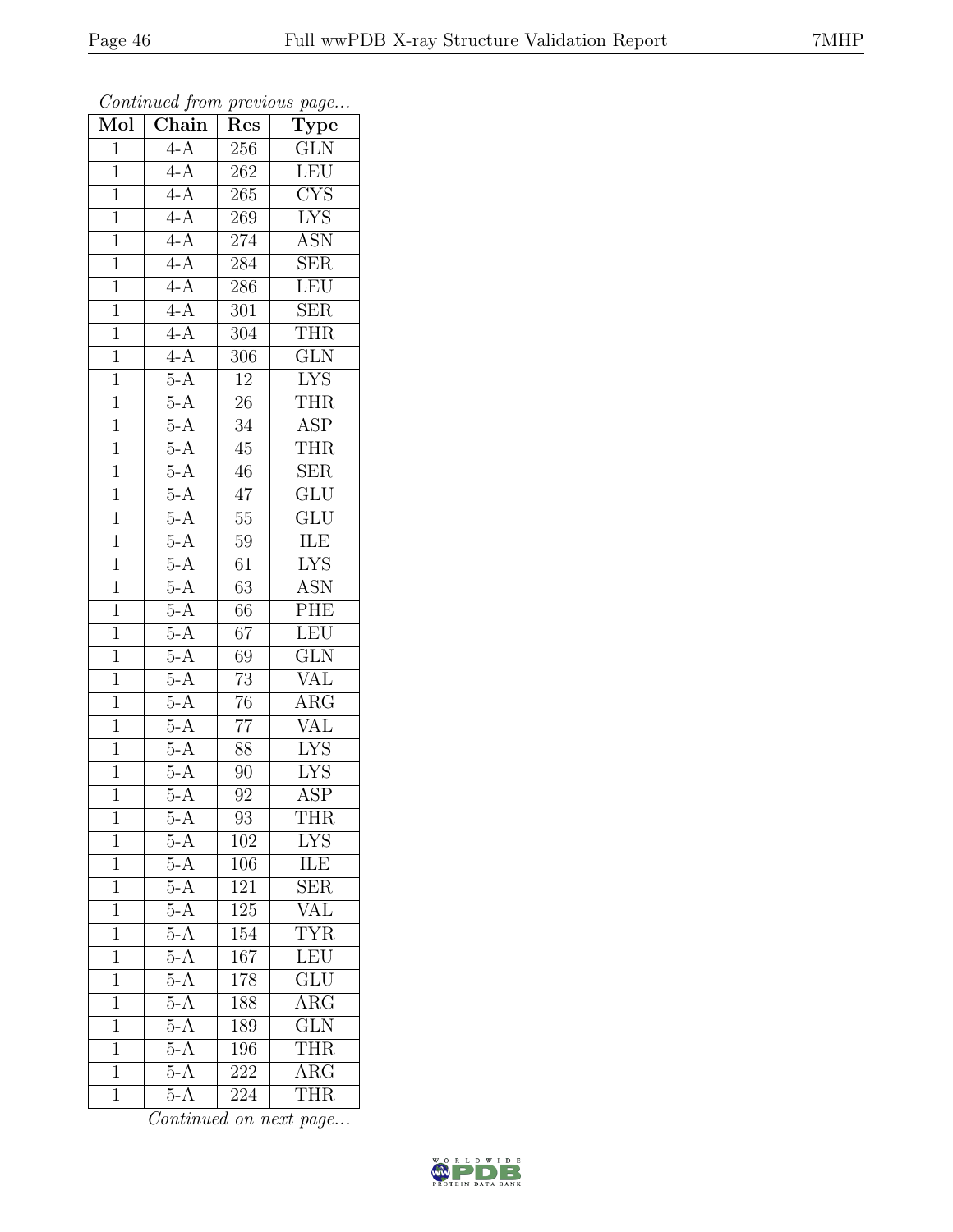| Mol            | Chain            | Res             | $\cdot$<br>$\overline{\text{Type}}$ |
|----------------|------------------|-----------------|-------------------------------------|
| $\mathbf 1$    | $5-A$            | 226             | <b>THR</b>                          |
| $\mathbf 1$    | $\overline{5-A}$ | 228             | $\overline{\mathrm{ASN}}$           |
| $\mathbf{1}$   | $5-A$            | 232             | LEU                                 |
| $\overline{1}$ | $5-A$            | 238             | <b>ASN</b>                          |
| $\overline{1}$ | $5-A$            | 244             | $\overline{\text{GLN}}$             |
| $\mathbf{1}$   | $5-A$            | 263             | <b>ASP</b>                          |
| $\mathbf{1}$   | $5-A$            | 267             | <b>SER</b>                          |
| $\mathbf{1}$   | $5-A$            | 279             | $\rm{ARG}$                          |
| $\mathbf{1}$   | $5-A$            | 286             | LEU                                 |
| $\overline{1}$ | $5-A$            | 303             | VAL                                 |
| $\mathbf 1$    | $5-A$            | 304             | THR                                 |
| $\mathbf{1}$   | $5-A$            | 306             | $\overline{\text{GLN}}$             |
| $\overline{1}$ | $6-A$            | $\mathbf{1}$    | <b>SER</b>                          |
| $\overline{1}$ | $6-A$            | 19              | $\overline{\text{GLN}}$             |
| $\overline{1}$ | $6-A$            | $\overline{21}$ | <b>THR</b>                          |
| $\mathbf{1}$   | $6-A$            | 24              | <b>THR</b>                          |
| $\overline{1}$ | $6-A$            | $\overline{27}$ | <b>LEU</b>                          |
| $\mathbf{1}$   | $6-A$            | 45              | <b>THR</b>                          |
| $\overline{1}$ | $6-A$            | 49              | <b>MET</b>                          |
| $\overline{1}$ | $6-A$            | $\overline{51}$ | $\overline{\text{ASN}}$             |
| $\overline{1}$ | $6-A$            | $\overline{62}$ | $\overline{\text{SER}}$             |
| $\overline{1}$ | $6-A$            | 64              | $\overline{HIS}$                    |
| $\overline{1}$ | $6-A$            | 66              | PHE                                 |
| $\overline{1}$ | $6-A$            | $\overline{67}$ | LEU                                 |
| $\mathbf{1}$   | $6-A$            | 68              | <b>VAL</b>                          |
| $\mathbf{1}$   | $6-A$            | 69              | $\overline{\text{GLN}}$             |
| $\mathbf{1}$   | $6-A$            | $\overline{75}$ | <b>LEU</b>                          |
| $\overline{1}$ | $6-A$            | 90              | <b>LYS</b>                          |
| $\overline{1}$ | $6-A$            | 93              | <b>THR</b>                          |
| 1              | $6-A$            | 100             | <b>LYS</b>                          |
| 1              | $6-A$            | 130             | MET                                 |
| $\mathbf 1$    | $6-A$            | 153             | <b>ASP</b>                          |
| $\mathbf 1$    | $6-\overline{A}$ | 167             | LEU                                 |
| $\overline{1}$ | $6-A$            | 189             | $\overline{\text{GLN}}$             |
| 1              | $6-\overline{A}$ | 198             | THR                                 |
| 1              | $6-A$            | 214             | <b>ASN</b>                          |
| 1              | $6 - A$          | 222             | ARG                                 |
| $\overline{1}$ | $6-A$            | 235             | <b>MET</b>                          |
| 1              | $6-A$            | 249             | ILE                                 |
| $\mathbf 1$    | $6-A$            | 257             | <b>THR</b>                          |
| $\mathbf{1}$   | $6-A$            | 270             | $\overline{\text{GLU}}$             |
| $\mathbf{1}$   | $6-A$            | 273             | <b>GLN</b>                          |

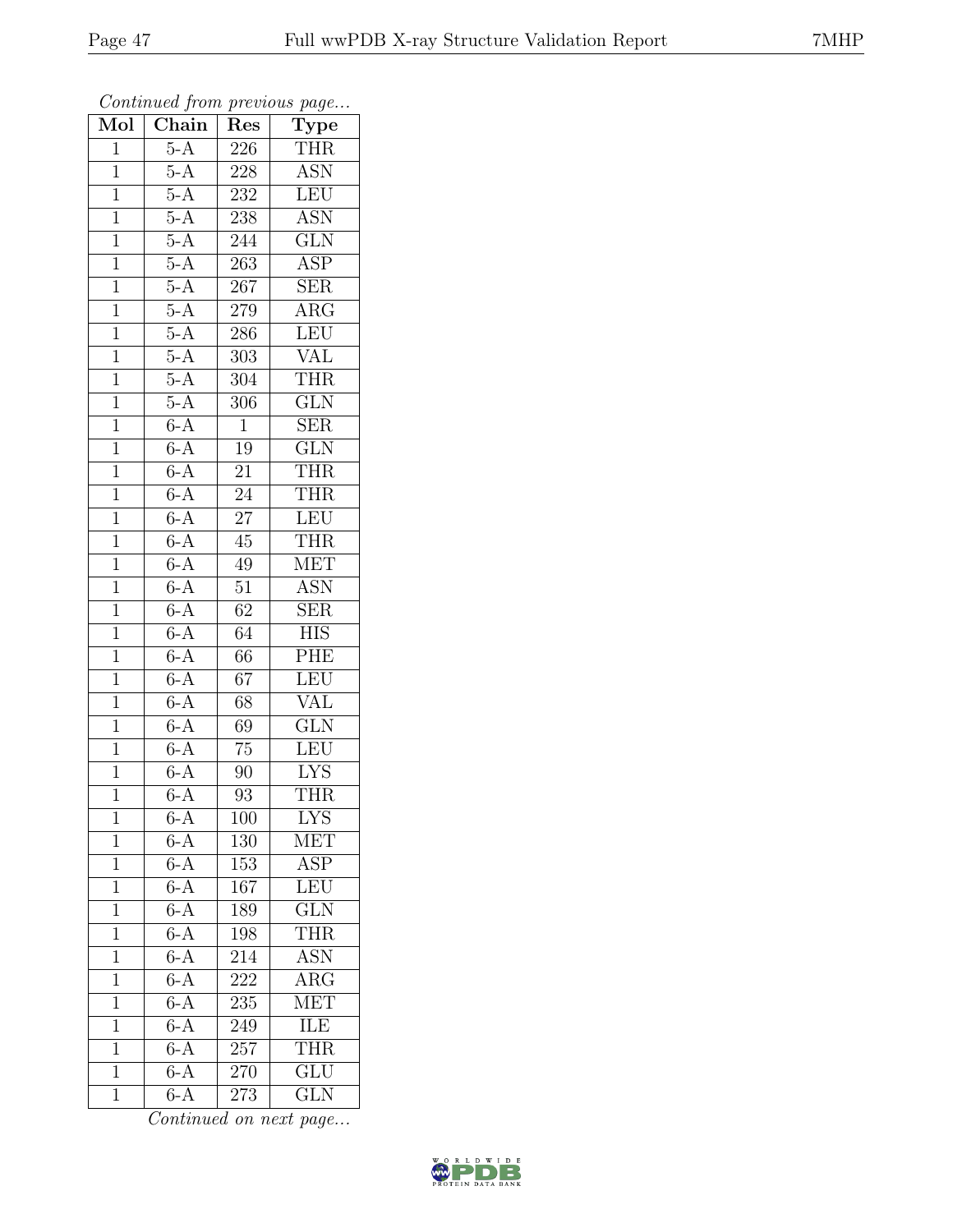| Mol            | Chain             | Res              | $\overline{\text{Type}}$ |
|----------------|-------------------|------------------|--------------------------|
| $\mathbf{1}$   | $6-A$             | 276              | MET                      |
| $\mathbf 1$    | $6-A$             | 280              | <b>THR</b>               |
| $\mathbf{1}$   | $6-A$             | 286              | LEU                      |
| $\overline{1}$ | $6-A$             | 294              | PHE                      |
| $\overline{1}$ | $6-A$             | 303              | <b>VAL</b>               |
| $\mathbf{1}$   | $6-A$             | 304              | <b>THR</b>               |
| $\mathbf{1}$   | $6-A$             | 305              | PHE                      |
| $\mathbf{1}$   | $6-A$             | 306              | $\overline{\text{GLN}}$  |
| $\mathbf{1}$   | $7-A$             | $\,6$            | <b>MET</b>               |
| $\overline{1}$ | $7-A$             | $\overline{17}$  | <b>MET</b>               |
| $\mathbf{1}$   | $\frac{7-A}{7-A}$ | 26               | <b>THR</b>               |
| $\mathbf 1$    |                   | 46               | $\overline{\text{SER}}$  |
| $\overline{1}$ | $7-A$             | 49               | <b>MET</b>               |
| $\overline{1}$ | $7-A$             | 55               | $\overline{\text{GLU}}$  |
| $\overline{1}$ | $7-A$             | 60               | $\overline{\text{ARG}}$  |
| $\mathbf{1}$   | $7-A$             | 62               | <b>SER</b>               |
| $\mathbf{1}$   | $7-A$             | 67               | LEU                      |
| $\mathbf{1}$   | $7-A$             | 69               | GLN                      |
| $\mathbf 1$    | $\overline{7-A}$  | $\overline{73}$  | VAL                      |
| $\overline{1}$ | $7-A$             | 75               | LEU                      |
| $\mathbf{1}$   | $7-A$             | 76               | $\rm{ARG}$               |
| $\overline{1}$ | $7-A$             | 87               | $\overline{\text{LEU}}$  |
| $\overline{1}$ | $7-A$             | 88               | $\overline{\text{LYS}}$  |
| $\overline{1}$ | $7-A$             | 90               | $\overline{\text{LYS}}$  |
| $\mathbf{1}$   | $7-A$             | 92               | <b>ASP</b>               |
| $\mathbf{1}$   | $7-A$             | 102              | <b>LYS</b>               |
| $\mathbf{1}$   | $7-A$             | 107              | $\overline{\text{GLN}}$  |
| $\mathbf{1}$   | $7-A$             | $\overline{121}$ | <b>SER</b>               |
| $\overline{1}$ | $7-A$             | $\overline{136}$ | ILE                      |
| 1              | $7-A$             | 141              | LEU                      |
| 1              | $7 - A$           | 151              | <b>ASN</b>               |
| $\mathbf 1$    | $7-A$             | 152              | ILE                      |
| 1              | $7-A$             | 158              | <b>SER</b>               |
| $\overline{1}$ | $7-A$             | 167              | LEU                      |
| 1              | $7-A$             | 178              | GLU                      |
| 1              | $7-A$             | 188              | $\overline{\text{ARG}}$  |
| $\mathbf 1$    | $\frac{7-A}{7-A}$ | 189              | <b>GLN</b>               |
| $\overline{1}$ |                   | 222              | $\overline{\rm{ARG}}$    |
| $\mathbf{1}$   | $7-A$             | 223              | PHE                      |
| $\mathbf 1$    | $7-A$             | 224              | <b>THR</b>               |
| $\overline{1}$ | $7-A$             | 227              | <b>LEU</b>               |
| $\mathbf{1}$   | $7-A$             | 232              | <b>LEU</b>               |

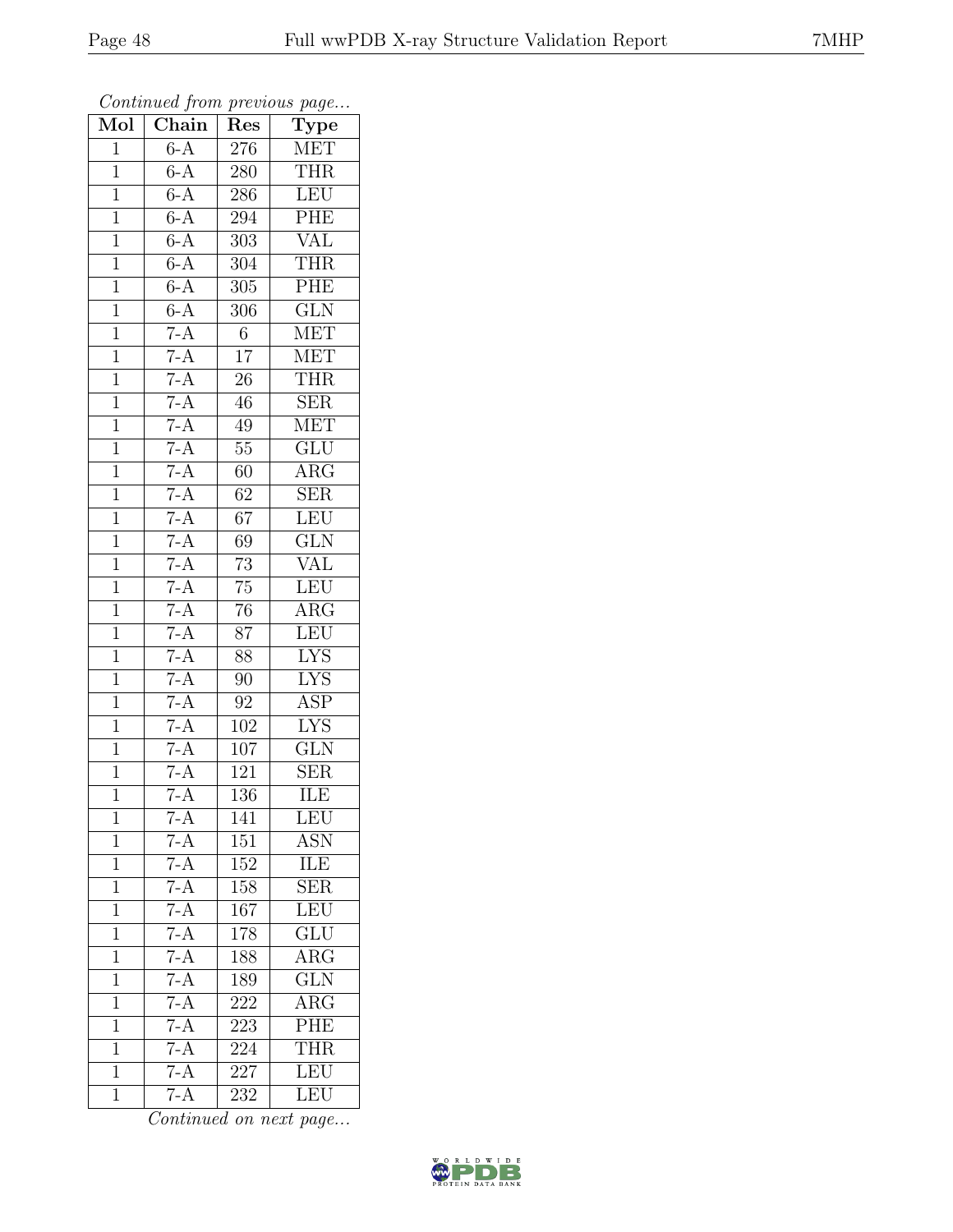| Mol            | $\overline{\text{Chain}}$ | Res              | $\cdot$<br>$\overline{\mathrm{T}}$ ype |
|----------------|---------------------------|------------------|----------------------------------------|
| $\mathbf 1$    | $7-A$                     | 233              | <b>VAL</b>                             |
| $\mathbf 1$    | $7-A$                     | 238              | $\overline{ASN}$                       |
| $\mathbf{1}$   | $7-A$                     | 243              | <b>THR</b>                             |
| $\overline{1}$ | $7-A$                     | 244              | GLN                                    |
| $\overline{1}$ | $7-A$                     | $\overline{254}$ | SER                                    |
| $\mathbf{1}$   | $7-A$                     | $276\,$          | <b>MET</b>                             |
| $\mathbf{1}$   | $7-A$                     | 279              | $\rm{ARG}$                             |
| $\mathbf{1}$   | $7-A$                     | 282              | <b>LEU</b>                             |
| $\mathbf{1}$   | $7-A$                     | 284              | <b>SER</b>                             |
| $\overline{1}$ | $7-A$                     | 294              | PHE                                    |
| $\mathbf{1}$   | $\frac{7-A}{7-A}$         | 303              | <b>VAL</b>                             |
| $\mathbf{1}$   |                           | 305              | PHE                                    |
| $\mathbf{1}$   | $8-A$                     | 19               | $\overline{\text{GLN}}$                |
| $\overline{1}$ | $\overline{8-A}$          | 24               | <b>THR</b>                             |
| $\overline{1}$ | $8-A$                     | $\overline{25}$  | <b>THR</b>                             |
| $\mathbf{1}$   | $8-A$                     | 33               | <b>ASP</b>                             |
| $\overline{1}$ | $8-A$                     | $49\,$           | <b>MET</b>                             |
| $\mathbf{1}$   | $8-A$                     | 55               | $\overline{\text{GLU}}$                |
| $\overline{1}$ | $8-A$                     | $\overline{72}$  | $\overline{\text{ASN}}$                |
| $\overline{1}$ | $8-A$                     | 73               | <b>VAL</b>                             |
| $\mathbf 1$    | $8-A$                     | $\overline{75}$  | LEU                                    |
| $\mathbf{1}$   | $8-A$                     | $\overline{87}$  | LEU                                    |
| $\overline{1}$ | $8-A$                     | 90               | $\overline{\text{LYS}}$                |
| $\overline{1}$ | $8-A$                     | 102              | <b>LYS</b>                             |
| $\mathbf{1}$   | $8-A$                     | 104              | <b>VAL</b>                             |
| $\mathbf{1}$   | $8-A$                     | 105              | $\overline{\text{ARG}}$                |
| $\mathbf{1}$   | $8-A$                     | 123              | $\overline{\rm SER}$                   |
| $\mathbf{1}$   | $8-A$                     | 137              | <b>LYS</b>                             |
| $\overline{1}$ | $\overline{8-A}$          | $\overline{141}$ | LEU                                    |
| 1              | $8-A$                     | 152              | ILE                                    |
| 1              | $8-\overline{A}$          | 154              | TYR                                    |
| $\mathbf{1}$   | $8-A$                     | $\overline{155}$ | <b>ASP</b>                             |
| $\mathbf 1$    | $8-\overline{A}$          | 156              | $\overline{\text{C} \text{YS}}$        |
| $\overline{1}$ | $8-A$                     | $\overline{165}$ | MET                                    |
| $\mathbf{1}$   | $8-\overline{A}$          | 167              | LEU                                    |
| $\mathbf{1}$   | $8-A$                     | 198              | <b>THR</b>                             |
| $\mathbf 1$    | $8-A$                     | 222              | <b>ARG</b>                             |
| $\overline{1}$ | $\overline{8-A}$          | 229              | <b>ASP</b>                             |
| $\mathbf 1$    | $8-A$                     | 233              | $\overline{\text{VAL}}$                |
| 1              | $8-A$                     | 235              | $\overline{\text{MET}}$                |
| $\mathbf{1}$   | $8-A$                     | 236              | $\overline{\text{LYS}}$                |
| $\mathbf{1}$   | $8-A$                     | 243              | <b>THR</b>                             |

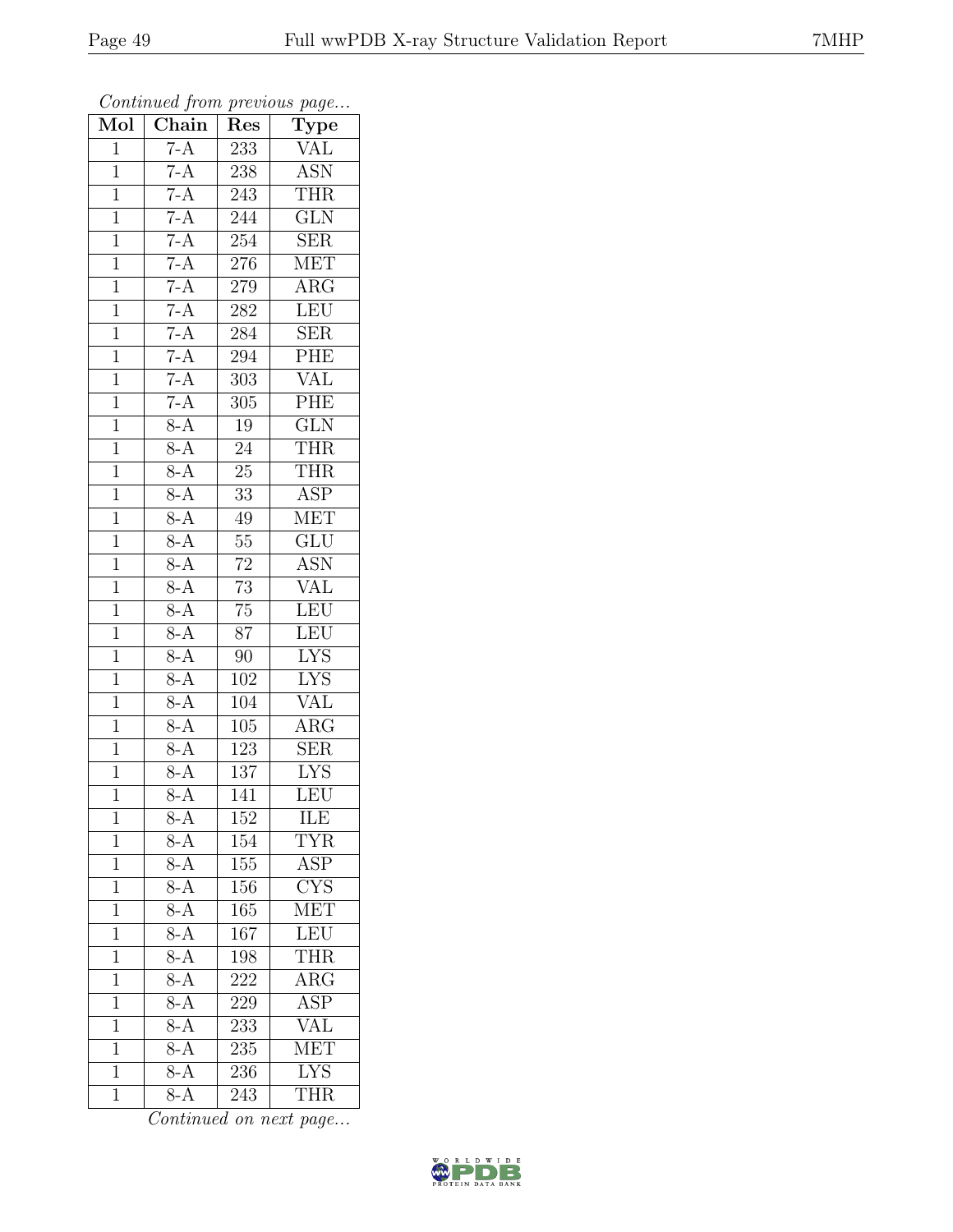| Mol            | $\overline{\text{Chain}}$ | Res              | $\overline{\text{Type}}$ |
|----------------|---------------------------|------------------|--------------------------|
| $\mathbf{1}$   | $8-A$                     | 244              | <b>GLN</b>               |
| $\overline{1}$ | $8-A$                     | $\overline{245}$ | <b>ASP</b>               |
| $\overline{1}$ | $8-A$                     | 249              | ILE                      |
| $\mathbf{1}$   | $8-A$                     | 263              | <b>ASP</b>               |
| $\overline{1}$ | $8-A$                     | 274              | $\overline{\text{ASN}}$  |
| $\mathbf{1}$   | $8-A$                     | 294              | PHE                      |
| $\overline{1}$ | $8-A$                     | 298              | $\overline{\rm{ARG}}$    |
| $\mathbf{1}$   | $8-A$                     | 301              | $\overline{\text{SER}}$  |
| $\mathbf{1}$   | $8-A$                     | 303              | <b>VAL</b>               |
| $\mathbf{1}$   | $\overline{8-A}$          | 304              | <b>THR</b>               |
| $\mathbf{1}$   | $8-A$                     | 305              | PHE                      |
| $\overline{1}$ | $\overline{8-A}$          | $\overline{306}$ | $\overline{\text{GLN}}$  |
| $\overline{1}$ | $9-A$                     | 19               | $\overline{\text{GLN}}$  |
| $\mathbf{1}$   | $9-A$                     | 26               | THR                      |
| $\overline{1}$ | $9-A$                     | $\overline{30}$  | LEU                      |
| $\mathbf 1$    | $9-A$                     | 46               | <b>SER</b>               |
| $\overline{1}$ | $9-A$                     | $\overline{51}$  | <b>ASN</b>               |
| $\mathbf{1}$   | $9-A$                     | $55\,$           | GLU                      |
| $\overline{1}$ | $9-A$                     | $\overline{62}$  | $\overline{\text{SER}}$  |
| $\mathbf{1}$   | $9-A$                     | 69               | $\overline{\text{GLN}}$  |
| $\overline{1}$ | $9-A$                     | $\overline{72}$  | <b>ASN</b>               |
| $\overline{1}$ | $9-A$                     | $\overline{74}$  | $\overline{\text{GLN}}$  |
| $\mathbf{1}$   | $9-A$                     | 76               | $\rm{ARG}$               |
| $\overline{1}$ | $9-A$                     | $\overline{78}$  | <b>ILE</b>               |
| $\mathbf{1}$   | $9-A$                     | 81               | $\overline{\text{SER}}$  |
| $\mathbf{1}$   | $9-A$                     | 87               | LEU                      |
| $\overline{1}$ | $9-A$                     | $\overline{97}$  | <b>LYS</b>               |
| $\mathbf 1$    | $9-A$                     | 102              | <b>LYS</b>               |
| $\mathbf 1$    | $\overline{9-A}$          | 107              | $\overline{\text{GLN}}$  |
| 1              | $9-A$                     | $\overline{125}$ | VAL                      |
| $\overline{1}$ | $9-{\overline{\rm A}}$    | 142              | ASN                      |
| $\mathbf 1$    | $9-A$                     | 154              | <b>TYR</b>               |
| $\mathbf{1}$   | $9-A$                     | 178              | <b>GLU</b>               |
| $\mathbf 1$    | $9-A$                     | 188              | $\overline{\rm{ARG}}$    |
| $\mathbf{1}$   | $9-A$                     | 189              | <b>GLN</b>               |
| $\overline{1}$ | $9-A$                     | 196              | <b>THR</b>               |
| $\mathbf{1}$   | $9-A$                     | 198              | <b>THR</b>               |
| 1              | $\overline{9-A}$          | 217              | $\overline{\rm{ARG}}$    |
| $\mathbf{1}$   | $9-A$                     | 222              | $\rm{ARG}$               |
| $\mathbf{1}$   | $9-A$                     | 223              | PHE                      |
| $\mathbf{1}$   | $9-A$                     | 225              | <b>THR</b>               |
| $\mathbf 1$    | $9-A$                     | 227              | LEU                      |

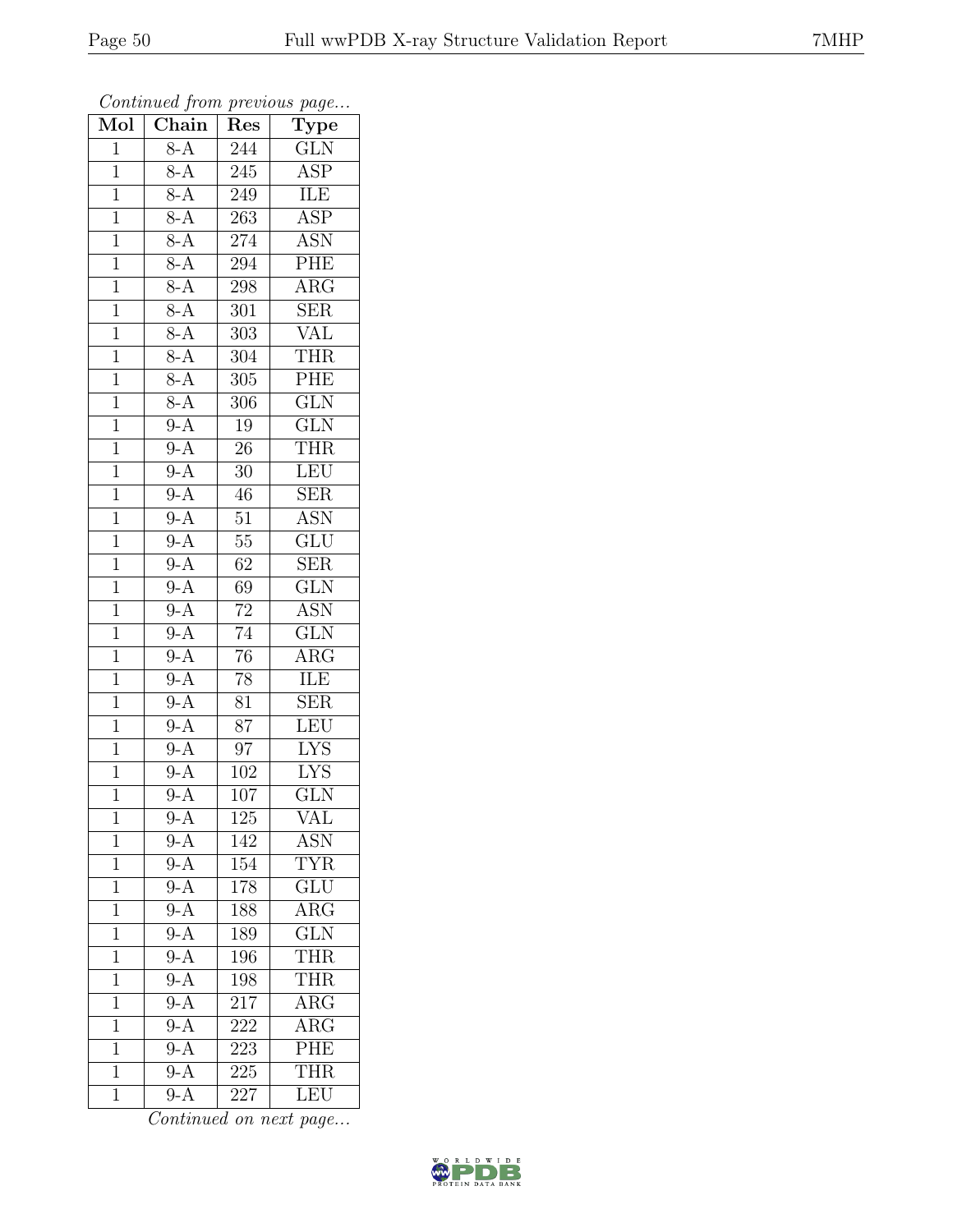| Mol            | Chain             | Res              | $\cdot$<br>$\overline{\text{Type}}$ |
|----------------|-------------------|------------------|-------------------------------------|
| $\mathbf{1}$   | $\overline{9-A}$  | 236              | <b>LYS</b>                          |
| $\overline{1}$ | $9-A$             | 238              | $\overline{\text{ASN}}$             |
| $\mathbf{1}$   | $9-A$             | 243              | <b>THR</b>                          |
| $\overline{1}$ | $9-A$             | 244              | GLN                                 |
| $\overline{1}$ | $9-A$             | 249              | ILE                                 |
| $\mathbf{1}$   | $9-A$             | 267              | $\overline{\text{SER}}$             |
| $\mathbf{1}$   | $9-A$             | 269              | <b>LYS</b>                          |
| $\mathbf{1}$   | $9-A$             | 271              | <b>LEU</b>                          |
| $\mathbf{1}$   | $9-A$             | 276              | <b>MET</b>                          |
| $\overline{1}$ | $9-A$             | $\overline{279}$ | $\overline{\text{ARG}}$             |
| $\mathbf{1}$   | $9-A$             | 286              | LEU                                 |
| $\mathbf{1}$   | $9-A$             | 299              | $\overline{\text{GLN}}$             |
| $\overline{1}$ | $9-A$             | 300              | $\overline{\text{CYS}}$             |
| $\overline{1}$ | $\overline{9-A}$  | $\overline{301}$ | <b>SER</b>                          |
| $\overline{1}$ | $9-A$             | $\overline{305}$ | PHE                                 |
| $\mathbf{1}$   | $10-A$            | $\mathbf{1}$     | <b>SER</b>                          |
| $\overline{1}$ | $10-A$            | $\overline{19}$  | $\overline{\text{GLN}}$             |
| $\mathbf{1}$   | $10-A$            | 24               | <b>THR</b>                          |
| $\overline{1}$ | $10-A$            | $\overline{34}$  | <b>ASP</b>                          |
| $\overline{1}$ | $10-A$            | 46               | <b>SER</b>                          |
| $\mathbf 1$    | $10-A$            | 56               | <b>ASP</b>                          |
| $\mathbf{1}$   | $10-A$            | 59               | ILE                                 |
| $\overline{1}$ | $10-A$            | 60               | $\overline{\text{ARG}}$             |
| $\overline{1}$ | $10-A$            | 62               | SER                                 |
| $\mathbf{1}$   | $10-A$            | 75               | LEU                                 |
| $\mathbf{1}$   | $10-A$            | 78               | ILE                                 |
| $\overline{1}$ | $10-A$            | 86               | $\overline{\text{VAL}}$             |
| $\mathbf 1$    | $10-A$            | 88               | <b>LYS</b>                          |
| $\overline{1}$ | $10-A$            | 89               | LEU                                 |
| 1              | $10-A$            | 97               | <b>LYS</b>                          |
| 1              | $10-A$            | 100              | <b>LYS</b>                          |
| $\mathbf{1}$   | $10-A$            | 104              | VAL                                 |
| $\mathbf{1}$   | $10-\overline{A}$ | 121              | SER                                 |
| $\overline{1}$ | $10-A$            | 125              | $\overline{\text{VAL}}$             |
| $\mathbf{1}$   | $10-A$            | 131              | $\rm{ARG}$                          |
| $\mathbf{1}$   | $10-A$            | 155              | $\overline{\text{ASP}}$             |
| $\mathbf 1$    | $10-A$            | 167              | LEU                                 |
| $\overline{1}$ | $10-A$            | 171              | VAL                                 |
| $\mathbf 1$    | $10-A$            | 216              | $\overline{\text{ASP}}$             |
| 1              | $10-A$            | 222              | $\overline{\rm{ARG}}$               |
| $\mathbf{1}$   | $10-A$            | 223              | PHE                                 |
| $\overline{1}$ | $10-A$            | 227              | LEU                                 |

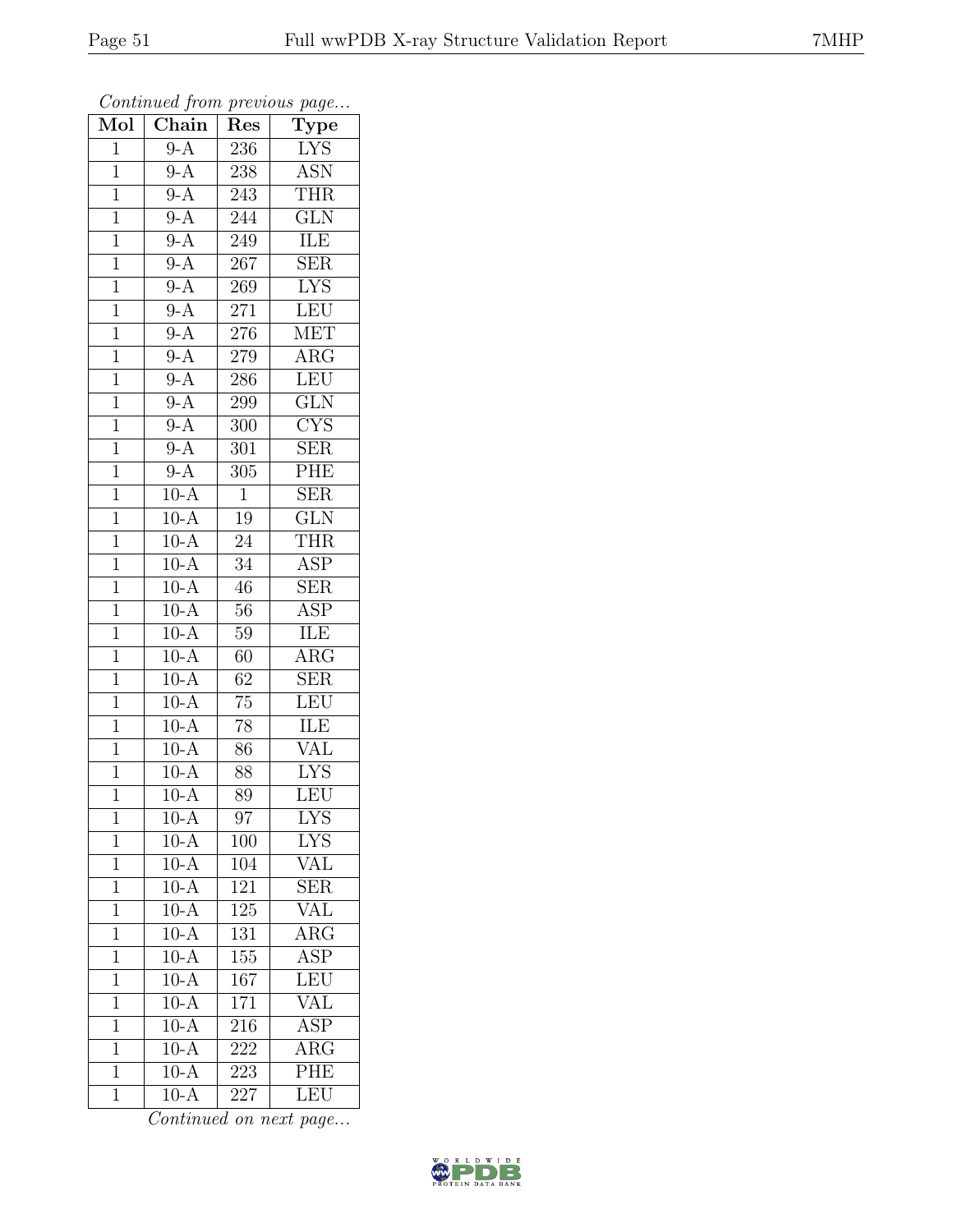| $\overline{\text{Mol}}$ | $\boldsymbol{\mathcal{J}}$<br>$\overline{\text{Chain}}$ | Res              | $\mathbf{r}$<br>$\overline{v}$<br>$\overline{\text{Type}}$ |
|-------------------------|---------------------------------------------------------|------------------|------------------------------------------------------------|
| $\overline{1}$          | $10-A$                                                  | 229              | <b>ASP</b>                                                 |
| $\overline{1}$          | $10-A$                                                  | 232              | <b>LEU</b>                                                 |
| $\overline{1}$          | $10-A$                                                  | 235              | $\overline{\text{MET}}$                                    |
| $\mathbf 1$             | $10-A$                                                  | 243              | <b>THR</b>                                                 |
| $\overline{1}$          | $10-A$                                                  | 245              | $\overline{\text{ASP}}$                                    |
| $\overline{1}$          | $10-A$                                                  | 249              | ILE                                                        |
| $\overline{1}$          | $10-A$                                                  | 262              | LEU                                                        |
| $\mathbf{1}$            | $10-A$                                                  | 269              | $\overline{\text{LYS}}$                                    |
| $\mathbf{1}$            | $10\overline{A}$                                        | 274              | <b>ASN</b>                                                 |
| $\overline{1}$          | $10-A$                                                  | 279              | $\overline{\text{ARG}}$                                    |
| $\mathbf{1}$            | $10-A$                                                  | 280              | <b>THR</b>                                                 |
| $\overline{1}$          | $10-A$                                                  | 286              | LEU                                                        |
| $\overline{1}$          | $10-A$                                                  | 297              | VĀL                                                        |
| $\mathbf{1}$            | $10-A$                                                  | 303              | VAL                                                        |
| $\mathbf{1}$            | $10-A$                                                  | $\overline{304}$ | THR                                                        |
| $\overline{1}$          | $10-A$                                                  | $\overline{3}05$ | PHE                                                        |
| $\overline{1}$          | $10-A$                                                  | $\overline{306}$ | $\overline{\text{GLN}}$                                    |
| $\mathbf{1}$            | $11-A$                                                  | 19               | <b>GLN</b>                                                 |
| $\mathbf{1}$            | $11-A$                                                  | 22               | $\overline{\text{CYS}}$                                    |
| $\mathbf{1}$            | $11-A$                                                  | 25               | <b>THR</b>                                                 |
| $\mathbf 1$             | $11-A$                                                  | 26               | <b>THR</b>                                                 |
| $\overline{1}$          | $11-A$                                                  | 46               | $\overline{\text{SER}}$                                    |
| $\mathbf 1$             | $11-A$                                                  | 55               | $\overline{\text{GLU}}$                                    |
| $\overline{1}$          | $11-A$                                                  | 59               | <b>ILE</b>                                                 |
| $\mathbf{1}$            | $11-A$                                                  | 63               | <b>ASN</b>                                                 |
| $\overline{1}$          | $11-A$                                                  | 67               | $\overline{\text{LEU}}$                                    |
| $\mathbf{1}$            | $11-A$                                                  | 69               | $\overline{\text{GLN}}$                                    |
| $\mathbf{1}$            | $11-A$                                                  | $72\,$           | <b>ASN</b>                                                 |
| $\overline{1}$          | $11-A$                                                  | $\overline{75}$  | LEU                                                        |
| $\mathbf 1$             | $11-A$                                                  | 76               | $\rm{ARG}$                                                 |
| $\mathbf{1}$            | $11-A$                                                  | 77               | VAL                                                        |
| $\overline{1}$          | $11-A$                                                  | 78               | <b>ILE</b>                                                 |
| 1                       | $11-A$                                                  | 83               | <b>GLN</b>                                                 |
| $\mathbf 1$             | $11-A$                                                  | 89               | LEU                                                        |
| $\mathbf{1}$            | $11-A$                                                  | 90               | <b>LYS</b>                                                 |
| $\overline{1}$          | $11-A$                                                  | $\overline{92}$  | $\overline{\text{ASP}}$                                    |
| 1                       | $11-A$                                                  | 102              | <b>LYS</b>                                                 |
| $\mathbf{1}$            | $11-A$                                                  | 125              | VAL                                                        |
| $\mathbf 1$             | $11-A$                                                  | 141              | LEU                                                        |
| $\mathbf{1}$            | $11-A$                                                  | 151              | <b>ASN</b>                                                 |
| $\mathbf 1$             | $11-A$                                                  | 154              | <b>TYR</b>                                                 |
| $\overline{1}$          | $11-A$                                                  | <b>156</b>       | $\overline{\text{CYS}}$                                    |

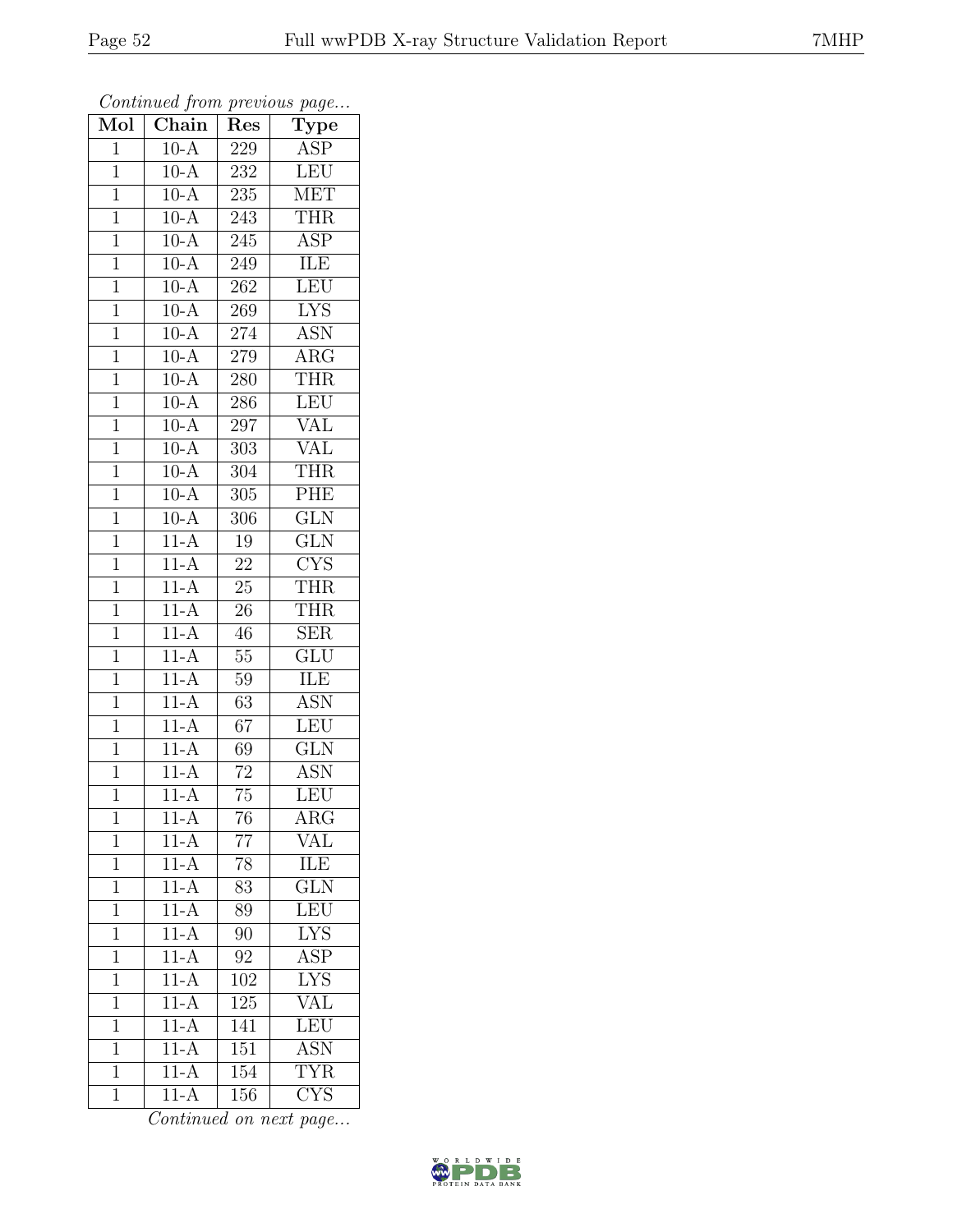| Mol            | $\overline{\text{Chain}}$ | Res             | $\cdot$<br>$\overline{\text{Type}}$ |
|----------------|---------------------------|-----------------|-------------------------------------|
| $\mathbf 1$    | $11-A$                    | 167             | <b>LEU</b>                          |
| $\mathbf 1$    | $11-A$                    | 190             | <b>THR</b>                          |
| $\mathbf{1}$   | $11-A$                    | 198             | <b>THR</b>                          |
| $\overline{1}$ | $11-A$                    | 216             | <b>ASP</b>                          |
| $\overline{1}$ | $11-A$                    | 223             | PHE                                 |
| $\mathbf{1}$   | $11-A$                    | 224             | <b>THR</b>                          |
| $\mathbf{1}$   | $11-A$                    | 228             | <b>ASN</b>                          |
| $\mathbf 1$    | $11-A$                    | 229             | $\overline{\text{ASP}}$             |
| $\mathbf{1}$   | $11-A$                    | 232             | <b>LEU</b>                          |
| $\overline{1}$ | $11-A$                    | 243             | <b>THR</b>                          |
| $\mathbf{1}$   | $11-A$                    | 244             | <b>GLN</b>                          |
| $\mathbf 1$    | $11-A$                    | 269             | $\overline{\text{LYS}}$             |
| $\mathbf{1}$   | $11-A$                    | 271             | <b>LEU</b>                          |
| $\overline{1}$ | $11-A$                    | 273             | <b>GLN</b>                          |
| $\overline{1}$ | $11-A$                    | 274             | $\overline{\text{ASN}}$             |
| $\mathbf{1}$   | $11-A$                    | 277             | ASN                                 |
| $\mathbf{1}$   | $11-A$                    | 279             | $\overline{\rm{ARG}}$               |
| $\mathbf{1}$   | $11-A$                    | 280             | THR                                 |
| $\overline{1}$ | $11-A$                    | 286             | LEU                                 |
| $\mathbf{1}$   | $11-A$                    | 301             | <b>SER</b>                          |
| $\mathbf 1$    | $11-A$                    | 305             | PHE                                 |
| $\mathbf{1}$   | $12-A$                    | $\mathbf{1}$    | SER                                 |
| $\overline{1}$ | $12-A$                    | $19\,$          | <b>GLN</b>                          |
| $\overline{1}$ | $12 - \overline{A}$       | 20              | $\rm V\overline{AL}$                |
| $\mathbf{1}$   | $12-A$                    | $25\,$          | <b>THR</b>                          |
| $\mathbf{1}$   | $12-A$                    | $59\,$          | ILE                                 |
| $\mathbf{1}$   | $12-A$                    | 65              | $\overline{\text{ASN}}$             |
| $\mathbf{1}$   | $12-A$                    | 67              | LEU                                 |
| $\overline{1}$ | $12-A$                    | 69              | $\overline{\text{GLN}}$             |
| 1              | $12-A$                    | 74              | <b>GLN</b>                          |
| 1              | $12-\overline{A}$         | 76              | $\rm{ARG}$                          |
| $\mathbf{1}$   | $12-A$                    | 78              | <b>ILE</b>                          |
| $\mathbf{1}$   | $12-A$                    | 90              | <b>LYS</b>                          |
| $\overline{1}$ | $\overline{12-A}$         | $\overline{93}$ | <b>THR</b>                          |
| $\mathbf{1}$   | $12\overline{A}$          | 97              | <b>LYS</b>                          |
| $\mathbf{1}$   | $12-A$                    | 98              | <b>THR</b>                          |
| $\mathbf 1$    | $12-A$                    | 102             | <b>LYS</b>                          |
| $\overline{1}$ | $\overline{12-A}$         | 152             | ILE                                 |
| $\mathbf 1$    | $12-A$                    | 153             | $\overline{\text{ASP}}$             |
| 1              | $12-A$                    | 154             | <b>TYR</b>                          |
| $\mathbf{1}$   | $12-A$                    | 167             | LEU                                 |
| $\overline{1}$ | $12-A$                    | 190             | <b>THR</b>                          |

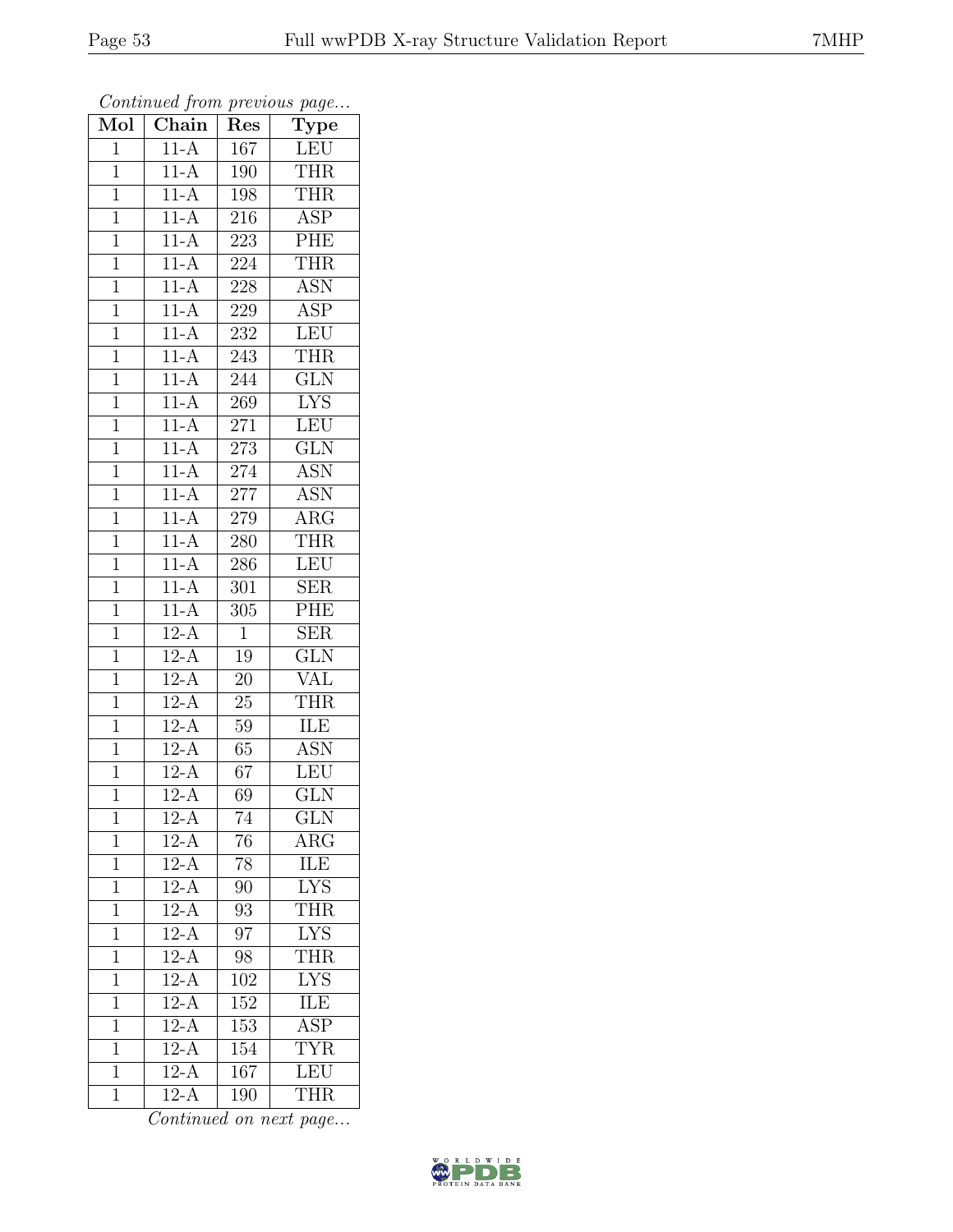| $\overline{\text{Mol}}$ | $\boldsymbol{\mathcal{J}}$<br>$\overline{\text{Chain}}$ | Res             | $\mathbf{r}$<br>$\overline{v}$<br>$\overline{\text{Type}}$ |
|-------------------------|---------------------------------------------------------|-----------------|------------------------------------------------------------|
| $\mathbf{1}$            | $12-A$                                                  | 192             | <b>GLN</b>                                                 |
| $\overline{1}$          | $12-A$                                                  | 198             | <b>THR</b>                                                 |
| $\overline{1}$          | $12-A$                                                  | 216             | $\overline{\text{ASP}}$                                    |
| $\mathbf 1$             | $12-A$                                                  | 221             | <b>ASN</b>                                                 |
| $\mathbf{1}$            | $12-A$                                                  | 222             | $\rm{ARG}$                                                 |
| $\mathbf 1$             | $12-A$                                                  | 223             | PHE                                                        |
| $\mathbf{1}$            | $12-A$                                                  | $227\,$         | <b>LEU</b>                                                 |
| $\mathbf{1}$            | $12-A$                                                  | 232             | LEU                                                        |
| $\mathbf{1}$            | $12-A$                                                  | 240             | <b>GLU</b>                                                 |
| $\mathbf{1}$            | $12-A$                                                  | 243             | <b>THR</b>                                                 |
| $\mathbf{1}$            | $12-A$                                                  | 244             | $\overline{\text{GLN}}$                                    |
| $\overline{1}$          | $12-A$                                                  | 245             | <b>ASP</b>                                                 |
| $\overline{1}$          | $12-A$                                                  | 256             | <b>GLN</b>                                                 |
| $\mathbf{1}$            | $12-A$                                                  | 262             | <b>LEU</b>                                                 |
| $\mathbf{1}$            | $12-A$                                                  | $270\,$         | $\overline{{\rm GLU}}$                                     |
| $\overline{1}$          | $12-A$                                                  | 271             | <b>LEU</b>                                                 |
| $\overline{1}$          | $12-A$                                                  | 273             | $\overline{\text{GLN}}$                                    |
| $\mathbf{1}$            | $12-A$                                                  | 276             | <b>MET</b>                                                 |
| $\mathbf{1}$            | $12-A$                                                  | 282             | <b>LEU</b>                                                 |
| $\overline{1}$          | $12-A$                                                  | 287             | LEU                                                        |
| $\mathbf 1$             | $12-A$                                                  | 288             | $\overline{\text{GLU}}$                                    |
| $\overline{1}$          | $12-A$                                                  | 296             | $\overline{\text{VAL}}$                                    |
| $\mathbf 1$             | $12-A$                                                  | 298             | $\overline{\text{A}}\text{RG}$                             |
| $\overline{1}$          | $12-A$                                                  | 305             | PHE                                                        |
| $\mathbf 1$             | $13-A$                                                  | $\mathbf{1}$    | <b>SER</b>                                                 |
| $\overline{1}$          | $13-A$                                                  | $19\,$          | $\overline{\text{GLN}}$                                    |
| $\mathbf{1}$            | $\overline{1}3-A$                                       | 21              | <b>THR</b>                                                 |
| $\mathbf{1}$            | $13-A$                                                  | $22\,$          | ${\rm CYS}$                                                |
| $\mathbf 1$             | $13-A$                                                  | 26              | <b>THR</b>                                                 |
| $\mathbf 1$             | $13-A$                                                  | 27              | LEU                                                        |
| $\mathbf 1$             | $13-A$                                                  | 34              | ASP                                                        |
| $\mathbf 1$             | $13-A$                                                  | 35              | VAL                                                        |
| 1                       | $\overline{13}$ -A                                      | 41              | <b>HIS</b>                                                 |
| $\mathbf 1$             | $13-A$                                                  | 47              | $\overline{\text{GLU}}$                                    |
| $\mathbf 1$             | $13-A$                                                  | 48              | <b>ASP</b>                                                 |
| $\overline{1}$          | $13-A$                                                  | 49              | $\overline{\text{MET}}$                                    |
| $\mathbf 1$             | $13-A$                                                  | $\overline{56}$ | <b>ASP</b>                                                 |
| $\overline{1}$          | $13-A$                                                  | 59              | ILE                                                        |
| $\mathbf 1$             | $13-A$                                                  | 61              | $\overline{\text{LYS}}$                                    |
| $\overline{1}$          | $13-A$                                                  | 74              | <b>GLN</b>                                                 |
| $\overline{1}$          | $13-A$                                                  | $\overline{76}$ | $\rm A\overline{RG}$                                       |
| $\overline{1}$          | $13-A$                                                  | 78              | ILE                                                        |

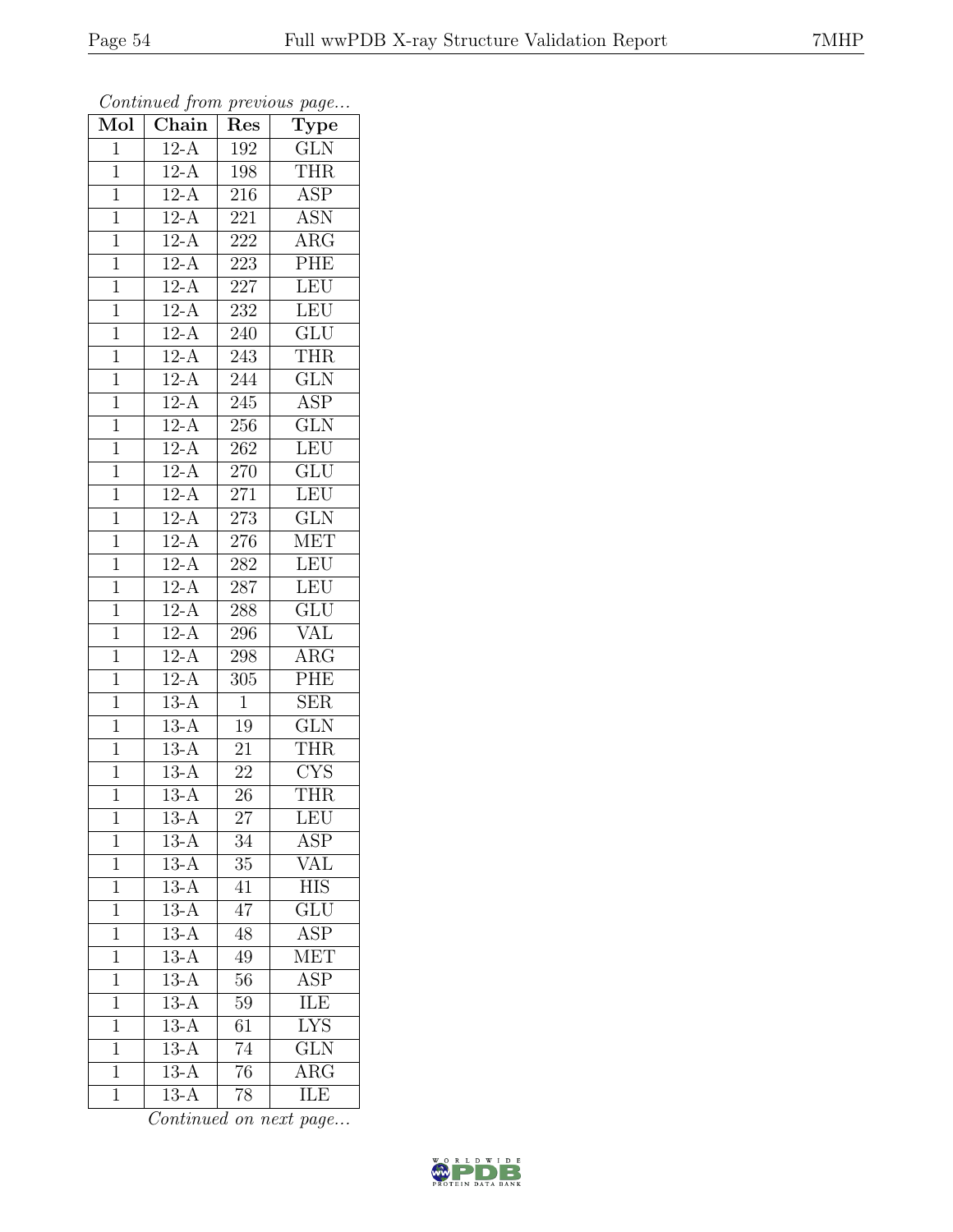| Mol            | $\overline{\text{Chain}}$ | Res              | $\overline{v}$<br>$\overline{\mathrm{T}}$ ype |
|----------------|---------------------------|------------------|-----------------------------------------------|
| $\mathbf{1}$   | $13-A$                    | 93               | <b>THR</b>                                    |
| $\mathbf 1$    | $13-A$                    | 102              | <b>LYS</b>                                    |
| $\mathbf{1}$   | $13-A$                    | 136              | ILE                                           |
| $\mathbf 1$    | $13-A$                    | 141              | $\overline{\text{LEU}}$                       |
| $\overline{1}$ | $13-A$                    | 142              | $\overline{\mathrm{ASN}}$                     |
| $\mathbf{1}$   | $13-A$                    | 154              | <b>TYR</b>                                    |
| $\mathbf{1}$   | $13-A$                    | 167              | <b>LEU</b>                                    |
| $\mathbf{1}$   | $13-A$                    | 171              | <b>VAL</b>                                    |
| $\mathbf{1}$   | $13-A$                    | 188              | $AR\overline{G}$                              |
| $\overline{1}$ | $13-A$                    | 196              | <b>THR</b>                                    |
| $\mathbf{1}$   | $13-A$                    | 197              | <b>ASP</b>                                    |
| $\mathbf{1}$   | $13-A$                    | 216              | <b>ASP</b>                                    |
| $\mathbf{1}$   | $13-A$                    | 217              | ARG                                           |
| $\overline{1}$ | $13-A$                    | 224              | <b>THR</b>                                    |
| $\overline{1}$ | $13-A$                    | 226              | <b>THR</b>                                    |
| $\mathbf{1}$   | $13-A$                    | 229              | <b>ASP</b>                                    |
| $\mathbf{1}$   | $\overline{13-A}$         | $\overline{231}$ | <b>ASN</b>                                    |
| $\mathbf{1}$   | $13-A$                    | 240              | <b>GLU</b>                                    |
| $\mathbf 1$    | $13-A$                    | 249              | ILE                                           |
| $\overline{1}$ | $13-A$                    | 256              | $\overline{\text{GLN}}$                       |
| $\mathbf 1$    | $13-A$                    | 262              | $\overline{\text{LEU}}$                       |
| $\mathbf{1}$   | $13-A$                    | 267              | SER                                           |
| $\mathbf 1$    | $13-A$                    | 269              | <b>LYS</b>                                    |
| $\overline{1}$ | $13-A$                    | $27\overline{1}$ | LEU                                           |
| $\mathbf{1}$   | $13-A$                    | 274              | $\overline{\text{ASN}}$                       |
| $\mathbf{1}$   | $13-A$                    | 276              | <b>MET</b>                                    |
| $\mathbf{1}$   | $13-A$                    | 277              | <b>ASN</b>                                    |
| $\mathbf{1}$   | $13-A$                    | 280              | <b>THR</b>                                    |
| $\overline{1}$ | $\overline{13-A}$         | 286              | LEU                                           |
| 1              | $13-A$                    | 287              | LEU                                           |
| 1              | $13-A$                    | 288              | GLU                                           |
| $\mathbf 1$    | $13-A$                    | 294              | $\overline{\text{PHE}}$                       |
| $\mathbf{1}$   | $13-A$                    | 300              | <b>CYS</b>                                    |
| $\overline{1}$ | $13-A$                    | $\overline{303}$ | <b>VAL</b>                                    |
| $\mathbf{1}$   | $13-A$                    | 305              | $P\overline{\text{HE}}$                       |
| 1              | $14-A$                    | $\overline{6}$   | <b>MET</b>                                    |
| $\mathbf 1$    | $14-A$                    | 19               | <b>GLN</b>                                    |
| 1              | $14-A$                    | 22               | $\overline{\text{CYS}}$                       |
| $\mathbf 1$    | $14-A$                    | 25               | THR                                           |
| 1              | $14-A$                    | 46               | <b>SER</b>                                    |
| $\overline{1}$ | $14-A$                    | 47               | $\overline{\mathrm{GLU}}$                     |
| $\mathbf{1}$   | $14-A$                    | 61               | $\overline{\text{L} \text{YS}}$               |

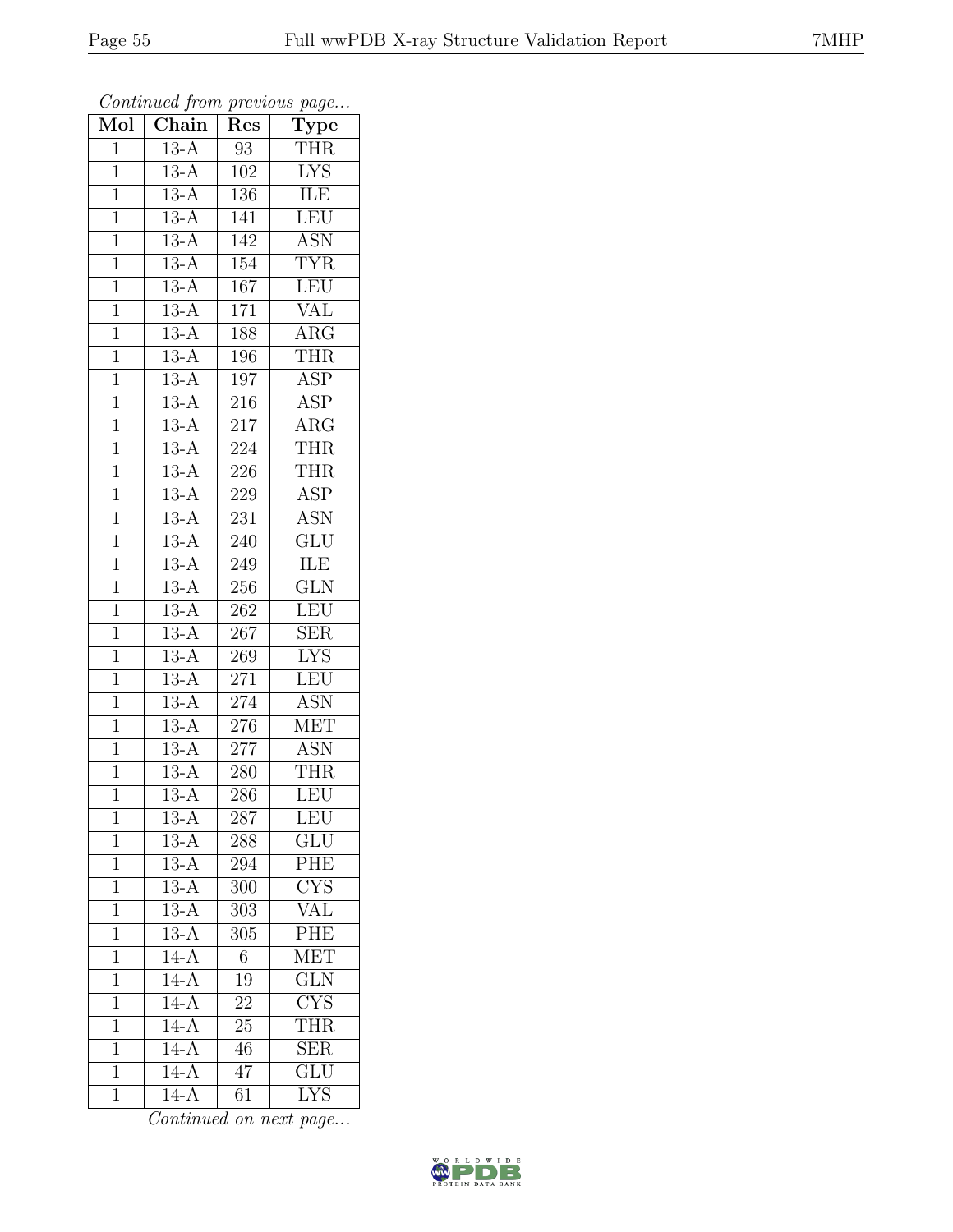| Mol            | $\overline{\text{Chain}}$ | Res              | $\mathrm{\bar{Ty}pe}$   |
|----------------|---------------------------|------------------|-------------------------|
| $\mathbf{1}$   | $14-A$                    | 67               | LEU                     |
| $\overline{1}$ | $14-A$                    | 69               | <b>GLN</b>              |
| $\mathbf{1}$   | $14-A$                    | $\overline{72}$  | $\overline{\text{ASN}}$ |
| $\mathbf 1$    | $14-A$                    | 74               | $\overline{\text{GLN}}$ |
| $\mathbf{1}$   | $14-A$                    | $\overline{75}$  | <b>LEU</b>              |
| $\mathbf{1}$   | $14-A$                    | 76               | $AR\overline{G}$        |
| $\overline{1}$ | $14-A$                    | 81               | SER                     |
| $\mathbf{1}$   | $14-A$                    | 88               | <b>LYS</b>              |
| $\mathbf{1}$   | $14-A$                    | 90               | <b>LYS</b>              |
| $\overline{1}$ | $14-A$                    | 93               | <b>THR</b>              |
| $\mathbf{1}$   | $14-A$                    | 97               | <b>LYS</b>              |
| $\overline{1}$ | $14-A$                    | $10\overline{2}$ | $\overline{\text{LYS}}$ |
| $\mathbf{1}$   | $14-A$                    | 141              | <b>LEU</b>              |
| $\mathbf{1}$   | $14-A$                    | 153              | $\overline{\text{ASP}}$ |
| $\overline{1}$ | $14-A$                    | 155              | $\overline{\text{ASP}}$ |
| $\mathbf 1$    | $14-A$                    | 156              | $\overline{\text{CYS}}$ |
| $\overline{1}$ | $14-A$                    | 165              | <b>MET</b>              |
| $\mathbf{1}$   | $14-A$                    | 167              | <b>LEU</b>              |
| $\overline{1}$ | $14-A$                    | 169              | <b>THR</b>              |
| $\mathbf{1}$   | $14-A$                    | 190              | <b>THR</b>              |
| $\overline{1}$ | $14-A$                    | 192              | <b>GLN</b>              |
| $\overline{1}$ | $14-A$                    | 196              | <b>THR</b>              |
| $\mathbf{1}$   | $14-A$                    | 220              | <b>LEU</b>              |
| $\mathbf{1}$   | $14-A$                    | 222              | $\overline{\rm{ARG}}$   |
| $\mathbf{1}$   | $14-A$                    | 223              | PHE                     |
| $\mathbf{1}$   | $14-A$                    | 224              | <b>THR</b>              |
| $\overline{1}$ | $14-A$                    | 226              | <b>THR</b>              |
| $\overline{1}$ | $14-A$                    | 232              | <b>LEU</b>              |
| $\overline{1}$ | $14-A$                    | $\overline{237}$ | <b>TYR</b>              |
| $\mathbf{1}$   | $14-A$                    | 244              | $\overline{\text{GLN}}$ |
| $\overline{1}$ | $14 - \overline{A}$       | 249              | ILE                     |
| $\mathbf 1$    | $14-A$                    | 271              | <b>LEU</b>              |
| $\mathbf{1}$   | $14-A$                    | 272              | LEU                     |
| $\mathbf 1$    | $14-A$                    | 274              | <b>ASN</b>              |
| $\mathbf{1}$   | $14-A$                    | 276              | MET                     |
| 1              | $14-A$                    | $\overline{2}77$ | <b>ASN</b>              |
| $\mathbf{1}$   | $14-A$                    | 280              | THR                     |
| $\overline{1}$ | $14-A$                    | 282              | LEU                     |
| $\mathbf 1$    | $14-A$                    | 301              | SER                     |
| $\mathbf 1$    | $15-A$                    | 12               | <b>LYS</b>              |
| $\mathbf{1}$   | $15-A$                    | 24               | <b>THR</b>              |
| $\mathbf{1}$   | $15-A$                    | 34               | $\overline{\text{ASP}}$ |

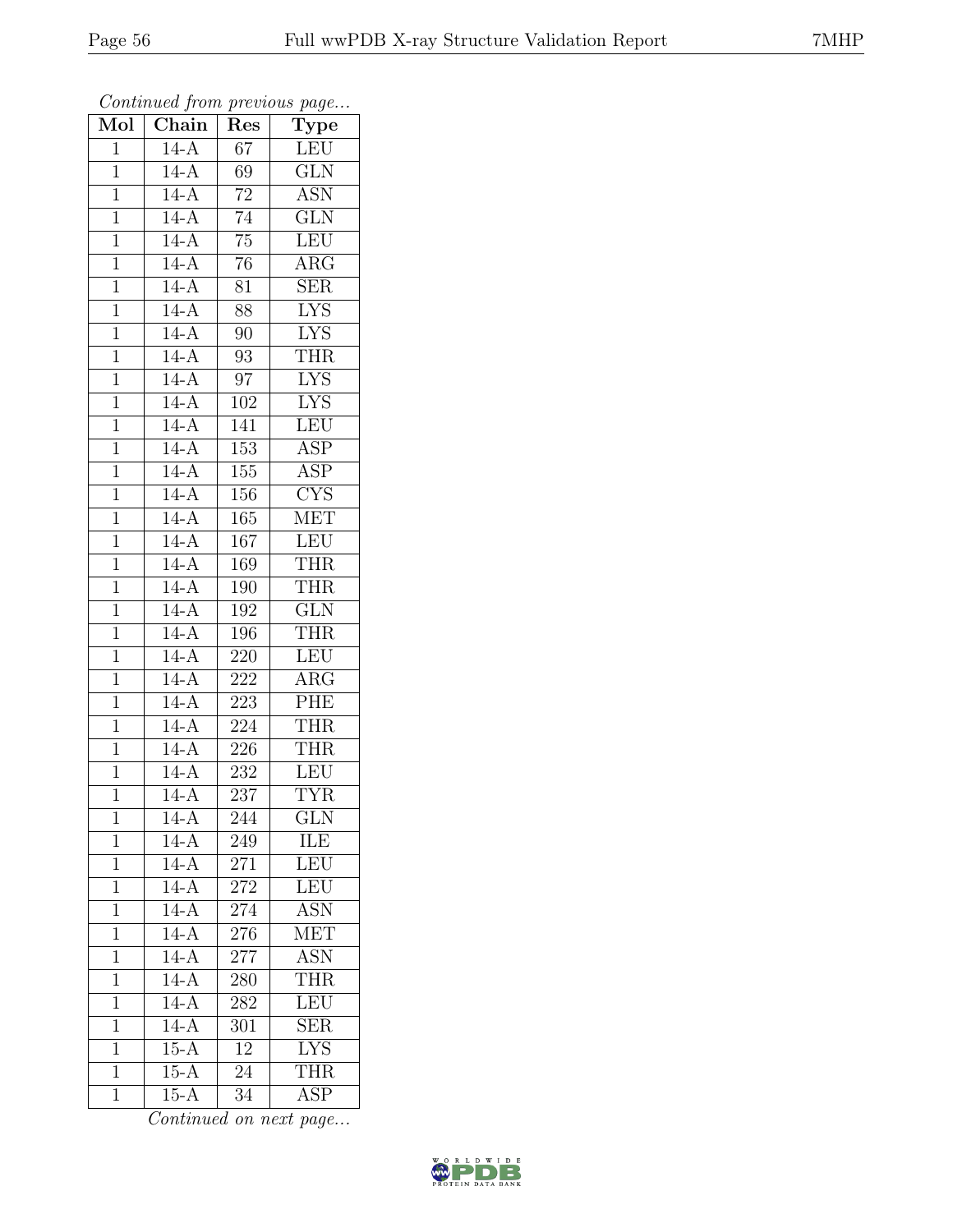| $\overline{\text{Mol}}$ | $\boldsymbol{\mathcal{J}}$<br>$\overline{\text{Chain}}$ | ı<br>Res         | $\overline{ }$<br>$\overline{v}$<br>$\overline{\text{Type}}$ |
|-------------------------|---------------------------------------------------------|------------------|--------------------------------------------------------------|
| $\overline{1}$          | $15-A$                                                  | $\overline{35}$  | <b>VAL</b>                                                   |
| $\overline{1}$          | $15-A$                                                  | 41               | <b>HIS</b>                                                   |
| $\overline{1}$          | $15-A$                                                  | $\overline{42}$  | $\overline{\text{VAL}}$                                      |
| $\mathbf 1$             | $15-A$                                                  | 49               | <b>MET</b>                                                   |
| $\overline{1}$          | $15-A$                                                  | $55\,$           | $\overline{\text{GLU}}$                                      |
| $\overline{1}$          | $15-A$                                                  | 56               | ASP                                                          |
| $\overline{1}$          | $15-A$                                                  | $59\,$           | <b>ILE</b>                                                   |
| $\mathbf{1}$            | $15-A$                                                  | 62               | $\overline{\text{SER}}$                                      |
| $\mathbf{1}$            | $15-A$                                                  | 64               | <b>HIS</b>                                                   |
| $\overline{1}$          | $15-A$                                                  | $\overline{75}$  | LEU                                                          |
| $\mathbf{1}$            | $15-A$                                                  | $78\,$           | ILE                                                          |
| $\overline{1}$          | $15-A$                                                  | 82               | <b>MET</b>                                                   |
| $\overline{1}$          | $15-A$                                                  | 89               | LEU                                                          |
| $\mathbf{1}$            | $15-A$                                                  | 90               | <b>LYS</b>                                                   |
| $\mathbf{1}$            | $15-A$                                                  | $\overline{93}$  | <b>THR</b>                                                   |
| $\overline{1}$          | $15-A$                                                  | 107              | <b>GLN</b>                                                   |
| $\overline{1}$          | $15-A$                                                  | $\overline{123}$ | $\overline{\text{SER}}$                                      |
| $\mathbf{1}$            | $15-A$                                                  | 125              | <b>VAL</b>                                                   |
| $\mathbf{1}$            | $15-A$                                                  | 130              | <b>MET</b>                                                   |
| $\mathbf{1}$            | $15-A$                                                  | 151              | <b>ASN</b>                                                   |
| $\overline{1}$          | $15-A$                                                  | 152              | ILE                                                          |
| $\overline{1}$          | $15-A$                                                  | 155              | $\overline{\text{ASP}}$                                      |
| $\mathbf 1$             | $15-A$                                                  | 167              | LEU                                                          |
| $\overline{1}$          | $15-A$                                                  | 189              | $\overline{\text{GLN}}$                                      |
| $\mathbf{1}$            | $15-A$                                                  | 192              | <b>GLN</b>                                                   |
| $\overline{1}$          | $15-A$                                                  | 196              | <b>THR</b>                                                   |
| $\mathbf{1}$            | $15-A$                                                  | 198              | <b>THR</b>                                                   |
| $\mathbf{1}$            | $15-A$                                                  | 223              | PHE                                                          |
| $\overline{1}$          | $15-A$                                                  | $\overline{22}4$ | <b>THR</b>                                                   |
| $\mathbf 1$             | $15 - A$                                                | 226              | THR                                                          |
| $\mathbf 1$             | $15-A$                                                  | 227              | LEU                                                          |
| $\overline{1}$          | $15-A$                                                  | 244              | $\overline{\text{GLN}}$                                      |
| $\mathbf{1}$            | $15-A$                                                  | 245              | ASP                                                          |
| $\mathbf 1$             | $15-A$                                                  | 256              | $\overline{\text{GLN}}$                                      |
| $\mathbf{1}$            | $15-A$                                                  | 259              | ILE                                                          |
| $\overline{1}$          | $15-A$                                                  | 267              | $\overline{\text{SER}}$                                      |
| $\mathbf 1$             | $15-A$                                                  | 271              | LEU                                                          |
| $\mathbf 1$             | $15-A$                                                  | 273              | <b>GLN</b>                                                   |
| $\mathbf 1$             | $15-A$                                                  | 280              | THR                                                          |
| $\overline{1}$          | $15-A$                                                  | 282              | LEU                                                          |
| $\mathbf{1}$            | $15-A$                                                  | 303              | <b>VAL</b>                                                   |
| $\overline{1}$          | $15-A$                                                  | 304              | <b>THR</b>                                                   |

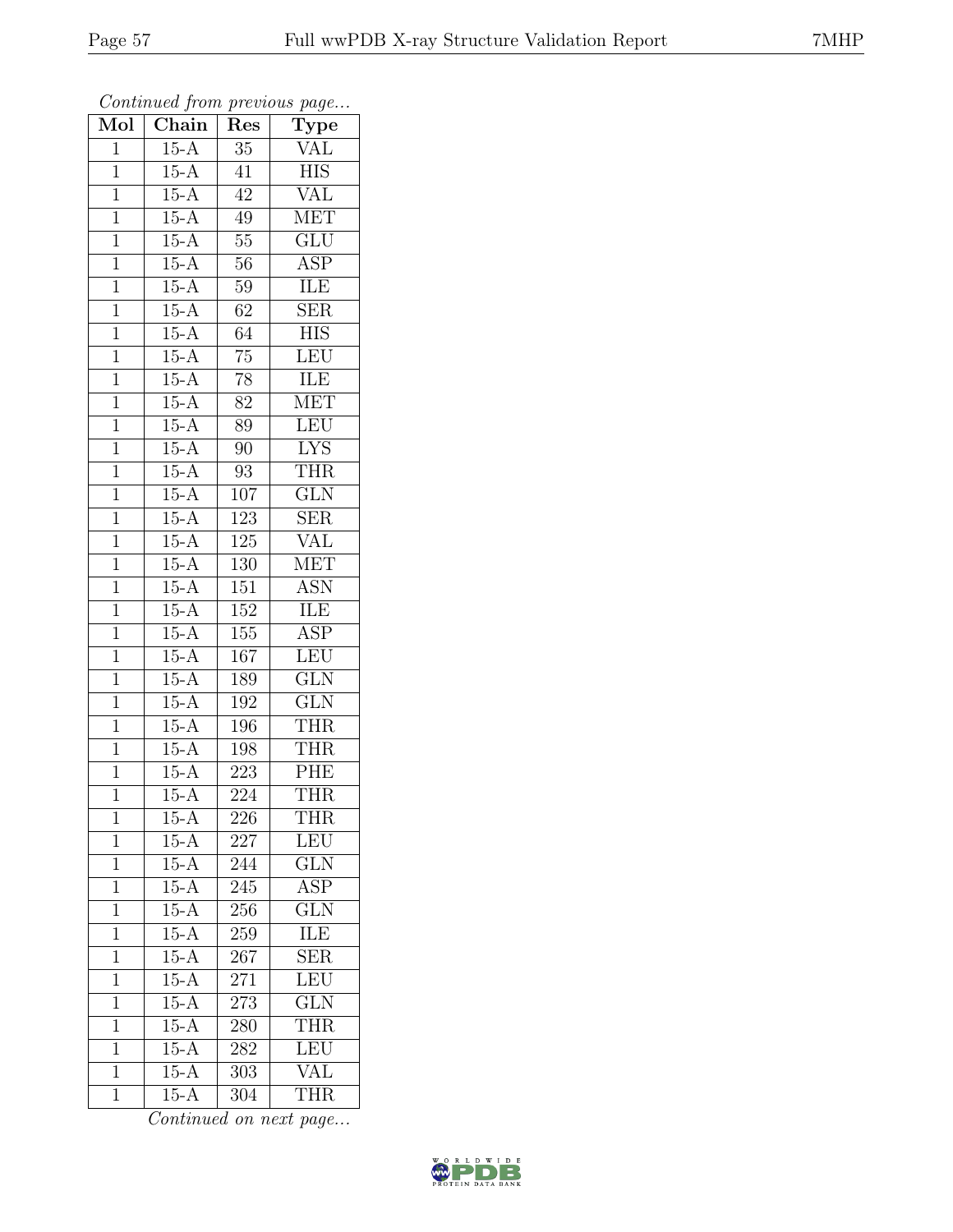| Mol            | $\overline{\text{Chain}}$ | Res              | $\cdot$<br>$\overline{\mathrm{T}}$ ype |
|----------------|---------------------------|------------------|----------------------------------------|
| $\mathbf{1}$   | $15-A$                    | 305              | PHE                                    |
| $\overline{1}$ | $15-A$                    | 306              | $\overline{\text{GLN}}$                |
| $\mathbf{1}$   | $16-A$                    | 12               | $\overline{\text{LYS}}$                |
| $\overline{1}$ | $16-A$                    | $19\,$           | $\overline{\text{GLN}}$                |
| $\overline{1}$ | $16-A$                    | $\overline{25}$  | <b>THR</b>                             |
| $\mathbf{1}$   | $16-A$                    | 35               | <b>VAL</b>                             |
| $\mathbf{1}$   | $16-A$                    | $45\,$           | <b>THR</b>                             |
| $\mathbf{1}$   | $16-A$                    | $\overline{51}$  | <b>ASN</b>                             |
| $\mathbf{1}$   | $16-A$                    | 64               | <b>HIS</b>                             |
| $\overline{1}$ | $16-A$                    | $\overline{67}$  | LEU                                    |
| $\mathbf{1}$   | $16-A$                    | 69               | <b>GLN</b>                             |
| $\mathbf{1}$   | $16-A$                    | $\overline{72}$  | <b>ASN</b>                             |
| $\overline{1}$ | $16-A$                    | 76               | $\overline{\text{ARG}}$                |
| $\overline{1}$ | $16-\overline{A}$         | $\overline{77}$  | <b>VAL</b>                             |
| $\overline{1}$ | $16-A$                    | $\overline{80}$  | <b>HIS</b>                             |
| $\mathbf{1}$   | $16-A$                    | 90               | <b>LYS</b>                             |
| $\overline{1}$ | $16-A$                    | $\overline{102}$ | $\overline{\text{LYS}}$                |
| $\mathbf{1}$   | $16-A$                    | 122              | <b>PRO</b>                             |
| $\overline{1}$ | $16-A$                    | 125              | VAL                                    |
| $\overline{1}$ | $16-A$                    | 141              | <b>LEU</b>                             |
| $\mathbf 1$    | $16-A$                    | 142              | <b>ASN</b>                             |
| $\mathbf{1}$   | $16-A$                    | 152              | ILE                                    |
| $\overline{1}$ | $16-A$                    | 153              | ASP                                    |
| $\overline{1}$ | $16-A$                    | 154              | <b>TYR</b>                             |
| $\mathbf{1}$   | $16-A$                    | 155              | <b>ASP</b>                             |
| $\mathbf{1}$   | $16-A$                    | 169              | <b>THR</b>                             |
| $\overline{1}$ | $16-A$                    | 171              | <b>VAL</b>                             |
| $\overline{1}$ | $16-A$                    | 178              | <b>GLU</b>                             |
| $\overline{1}$ | $16-A$                    | 190              | <b>THR</b>                             |
| 1              | $16 - \overline{A}$       | 192              | <b>GLN</b>                             |
| 1              | $16-A$                    | 196              | THR                                    |
| $\mathbf{1}$   | $16-A$                    | 226              | THR                                    |
| $\mathbf{1}$   | $16-A$                    | 232              | LEU                                    |
| $\overline{1}$ | $16-A$                    | 235              | $\overline{\text{MET}}$                |
| $\mathbf{1}$   | $16-A$                    | 244              | <b>GLN</b>                             |
| $\mathbf{1}$   | $16-A$                    | 249              | ILE                                    |
| $\mathbf 1$    | $16-A$                    | 256              | $\overline{\text{GLN}}$                |
| $\overline{1}$ | $16-A$                    | 262              | LEU                                    |
| $\mathbf 1$    | $16-A$                    | 263              | $\overline{\text{ASP}}$                |
| 1              | $16-A$                    | 279              | $\rm{ARG}$                             |
| $\mathbf{1}$   | $16-A$                    | 280              | <b>THR</b>                             |
| $\overline{1}$ | $16-A$                    | 282              | <b>LEU</b>                             |

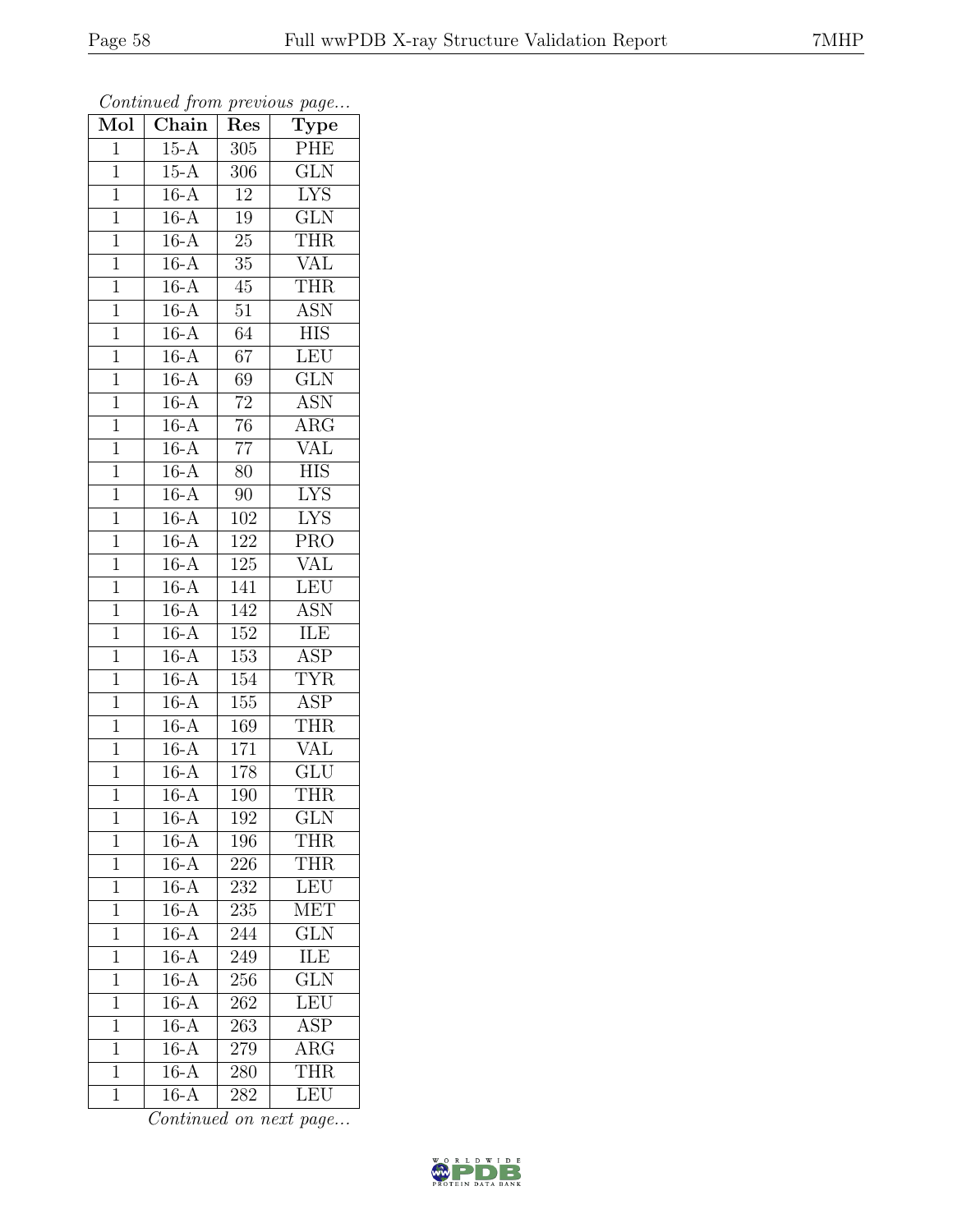| Mol            | $\overline{\text{Chain}}$ | Res              | $\cdot$<br>$\overline{\mathrm{T}}$ ype |
|----------------|---------------------------|------------------|----------------------------------------|
| $\mathbf 1$    | $16-A$                    | 286              | <b>LEU</b>                             |
| $\overline{1}$ | $16-A$                    | 288              | $\overline{\text{GLU}}$                |
| $\mathbf{1}$   | $16-A$                    | 299              | $\overline{\text{GLN}}$                |
| $\overline{1}$ | $16-A$                    | 305              | PHE                                    |
| $\overline{1}$ | $16-A$                    | $\overline{306}$ | $\overline{\text{GLN}}$                |
| $\mathbf{1}$   | $17-A$                    | $\mathbf{1}$     | <b>SER</b>                             |
| $\mathbf{1}$   | $17-A$                    | $\overline{5}$   | <b>LYS</b>                             |
| $\mathbf{1}$   | $17-A$                    | 6                | $\overline{\text{MET}}$                |
| $\mathbf{1}$   | $17-A$                    | 21               | <b>THR</b>                             |
| $\overline{1}$ | $17-A$                    | $\overline{27}$  | LEU                                    |
| $\overline{1}$ | $17-A$                    | 35               | VĀL                                    |
| $\mathbf 1$    | $17-A$                    | 45               | THR                                    |
| $\mathbf{1}$   | $17-A$                    | 47               | $\overline{\mathrm{GLU}}$              |
| $\overline{1}$ | $17-A$                    | 49               | <b>MET</b>                             |
| $\overline{1}$ | $17-A$                    | $\overline{56}$  | $\overline{\text{ASP}}$                |
| $\mathbf{1}$   | $17-A$                    | 58               | LEU                                    |
| $\overline{1}$ | $17-A$                    | 60               | $\overline{\rm{ARG}}$                  |
| $\mathbf{1}$   | $17-A$                    | 64               | <b>HIS</b>                             |
| $\overline{1}$ | $17-A$                    | $\overline{69}$  | $\overline{\text{GLN}}$                |
| $\mathbf{1}$   | $17-A$                    | 72               | <b>ASN</b>                             |
| $\mathbf 1$    | $17-A$                    | $\overline{73}$  | <b>VAL</b>                             |
| $\mathbf{1}$   | $17-A$                    | $\overline{74}$  | $\overline{\text{GLN}}$                |
| $\overline{1}$ | $17-A$                    | 76               | $AR\overline{G}$                       |
| $\overline{1}$ | $17-A$                    | $\overline{78}$  | <b>ILE</b>                             |
| $\mathbf{1}$   | $17-A$                    | 83               | $\overline{\text{GLN}}$                |
| $\mathbf{1}$   | $17-A$                    | 86               | <b>VAL</b>                             |
| $\mathbf{1}$   | $17-A$                    | 93               | <b>THR</b>                             |
| $\mathbf{1}$   | $17-A$                    | 102              | <b>LYS</b>                             |
| $\overline{1}$ | $17-A$                    | $\overline{104}$ | $\overline{\text{VAL}}$                |
| 1              | $17-A$                    | 118              | TYR                                    |
| 1              | $17-A$                    | 119              | <b>ASN</b>                             |
| $\mathbf{1}$   | $17-A$                    | 121              | <b>SER</b>                             |
| $\mathbf 1$    | $17-A$                    | 137              | <b>LYS</b>                             |
| $\overline{1}$ | $17-A$                    | 141              | LEU                                    |
| $\mathbf{1}$   | $17-A$                    | 167              | LEU                                    |
| $\mathbf{1}$   | $17-A$                    | 189              | $\overline{\text{GLN}}$                |
| $\mathbf 1$    | $17-A$                    | 198              | THR                                    |
| $\overline{1}$ | $17-A$                    | 226              | <b>THR</b>                             |
| $\mathbf 1$    | $17-A$                    | 227              | LEU                                    |
| 1              | $17-A$                    | 228              | <b>ASN</b>                             |
| $\mathbf{1}$   | $17-A$                    | 229              | ASP                                    |
| $\overline{1}$ | $17-A$                    | 232              | LEU                                    |

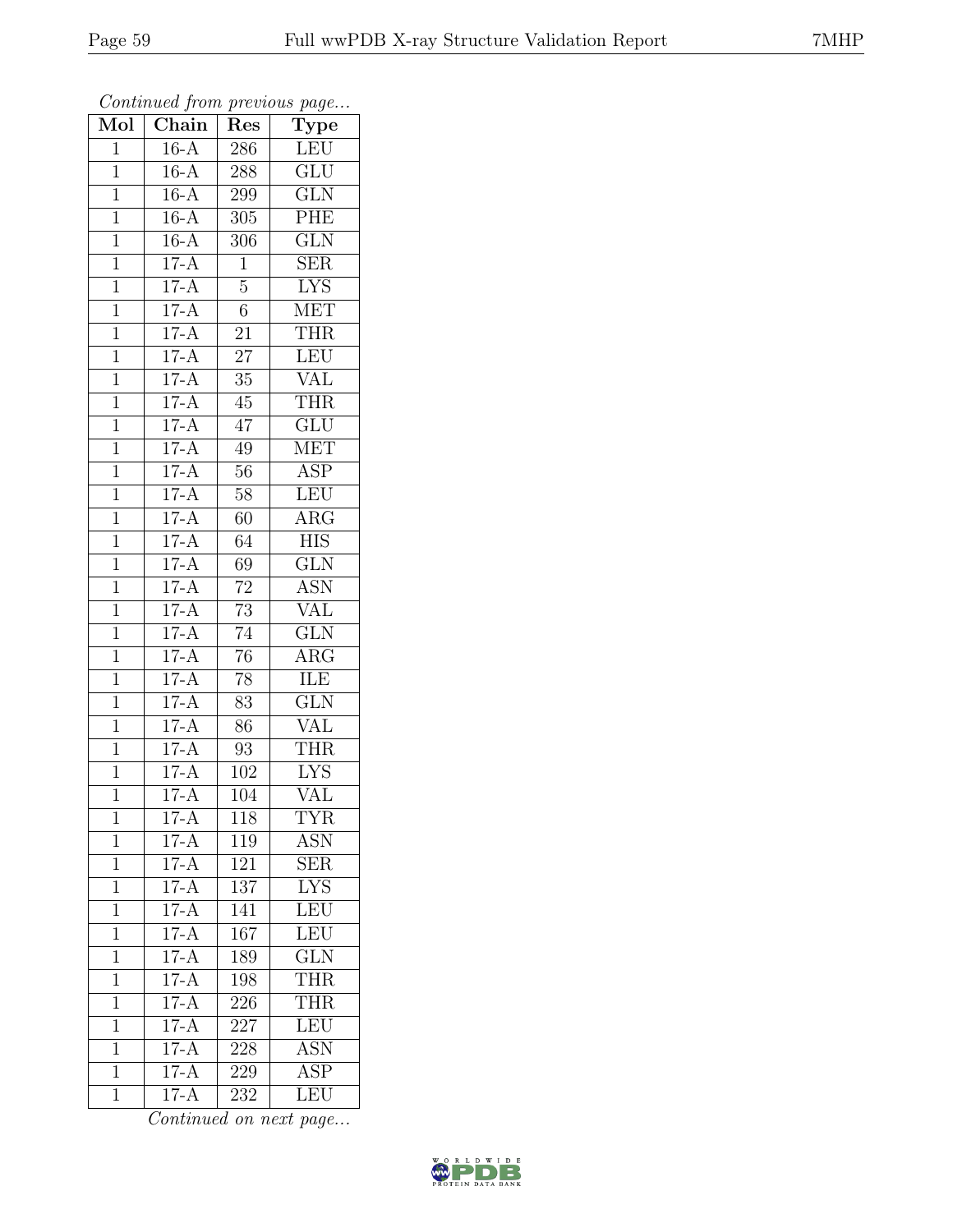| Mol            | $\overline{\text{Chain}}$ | Res              | $\cdot$<br>$\overline{\text{Type}}$ |
|----------------|---------------------------|------------------|-------------------------------------|
| $\mathbf{1}$   | $17-A$                    | 236              | <b>LYS</b>                          |
| $\overline{1}$ | $17-A$                    | 238              | <b>ASN</b>                          |
| $\mathbf{1}$   | $17-A$                    | 240              | $\overline{\text{GLU}}$             |
| $\overline{1}$ | $17-A$                    | 242              | <b>LEU</b>                          |
| $\overline{1}$ | $17-A$                    | 244              | $\overline{\text{GLN}}$             |
| $\mathbf{1}$   | $17-A$                    | 249              | ILE                                 |
| $\mathbf{1}$   | $17-A$                    | 262              | LEU                                 |
| $\mathbf{1}$   | $17-A$                    | 269              | <b>LYS</b>                          |
| $\mathbf{1}$   | $17-A$                    | 271              | <b>LEU</b>                          |
| $\overline{1}$ | $17-A$                    | 272              | LEU                                 |
| $\mathbf{1}$   | $17-A$                    | 274              | $\overline{\text{ASN}}$             |
| $\mathbf{1}$   | $17-A$                    | 276              | <b>MET</b>                          |
| $\mathbf{1}$   | $17-A$                    | 277              | <b>ASN</b>                          |
| $\overline{1}$ | $17-A$                    | 282              | <b>LEU</b>                          |
| $\overline{1}$ | $17-A$                    | 286              | LEU                                 |
| $\mathbf{1}$   | $17-A$                    | 300              | $\overline{\text{C} \text{YS}}$     |
| $\overline{1}$ | $17-A$                    | $\overline{305}$ | PHE                                 |
| $\mathbf{1}$   | $17-A$                    | 306              | <b>GLN</b>                          |
| $\overline{1}$ | $18-A$                    | $\mathbf{1}$     | <b>SER</b>                          |
| $\overline{1}$ | $18-A$                    | 24               | <b>THR</b>                          |
| $\mathbf 1$    | $18-A$                    | $\overline{25}$  | <b>THR</b>                          |
| $\mathbf{1}$   | $18 - \overline{A}$       | $35\,$           | <b>VAL</b>                          |
| $\overline{1}$ | $18-A$                    | 46               | $\overline{\text{SER}}$             |
| $\overline{1}$ | $18-A$                    | $\overline{5}9$  | <b>ILE</b>                          |
| $\mathbf{1}$   | $18-A$                    | 63               | $\overline{\text{ASN}}$             |
| $\mathbf{1}$   | $18-A$                    | 65               | <b>ASN</b>                          |
| $\overline{1}$ | $18-A$                    | $\overline{75}$  | LEU                                 |
| $\overline{1}$ | $18-A$                    | 76               | $\rm{ARG}$                          |
| $\overline{1}$ | $18-A$                    | $\overline{78}$  | ILE                                 |
| 1              | $18-A$                    | 83               | <b>GLN</b>                          |
| $\mathbf{1}$   | $18-A$                    | 88               | $LY\overline{S}$                    |
| $\mathbf{1}$   | $18-A$                    | 89               | LEU                                 |
| $\mathbf{1}$   | $18-A$                    | 90               | <b>LYS</b>                          |
| $\overline{1}$ | $18-A$                    | $\overline{102}$ | $\overline{\text{LYS}}$             |
| $\mathbf{1}$   | $18-A$                    | 119              | ASN                                 |
| $\mathbf{1}$   | $18-A$                    | 130              | MET                                 |
| $\mathbf 1$    | $18-A$                    | 137              | <b>LYS</b>                          |
| $\overline{1}$ | $18-A$                    | 141              | <b>LEU</b>                          |
| $\mathbf 1$    | $18-A$                    | 151              | <b>ASN</b>                          |
| 1              | $18-A$                    | 155              | <b>ASP</b>                          |
| $\mathbf{1}$   | $18-A$                    | 156              | $\overline{\text{CYS}}$             |
| $\mathbf{1}$   | $18-A$                    | 165              | <b>MET</b>                          |

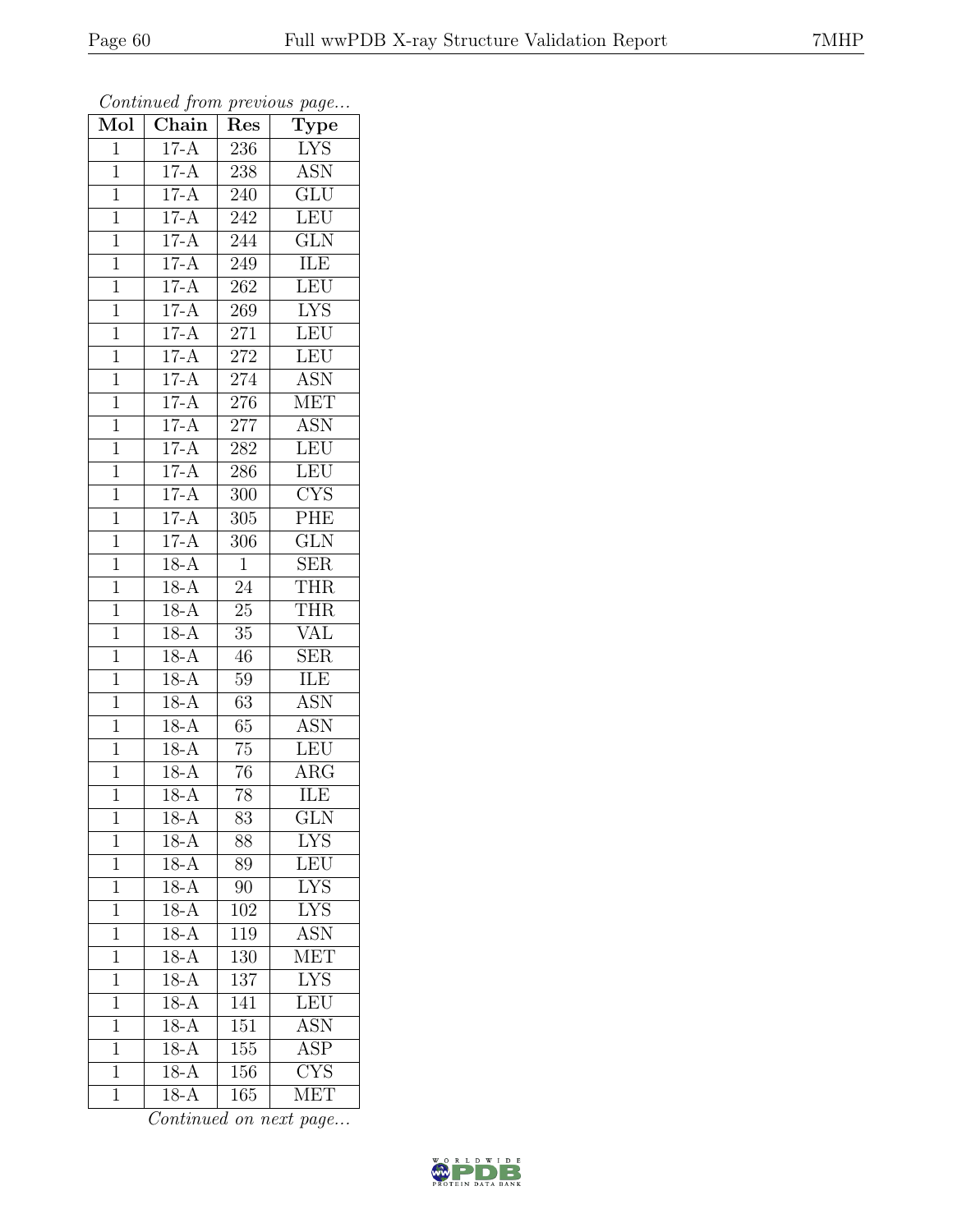| Mol            | $\boldsymbol{\mathcal{J}}$<br>Chain | Res               | ÷.<br>$\overline{v}$<br>$\overline{\mathrm{T}}$ ype |
|----------------|-------------------------------------|-------------------|-----------------------------------------------------|
| $\overline{1}$ | $18-A$                              | 167               | LEU                                                 |
| $\overline{1}$ | $18-A$                              | 178               | <b>GLU</b>                                          |
| $\overline{1}$ | $18-A$                              | 192               | $\overline{\text{GLN}}$                             |
| $\mathbf 1$    | $18-A$                              | 197               | $\overline{\text{ASP}}$                             |
| $\mathbf{1}$   | $18-\overline{A}$                   | $\overline{214}$  | $\overline{\text{ASN}}$                             |
| $\mathbf 1$    | $18-A$                              | 226               | <b>THR</b>                                          |
| $\mathbf{1}$   | $18 - \overline{A}$                 | 229               | $\overline{\text{ASP}}$                             |
| $\mathbf{1}$   | $18-A$                              | 231               | <b>ASN</b>                                          |
| $\mathbf{1}$   | $18-A$                              | 232               | <b>LEU</b>                                          |
| $\mathbf{1}$   | $18-A$                              | 249               | <b>ILE</b>                                          |
| $\mathbf{1}$   | $18-A$                              | 259               | ILE                                                 |
| $\overline{1}$ | $18-A$                              | 262               | <b>LEU</b>                                          |
| $\overline{1}$ | $18-A$                              | 263               | ASP                                                 |
| $\mathbf{1}$   | $18-A$                              | 269               | <b>LYS</b>                                          |
| $\mathbf{1}$   | $18-A$                              | 271               | LEU                                                 |
| $\overline{1}$ | $18-A$                              | $277\,$           | <b>ASN</b>                                          |
| $\overline{1}$ | $18-A$                              | $279\,$           | $\overline{\rm ARG}$                                |
| $\mathbf{1}$   | $18-{\overline{\rm A}}$             | 286               | <b>LEU</b>                                          |
| $\mathbf{1}$   | $18 - \overline{A}$                 | 301               | <b>SER</b>                                          |
| $\mathbf{1}$   | $18-A$                              | 305               | PHE                                                 |
| $\mathbf 1$    | $19-A$                              | 19                | $\overline{\text{GLN}}$                             |
| $\overline{1}$ | $19-A$                              | $20\,$            | $\rm \overline{VAL}$                                |
| $\mathbf 1$    | $19-A$                              | $\overline{21}$   | <b>THR</b>                                          |
| $\mathbf{1}$   | $19-A$                              | 24                | <b>THR</b>                                          |
| $\mathbf{1}$   | $19-A$                              | 27                | <b>LEU</b>                                          |
| $\overline{1}$ | $19-\overline{A}$                   | 33                | $AS\overline{P}$                                    |
| $\mathbf{1}$   | $19-A$                              | $\overline{56}$   | <b>ASP</b>                                          |
| $\mathbf{1}$   | $19-A$                              | $\overline{63}$   | $A\overline{SN}$                                    |
| $\mathbf 1$    | $\overline{19}$ -A                  | 66                | PHE                                                 |
| 1              | $19-A$                              | 72                | ASN                                                 |
| $\mathbf 1$    | $19 - \overline{A}$                 | 78                | ILE                                                 |
| $\mathbf 1$    | $19-A$                              | 81                | <b>SER</b>                                          |
| 1              | $19-A$                              | 88                | <b>LYS</b>                                          |
| $\mathbf 1$    | $19-A$                              | 90                | $\overline{\text{LYS}}$                             |
| $\mathbf 1$    | $19-A$                              | 107               | GLN                                                 |
| $\overline{1}$ | $19-A$                              | 110               | $\overline{\text{GLN}}$                             |
| 1              | $19-A$                              | 137               | <b>LYS</b>                                          |
| $\overline{1}$ | $19-A$                              | 141               | LEU                                                 |
| 1              | $19-A$                              | 155               | $\overline{\text{ASP}}$                             |
| 1              | $19-A$                              | $\overline{1}$ 58 | <b>SER</b>                                          |
| $\mathbf 1$    | $19-A$                              | 165               | <b>MET</b>                                          |
| $\overline{1}$ | $19-A$                              | 167               | LEU                                                 |

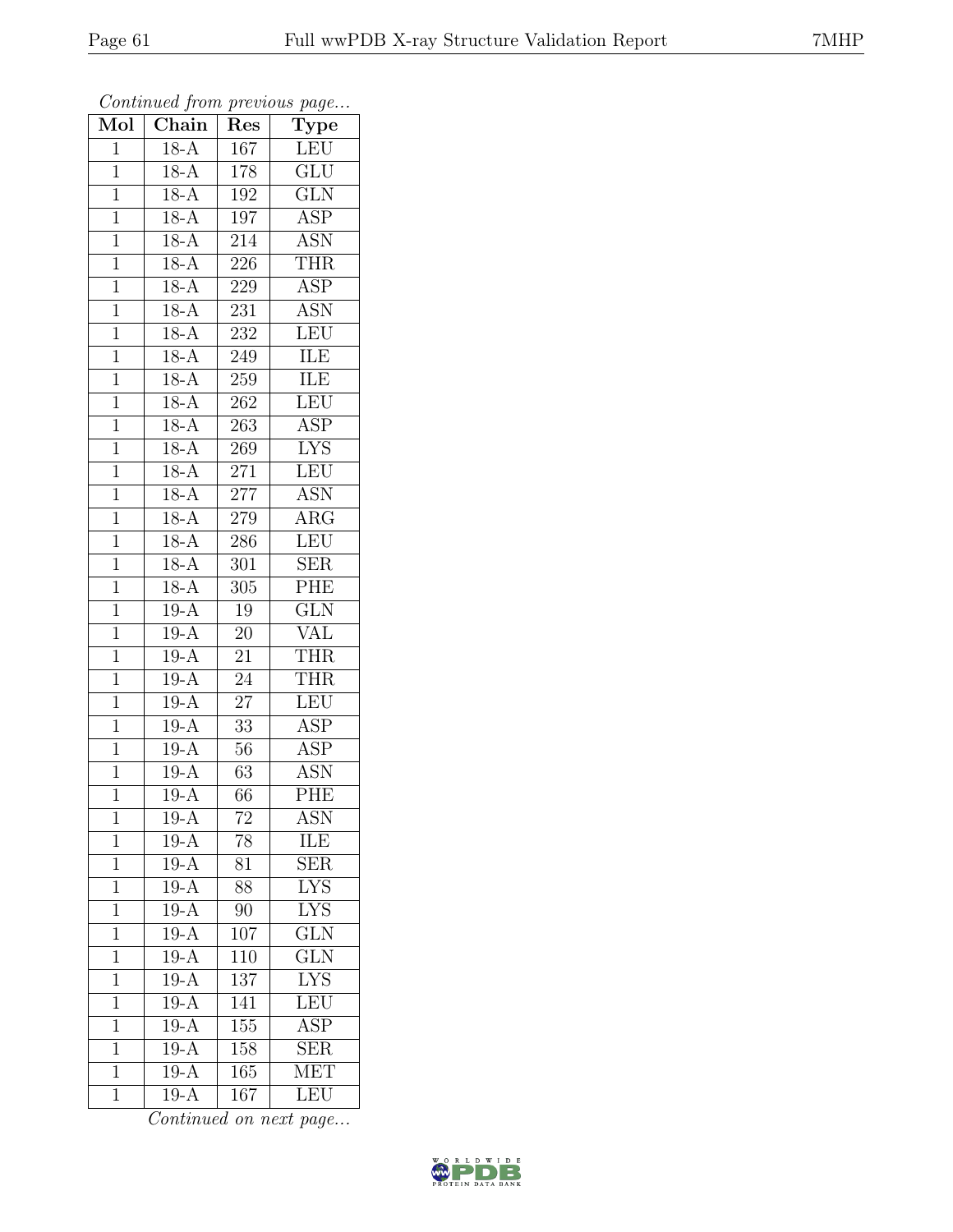| Mol            | Chain                    | Res              | $\cdot$<br>$\mathrm{\bar{Ty}pe}$ |
|----------------|--------------------------|------------------|----------------------------------|
| $\mathbf{1}$   | $19-A$                   | 188              | ARG                              |
| $\mathbf 1$    | $19-A$                   | 189              | <b>GLN</b>                       |
| $\mathbf 1$    | $19-A$                   | 222              | $AR\overline{G}$                 |
| $\mathbf 1$    | $19-A$                   | $22\overline{4}$ | THR                              |
| $\overline{1}$ | $19-A$                   | 225              | <b>THR</b>                       |
| $\mathbf{1}$   | $19-A$                   | 229              | <b>ASP</b>                       |
| $\mathbf{1}$   | $19-A$                   | 231              | $\overline{\text{ASN}}$          |
| $\mathbf{1}$   | $19-A$                   | 232              | <b>LEU</b>                       |
| $\mathbf{1}$   | $19-A$                   | 235              | <b>MET</b>                       |
| $\overline{1}$ | $19-A$                   | 242              | LEU                              |
| $\mathbf 1$    | $19-A$                   | 249              | ILE                              |
| $\mathbf{1}$   | $19-A$                   | 254              | $\overline{\text{SER}}$          |
| $\mathbf{1}$   | $19-A$                   | 259              | ILE                              |
| $\overline{1}$ | $19-A$                   | 271              | <b>LEU</b>                       |
| $\overline{1}$ | $19-A$                   | 274              | <b>ASN</b>                       |
| $\mathbf{1}$   | $19-A$                   | 276              | <b>MET</b>                       |
| $\mathbf{1}$   | $19-A$                   | 286              | <b>LEU</b>                       |
| $\mathbf{1}$   | $19-A$                   | 288              | GLU                              |
| $\mathbf 1$    | $19-A$                   | 301              | $\overline{\text{SER}}$          |
| $\overline{1}$ | $19-A$                   | 303              | VAL                              |
| $\mathbf 1$    | $19-A$                   | 304              | THR                              |
| $\mathbf{1}$   | $19 - \overline{A}$      | $\overline{306}$ | $\overline{\text{GLN}}$          |
| $\mathbf 1$    | $20-A$                   | 17               | <b>MET</b>                       |
| $\overline{1}$ | $20\overline{A}$         | 21               | <b>THR</b>                       |
| $\mathbf{1}$   | $20-A$                   | 22               | $\overline{\text{CYS}}$          |
| $\mathbf{1}$   | $20-A$                   | 25               | <b>THR</b>                       |
| $\mathbf{1}$   | $\overline{20}$ -A       | $35\,$           | $\overline{\text{VAL}}$          |
| $\mathbf{1}$   | $20-A$                   | 43               | ILE                              |
| $\overline{1}$ | $\overline{20-A}$        | 60               | $\overline{\rm{ARG}}$            |
| 1              | $20-A$                   | 63               | ASN                              |
| 1              | $20 - \overline{A}$      | 69               | <b>GLN</b>                       |
| $\mathbf 1$    | $20-A$                   | 72               | ASN                              |
| $\mathbf 1$    | $20-A$                   | 73               | VAL                              |
| $\overline{1}$ | $20-A$                   | $\overline{75}$  | LEU                              |
| 1              | $20-\overline{A}$        | 76               | $\rm{ARG}$                       |
| 1              | $\overline{20-A}$        | $\overline{81}$  | SER                              |
| $\mathbf 1$    | $20-A$                   | 86               | VAL                              |
| $\overline{1}$ | $20-A$                   | 92               | <b>ASP</b>                       |
| $\mathbf 1$    | $20\overline{\text{-A}}$ | 97               | $\overline{\text{LYS}}$          |
| 1              | $20-A$                   | 100              | $\overline{\text{LYS}}$          |
| $\overline{1}$ | $20-A$                   | 104              | $\overline{\text{VAL}}$          |
| $\mathbf{1}$   | $20-A$                   | 105              | $\rm{ARG}$                       |

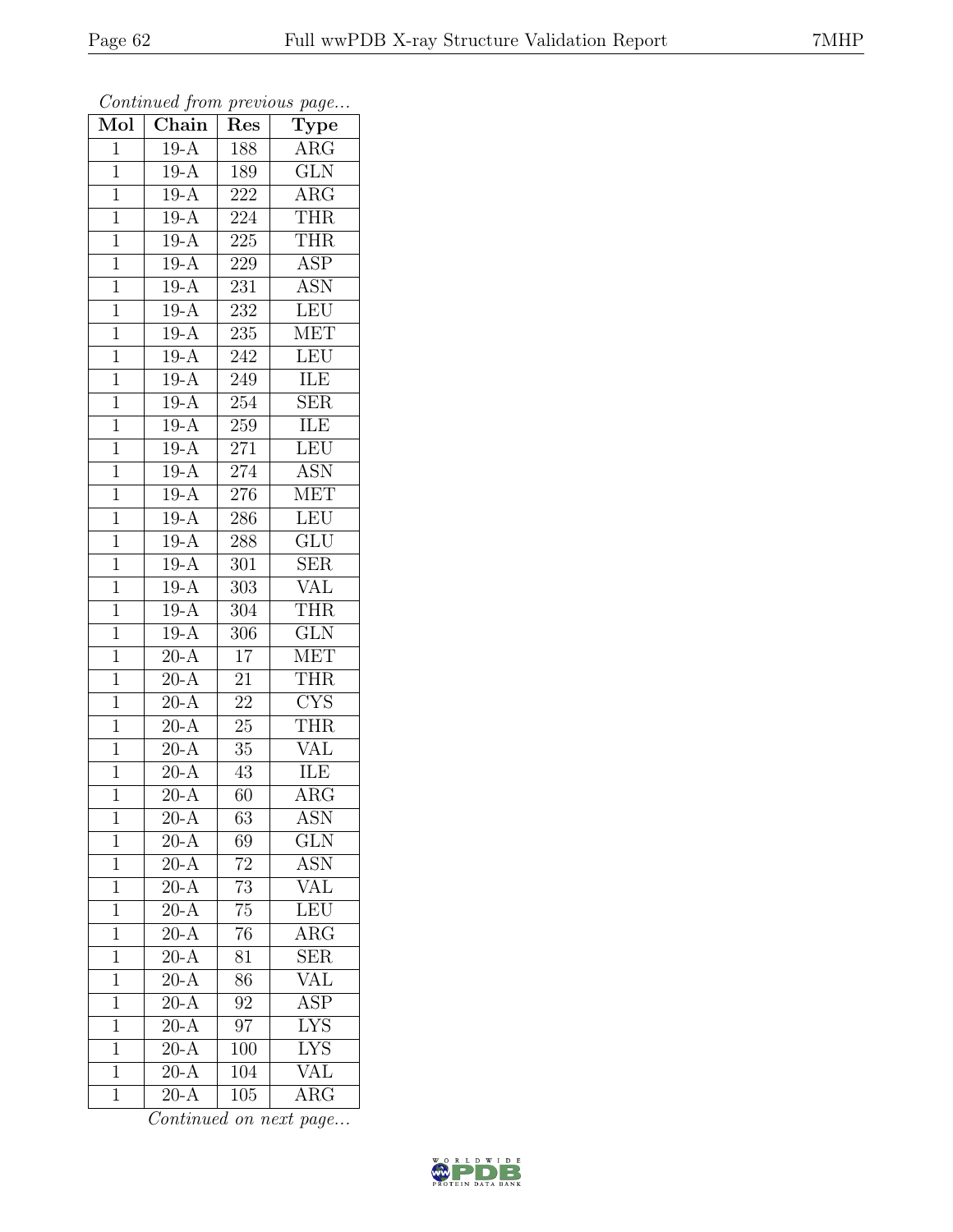| $\overline{\text{Mol}}$ | $\boldsymbol{\mathcal{J}}$<br>$\overline{\text{Chain}}$ | Res              | $\mathbf{r}$<br>$\overline{v}$<br><b>Type</b> |
|-------------------------|---------------------------------------------------------|------------------|-----------------------------------------------|
| $\overline{1}$          | $20-A$                                                  | 107              | <b>GLN</b>                                    |
| $\overline{1}$          | $20-A$                                                  | 121              | $\overline{\text{SER}}$                       |
| $\overline{1}$          | $\overline{20-A}$                                       | 137              | $\overline{\text{LYS}}$                       |
| $\mathbf 1$             | $20-A$                                                  | 142              | $\overline{\text{ASN}}$                       |
| $\mathbf{1}$            | $20 - A$                                                | 153              | $A\overline{SP}$                              |
| $\overline{1}$          | $20 - \overline{A}$                                     | 158              | <b>SER</b>                                    |
| $\overline{1}$          | $20-A$                                                  | 165              | <b>MET</b>                                    |
| $\mathbf{1}$            | $20-A$                                                  | 171              | <b>VAL</b>                                    |
| $\mathbf{1}$            | $20-A$                                                  | 186              | VAL                                           |
| $\overline{1}$          | $\overline{20-A}$                                       | 188              | ARG                                           |
| $\mathbf{1}$            | $20-A$                                                  | 190              | <b>THR</b>                                    |
| $\overline{1}$          | $\overline{20-A}$                                       | 196              | <b>THR</b>                                    |
| $\overline{1}$          | $20 - A$                                                | 216              | <b>ASP</b>                                    |
| $\mathbf{1}$            | $20-A$                                                  | 220              | LEU                                           |
| $\mathbf{1}$            | $20-A$                                                  | 222              | $\overline{\rm{ARG}}$                         |
| $\overline{1}$          | $20-A$                                                  | 229              | <b>ASP</b>                                    |
| $\overline{1}$          | $20-A$                                                  | $\overline{238}$ | $\overline{\mathrm{ASN}}$                     |
| $\mathbf{1}$            | $20-A$                                                  | 242              | LEU                                           |
| $\mathbf{1}$            | $\overline{20-A}$                                       | 256              | $\overline{\text{GLN}}$                       |
| $\mathbf{1}$            | $20-A$                                                  | $271\,$          | <b>LEU</b>                                    |
| $\mathbf 1$             | $20-A$                                                  | 272              | LEU                                           |
| $\overline{1}$          | $\overline{20-A}$                                       | $276\,$          | <b>MET</b>                                    |
| $\mathbf 1$             | $20-A$                                                  | $\overline{2}77$ | <b>ASN</b>                                    |
| $\overline{1}$          | $20 - A$                                                | 280              | <b>THR</b>                                    |
| $\mathbf{1}$            | $20-A$                                                  | 282              | <b>LEU</b>                                    |
| $\overline{1}$          | $20-\overline{A}$                                       | 287              | LEU                                           |
| $\mathbf{1}$            | $20-A$                                                  | 301              | $\overline{\text{SER}}$                       |
| $\mathbf{1}$            | $\overline{20-A}$                                       | 304              | <b>THR</b>                                    |
| $\overline{1}$          | $\overline{21-A}$                                       | 19               | $\overline{\text{GLN}}$                       |
| $\mathbf 1$             | $21-A$                                                  | 25               | THR                                           |
| $\mathbf 1$             | $21 - \overline{A}$                                     | 27               | LEU                                           |
| $\overline{1}$          | $21-A$                                                  | 35               | $\overline{\text{VAL}}$                       |
| $\mathbf{1}$            | $21-\overline{A}$                                       | 40               | $\rm{ARG}$                                    |
| $\mathbf 1$             | $\overline{21-A}$                                       | 41               | <b>HIS</b>                                    |
| $\mathbf{1}$            | $21-\overline{A}$                                       | 56               | <b>ASP</b>                                    |
| $\overline{1}$          | $\overline{21-A}$                                       | $\overline{62}$  | $\overline{\text{SER}}$                       |
| $\mathbf{1}$            | $21-A$                                                  | 69               | GLN                                           |
| $\mathbf 1$             | $21-A$                                                  | 75               | LEU                                           |
| $\mathbf{1}$            | $2\overline{1-A}$                                       | 89               | LEU                                           |
| $\overline{1}$          | $\overline{21-A}$                                       | 100              | <b>LYS</b>                                    |
| $\mathbf{1}$            | $2\overline{1-A}$                                       | 110              | $\overline{\text{GLN}}$                       |
| $\overline{1}$          | $21-A$                                                  | 137              | <b>LYS</b>                                    |

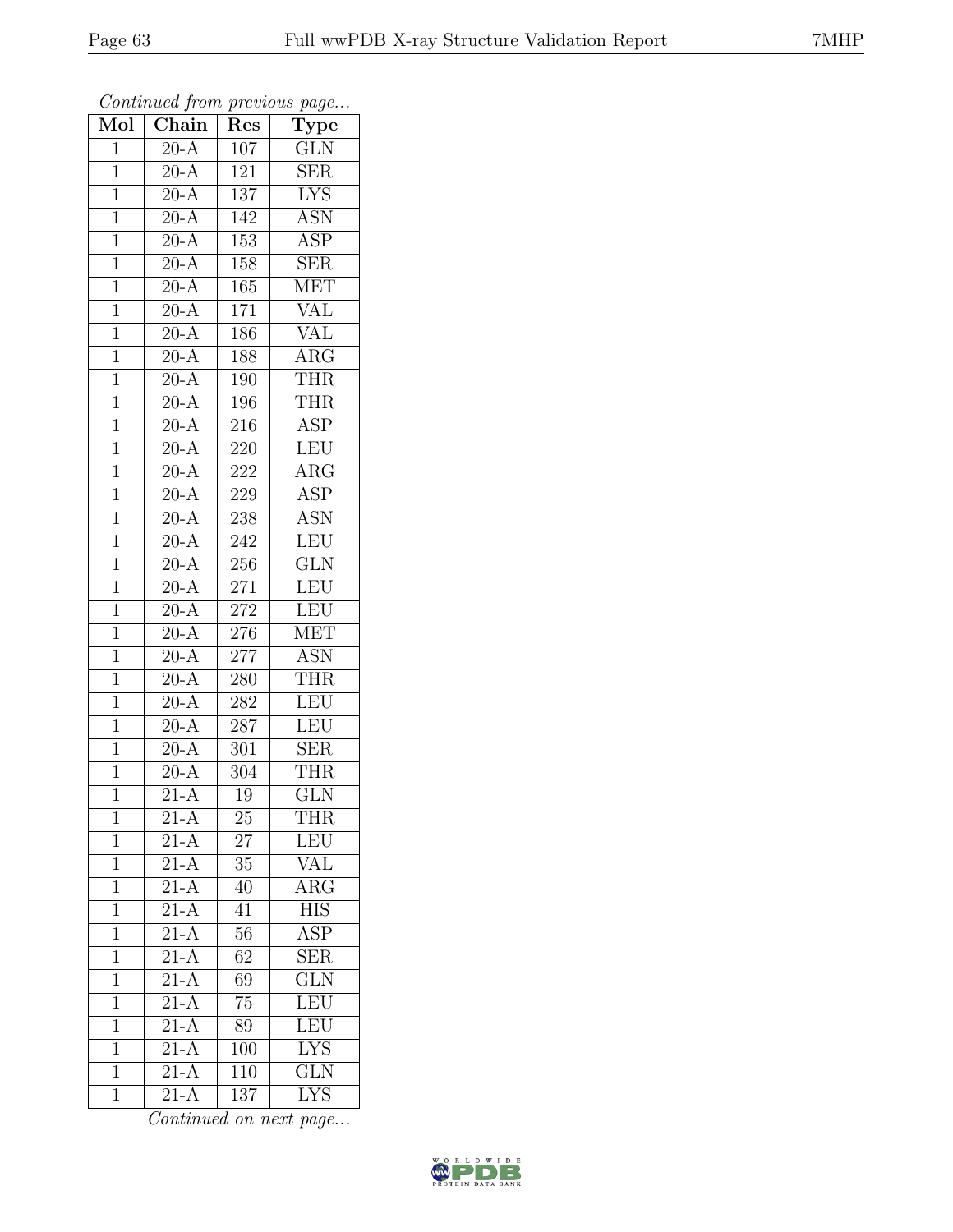| $\overline{\text{Mol}}$ | $\boldsymbol{\mathcal{J}}$<br>Chain | Res              | $\mathbf{r}$<br>$\overline{v}$<br>$\overline{\mathrm{Type}}$ |
|-------------------------|-------------------------------------|------------------|--------------------------------------------------------------|
| $\mathbf{1}$            | $21-A$                              | 152              | ILE                                                          |
| $\overline{1}$          | $21-A$                              | 153              | <b>ASP</b>                                                   |
| $\overline{1}$          | $\overline{21-A}$                   | 156              | $\overline{\text{CYS}}$                                      |
| $\mathbf 1$             | $21-A$                              | $\overline{171}$ | $\overline{\text{VAL}}$                                      |
| $\mathbf{1}$            | $\overline{21-A}$                   | 188              | $\rm{ARG}$                                                   |
| $\mathbf 1$             | $\overline{21-A}$                   | 196              | <b>THR</b>                                                   |
| $\mathbf{1}$            | $21 - \overline{A}$                 | 220              | <b>LEU</b>                                                   |
| $\mathbf{1}$            | $\overline{21-A}$                   | 223              | <b>PHE</b>                                                   |
| $\mathbf{1}$            | $21-A$                              | 226              | <b>THR</b>                                                   |
| $\mathbf{1}$            | $\overline{21-A}$                   | 228              | $\overline{\text{ASN}}$                                      |
| $\mathbf{1}$            | $21-A$                              | 229              | <b>ASP</b>                                                   |
| $\mathbf{1}$            | $21-A$                              | 238              | <b>ASN</b>                                                   |
| $\mathbf{1}$            | $21-A$                              | 242              | <b>LEU</b>                                                   |
| $\mathbf 1$             | $21-A$                              | 254              | <b>SER</b>                                                   |
| $\mathbf{1}$            | $\overline{21-A}$                   | 259              | ILE                                                          |
| $\overline{1}$          | $21-A$                              | 262              | LEU                                                          |
| $\overline{1}$          | $21-A$                              | ${\bf 272}$      | <b>LEU</b>                                                   |
| $\mathbf{1}$            | $21-A$                              | $\overline{274}$ | $\overline{\text{ASN}}$                                      |
| $\mathbf{1}$            | $\overline{21-A}$                   | 282              | LEU                                                          |
| $\mathbf{1}$            | $2\overline{1-A}$                   | 284              | <b>SER</b>                                                   |
| $\mathbf 1$             | $\overline{21-A}$                   | 286              | LEU                                                          |
| $\overline{1}$          | $\overline{21-A}$                   | 299              | $\overline{\text{GLN}}$                                      |
| $\mathbf 1$             | $21-A$                              | 300              | $\overline{\text{CYS}}$                                      |
| $\mathbf{1}$            | $21-A$                              | 304              | <b>THR</b>                                                   |
| $\mathbf{1}$            | $22-A$                              | $\mathbf{1}$     | <b>SER</b>                                                   |
| $\mathbf{1}$            | $22-A$                              | 21               | <b>THR</b>                                                   |
| $\mathbf{1}$            | $22-A$                              | $\overline{2}5$  | <b>THR</b>                                                   |
| $\mathbf{1}$            | $22-A$                              | $35\,$           | <b>VAL</b>                                                   |
| $\mathbf 1$             | $\overline{22-A}$                   | 51               | $\overline{\mathrm{ASN}}$                                    |
| $\mathbf 1$             | 22-A                                | 55               | GLU                                                          |
| $\mathbf{1}$            | $22-\overline{A}$                   | 60               | $\rm{ARG}$                                                   |
| $\overline{1}$          | $22-A$                              | 63               | <b>ASN</b>                                                   |
| $\mathbf 1$             | $22-A$                              | 64               | <b>HIS</b>                                                   |
| $\mathbf 1$             | $22-A$                              | 66               | PHE                                                          |
| $\mathbf{1}$            | $22-\overline{A}$                   | 67               | LEU                                                          |
| $\mathbf 1$             | $22-A$                              | 69               | $\overline{\text{GLN}}$                                      |
| $\mathbf{1}$            | $22-A$                              | 76               | $\overline{\text{ARG}}$                                      |
| $\mathbf 1$             | $22 - A$                            | 77               | VAL                                                          |
| $\mathbf 1$             | $22-A$                              | 80               | $\overline{\text{HIS}}$                                      |
| $\overline{1}$          | $\overline{22-A}$                   | 86               | VAL                                                          |
| $\overline{1}$          | $2\overline{2-A}$                   | 87               | LEU                                                          |
| $\mathbf 1$             | $22-A$                              | 93               | <b>THR</b>                                                   |

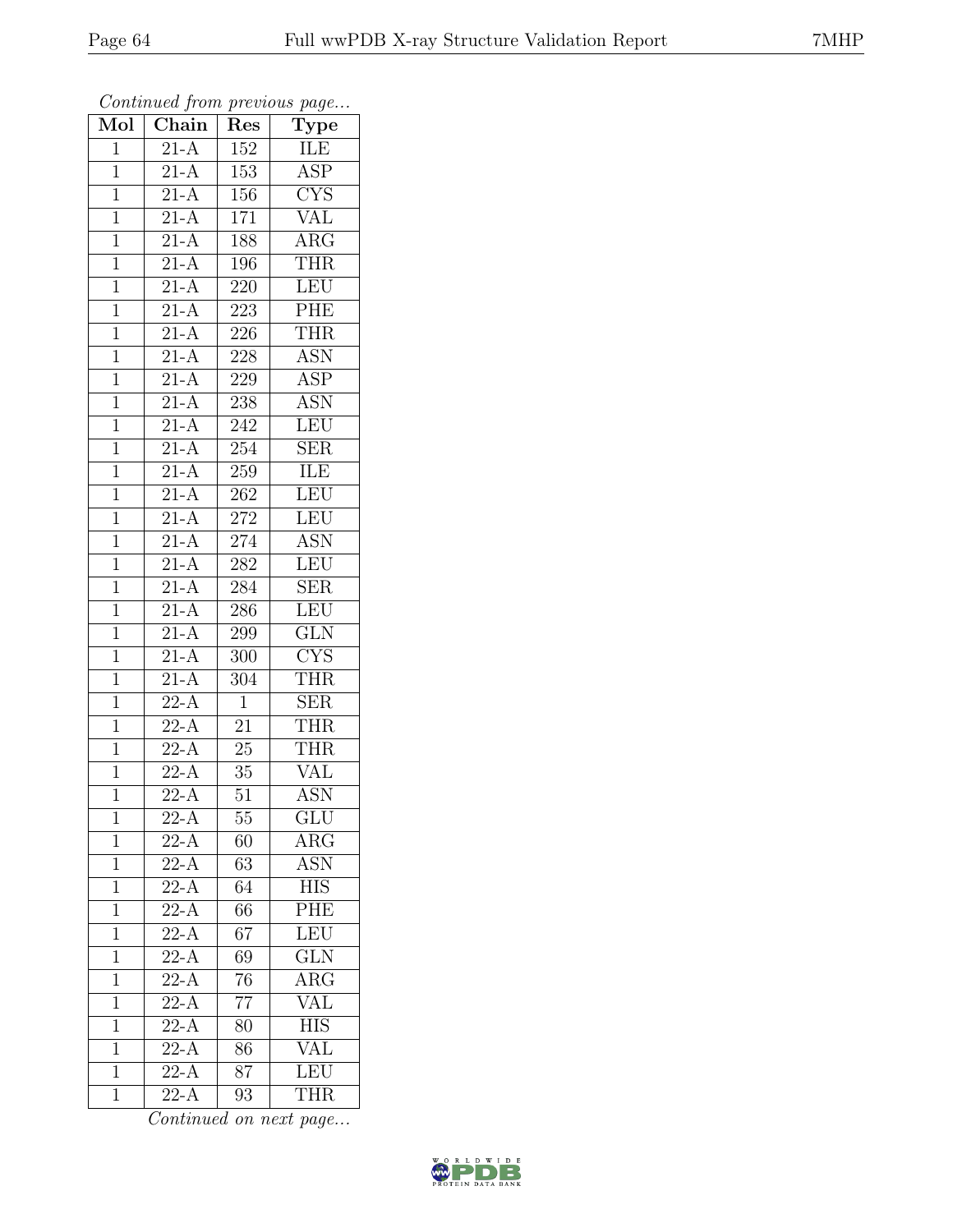| $\overline{\text{Mol}}$ | $\boldsymbol{\theta}$<br>Chain | Res                         | ×.<br>$\overline{v}$<br><b>Type</b> |
|-------------------------|--------------------------------|-----------------------------|-------------------------------------|
| $\mathbf{1}$            | $22-A$                         | 100                         | <b>LYS</b>                          |
| $\overline{1}$          | $\overline{22-A}$              | $\overline{102}$            | <b>LYS</b>                          |
| $\overline{1}$          | $22-A$                         | 110                         | $\overline{\text{GLN}}$             |
| $\mathbf 1$             | $22-A$                         | 125                         | VAL                                 |
| $\mathbf{1}$            | $\overline{22-A}$              | 136                         | <b>ILE</b>                          |
| $\overline{1}$          | $22-A$                         | 141                         | LEU                                 |
| $\overline{1}$          | $2\overline{2-A}$              | 151                         | $A\overline{SN}$                    |
| $\mathbf{1}$            | $22-A$                         | 153                         | $\overline{\text{ASP}}$             |
| $\mathbf 1$             | $22-A$                         | 154                         | <b>TYR</b>                          |
| $\overline{1}$          | $22-A$                         | 156                         | $\overline{\text{CYS}}$             |
| $\mathbf{1}$            | $22 - \overline{A}$            | 165                         | <b>MET</b>                          |
| $\overline{1}$          | $2\overline{2-A}$              | $\overline{178}$            | $\overline{\mathrm{GLU}}$           |
| $\overline{1}$          | $22-A$                         | 216                         | <b>ASP</b>                          |
| $\mathbf{1}$            | $22-\overline{A}$              | 220                         | <b>LEU</b>                          |
| $\overline{1}$          | $\overline{22-A}$              | $2\overline{2}\overline{2}$ | $\overline{\text{ARG}}$             |
| $\overline{1}$          | $22-A$                         | 223                         | PHE                                 |
| $\overline{1}$          | $2\overline{2-A}$              | 224                         | <b>THR</b>                          |
| $\mathbf{1}$            | $22-\overline{A}$              | 226                         | THR                                 |
| $\mathbf{1}$            | $22-A$                         | 229                         | $\overline{\text{ASP}}$             |
| $\mathbf{1}$            | $22-A$                         | 238                         | <b>ASN</b>                          |
| $\mathbf{1}$            | $\overline{22-A}$              | 243                         | <b>THR</b>                          |
| $\overline{1}$          | $2\overline{2-A}$              | 249                         | ILE                                 |
| $\mathbf 1$             | $\overline{22-A}$              | 262                         | LEU                                 |
| $\overline{1}$          | $22-\overline{A}$              | $26\overline{7}$            | $\widetilde{\text{SER}}$            |
| $\mathbf{1}$            | $22-A$                         | 271                         | <b>LEU</b>                          |
| $\overline{1}$          | $22 - A$                       | 274                         | <b>ASN</b>                          |
| $\mathbf{1}$            | $22-A$                         | 277                         | <b>ASN</b>                          |
| $\mathbf{1}$            | $22-A$                         | 279                         | $\rm{ARG}$                          |
| $\overline{1}$          | $\overline{22-A}$              | 282                         | LEU                                 |
| $\mathbf 1$             | 22-A                           | 286                         | LEU                                 |
| $\mathbf{1}$            | $22-\overline{A}$              | 298                         | $\rm{ARG}$                          |
| $\mathbf{1}$            | $22-A$                         | 300                         | $\overline{\text{CYS}}$             |
| $\mathbf 1$             | $22-A$                         | 304                         | <b>THR</b>                          |
| $\mathbf{1}$            | $22-A$                         | 305                         | <b>PHE</b>                          |
| $\mathbf{1}$            | $23-A$                         | 19                          | $\overline{\text{GLN}}$             |
| 1                       | $\overline{23-A}$              | $20\,$                      | $\overline{\text{VAL}}$             |
| $\mathbf 1$             | $23-A$                         | 26                          | <b>THR</b>                          |
| $\mathbf{1}$            | $\overline{23-A}$              | 46                          | <b>SER</b>                          |
| $\mathbf 1$             | $23-A$                         | 49                          | <b>MET</b>                          |
| $\overline{1}$          | $23-A$                         | 55                          | <b>GLU</b>                          |
| $\mathbf{1}$            | $\overline{23-A}$              | 56                          | $\overline{\text{ASP}}$             |
| $\overline{1}$          | $23-A$                         | 58                          | LEU                                 |

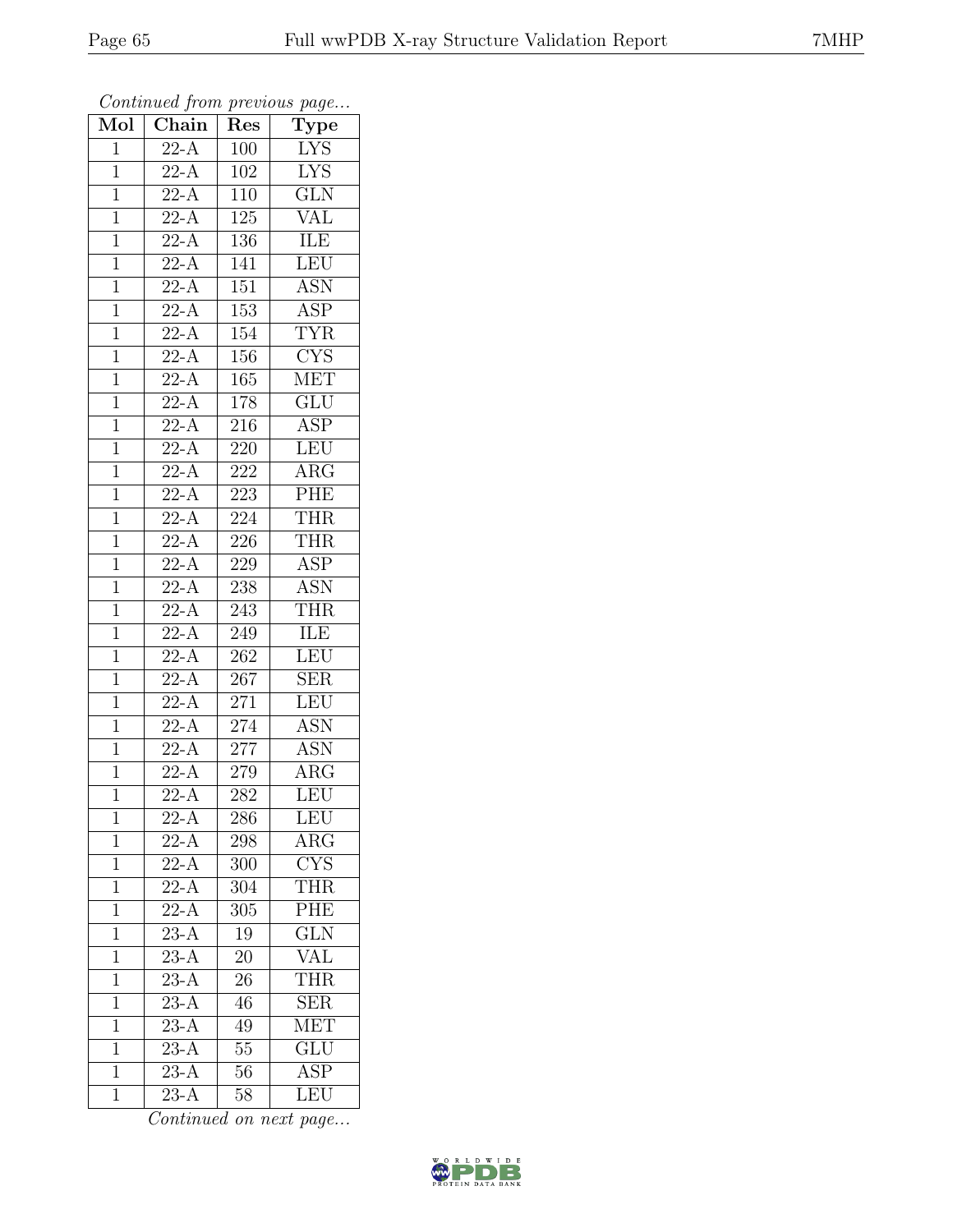| Mol            | Chain             | Res              | $\cdot$<br>Type           |
|----------------|-------------------|------------------|---------------------------|
| $\mathbf 1$    | $23-A$            | 60               | ARG                       |
| $\mathbf 1$    | $23-A$            | 62               | <b>SER</b>                |
| $\mathbf{1}$   | $23-A$            | 63               | <b>ASN</b>                |
| $\overline{1}$ | $23-A$            | 64               | <b>HIS</b>                |
| $\overline{1}$ | $\overline{23-A}$ | $\overline{67}$  | LEU                       |
| $\mathbf{1}$   | $23-A$            | 69               | $\overline{\text{GLN}}$   |
| $\mathbf{1}$   | $23\overline{-A}$ | $72\,$           | <b>ASN</b>                |
| $\mathbf 1$    | $23-A$            | $\overline{75}$  | <b>LEU</b>                |
| $\mathbf{1}$   | $23-\overline{A}$ | 81               | SER                       |
| $\overline{1}$ | $23-A$            | 89               | LEU                       |
| $\mathbf{1}$   | $23-A$            | 93               | THR                       |
| $\mathbf 1$    | $23-A$            | 97               | $\overline{\text{LYS}}$   |
| $\mathbf{1}$   | $23-A$            | 100              | <b>LYS</b>                |
| $\overline{1}$ | $23-\bar{A}$      | 101              | <b>TYR</b>                |
| $\overline{1}$ | $\overline{23-A}$ | 102              | $\overline{\text{LYS}}$   |
| $\mathbf{1}$   | $23-A$            | 107              | $\overline{\text{GLN}}$   |
| $\mathbf{1}$   | $23-A$            | 142              | $\overline{\mathrm{ASN}}$ |
| $\mathbf{1}$   | $23-A$            | 153              | <b>ASP</b>                |
| $\overline{1}$ | $\overline{23-A}$ | 154              | <b>TYR</b>                |
| $\mathbf{1}$   | $23-A$            | 158              | <b>SER</b>                |
| $\mathbf 1$    | $23-A$            | 165              | <b>MET</b>                |
| $\mathbf{1}$   | $\overline{23-A}$ | 166              | $\overline{\text{GLU}}$   |
| $\overline{1}$ | $23-A$            | 178              | <b>GLU</b>                |
| $\overline{1}$ | $\overline{23-A}$ | 188              | $\rm{ARG}$                |
| $\mathbf{1}$   | $23-A$            | 189              | $\overline{\text{GLN}}$   |
| $\mathbf{1}$   | $23-A$            | 190              | <b>THR</b>                |
| $\mathbf{1}$   | $23-A$            | $\overline{1}96$ | <b>THR</b>                |
| $\mathbf{1}$   | $23-A$            | 197              | <b>ASP</b>                |
| $\overline{1}$ | $\overline{23-A}$ | $\overline{216}$ | $\overline{\text{ASP}}$   |
| $\mathbf{1}$   | $23-A$            | 220              | LEU                       |
| $\mathbf{1}$   | $23-A$            | 222              | $\rm{ARG}$                |
| $\mathbf{1}$   | $23-A$            | 225              | THR                       |
| $\mathbf 1$    | $23-A$            | 228              | <b>ASN</b>                |
| $\overline{1}$ | $23-A$            | 229              | <b>ASP</b>                |
| $\mathbf{1}$   | $23-A$            | 236              | <b>LYS</b>                |
| $\mathbf{1}$   | $23-A$            | 242              | <b>LEU</b>                |
| $\mathbf{1}$   | $23-A$            | 243              | <b>THR</b>                |
| $\overline{1}$ | $\overline{23-A}$ | 257              | <b>THR</b>                |
| $\mathbf 1$    | $\overline{23-A}$ | 269              | <b>LYS</b>                |
| $\mathbf{1}$   | $23-A$            | 270              | $\overline{\text{GLU}}$   |
| $\mathbf{1}$   | $23\overline{-A}$ | 271              | LEU                       |
| $\mathbf{1}$   | $23-A$            | 273              | $\overline{\text{GLN}}$   |

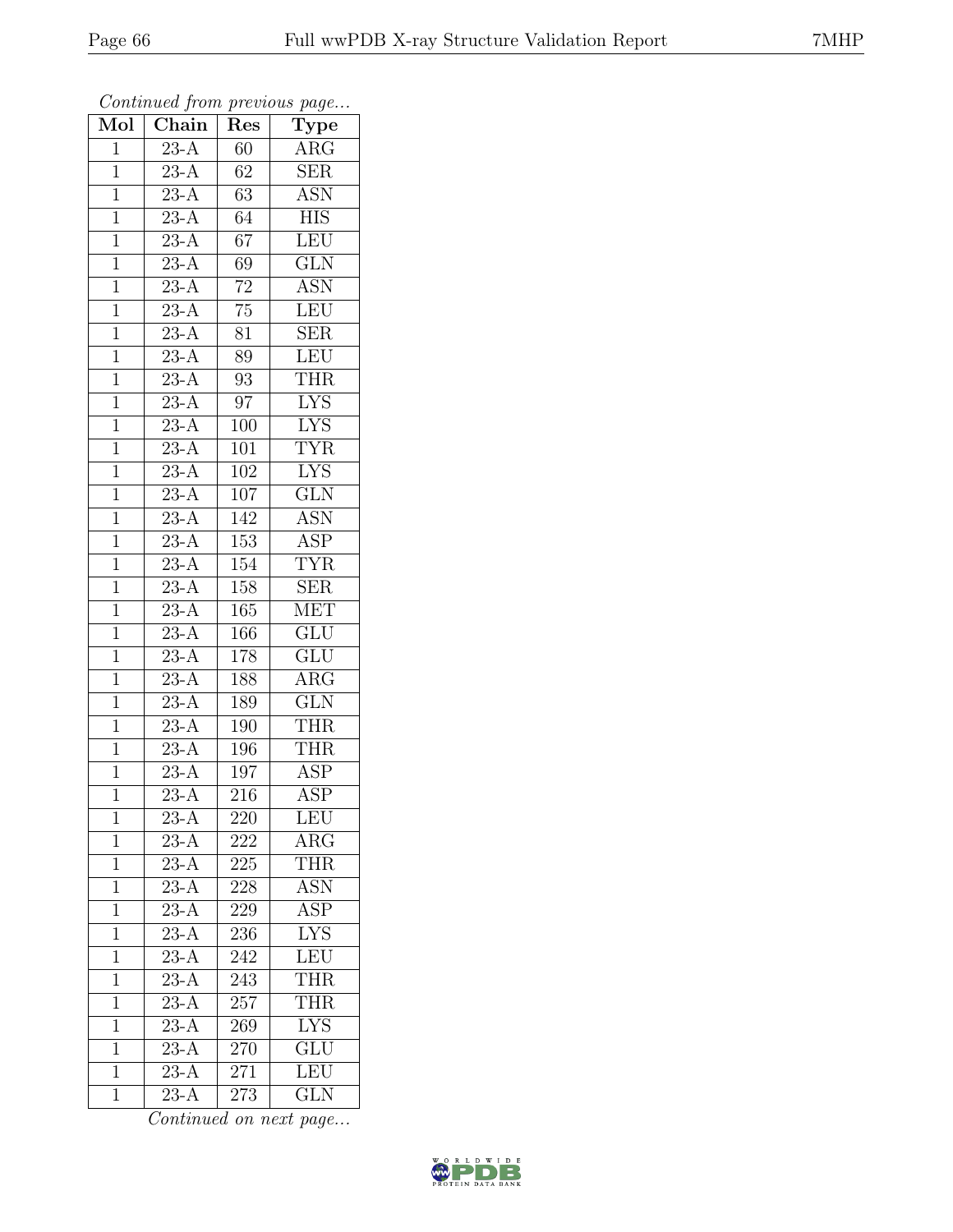| $\overline{\text{Mol}}$ | $\boldsymbol{\mathcal{J}}$<br>Chain | Res              | x.<br>$\overline{v}$<br>$\overline{\mathrm{T}}$ ype |
|-------------------------|-------------------------------------|------------------|-----------------------------------------------------|
| $\overline{1}$          | $2\overline{3-A}$                   | 274              | <b>ASN</b>                                          |
| $\overline{1}$          | $\overline{23-A}$                   | 276              | <b>MET</b>                                          |
| $\overline{1}$          | $\overline{23-A}$                   | 277              | $\overline{\text{ASN}}$                             |
| $\mathbf{1}$            | $23-A$                              | 279              | $\rm{ARG}$                                          |
| $\mathbf{1}$            | $23-A$                              | 282              | <b>LEU</b>                                          |
| $\mathbf 1$             | $23-A$                              | 284              | <b>SER</b>                                          |
| $\mathbf{1}$            | $23-A$                              | $286\,$          | LEU                                                 |
| $\mathbf{1}$            | $23-A$                              | 294              | <b>PHE</b>                                          |
| $\mathbf{1}$            | $23-A$                              | 303              | <b>VAL</b>                                          |
| $\mathbf{1}$            | $\overline{24-A}$                   | $\overline{1}9$  | $\overline{\text{GLN}}$                             |
| $\mathbf{1}$            | $24-A$                              | 24               | <b>THR</b>                                          |
| $\mathbf{1}$            | $24-A$                              | $\overline{25}$  | <b>THR</b>                                          |
| $\mathbf{1}$            | $24-A$                              | $27\,$           | <b>LEU</b>                                          |
| $\mathbf 1$             | $24-A$                              | 35               | <b>VAL</b>                                          |
| $\mathbf{1}$            | $24-A$                              | 46               | $\overline{\text{SER}}$                             |
| $\overline{1}$          | $24-A$                              | 49               | $\overline{\text{MET}}$                             |
| $\overline{1}$          | $\overline{24-A}$                   | $\overline{50}$  | <b>LEU</b>                                          |
| $\mathbf{1}$            | $24-A$                              | $\overline{55}$  | $\overline{{\rm GLU}}$                              |
| $\mathbf{1}$            | $2\overline{4-A}$                   | $\overline{69}$  | $\overline{\text{GLN}}$                             |
| $\mathbf{1}$            | $24-A$                              | 74               | GLN                                                 |
| $\mathbf{1}$            | $\overline{24-A}$                   | 80               | <b>HIS</b>                                          |
| $\overline{1}$          | $\overline{24-A}$                   | 90               | <b>LYS</b>                                          |
| $\mathbf 1$             | $24-A$                              | 100              | <b>LYS</b>                                          |
| $\mathbf{1}$            | $24-A$                              | 102              | $\overline{\text{LYS}}$                             |
| $\mathbf{1}$            | $24-A$                              | 136              | ILE                                                 |
| $\mathbf{1}$            | $24 - \overline{A}$                 | 137              | $\overline{\text{LYS}}$                             |
| $\mathbf{1}$            | $24-A$                              | 142              | $\overline{\text{ASN}}$                             |
| $\mathbf{1}$            | $24-A$                              | 152              | ILE                                                 |
| 1                       | $\overline{24-A}$                   | 153              | $\overline{\text{ASP}}$                             |
| $\mathbf{1}$            | $24-A$                              | 154              | TYR                                                 |
| $\mathbf 1$             | $24 - \overline{A}$                 | 156              | <b>CYS</b>                                          |
| $\overline{1}$          | $\overline{24-A}$                   | $\overline{1}71$ | $\overline{\text{VAL}}$                             |
| 1                       | $24-A$                              | 189              | <b>GLN</b>                                          |
| $\mathbf 1$             | $\overline{24-A}$                   | 190              | <b>THR</b>                                          |
| $\mathbf 1$             | $24 - \overline{A}$                 | 192              | <b>GLN</b>                                          |
| $\mathbf 1$             | $\overline{24-A}$                   | 196              | <b>THR</b>                                          |
| $\mathbf 1$             | $24-A$                              | $\overline{197}$ | <b>ASP</b>                                          |
| $\mathbf 1$             | $\overline{24-A}$                   | 216              | <b>ASP</b>                                          |
| $\mathbf 1$             | $24-A$                              | 217              | $\rm{ARG}$                                          |
| 1                       | $24-A$                              | 221              | <b>ASN</b>                                          |
| $\mathbf{1}$            | $24 - \overline{A}$                 | 222              | $\overline{\rm{ARG}}$                               |
| $\mathbf 1$             | $24-A$                              | 224              | <b>THR</b>                                          |

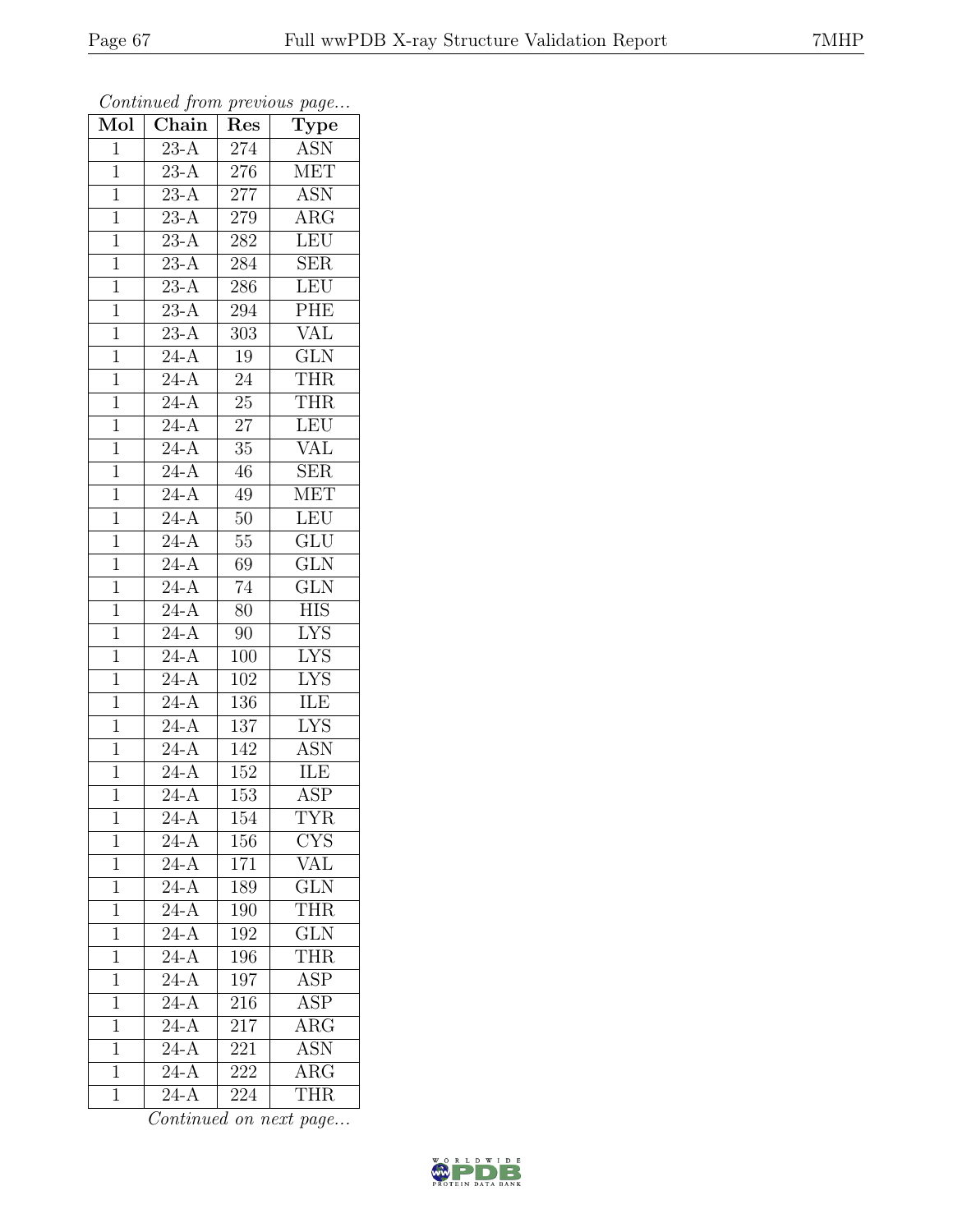| Mol            | $\boldsymbol{\theta}$<br>Chain | Res              | x.<br>$\overline{v}$<br>$\overline{\text{Type}}$ |
|----------------|--------------------------------|------------------|--------------------------------------------------|
| $\overline{1}$ | $24-A$                         | 226              | <b>THR</b>                                       |
| $\overline{1}$ | $\overline{24-A}$              | 229              | $\overline{\text{ASP}}$                          |
| $\overline{1}$ | $\overline{24-A}$              | 232              | <b>LEU</b>                                       |
| $\mathbf 1$    | $24-A$                         | 233              | VAL                                              |
| $\mathbf{1}$   | $\overline{24-A}$              | 236              | <b>LYS</b>                                       |
| $\overline{1}$ | $24-A$                         | 240              | $\overline{\text{GLU}}$                          |
| $\overline{1}$ | $24 - \overline{A}$            | 243              | <b>THR</b>                                       |
| $\mathbf{1}$   | $24-A$                         | 244              | $\overline{\text{GLN}}$                          |
| $\mathbf{1}$   | $24-A$                         | 249              | ILE                                              |
| $\overline{1}$ | $\overline{24-A}$              | 262              | LEU                                              |
| $\mathbf{1}$   | $24 - \overline{A}$            | 267              | <b>SER</b>                                       |
| $\overline{1}$ | $24-A$                         | 269              | $\overline{\text{LYS}}$                          |
| $\overline{1}$ | $24-A$                         | 273              | $\overline{\text{GLN}}$                          |
| $\mathbf{1}$   | $24-A$                         | 276              | <b>MET</b>                                       |
| $\overline{1}$ | $\overline{24-A}$              | $2\overline{79}$ | $\overline{\rm{ARG}}$                            |
| $\mathbf{1}$   | $24-A$                         | 282              | <b>LEU</b>                                       |
| $\overline{1}$ | $\overline{24-A}$              | 284              | SER                                              |
| $\mathbf{1}$   | $24-A$                         | 286              | LEU                                              |
| $\mathbf{1}$   | $\overline{24-A}$              | 305              | PHE                                              |
| $\mathbf{1}$   | $25-A$                         | $20\,$           | <b>VAL</b>                                       |
| $\mathbf{1}$   | $25-A$                         | $\overline{22}$  | $\overline{\text{CYS}}$                          |
| $\overline{1}$ | $25-A$                         | $\overline{26}$  | $\overline{\text{THR}}$                          |
| $\mathbf 1$    | $25-A$                         | 33               | <b>ASP</b>                                       |
| $\overline{1}$ | $25-A$                         | 50               | LEU                                              |
| $\mathbf{1}$   | $25-A$                         | 63               | <b>ASN</b>                                       |
| $\overline{1}$ | $25-A$                         | 66               | PHE                                              |
| $\mathbf{1}$   | $25-A$                         | $\overline{6}9$  | $\overline{\text{GLN}}$                          |
| $\mathbf{1}$   | $25-A$                         | 75               | <b>LEU</b>                                       |
| $\overline{1}$ | $25-A$                         | $\overline{7}6$  | $\rm{ARG}$                                       |
| $\mathbf 1$    | $25-A$                         | 93               | THR                                              |
| $\mathbf{1}$   | $25-\overline{A}$              | 100              | <b>LYS</b>                                       |
| $\mathbf{1}$   | $\overline{25}$ -A             | 104              | $\overline{\text{VAL}}$                          |
| $\mathbf 1$    | $25-A$                         | 119              | <b>ASN</b>                                       |
| $\mathbf 1$    | $25-A$                         | 121              | $\overline{\text{SER}}$                          |
| $\mathbf{1}$   | $25-\overline{A}$              | 123              | <b>SER</b>                                       |
| 1              | $\overline{25-A}$              | $\overline{130}$ | <b>MET</b>                                       |
| $\mathbf 1$    | $25-A$                         | 137              | <b>LYS</b>                                       |
| $\mathbf{1}$   | $25-A$                         | 145              | $\overline{\text{CYS}}$                          |
| $\mathbf 1$    | $25-A$                         | 154              | <b>TYR</b>                                       |
| $\overline{1}$ | $25-A$                         | 165              | MET                                              |
| $\mathbf{1}$   | $25-A$                         | 166              | $\overline{\text{GLU}}$                          |
| $\overline{1}$ | $25-A$                         | 192              | $\overline{\text{GLN}}$                          |

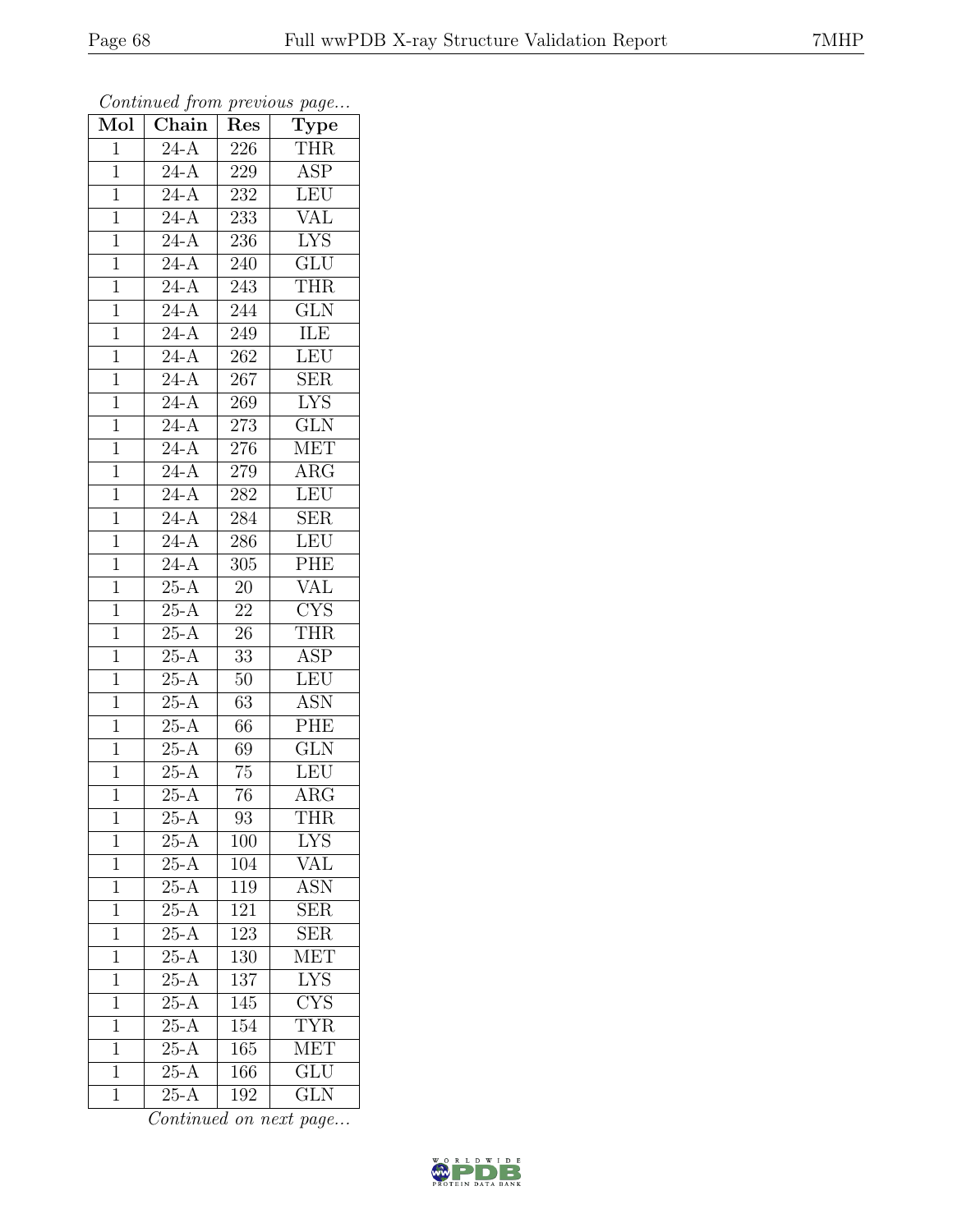| $\overline{\text{Mol}}$ | $\boldsymbol{\theta}$<br>$\overline{\text{Chain}}$ | Res             | x.<br>$\cdot$<br>$\overline{\text{Type}}$ |
|-------------------------|----------------------------------------------------|-----------------|-------------------------------------------|
| $\mathbf{1}$            | $25-A$                                             | 198             | <b>THR</b>                                |
| $\overline{1}$          | $\overline{25-A}$                                  | 217             | $\rm{ARG}$                                |
| $\mathbf{1}$            | $25-A$                                             | 222             | $\overline{\text{ARG}}$                   |
| $\mathbf{1}$            | $25-A$                                             | 224             | <b>THR</b>                                |
| $\mathbf{1}$            | $25-A$                                             | 226             | <b>THR</b>                                |
| $\mathbf 1$             | $25-A$                                             | 227             | $\overline{\text{LEU}}$                   |
| $\mathbf{1}$            | $25 - \overline{A}$                                | 229             | $A\overline{SP}$                          |
| $\mathbf{1}$            | $25-A$                                             | 232             | LEU                                       |
| $\mathbf{1}$            | $25-A$                                             | 235             | <b>MET</b>                                |
| $\mathbf{1}$            | $25-A$                                             | 238             | $\overline{ASN}$                          |
| $\mathbf{1}$            | $25-A$                                             | 240             | GLU                                       |
| $\mathbf{1}$            | $25-A$                                             | 242             | <b>LEU</b>                                |
| $\mathbf{1}$            | $25-A$                                             | 243             | <b>THR</b>                                |
| $\mathbf 1$             | $25-A$                                             | 256             | $\overline{\text{GLN}}$                   |
| $\mathbf{1}$            | $25-A$                                             | 269             | $\overline{\text{LYS}}$                   |
| $\mathbf{1}$            | $25-\overline{A}$                                  | 271             | LEU                                       |
| $\overline{1}$          | $\overline{25-A}$                                  | 276             | <b>MET</b>                                |
| $\mathbf{1}$            | $\overline{25-A}$                                  | 277             | <b>ASN</b>                                |
| $\mathbf{1}$            | $25-A$                                             | 279             | $\overline{\rm{ARG}}$                     |
| $\mathbf{1}$            | $25-A$                                             | 282             | <b>LEU</b>                                |
| $\mathbf 1$             | $25-A$                                             | 286             | LEU                                       |
| $\overline{1}$          | $\overline{25-A}$                                  | 300             | CYS                                       |
| $\mathbf 1$             | $25-A$                                             | 301             | $\overline{\text{SER}}$                   |
| $\mathbf{1}$            | $25-A$                                             | 303             | <b>VAL</b>                                |
| $\mathbf{1}$            | $25-A$                                             | 304             | <b>THR</b>                                |
| $\mathbf{1}$            | $25-A$                                             | 305             | PHE                                       |
| $\mathbf{1}$            | $25-A$                                             | 306             | $\overline{\text{GLN}}$                   |
| $\mathbf{1}$            | $26-A$                                             | 19              | $\overline{\text{GLN}}$                   |
| $\overline{1}$          | $26-A$                                             | 25              | <b>THR</b>                                |
| $\mathbf 1$             | $26-A$                                             | 46              | ${\rm SER}$                               |
| $\mathbf 1$             | $26-A$                                             | 47              | $GL\overline{U}$                          |
| $\overline{1}$          | $26-A$                                             | 49              | MET                                       |
| 1                       | $26-A$                                             | 60              | $\rm{ARG}$                                |
| $\overline{1}$          | $\overline{26-A}$                                  | 66              | PHE                                       |
| $\mathbf{1}$            | $26-A$                                             | 67              | LEU                                       |
| $\overline{1}$          | $\overline{26-A}$                                  | $\overline{75}$ | LEU                                       |
| $\mathbf 1$             | $\overline{26}$ -A                                 | 76              | $\overline{\rm{ARG}}$                     |
| $\mathbf{1}$            | $26-A$                                             | $8\overline{8}$ | <b>LYS</b>                                |
| $\mathbf 1$             | $26-A$                                             | 90              | <b>LYS</b>                                |
| $\overline{1}$          | $26-A$                                             | 100             | $\overline{\text{LYS}}$                   |
| $\mathbf{1}$            | $26-A$                                             | 110             | $\overline{\text{GLN}}$                   |
| $\overline{1}$          | $26-A$                                             | 118             | <b>TYR</b>                                |

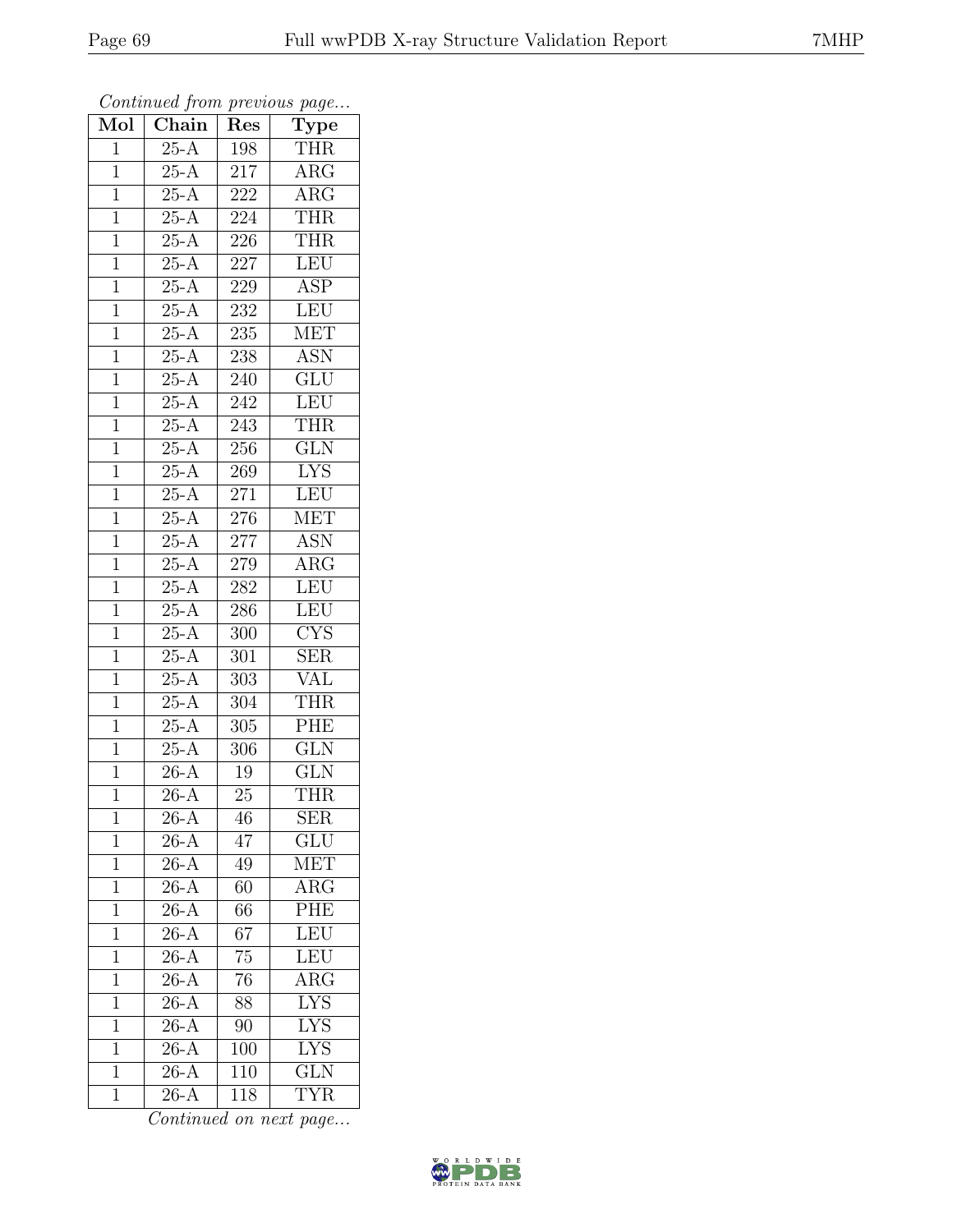| $\overline{\text{Mol}}$ | $\boldsymbol{\mathcal{J}}$<br>$\overline{\text{Chain}}$ | Res             | $\mathbf{r}$<br>$\overline{v}$<br><b>Type</b> |
|-------------------------|---------------------------------------------------------|-----------------|-----------------------------------------------|
| $\overline{1}$          | $26-A$                                                  | 130             | <b>MET</b>                                    |
| $\overline{1}$          | $\overline{26-A}$                                       | 136             | ILE                                           |
| $\overline{1}$          | $26-A$                                                  | 145             | $\overline{\text{C} \text{YS}}$               |
| $\mathbf 1$             | $26-A$                                                  | 152             | ILE                                           |
| $\mathbf{1}$            | $26-\overline{A}$                                       | 188             | $\overline{\text{ARG}}$                       |
| $\overline{1}$          | $26-\overline{A}$                                       | 192             | <b>GLN</b>                                    |
| $\overline{1}$          | $26-\overline{A}$                                       | 197             | ASP                                           |
| $\mathbf{1}$            | $\overline{26}$ -A                                      | $216\,$         | <b>ASP</b>                                    |
| $\mathbf{1}$            | $26-A$                                                  | 217             | $\rm{ARG}$                                    |
| $\overline{1}$          | $26-A$                                                  | 222             | $\overline{\text{ARG}}$                       |
| $\mathbf{1}$            | $26-\overline{A}$                                       | 223             | PHE                                           |
| $\overline{1}$          | $26-A$                                                  | 232             | <b>LEU</b>                                    |
| $\overline{1}$          | $26-A$                                                  | 243             | <b>THR</b>                                    |
| $\mathbf{1}$            | $26-A$                                                  | 245             | $\overline{\text{ASP}}$                       |
| $\mathbf{1}$            | $26-A$                                                  | 249             | <b>ILE</b>                                    |
| $\mathbf{1}$            | $26-A$                                                  | 259             | ILE                                           |
| $\overline{1}$          | $26-A$                                                  | 269             | $\overline{\text{LYS}}$                       |
| $\mathbf{1}$            | $26-A$                                                  | 273             | <b>GLN</b>                                    |
| $\mathbf{1}$            | $26-A$                                                  | 279             | $AR\overline{G}$                              |
| $\mathbf{1}$            | $26-A$                                                  | 280             | <b>THR</b>                                    |
| $\mathbf 1$             | $26-A$                                                  | 282             | <b>LEU</b>                                    |
| $\overline{1}$          | $26-A$                                                  | 286             | <b>LEU</b>                                    |
| $\mathbf 1$             | $26-A$                                                  | 294             | PHE                                           |
| $\overline{1}$          | $26 - \overline{A}$                                     | 300             | $\overline{\text{CYS}}$                       |
| $\mathbf{1}$            | $26-A$                                                  | 306             | <b>GLN</b>                                    |
| $\overline{1}$          | $27-A$                                                  | $\mathbf{1}$    | <b>SER</b>                                    |
| $\mathbf{1}$            | $27-A$                                                  | $19\,$          | $\overline{\text{GLN}}$                       |
| $\mathbf{1}$            | $27-A$                                                  | 46              | <b>SER</b>                                    |
| $\overline{1}$          | $\overline{27-A}$                                       | 47              | $\overline{\text{GLU}}$                       |
| $\mathbf 1$             | $27-A$                                                  | 49              | <b>MET</b>                                    |
| $\mathbf 1$             | $27 - \overline{A}$                                     | 51              | <b>ASN</b>                                    |
| $\overline{1}$          | $27-A$                                                  | 59              | <b>ILE</b>                                    |
| $\mathbf{1}$            | $27-A$                                                  | 60              | $\overline{\text{ARG}}$                       |
| $\overline{1}$          | $\overline{27-A}$                                       | $\overline{64}$ | <b>HIS</b>                                    |
| $\mathbf{1}$            | $27-A$                                                  | 67              | LEU                                           |
| $\overline{1}$          | $27-A$                                                  | 69              | $\overline{\text{GLN}}$                       |
| $\mathbf 1$             | $\overline{\text{27-A}}$                                | 75              | LEU                                           |
| $\mathbf{1}$            | $\overline{27-A}$                                       | 76              | $\overline{\text{ARG}}$                       |
| $\mathbf 1$             | $\overline{27-A}$                                       | 78              | <b>ILE</b>                                    |
| $\overline{1}$          | $\overline{27-A}$                                       | 80              | <b>HIS</b>                                    |
| $\mathbf{1}$            | $\overline{27-A}$                                       | $\overline{87}$ | LEU                                           |
| $\overline{1}$          | $27-A$                                                  | 88              | $\overline{\text{LYS}}$                       |

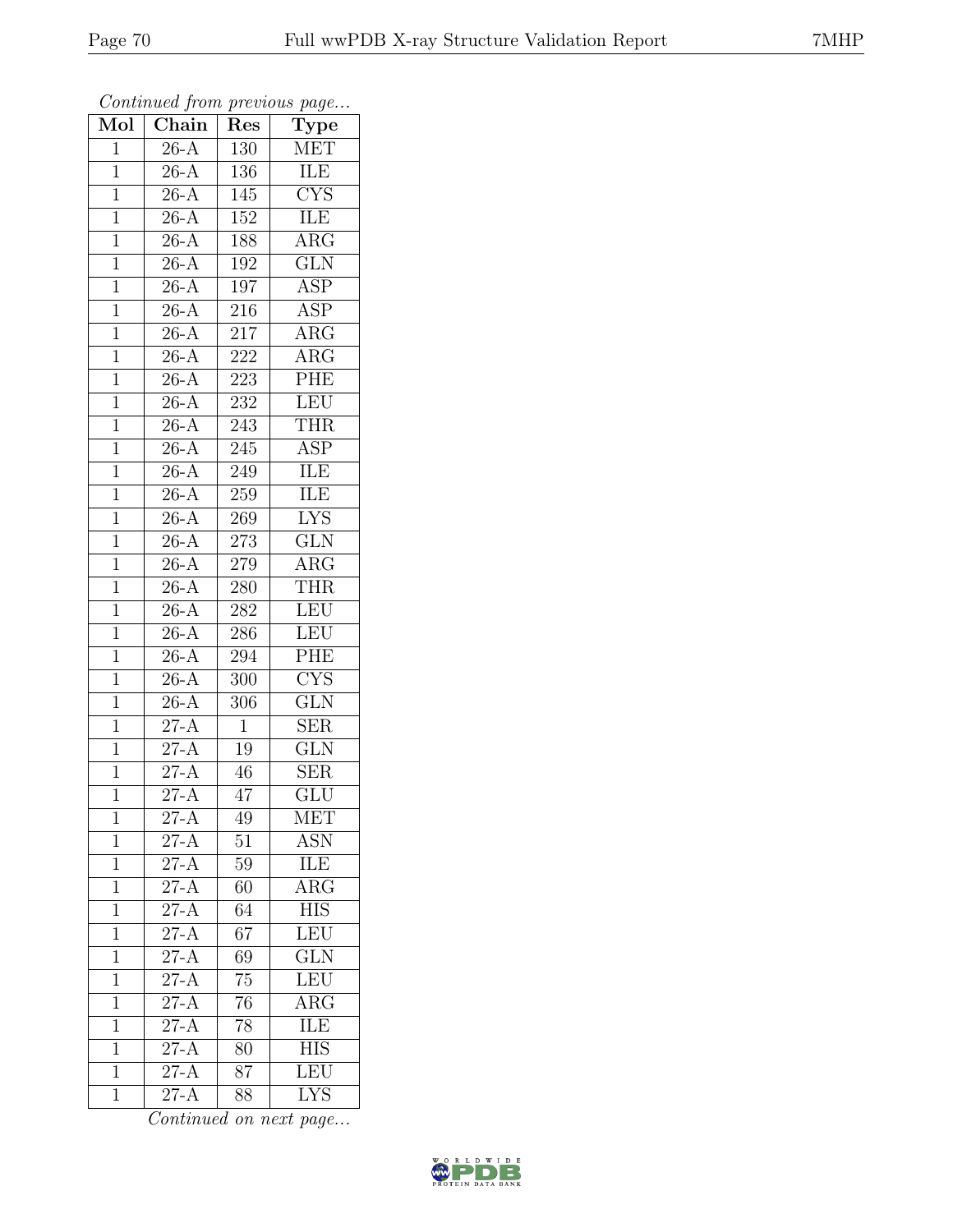| Mol            | $\overline{\text{Chain}}$    | Res              | $\cdot$<br>$\overline{\mathrm{T}}$ ype |
|----------------|------------------------------|------------------|----------------------------------------|
| $\mathbf{1}$   | $27-A$                       | 89               | LEU                                    |
| $\mathbf 1$    | $\overline{\text{27-A}}$     | 90               | <b>LYS</b>                             |
| $\mathbf{1}$   | $27-A$                       | 110              | $\overline{\text{GLN}}$                |
| $\mathbf 1$    | $27-A$                       | 130              | <b>MET</b>                             |
| $\overline{1}$ | $27-A$                       | 153              | ASP                                    |
| $\mathbf{1}$   | $27 - \overline{A}$          | 154              | <b>TYR</b>                             |
| $\mathbf{1}$   | $\overline{27-A}$            | 155              | $\overline{\text{ASP}}$                |
| $\mathbf{1}$   | $27-A$                       | 165              | <b>MET</b>                             |
| $\mathbf{1}$   | $27 - \overline{A}$          | 197              | ASP                                    |
| $\overline{1}$ | $\overline{27-A}$            | 223              | PHE                                    |
| $\mathbf{1}$   | $27-A$                       | 225              | <b>THR</b>                             |
| $\mathbf{1}$   | $27-A$                       | 226              | <b>THR</b>                             |
| $\mathbf{1}$   | $27 - A$                     | 227              | <b>LEU</b>                             |
| $\overline{1}$ | $27-A$                       | 228              | <b>ASN</b>                             |
| $\mathbf{1}$   | $27-A$                       | 229              | $\overline{\text{ASP}}$                |
| $\mathbf{1}$   | $\overline{27-A}$            | 231              | <b>ASN</b>                             |
| $\mathbf{1}$   | $27-A$                       | $\overline{235}$ | <b>MET</b>                             |
| $\mathbf{1}$   | $27-A$                       | 262              | <b>LEU</b>                             |
| $\mathbf 1$    | $\overline{27-A}$            | 271              | <b>LEU</b>                             |
| $\overline{1}$ | $\overline{27-A}$            | 273              | GLN                                    |
| $\mathbf 1$    | $27-A$                       | $\overline{2}74$ | <b>ASN</b>                             |
| $\mathbf{1}$   | $27-A$                       | 276              | <b>MET</b>                             |
| $\mathbf 1$    | $2\overline{7-A}$            | 277              | <b>ASN</b>                             |
| $\overline{1}$ | $2\overline{7-A}$            | 280              | <b>THR</b>                             |
| $\mathbf{1}$   | $27-A$                       | 282              | <b>LEU</b>                             |
| $\mathbf{1}$   | $27-A$                       | 286              | <b>LEU</b>                             |
| $\mathbf{1}$   | $\overline{\text{27-A}}$     | 298              | $\overline{\text{ARG}}$                |
| $\mathbf{1}$   | $27-A$                       | 301              | <b>SER</b>                             |
| $\overline{1}$ | $\overline{27-A}$            | 305              | PHE                                    |
| 1              | 28-A                         | 6                | <b>MET</b>                             |
| 1              | $28-A$                       | 20               | VAL                                    |
| $\mathbf 1$    | $28-A$                       | 26               | <b>THR</b>                             |
| $\mathbf{1}$   | $28-A$                       | 35               | VĀL                                    |
| $\overline{1}$ | $28-A$                       | 45               | <b>THR</b>                             |
| $\mathbf{1}$   | $28-A$                       | 46               | <b>SER</b>                             |
| $\mathbf 1$    | $28-A$                       | $\overline{47}$  | $\overline{\mathrm{GLU}}$              |
| $\mathbf 1$    | $28-A$                       | 50               | LEU                                    |
| $\overline{1}$ | $\overline{28-A}$            | 55               | $\overline{\text{GLU}}$                |
| $\mathbf 1$    | $\overline{28}$ -A           | 56               | $\overline{\text{ASP}}$                |
| $\overline{1}$ | $\overline{28-A}$            | 59               | ILE                                    |
| $\mathbf{1}$   | $28-{\overline{\mathrm{A}}}$ | 60               | $\overline{\rm{ARG}}$                  |
| $\mathbf{1}$   | $28-A$                       | 67               | LEU                                    |

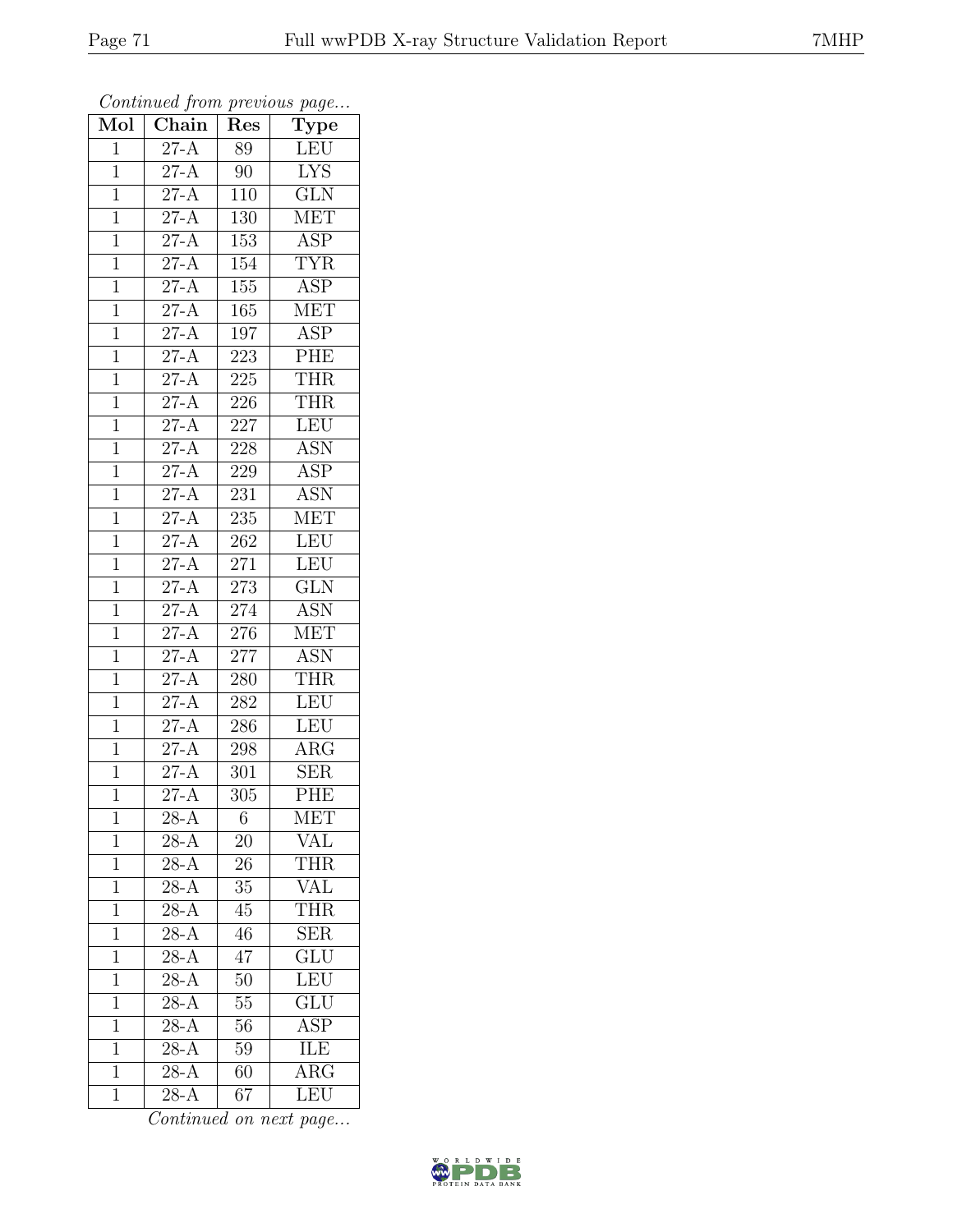| Mol            | Chain               | Res               | $\overline{\text{Type}}$  |
|----------------|---------------------|-------------------|---------------------------|
| $\mathbf{1}$   | $28 - \overline{A}$ | 69                | <b>GLN</b>                |
| $\mathbf{1}$   | $28-A$              | 80                | <b>HIS</b>                |
| $\mathbf{1}$   | $28-A$              | 88                | $\overline{\text{LYS}}$   |
| $\mathbf 1$    | $28 - \overline{A}$ | 90                | <b>LYS</b>                |
| $\mathbf{1}$   | $28 - \overline{A}$ | $\boldsymbol{93}$ | <b>THR</b>                |
| $\mathbf{1}$   | $28-A$              | 107               | $\overline{\text{GLN}}$   |
| $\mathbf{1}$   | $28 - \overline{A}$ | 134               | PHE                       |
| $\mathbf{1}$   | $28-A$              | 136               | ILE                       |
| $\mathbf{1}$   | $28-A$              | $\overline{1}41$  | <b>LEU</b>                |
| $\mathbf{1}$   | $28 - \overline{A}$ | 142               | $\overline{\mathrm{ASN}}$ |
| $\mathbf{1}$   | $28-A$              | 153               | <b>ASP</b>                |
| $\overline{1}$ | $28 - \overline{A}$ | 154               | <b>TYR</b>                |
| $\mathbf{1}$   | $\overline{28-A}$   | 156               | $\overline{\text{CYS}}$   |
| $\mathbf{1}$   | $28-A$              | 188               | $AR\overline{G}$          |
| $\mathbf{1}$   | $\overline{28-A}$   | 192               | $\overline{\text{GLN}}$   |
| $\mathbf{1}$   | $28-\overline{A}$   | 196               | <b>THR</b>                |
| $\overline{1}$ | $28-A$              | $\overline{217}$  | $\overline{\text{ARG}}$   |
| $\mathbf{1}$   | $28-A$              | 220               | <b>LEU</b>                |
| $\mathbf 1$    | $\overline{28-A}$   | 222               | $AR\overline{G}$          |
| $\mathbf{1}$   | $28 - \overline{A}$ | 224               | <b>THR</b>                |
| $\overline{1}$ | $28-A$              | 225               | <b>THR</b>                |
| $\overline{1}$ | $28 - \overline{A}$ | 227               | <b>LEU</b>                |
| $\mathbf{1}$   | $28-A$              | 229               | <b>ASP</b>                |
| $\mathbf{1}$   | $28-A$              | $\overline{232}$  | LEU                       |
| $\mathbf{1}$   | $28-A$              | 235               | <b>MET</b>                |
| $\overline{1}$ | $28 - \overline{A}$ | 236               | $\overline{\text{LYS}}$   |
| $\overline{1}$ | $28-A$              | $\overline{238}$  | $\overline{\mathrm{ASN}}$ |
| $\mathbf{1}$   | $28-A$              | 240               | <b>GLU</b>                |
| $\mathbf{1}$   | $28-A$              | 243               | <b>THR</b>                |
| 1              | $\overline{28-A}$   | 244               | $\overline{\text{GLN}}$   |
| $\mathbf 1$    | $28-A$              | 256               | <b>GLN</b>                |
| $\mathbf 1$    | $28 - \overline{A}$ | 270               | GLU                       |
| $\mathbf{1}$   | $28-A$              | 274               | ASN                       |
| $\mathbf{1}$   | $28-A$              | 276               | $\overline{\text{MET}}$   |
| $\mathbf{1}$   | $28-A$              | 277               | <b>ASN</b>                |
| $\overline{1}$ | $\overline{28}$ -A  | 279               | $\overline{\text{ARG}}$   |
| $\mathbf{1}$   | $28-A$              | 286               | LEU                       |
| $\overline{1}$ | $28-A$              | 298               | $\rm{ARG}$                |
| $\mathbf{1}$   | $28-A$              | 305               | PHE                       |
| $\mathbf{1}$   | $28-A$              | 306               | <b>GLN</b>                |

Sometimes sidechains can be flipped to improve hydrogen bonding and reduce clashes. All (230) such sidechains are listed below:

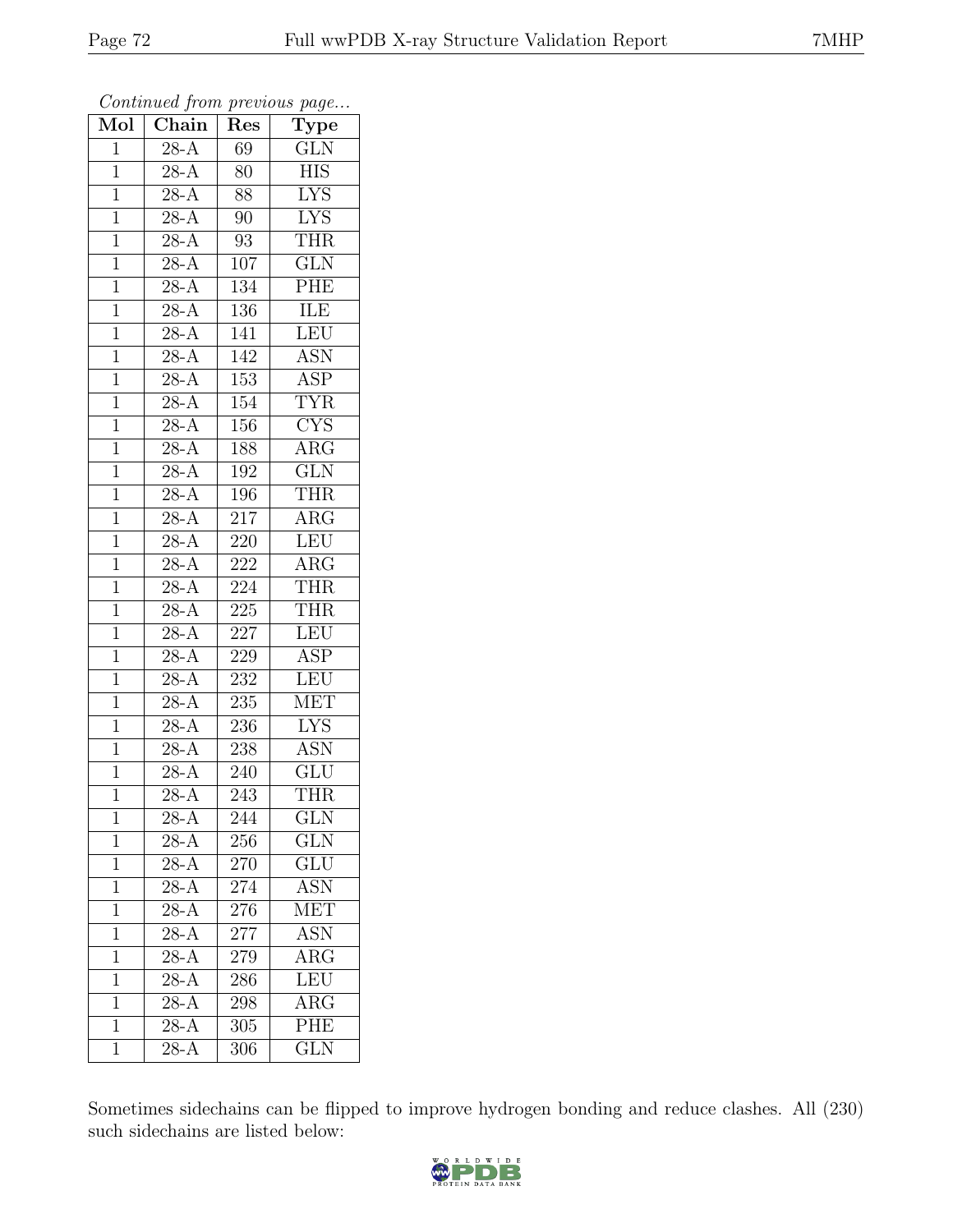| Mol            | Chain              | Res              | Type                    |
|----------------|--------------------|------------------|-------------------------|
| $\overline{1}$ | $1-A$              | $\overline{51}$  | <b>ASN</b>              |
| $\overline{1}$ | $1-A$              | $65\text{ }$     | $\overline{\text{ASN}}$ |
| $\mathbf{1}$   | $1-A$              | 69               | GLN                     |
| $\overline{1}$ | $\frac{1-A}{1-A}$  | $\overline{74}$  | $\overline{\text{GLN}}$ |
| $\mathbf 1$    |                    | 244              | GLN                     |
| $\overline{1}$ | $1-A$              | 246              | <b>HIS</b>              |
| $\overline{1}$ | $1-A$              | 256              | $\overline{\text{GLN}}$ |
| $\overline{1}$ | $\overline{2-A}$   | $51\,$           | $\overline{\text{ASN}}$ |
| $\mathbf{1}$   | $2-A$              | $\overline{74}$  | $\overline{\text{GLN}}$ |
| $\overline{1}$ | $2-A$              | $80\,$           | <b>HIS</b>              |
| $\overline{1}$ | $\overline{2-A}$   | $\overline{84}$  | <b>ASN</b>              |
| $\mathbf{1}$   | $\frac{2-A}{2-A}$  | 142              | <b>ASN</b>              |
| $\mathbf{1}$   |                    | 180              | <b>ASN</b>              |
| $\overline{1}$ | $2-A$              | 214              | $\overline{\text{ASN}}$ |
| $\mathbf{1}$   | $3-A$              | $\overline{63}$  | $\overline{\text{ASN}}$ |
| $\overline{1}$ | $3-A$              | 69               | $\overline{\text{GLN}}$ |
| $\mathbf{1}$   | $\overline{3-A}$   | 74               | <b>GLN</b>              |
| $\overline{1}$ | $3-A$              | 84               | <b>ASN</b>              |
| $\overline{1}$ | $3-A$              | 107              | GLN                     |
| $\overline{1}$ | $\overline{3-A}$   | 142              | <b>ASN</b>              |
| $\overline{1}$ | $\overline{3-A}$   | 244              | $\overline{\text{GLN}}$ |
| $\mathbf{1}$   | $3-A$              | 246              | <b>HIS</b>              |
| $\overline{1}$ | $\overline{3-A}$   | $\overline{256}$ | $\overline{\text{GLN}}$ |
| $\mathbf 1$    | $3-A$              | 273              | GLN                     |
| $\overline{1}$ | $\frac{4-A}{4}$    | 63               | <b>ASN</b>              |
| $\overline{1}$ | $4-A$              | 64               | $\overline{\mbox{HIS}}$ |
| $\mathbf{1}$   | $4-A$              | 69               | $\overline{\text{GLN}}$ |
| $\overline{1}$ | $\overline{4-A}$   | $\overline{74}$  | $\overline{\text{GLN}}$ |
| $\overline{1}$ | $4-A$              | 80               | <b>HIS</b>              |
| 1              | 4-A                | 84               | ASN                     |
| 1              | $4-A$              | 142              | <b>ASN</b>              |
| $\mathbf 1$    | $4-A$              | 151              | <b>ASN</b>              |
| $\mathbf{1}$   | $4-A$              | 180              | <b>ASN</b>              |
| $\mathbf{1}$   | $4-A$              | 238              | <b>ASN</b>              |
| $\overline{1}$ | $4-A$              | 246              | $\overline{HIS}$        |
| 1              | $4 - \overline{A}$ | 273              | <b>GLN</b>              |
| $\mathbf 1$    | $4-A$              | 306              | GLN                     |
| $\mathbf{1}$   | $5-A$              | $\overline{63}$  | <b>ASN</b>              |
| $\mathbf{1}$   | $5-A$              | 80               | <b>HIS</b>              |
| $\mathbf{1}$   | $5-A$              | 84               | <b>ASN</b>              |
| $\mathbf{1}$   | $5-A$              | 107              | $\overline{\text{GLN}}$ |
| $\mathbf{1}$   | $5-A$              | 180              | $\overline{\text{ASN}}$ |
| $\mathbf{1}$   | $5-A$              | 189              | <b>GLN</b>              |

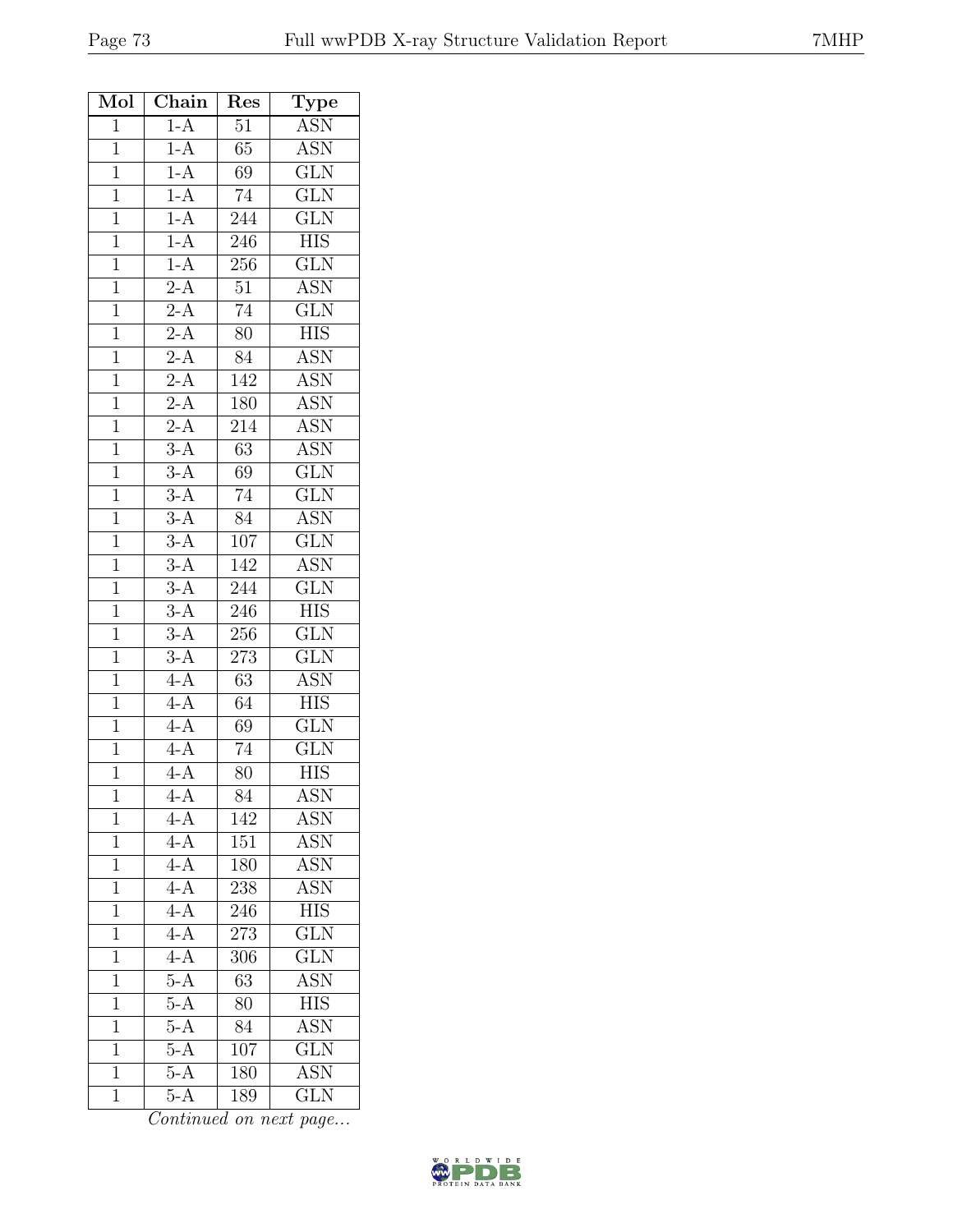| Mol            | Chain             | Res              | $\cdot$<br>$\mathrm{\overline{Type}}$ |
|----------------|-------------------|------------------|---------------------------------------|
| $\mathbf{1}$   | $5-A$             | 221              | ASN                                   |
| $\mathbf 1$    | $5-A$             | 274              | $\overline{\text{ASN}}$               |
| $\mathbf{1}$   | $5-A$             | $\overline{277}$ | <b>ASN</b>                            |
| $\overline{1}$ | $6-A$             | $\overline{63}$  | <b>ASN</b>                            |
| $\overline{1}$ | $6-A$             | $\overline{64}$  | $\overline{HIS}$                      |
| $\mathbf{1}$   | $6-A$             | 65               | <b>ASN</b>                            |
| $\mathbf{1}$   | $6-A$             | 69               | $\overline{\text{GLN}}$               |
| $\mathbf{1}$   | $6-A$             | $\overline{74}$  | GLN                                   |
| $\mathbf{1}$   | $6-A$             | 83               | $\overline{\text{GLN}}$               |
| $\overline{1}$ | $6-A$             | 84               | <b>ASN</b>                            |
| $\mathbf 1$    | $6-A$             | 189              | GLN                                   |
| $\mathbf{1}$   | $6-A$             | 192              | $\overline{\text{GLN}}$               |
| $\mathbf{1}$   | $6-A$             | 273              | $\overline{\text{GLN}}$               |
| $\overline{1}$ | $6-A$             | 277              | <b>ASN</b>                            |
| $\overline{1}$ | $7-A$             | $\overline{80}$  | $\overline{\text{HIS}}$               |
| $\mathbf{1}$   | $7-A$             | 83               | $\overline{\text{GLN}}$               |
| $\overline{1}$ | $7-A$             | 189              | $\overline{\text{GLN}}$               |
| $\mathbf{1}$   | $\frac{7-A}{7-A}$ | 192              | <b>GLN</b>                            |
| $\overline{1}$ |                   | 244              | $\overline{\text{GLN}}$               |
| $\overline{1}$ | $8-A$             | $\overline{51}$  | <b>ASN</b>                            |
| $\mathbf{1}$   | $8-A$             | $\overline{72}$  | <b>ASN</b>                            |
| $\overline{1}$ | $8-A$             | $\overline{83}$  | $\overline{\text{GLN}}$               |
| $\overline{1}$ | $8-A$             | 107              | GLN                                   |
| $\overline{1}$ | $8-A$             | 189              | $\overline{\text{GLN}}$               |
| $\mathbf{1}$   | $8-A$             | 203              | <b>ASN</b>                            |
| $\mathbf{1}$   | $8-A$             | 244              | GLN                                   |
| $\mathbf{1}$   | $8-A$             | 306              | $\overline{\text{GLN}}$               |
| $\overline{1}$ | $9-A$             | 51               | <b>ASN</b>                            |
| $\overline{1}$ | $\overline{9-A}$  | $\overline{63}$  | $\overline{\text{ASN}}$               |
| 1              | $9-A$             | 74               | GLN                                   |
| 1              | $9-\overline{A}$  | 80               | <b>HIS</b>                            |
| $\mathbf 1$    | $9-A$             | 151              | <b>ASN</b>                            |
| $\mathbf 1$    | $9-\overline{A}$  | 192              | <b>GLN</b>                            |
| $\overline{1}$ | $9-A$             | 238              | $\overline{\mathrm{ASN}}$             |
| 1              | $9-A$             | 306              | GLN                                   |
| 1              | $10-A$            | $\overline{51}$  | <b>ASN</b>                            |
| $\mathbf 1$    | $10-A$            | 83               | <b>GLN</b>                            |
| $\overline{1}$ | $10-A$            | 142              | <b>ASN</b>                            |
| $\mathbf 1$    | $10-A$            | 151              | <b>ASN</b>                            |
| $\mathbf 1$    | $10-A$            | 192              | $\overline{\text{GLN}}$               |
| $\mathbf{1}$   | $10-A$            | 274              | $\overline{\mathrm{ASN}}$             |
| $\mathbf{1}$   | $10-A$            | 277              | <b>ASN</b>                            |

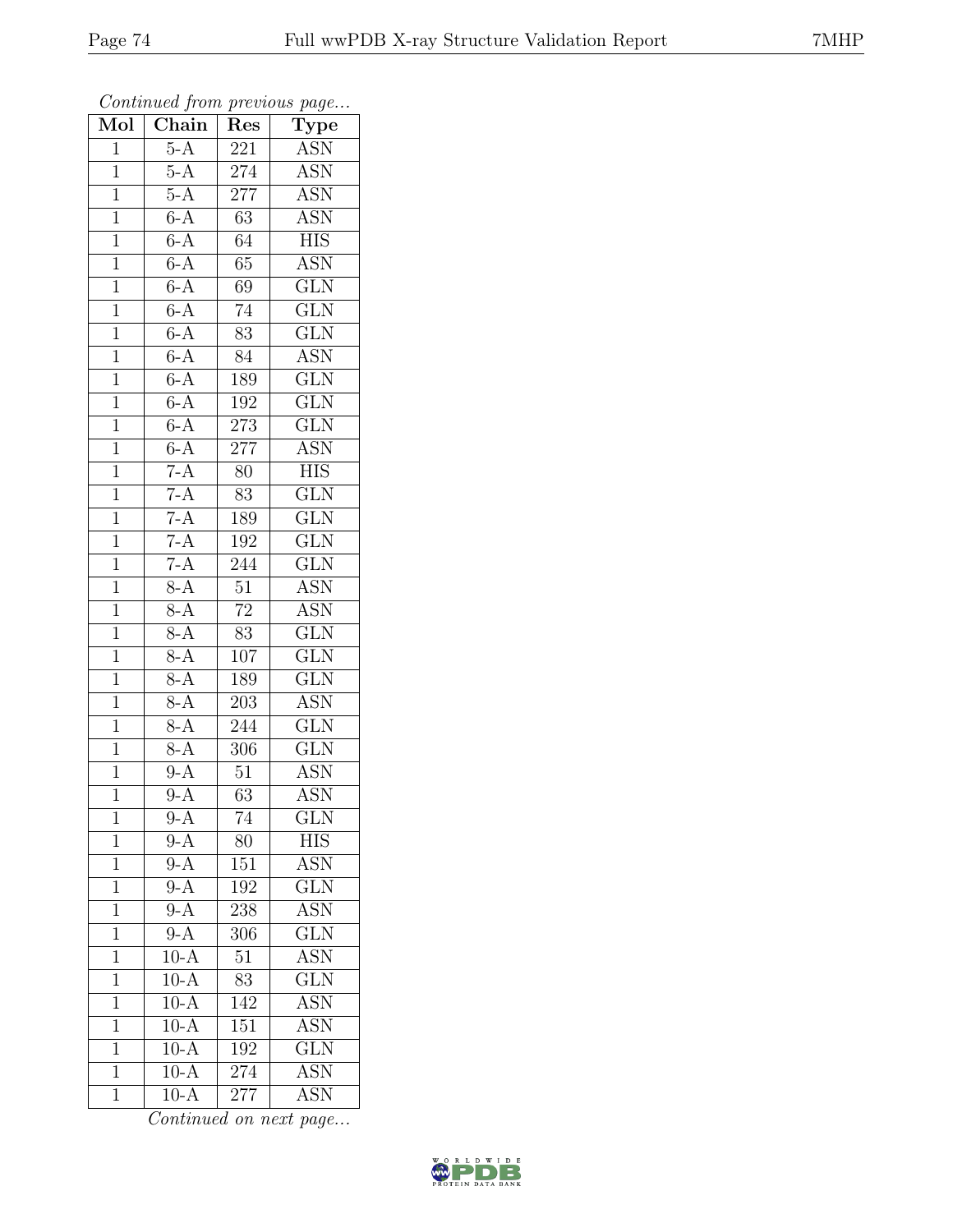| Mol            | $\overline{\text{Chain}}$ | Res              | $\cdot$<br>$\mathrm{\overline{Type}}$ |
|----------------|---------------------------|------------------|---------------------------------------|
| $\mathbf{1}$   | $11-A$                    | 64               | <b>HIS</b>                            |
| $\mathbf 1$    | $11-A$                    | 80               | <b>HIS</b>                            |
| $\mathbf{1}$   | $11-A$                    | $\overline{83}$  | $\overline{\text{GLN}}$               |
| $\overline{1}$ | $11-A$                    | 142              | <b>ASN</b>                            |
| $\overline{1}$ | $11-A$                    | 192              | $\overline{\text{GLN}}$               |
| $\mathbf{1}$   | $11-A$                    | 228              | <b>ASN</b>                            |
| $\mathbf{1}$   | $11-A$                    | 244              | $\overline{\text{GLN}}$               |
| $\mathbf{1}$   | $12-A$                    | 19               | $\overline{\text{GLN}}$               |
| $\mathbf{1}$   | $12-A$                    | $\overline{64}$  | <b>HIS</b>                            |
| $\overline{1}$ | $12-A$                    | 74               | $\overline{\text{GLN}}$               |
| $\mathbf{1}$   | $12-A$                    | 83               | <b>GLN</b>                            |
| $\mathbf{1}$   | $12-A$                    | 84               | $\overline{\text{ASN}}$               |
| $\mathbf{1}$   | $12-A$                    | 110              | $\overline{\text{GLN}}$               |
| $\overline{1}$ | $12-A$                    | 192              | $\overline{\text{GLN}}$               |
| $\overline{1}$ | $12-A$                    | 221              | $\overline{\text{ASN}}$               |
| $\mathbf{1}$   | $12-A$                    | 273              | $\overline{\text{GLN}}$               |
| $\overline{1}$ | $12-A$                    | $\overline{277}$ | $\overline{\text{ASN}}$               |
| $\mathbf{1}$   | $13-A$                    | 64               | <b>HIS</b>                            |
| $\overline{1}$ | $13-A$                    | $\overline{74}$  | $\overline{\text{GLN}}$               |
| $\overline{1}$ | $13-A$                    | 80               | <b>HIS</b>                            |
| $\mathbf 1$    | $13-A$                    | 83               | $\overline{\text{GLN}}$               |
| $\mathbf{1}$   | $13-A$                    | 110              | $\overline{\text{GLN}}$               |
| $\overline{1}$ | $13-A$                    | 151              | $A\overline{SN}$                      |
| $\overline{1}$ | $13-A$                    | 221              | <b>ASN</b>                            |
| $\mathbf{1}$   | $13-A$                    | 231              | <b>ASN</b>                            |
| $\mathbf{1}$   | $13-A$                    | 244              | $\overline{\text{GLN}}$               |
| $\mathbf{1}$   | $13-A$                    | 256              | $\overline{\text{GLN}}$               |
| $\overline{1}$ | $13-A$                    | 274              | <b>ASN</b>                            |
| $\overline{1}$ | $\overline{13-A}$         | $\overline{306}$ | $\overline{\text{GLN}}$               |
| 1              | $14-A$                    | 19               | GLN                                   |
| 1              | $14 - \overline{A}$       | 69               | <b>GLN</b>                            |
| $\mathbf{1}$   | $14-A$                    | 74               | $\overline{\text{GLN}}$               |
| $\mathbf 1$    | $14-A$                    | 119              | <b>ASN</b>                            |
| $\overline{1}$ | $14-A$                    | 244              | $\overline{\text{GLN}}$               |
| 1              | $14 - \overline{A}$       | 274              | <b>ASN</b>                            |
| $\mathbf{1}$   | $15-A$                    | $\overline{63}$  | <b>ASN</b>                            |
| $\mathbf 1$    | $15-A$                    | 65               | <b>ASN</b>                            |
| $\overline{1}$ | $15-A$                    | 69               | $\overline{\text{GLN}}$               |
| $\mathbf 1$    | $15-A$                    | 83               | $\widetilde{{\rm GLN}}$               |
| 1              | $15-A$                    | 84               | <b>ASN</b>                            |
| $\mathbf{1}$   | $15-A$                    | 238              | $A\overline{SN}$                      |
| $\overline{1}$ | $15-A$                    | 244              | $\widetilde{{\rm GLN}}$               |

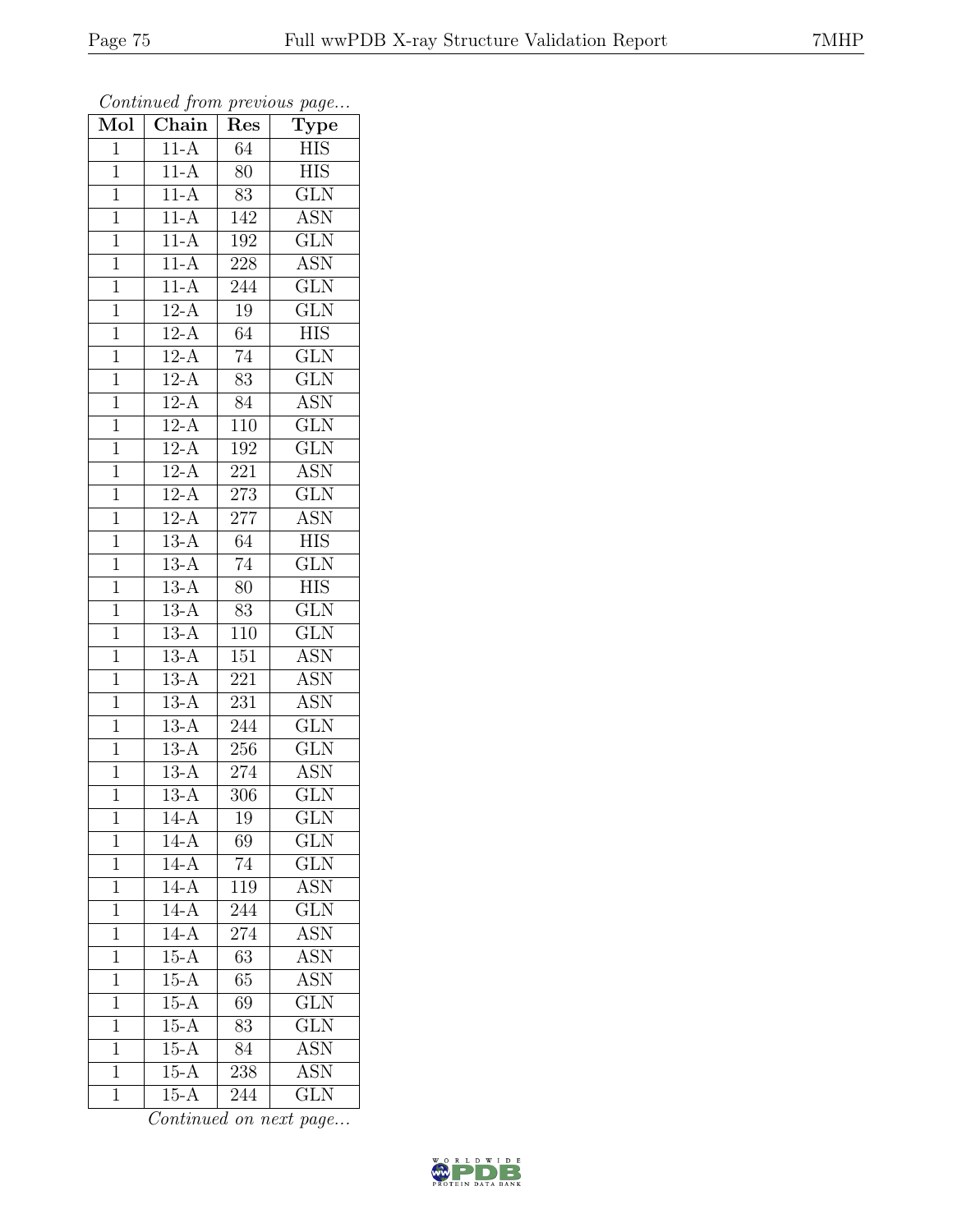| Mol            | Chain               | Res              | $\cdot$<br><b>Type</b>    |
|----------------|---------------------|------------------|---------------------------|
| $\mathbf{1}$   | $15-A$              | 306              | <b>GLN</b>                |
| $\overline{1}$ | $16-A$              | $\overline{64}$  | <b>HIS</b>                |
| $\mathbf{1}$   | $16-A$              | $\overline{72}$  | $\overline{\text{ASN}}$   |
| $\overline{1}$ | $16-A$              | $80\,$           | <b>HIS</b>                |
| $\overline{1}$ | $16-A$              | 84               | $\overline{\text{ASN}}$   |
| $\mathbf{1}$   | $16-A$              | 244              | <b>GLN</b>                |
| $\mathbf{1}$   | $17-A$              | $\overline{65}$  | <b>ASN</b>                |
| $\mathbf{1}$   | $17-A$              | 74               | GLN                       |
| $\mathbf{1}$   | $17-A$              | 80               | <b>HIS</b>                |
| $\overline{1}$ | $17-A$              | $\overline{83}$  | $\overline{\text{GLN}}$   |
| $\mathbf{1}$   | $17-A$              | 119              | <b>ASN</b>                |
| $\mathbf{1}$   | $17-A$              | 189              | $\overline{\text{GLN}}$   |
| $\overline{1}$ | $17-A$              | 192              | $\overline{\text{GLN}}$   |
| $\overline{1}$ | $17-A$              | 214              | <b>ASN</b>                |
| $\overline{1}$ | $17-A$              | $\overline{228}$ | <b>ASN</b>                |
| $\mathbf{1}$   | $17-A$              | 256              | <b>GLN</b>                |
| $\overline{1}$ | $17-A$              | $\overline{273}$ | $\overline{\text{GLN}}$   |
| $\mathbf{1}$   | $18-A$              | 19               | <b>GLN</b>                |
| $\overline{1}$ | $18-A$              | $\overline{74}$  | $\overline{\text{GLN}}$   |
| $\overline{1}$ | $18-A$              | 80               | <b>HIS</b>                |
| $\mathbf 1$    | $18-A$              | 84               | <b>ASN</b>                |
| $\mathbf{1}$   | $18 - \overline{A}$ | 189              | $\overline{\text{GLN}}$   |
| $\overline{1}$ | $18-A$              | 192              | $\overline{\text{GLN}}$   |
| $\overline{1}$ | $18-A$              | 214              | $\overline{\text{ASN}}$   |
| $\mathbf{1}$   | $18-A$              | 246              | <b>HIS</b>                |
| $\mathbf{1}$   | $18-A$              | 273              | $\overline{\text{GLN}}$   |
| $\overline{1}$ | $19-A$              | 110              | $\overline{\text{GLN}}$   |
| $\mathbf{1}$   | $19-A$              | 192              | $\overline{\text{GLN}}$   |
| $\overline{1}$ | $19-A$              | $\overline{231}$ | $\overline{\mathrm{ASN}}$ |
| 1              | $19-A$              | 238              | <b>ASN</b>                |
| $\mathbf{1}$   | $19-A$              | 273              | <b>GLN</b>                |
| $\mathbf{1}$   | $20-A$              | 64               | <b>HIS</b>                |
| $\mathbf{1}$   | $20-A$              | 84               | <b>ASN</b>                |
| $\overline{1}$ | $\overline{20-A}$   | 119              | $\overline{\mathrm{ASN}}$ |
| $\mathbf{1}$   | $20-A$              | 151              | <b>ASN</b>                |
| $\mathbf{1}$   | $\overline{20-A}$   | 221              | <b>ASN</b>                |
| $\mathbf 1$    | $20-A$              | 231              | <b>ASN</b>                |
| $\overline{1}$ | $20-A$              | 277              | <b>ASN</b>                |
| $\mathbf{1}$   | $\overline{21-A}$   | 110              | $\overline{\text{GLN}}$   |
| $\mathbf{1}$   | $21-A$              | 180              | <b>ASN</b>                |
| $\mathbf{1}$   | $21-\overline{A}$   | 192              | $\overline{\text{GLN}}$   |
| $\overline{1}$ | $21-A$              | 231              | <b>ASN</b>                |

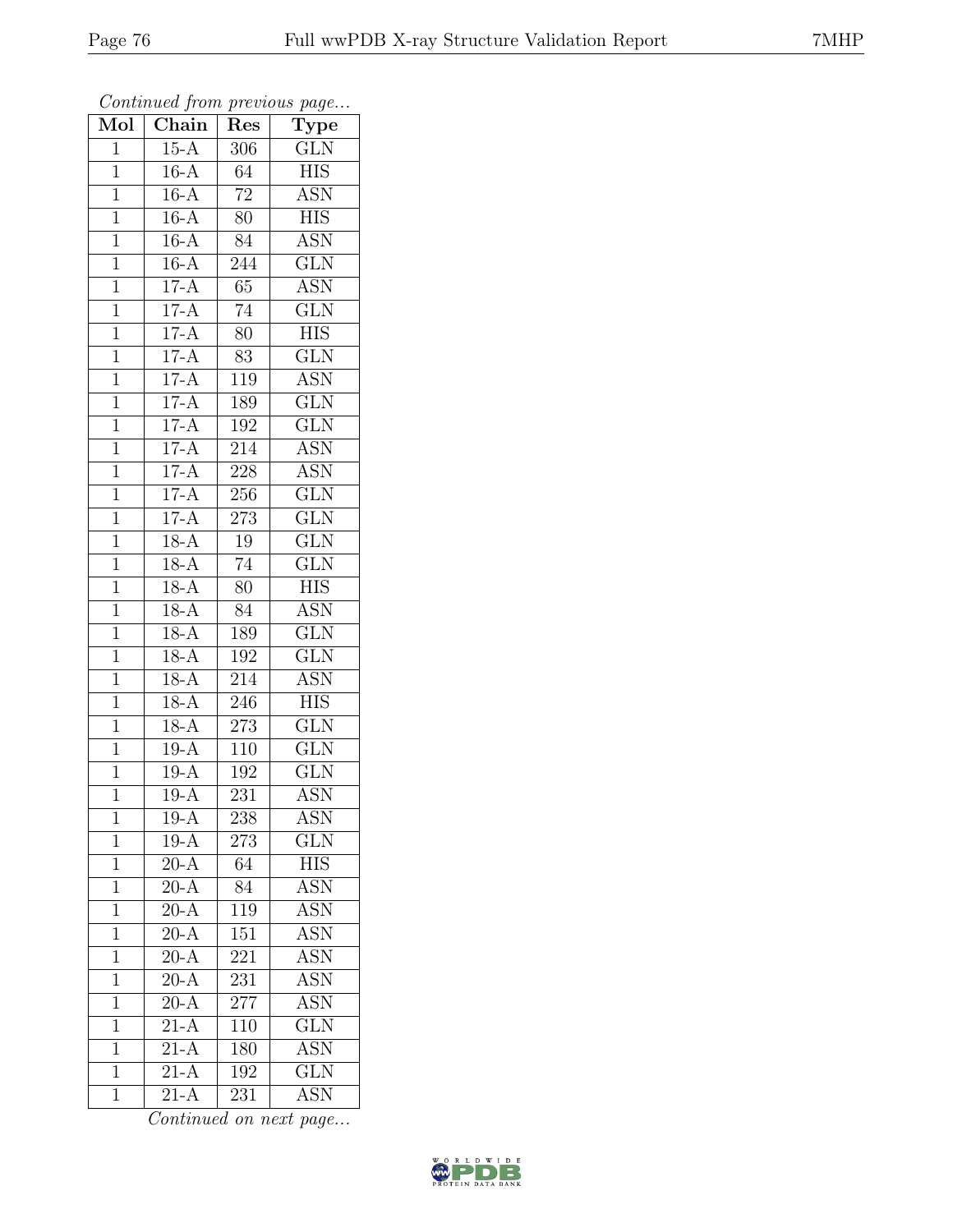| Mol            | Chain                           | Res              | $\cdot$<br>$\mathrm{\bar{Ty}pe}$ |
|----------------|---------------------------------|------------------|----------------------------------|
| $\mathbf{1}$   | $21-A$                          | 238              | <b>ASN</b>                       |
| $\mathbf 1$    | $\overline{22-A}$               | 51               | $\overline{\text{ASN}}$          |
| $\mathbf{1}$   | $22-A$                          | 69               | $\overline{\text{GLN}}$          |
| $\mathbf 1$    | $22-A$                          | 80               | <b>HIS</b>                       |
| $\overline{1}$ | $22 - \overline{A}$             | 84               | $A\overline{SN}$                 |
| $\mathbf{1}$   | $22-\overline{A}$               | $\overline{1}10$ | <b>GLN</b>                       |
| $\mathbf{1}$   | $22-\overline{A}$               | 119              | $\overline{\text{ASN}}$          |
| $\mathbf{1}$   | $22-A$                          | 180              | $\overline{\text{ASN}}$          |
| $\mathbf{1}$   | $22-A$                          | 192              | <b>GLN</b>                       |
| $\overline{1}$ | $22-A$                          | 231              | <b>ASN</b>                       |
| $\mathbf 1$    | $22\text{-}\overline{\text{A}}$ | 238              | <b>ASN</b>                       |
| $\mathbf{1}$   | $23-A$                          | 19               | $\overline{\text{GLN}}$          |
| $\mathbf{1}$   | $\overline{23-A}$               | $\overline{51}$  | $\overline{\text{ASN}}$          |
| $\overline{1}$ | $23-A$                          | $6\overline{3}$  | ASN                              |
| $\overline{1}$ | $\overline{23-A}$               | $\overline{69}$  | $\overline{\text{GLN}}$          |
| $\mathbf{1}$   | $23-A$                          | 142              | <b>ASN</b>                       |
| $\mathbf{1}$   | $\overline{23-A}$               | 180              | $\overline{\mathrm{ASN}}$        |
| $\mathbf{1}$   | $23-A$                          | 192              | <b>GLN</b>                       |
| $\mathbf 1$    | $\overline{23-A}$               | 228              | $\overline{\text{ASN}}$          |
| $\overline{1}$ | $23-A$                          | 277              | <b>ASN</b>                       |
| $\mathbf 1$    | $24-A$                          | 63               | <b>ASN</b>                       |
| $\mathbf{1}$   | $24-A$                          | 83               | $\overline{\text{GLN}}$          |
| $\mathbf 1$    | $24-A$                          | 180              | <b>ASN</b>                       |
| $\overline{1}$ | $24 - \overline{A}$             | $19\overline{2}$ | $\overline{\text{GLN}}$          |
| $\mathbf{1}$   | $24-A$                          | 244              | <b>GLN</b>                       |
| $\mathbf{1}$   | $25-A$                          | 19               | $\overline{\text{GLN}}$          |
| $\mathbf{1}$   | $25-A$                          | 41               | <b>HIS</b>                       |
| $\mathbf{1}$   | $25-A$                          | 63               | $A\overline{SN}$                 |
| $\overline{1}$ | $\overline{25-A}$               | 69               | $\overline{\text{GLN}}$          |
| 1              | $25-A$                          | 192              | <b>GLN</b>                       |
| 1              | $25-A$                          | 256              | <b>GLN</b>                       |
| $\mathbf 1$    | $25-A$                          | 273              | GLN                              |
| $\mathbf 1$    | $25-A$                          | 277              | <b>ASN</b>                       |
| $\overline{1}$ | $25 - \overline{A}$             | 306              | $\overline{\text{GLN}}$          |
| $\mathbf{1}$   | $26-A$                          | 19               | $GL\overline{N}$                 |
| 1              | $\overline{26-A}$               | $\overline{63}$  | <b>ASN</b>                       |
| $\mathbf 1$    | $26-A$                          | $\overline{80}$  | <b>HIS</b>                       |
| $\overline{1}$ | $\overline{26}$ -A              | 107              | $\overline{\text{GLN}}$          |
| $\mathbf 1$    | $26-A$                          | 119              | $\overline{\text{ASN}}$          |
| $\mathbf 1$    | $26-A$                          | 180              | <b>ASN</b>                       |
| $\mathbf{1}$   | $26-A$                          | 214              | $\overline{\text{ASN}}$          |
| $\mathbf{1}$   | $26-A$                          | 246              | <b>HIS</b>                       |

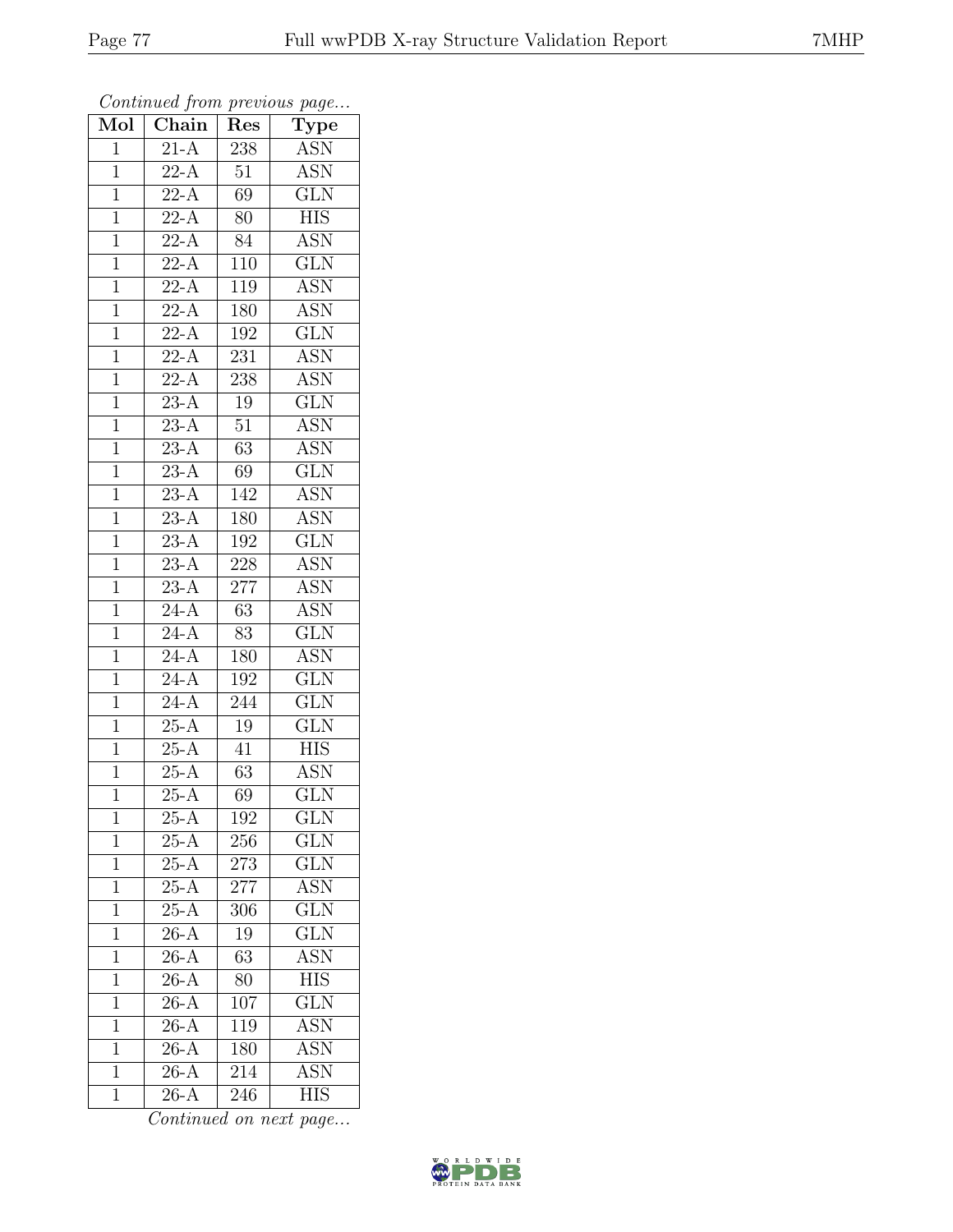| Mol            | ${\rm Chain}$       | Res | <b>Type</b> |
|----------------|---------------------|-----|-------------|
| $\mathbf 1$    | $26-A$              | 273 | <b>GLN</b>  |
| $\mathbf{1}$   | $27 - \overline{A}$ | 19  | <b>GLN</b>  |
| $\mathbf{1}$   | $27-A$              | 41  | <b>HIS</b>  |
| $\mathbf{1}$   | $27-A$              | 63  | ASN         |
| $\mathbf{1}$   | $27 - \overline{A}$ | 83  | GLN         |
| $\mathbf{1}$   | $27-A$              | 110 | <b>GLN</b>  |
| $\mathbf{1}$   | $27-A$              | 192 | <b>GLN</b>  |
| $\mathbf{1}$   | $27-A$              | 231 | ASN         |
| $\overline{1}$ | $\overline{28-A}$   | 63  | <b>ASN</b>  |
| $\mathbf{1}$   | $\overline{28-A}$   | 64  | <b>HIS</b>  |
| $\mathbf{1}$   | $28-A$              | 69  | <b>GLN</b>  |
| $\mathbf{1}$   | $28-A$              | 74  | <b>GLN</b>  |
| $\mathbf{1}$   | $28-A$              | 80  | HIS         |
| $\mathbf{1}$   | $28-A$              | 84  | ASN         |
| $\overline{1}$ | $28-A$              | 151 | ASN         |
| $\overline{1}$ | $28 - \overline{A}$ | 180 | <b>ASN</b>  |
| $\mathbf{1}$   | $28-A$              | 238 | <b>ASN</b>  |
| $\mathbf{1}$   | $28-A$              | 244 | <b>GLN</b>  |
| $\mathbf{1}$   | $28-A$              | 246 | <b>HIS</b>  |

#### 5.3.3 RNA  $(i)$

There are no RNA molecules in this entry.

#### 5.4 Non-standard residues in protein, DNA, RNA chains  $(i)$

There are no non-standard protein/DNA/RNA residues in this entry.

### 5.5 Carbohydrates (i)

There are no monosaccharides in this entry.

## 5.6 Ligand geometry  $(i)$

Of 28 ligands modelled in this entry, 28 are monoatomic - leaving 0 for Mogul analysis.

There are no bond length outliers.

There are no bond angle outliers.

There are no chirality outliers.

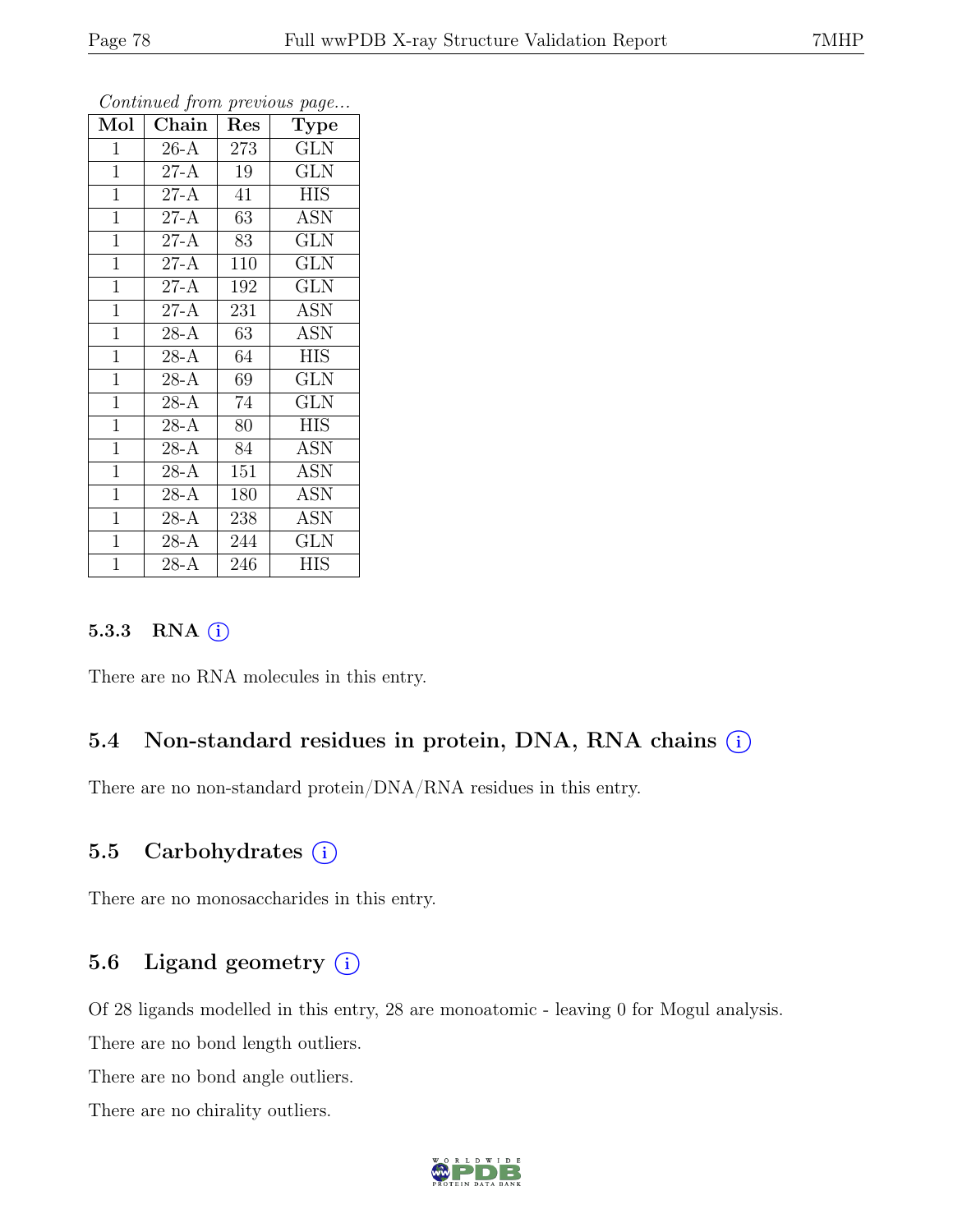There are no torsion outliers.

There are no ring outliers.

No monomer is involved in short contacts.

## 5.7 Other polymers (i)

There are no such residues in this entry.

## 5.8 Polymer linkage issues (i)

There are no chain breaks in this entry.